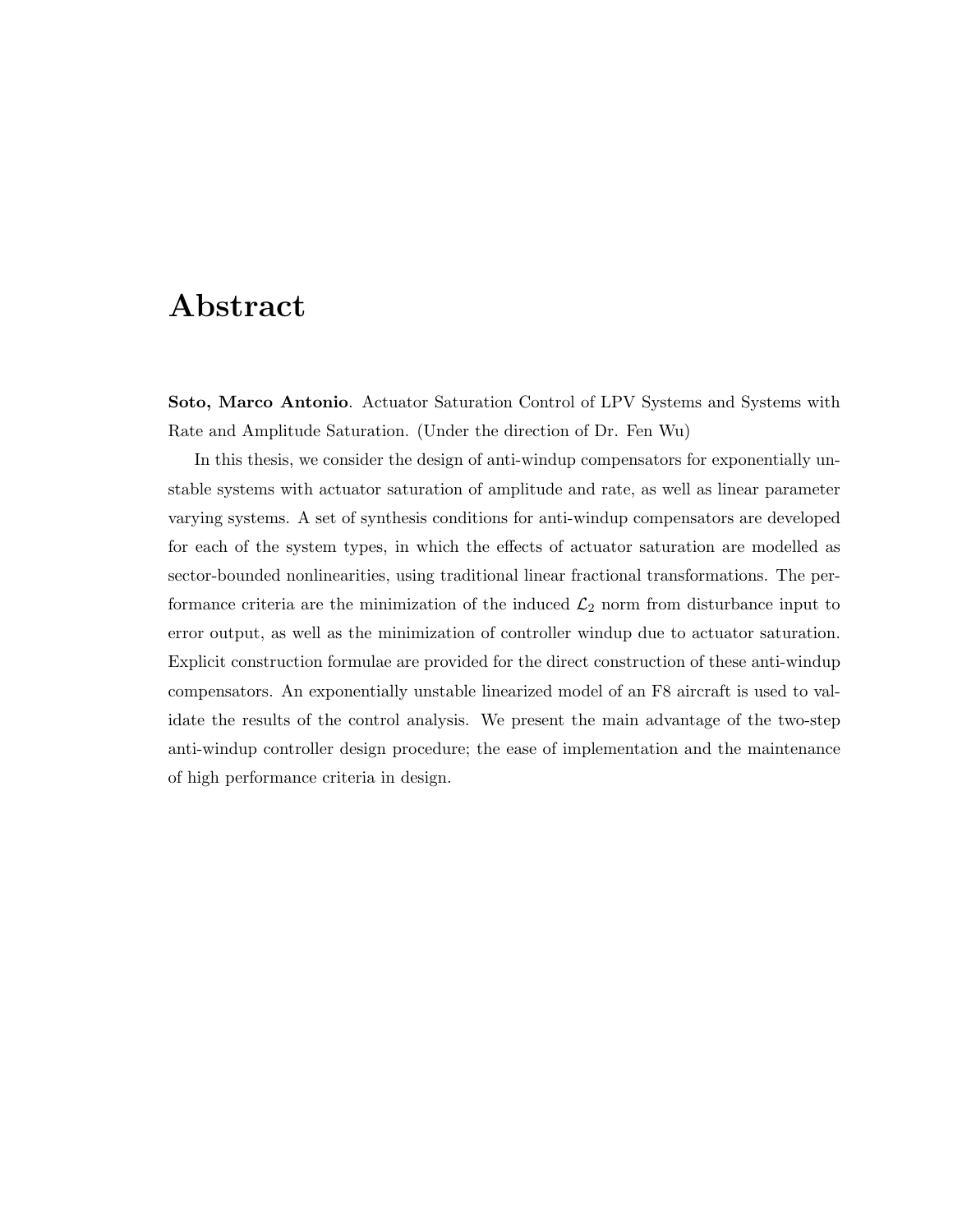## ACTUATOR SATURATION CONTROL OF LPV SYSTEMS AND SYSTEMS WITH RATE AND AMPLITUDE SATURATION

 $BY$ Marco Antonio Soto

a thesis submitted to the graduate faculty of north carolina state university in partial fulfillment of the requirements for the degree of master of science

department of mechanical and aerospace engineering

 $RALEIGH$ **MARCH 2003** 

approved by:

chair of advisory committee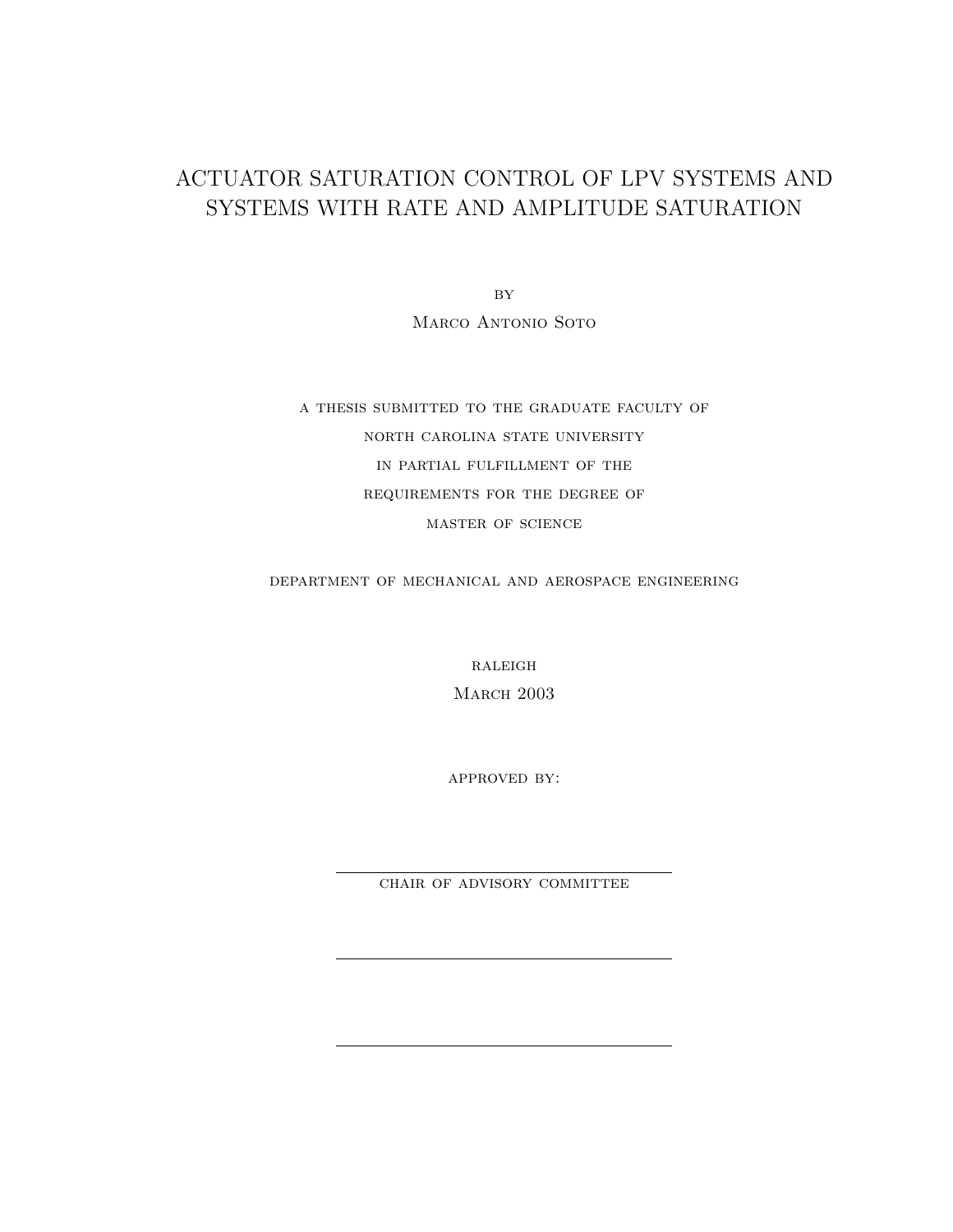To my parents, Carlos and Teresa, and my love Heather.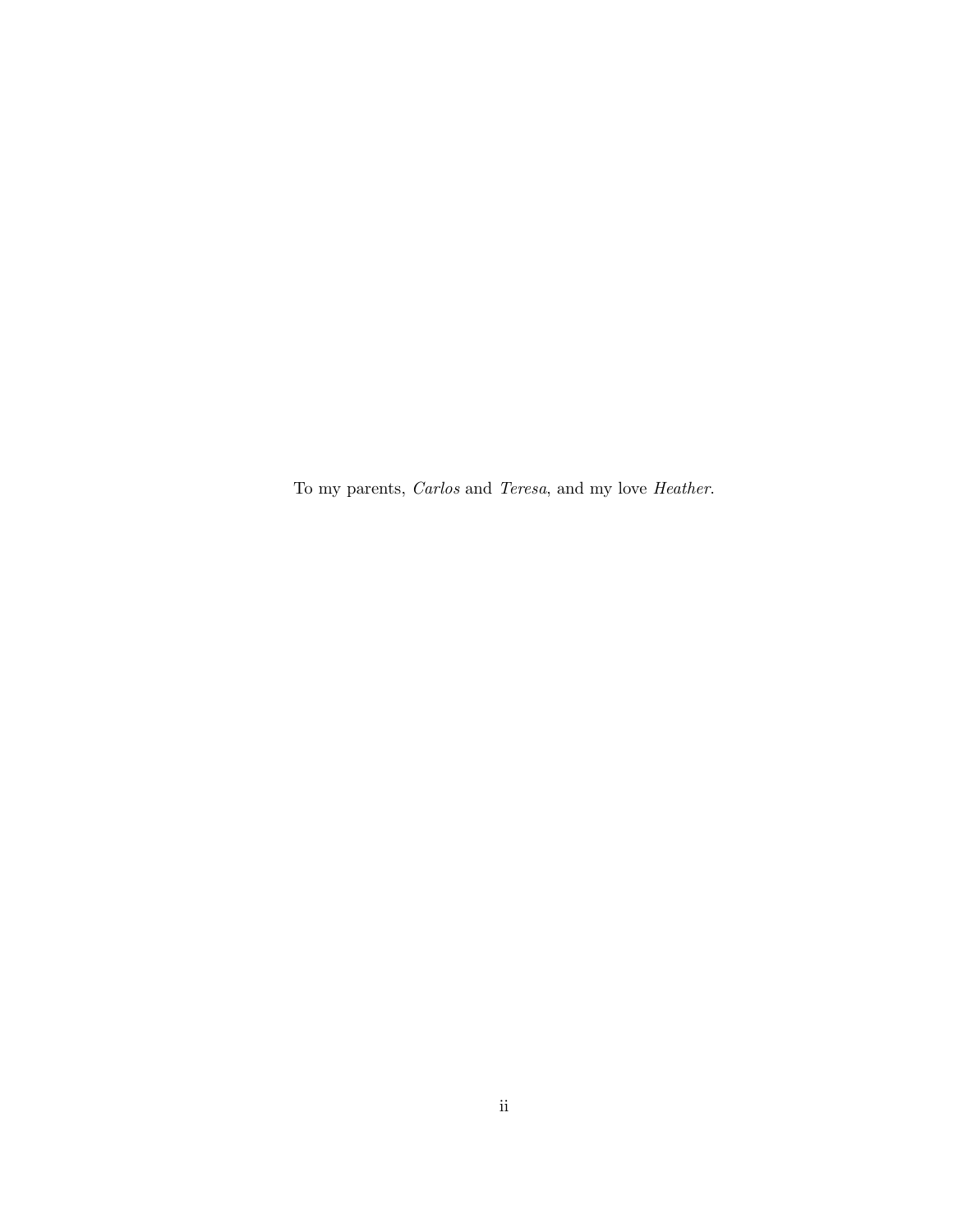# Biography

Marco Antonio Soto was born May 11 1977, in New York City. He moved to Cary, NC where he attended Apex High School. After some time in Wilmington, NC, he moved back to Raleigh to attend North Carolina State University. In 2000, he graduated with a BS in Mechanical Engineering. After moving to Coleman Falls, VA to complete his Co-op, he returned to Raleigh, NC and received a BS in Pure Mathematics in 2001. He enrolled in graduate school at NCSU in the spring of 2001.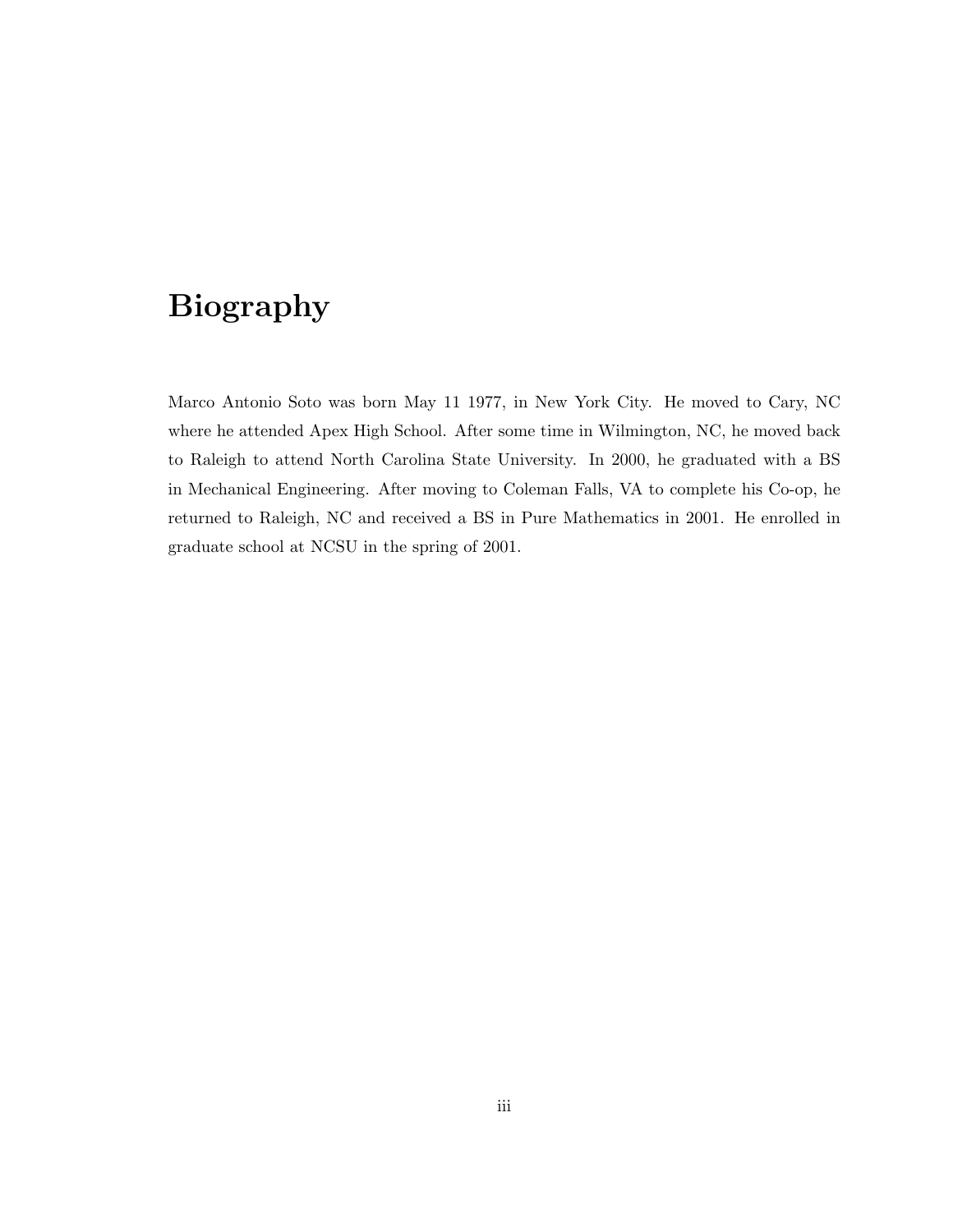# Acknowledgements

I would first like to extend my gratification to Dr. Fen Wu, without whom this work would not be possible. Thank you for your time and your guidance, and for taking a chance on me. It has been an honor and a pleasure to work with you.

I would also like to thank my committee members, Dr. Larry Silverberg and Dr. Fuh-Gwo Yuan, for taking time and interest in this research. Additionally, I would like to thank Dr. Chau Tran, for being a great boss during my teaching assistantship.

For showing me that there is a light at the end of the tunnel, and for helping me keep my sanity, I would like to thank my fellow graduate students, Ege Yildizoglu, Juan Jaramillo, Soheil Saadat, Harshdeep Ahluwalia, Qifu Li, Bei Lu, and Vignesh Jaycinth. A special thank you goes to Ege and Juan. It is easy to show that you two inspired me to believe that I could finish this work. It has been a pleasure to know all of you, I will never forget any of you, and I hope that I am fortunate enough to see all of you again.

I don't know how you were able to do it, but I would like to thank my roommates Paul Straw and Sean Johnson for being able to live with a grouchy, starving, sleep-deprived, and generally neurotic graduate student while he wrote his thesis.

To Robert Wiggins, my best friend, I owe much thanks. You were there when I needed you after working all day on a paper like this all of those Saturday afternoons.

It would take at least another work of this size in order to fully thank my parents, Carlos and Teresa. You've taught me everything that I needed to know. Thank you for teaching me that I could accomplish anything.

Finally, I would like to thank Heather Faith, for being my greatest supporter. I don't want to think about where I would be without your love and support. You've been more than I could ever ask for.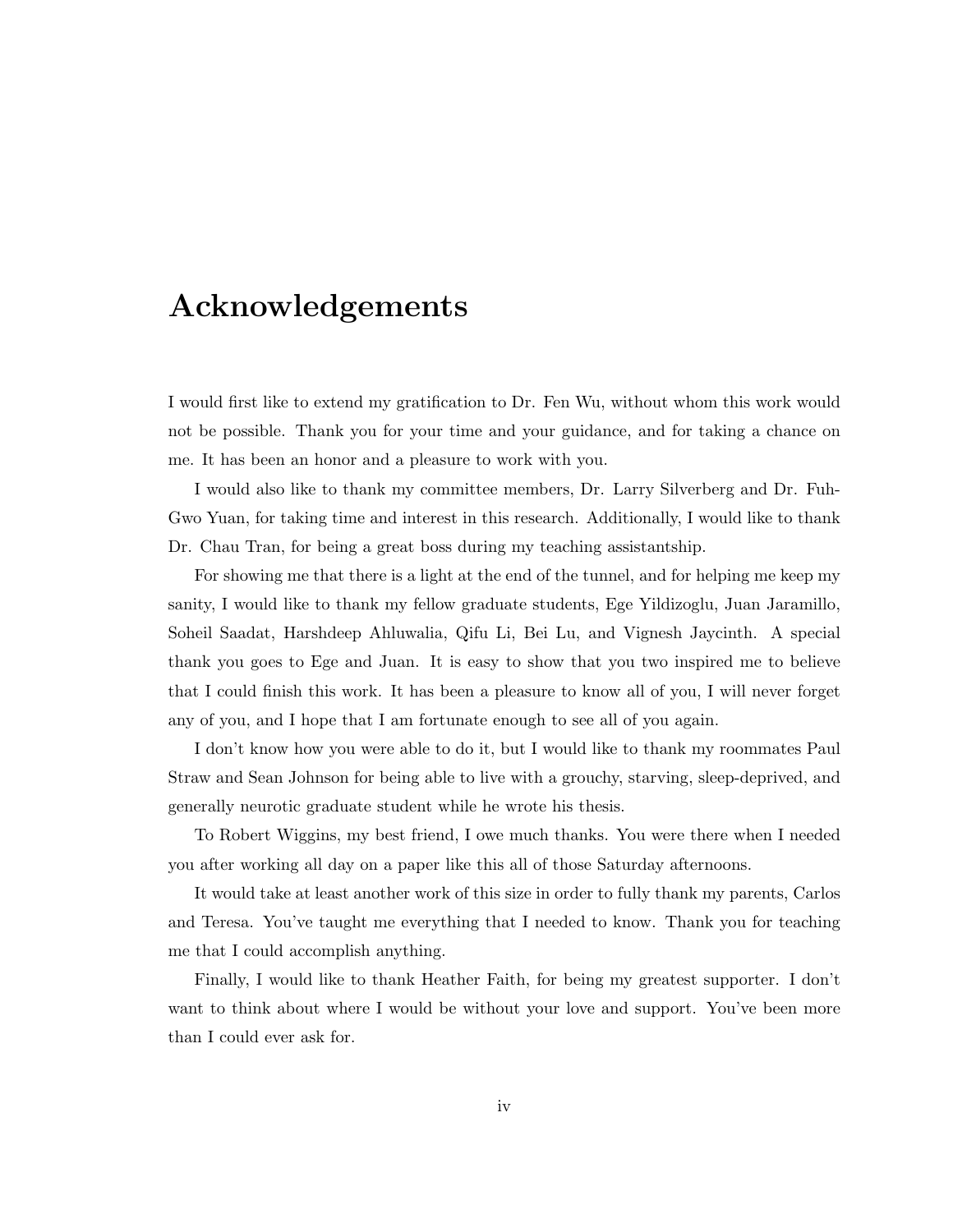# Table of Contents

| List of Figures |                                                         |                                                                                                |                 |  |  |  |  |  |  |  |  |  |
|-----------------|---------------------------------------------------------|------------------------------------------------------------------------------------------------|-----------------|--|--|--|--|--|--|--|--|--|
|                 |                                                         | List of Tables                                                                                 | viii            |  |  |  |  |  |  |  |  |  |
| $\mathbf{1}$    |                                                         | Introduction                                                                                   | 1               |  |  |  |  |  |  |  |  |  |
|                 | 1.1                                                     |                                                                                                | 3               |  |  |  |  |  |  |  |  |  |
|                 | 1.2                                                     |                                                                                                | $6\phantom{.}6$ |  |  |  |  |  |  |  |  |  |
|                 | 1.3                                                     |                                                                                                | 6               |  |  |  |  |  |  |  |  |  |
| $\bf{2}$        |                                                         | <b>Mathematical Preliminary</b>                                                                | 8               |  |  |  |  |  |  |  |  |  |
|                 | 2.1                                                     | Signals, Norms, Operators, and Matrix Definitions                                              | $8\,$           |  |  |  |  |  |  |  |  |  |
|                 | 2.2                                                     |                                                                                                | 9               |  |  |  |  |  |  |  |  |  |
|                 | 2.3                                                     |                                                                                                | 10              |  |  |  |  |  |  |  |  |  |
|                 |                                                         | 2.3.1                                                                                          | 11              |  |  |  |  |  |  |  |  |  |
|                 | 2.4                                                     |                                                                                                | 12              |  |  |  |  |  |  |  |  |  |
|                 |                                                         | Gain-Scheduled $\mathcal{H}_{\infty}$ Control Theory<br>2.4.1                                  | 13              |  |  |  |  |  |  |  |  |  |
| 3               | <b>Robust Analysis of Sector-Bounded Nonlinearities</b> |                                                                                                |                 |  |  |  |  |  |  |  |  |  |
|                 | 3.1                                                     | LTI System with Sector-Bounded Nonlinearity                                                    | 17              |  |  |  |  |  |  |  |  |  |
|                 | 3.2                                                     | Modified Circle Criterion for Nonlinear Stability of LTI Plants                                | 19              |  |  |  |  |  |  |  |  |  |
|                 | 3.3                                                     | Modified Circle Criterion for Nonlinear Stability of LPV Plants                                | 20              |  |  |  |  |  |  |  |  |  |
| $\overline{4}$  | Anti Windup Synthesis Conditions                        |                                                                                                |                 |  |  |  |  |  |  |  |  |  |
|                 | 4.1                                                     |                                                                                                | 23              |  |  |  |  |  |  |  |  |  |
|                 |                                                         | Rate and Magnitude Saturated Closed-Loop System $\;\ldots\; \ldots\; \ldots\; \ldots$<br>4.1.1 | 24              |  |  |  |  |  |  |  |  |  |
|                 |                                                         | 4.1.2                                                                                          | 26              |  |  |  |  |  |  |  |  |  |
|                 | 4.2                                                     |                                                                                                | 28              |  |  |  |  |  |  |  |  |  |
|                 |                                                         | 4.2.1                                                                                          | 31              |  |  |  |  |  |  |  |  |  |
|                 |                                                         | 4.2.2<br>Rate and Magnitude Compensator Construction                                           | 35              |  |  |  |  |  |  |  |  |  |
|                 | 4.3                                                     |                                                                                                | 39              |  |  |  |  |  |  |  |  |  |
|                 |                                                         | 4.3.1                                                                                          | 40              |  |  |  |  |  |  |  |  |  |
|                 |                                                         | Closed-Loop LPV System Construction<br>4.3.2                                                   | 41              |  |  |  |  |  |  |  |  |  |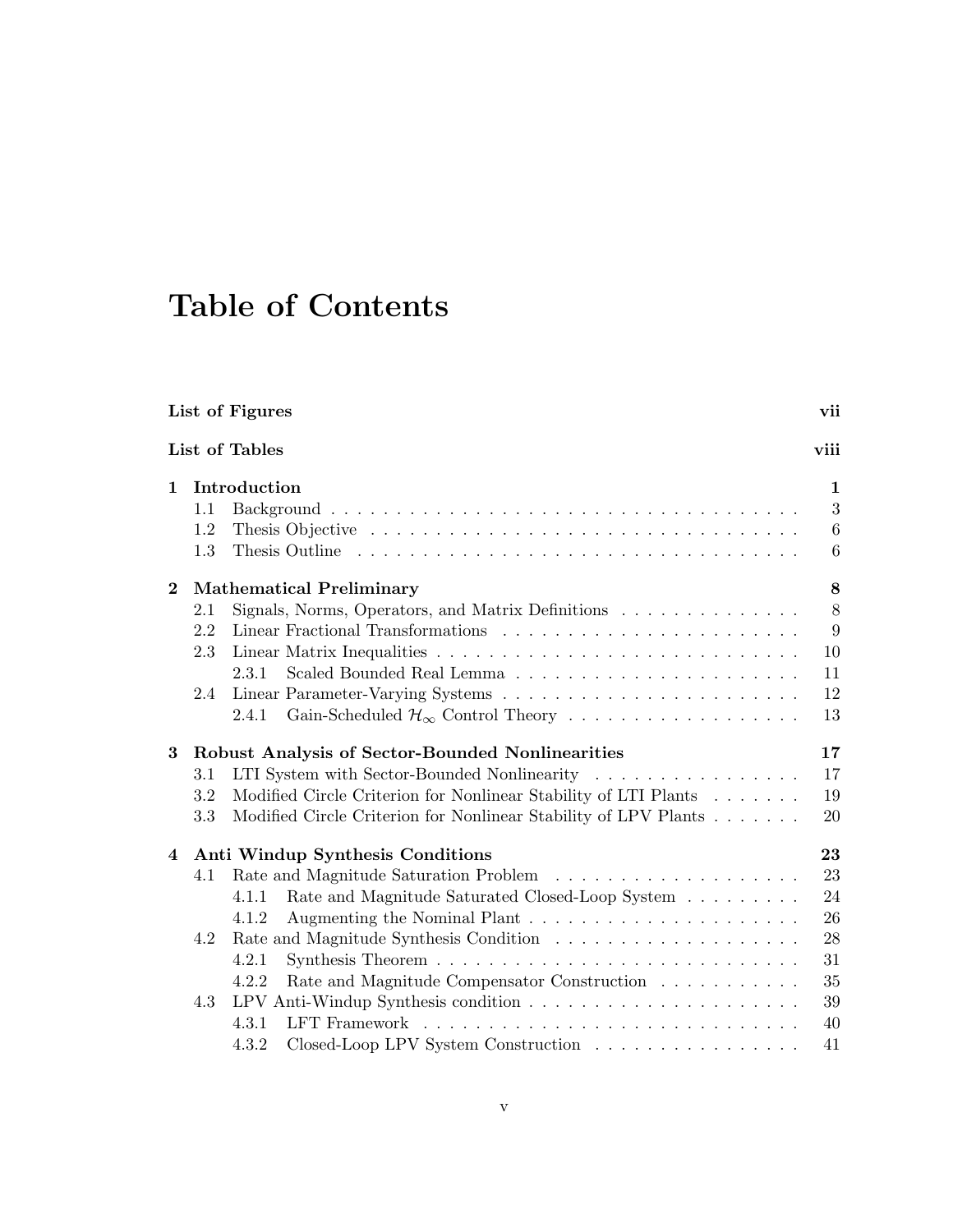|                  |                    | 4.3.3         | Anti-Windup Compensator Synthesis Condition                     | 44 |  |  |  |  |  |  |
|------------------|--------------------|---------------|-----------------------------------------------------------------|----|--|--|--|--|--|--|
|                  |                    | 4.3.4         | LPV Anti-Windup Compensator Construction $\ldots \ldots \ldots$ | 49 |  |  |  |  |  |  |
| 5                |                    |               | Anti-Windup Compensator Design and Simulation Results           | 55 |  |  |  |  |  |  |
|                  | 5.1                |               |                                                                 | 55 |  |  |  |  |  |  |
|                  | 5.2                |               |                                                                 | 56 |  |  |  |  |  |  |
|                  | 5.3                |               |                                                                 | 58 |  |  |  |  |  |  |
|                  | 5.4                |               |                                                                 | 58 |  |  |  |  |  |  |
|                  |                    | 541           |                                                                 | 59 |  |  |  |  |  |  |
|                  |                    | 5.4.2         | Anti-Windup Compensator Simulations                             | 61 |  |  |  |  |  |  |
| Conclusions<br>6 |                    |               |                                                                 |    |  |  |  |  |  |  |
|                  | List of References |               |                                                                 |    |  |  |  |  |  |  |
|                  |                    | A MATLAB code |                                                                 | 76 |  |  |  |  |  |  |
|                  |                    |               |                                                                 | 77 |  |  |  |  |  |  |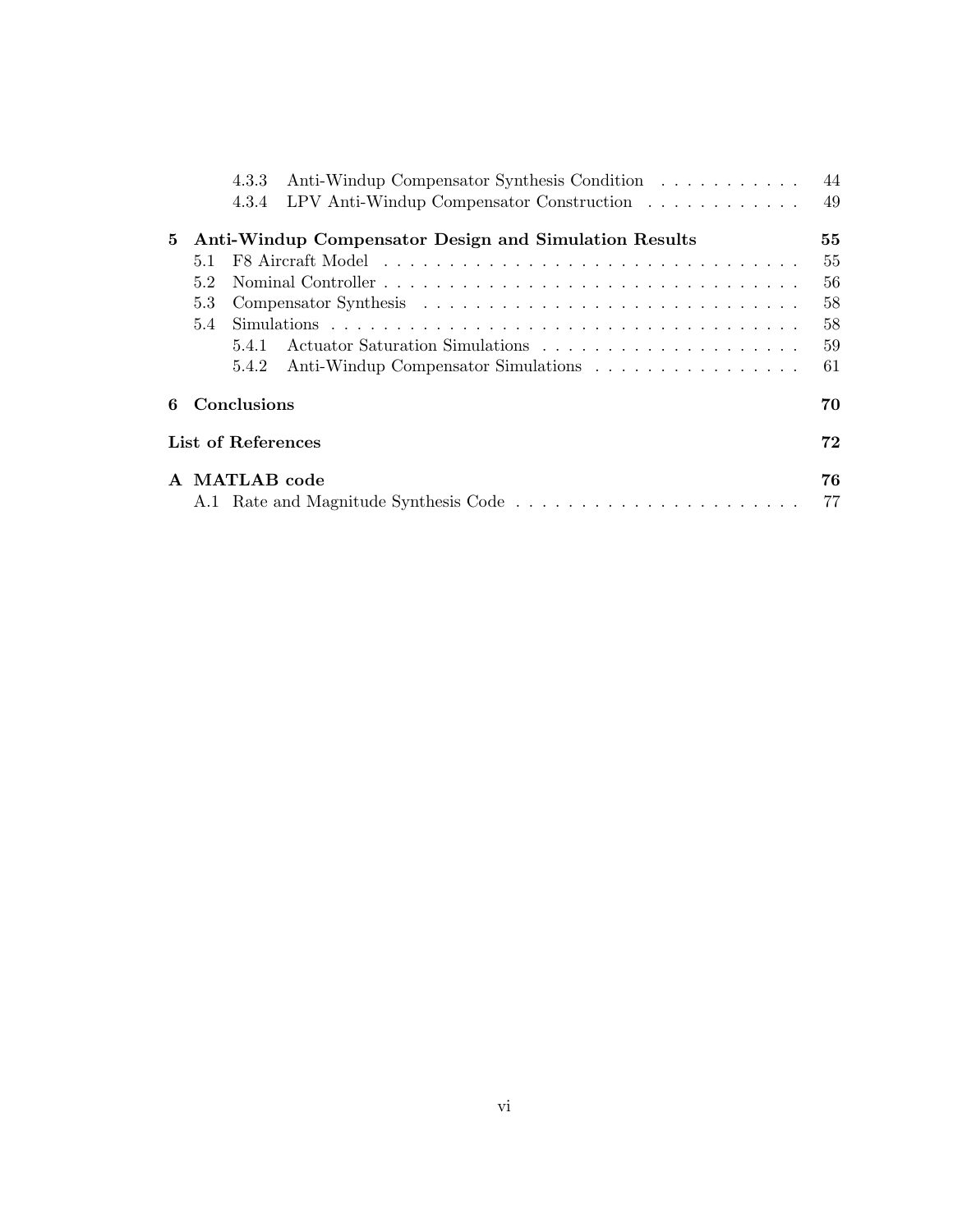# List of Figures

| 2.1  | LPV Control Systems Diagrams                                                                                                                                                                                                   | 15 |
|------|--------------------------------------------------------------------------------------------------------------------------------------------------------------------------------------------------------------------------------|----|
| 3.1  |                                                                                                                                                                                                                                | 18 |
| 4.1  |                                                                                                                                                                                                                                | 25 |
| 4.2  |                                                                                                                                                                                                                                | 26 |
| 4.3  | Anti-Windup System Equivalent Transformation                                                                                                                                                                                   | 27 |
| 4.4  |                                                                                                                                                                                                                                | 39 |
| 5.1  |                                                                                                                                                                                                                                | 57 |
| 5.2  | F8 Response to 10 Degree Tracking Input under Nominal Control without                                                                                                                                                          |    |
|      |                                                                                                                                                                                                                                | 59 |
| 5.3  | Unsaturated Input from Nominal Controller to F8 Aircraft System                                                                                                                                                                | 60 |
| 5.4  | Saturated Input from Nominal Controller to F8 Aircraft System                                                                                                                                                                  | 61 |
| 5.5  | Error Measurement for F8 with Nominal Controller and Magnitude Saturation                                                                                                                                                      | 62 |
| 5.6  | Error Measurement for F8 Aircraft with Nominal Controller and Rate and                                                                                                                                                         |    |
|      | Magnitude Saturation resources in the set of the set of the set of the set of the set of the set of the set of the set of the set of the set of the set of the set of the set of the set of the set of the set of the set of t | 63 |
| 5.7  | Output Error of F8 Aircraft with Anti-Windup Correction for Actuator Sat-                                                                                                                                                      |    |
|      |                                                                                                                                                                                                                                | 63 |
| 5.8  | Output Error of F8 Aircraft with Anti-Windup Correction for Actuator Sat-                                                                                                                                                      |    |
|      |                                                                                                                                                                                                                                | 64 |
| 5.9  | Output Error of Nominal F8 Aircraft System: Case 30                                                                                                                                                                            | 64 |
| 5.10 | Output Error of Nominal F8 Aircraft System: Case 60                                                                                                                                                                            | 65 |
| 5.11 | Saturated Control Input to Nominal System: Case 30                                                                                                                                                                             | 65 |
| 5.12 | Saturated Control Input to Nominal System: Case 60                                                                                                                                                                             | 66 |
|      | 5.13 Saturated Control Input to System with Anti-Windup Compensator: Case 30                                                                                                                                                   | 66 |
|      | 5.14 Saturated Control Input to System with Anti-Windup Compensator: Case 60                                                                                                                                                   | 67 |
|      | 5.15 Rate of Saturated Control Input to Nominal System: Case 30                                                                                                                                                                | 67 |
|      | 5.16 Rate of Saturated Control Input to Nominal System: Case 60                                                                                                                                                                | 68 |
|      | 5.17 Rate of Saturated Control Input to Anti-Windup Controlled System: Case 30                                                                                                                                                 | 68 |
|      | 5.18 Rate of Saturated Control Input to Anti-Windup Controlled System: Case 60                                                                                                                                                 | 69 |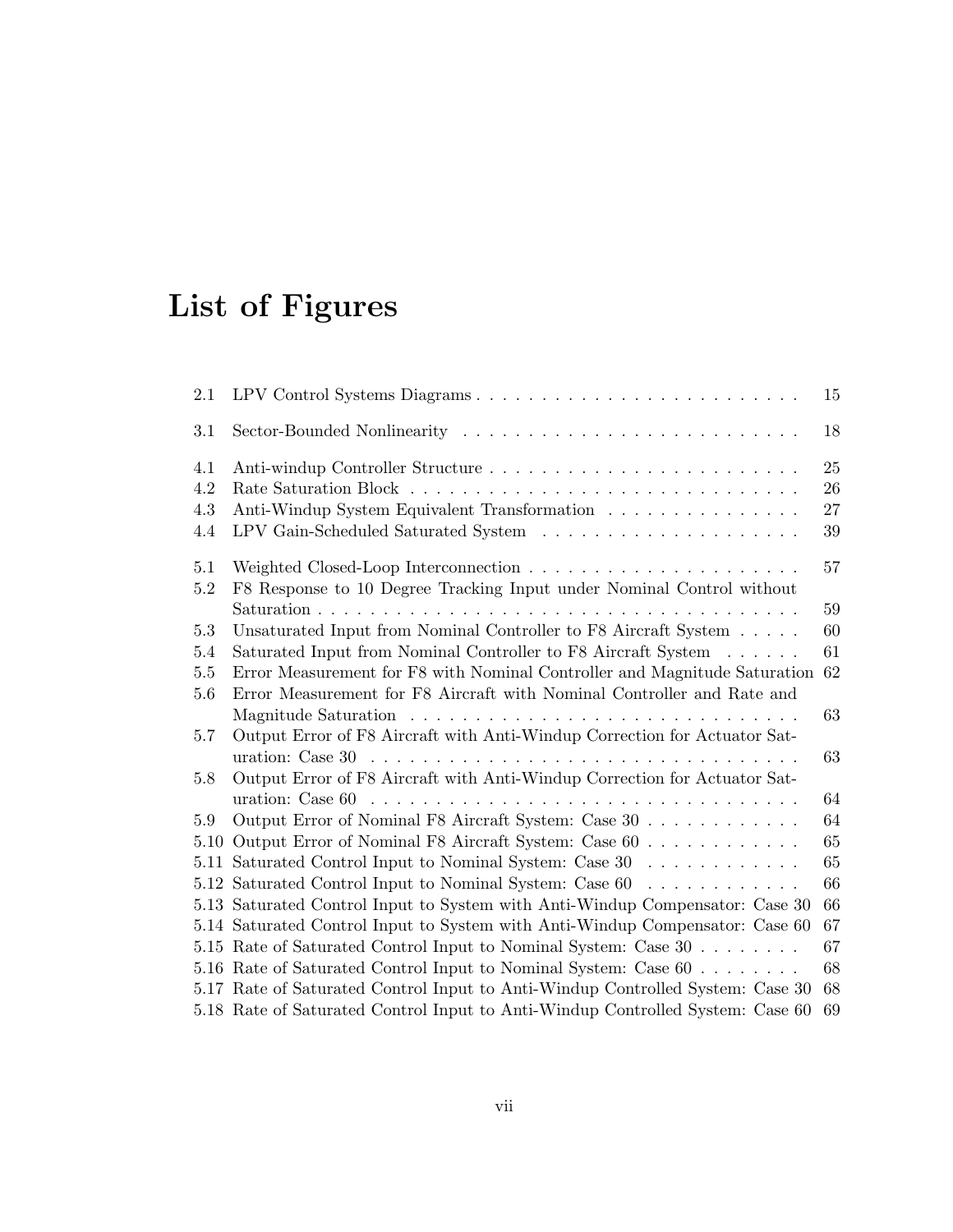# List of Tables

|  |  | 5.1 $H_{\infty}$ performance level vs. sector range $[0, k_m]$ |  |  |  |  |  |  |  |  |  |  |  |  |  |  |  |  |  |  |  | 59 |  |
|--|--|----------------------------------------------------------------|--|--|--|--|--|--|--|--|--|--|--|--|--|--|--|--|--|--|--|----|--|
|--|--|----------------------------------------------------------------|--|--|--|--|--|--|--|--|--|--|--|--|--|--|--|--|--|--|--|----|--|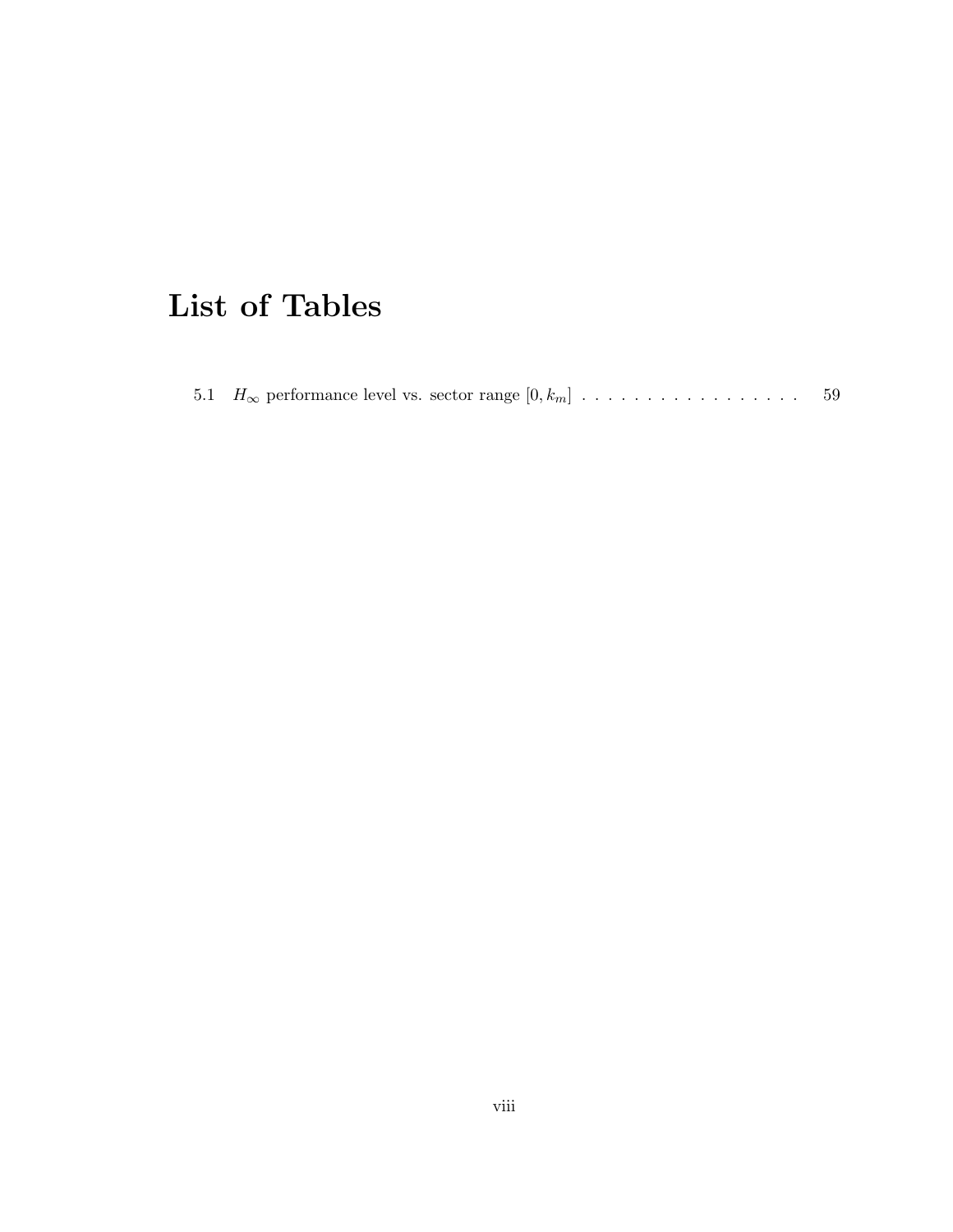#### Chapter 1

## Introduction

An often neglected component in the design of control systems (is) the specifics of the sensor and actuator dynamics. In particular, the saturation limits of the actuators in the system are usually ignored when a controller is being synthesized. However, actuator saturation is an element in all real physical systems, as real actuators cannot supply an infinitely large amount of output. The result of this saturation is a difference between the control input demanded by the controller, and the realized output of the actuator. Obviously, this can lead to degradation in the performance of the control system, and in some cases, instability of the control system. Recent attempts to correct this situation have opened up a new focus of research in control systems. This area of interest is referred to as anti-windup control or anti-windup compensation, due to the fact that the saturation phenomenon causes integral terms in the control equations to increase rapidly, or, "wind-up" [2].

Some critical applications where this type of constraint is pertinent include the maximum flow capacity in a fuel valve, the peak saturation voltage in a operational amplifier, and the deflection angle of a control surface in an aircraft, among others. In the particular example of flight control, the presence of actuator saturation constraints limits the approaches to control. Aircraft control surfaces have limitations both in their maximum deflections and in their rate of variation due to geometric and aerodynamic constraints. Actuator limitations have been attributed to the crash of several aircraft. These limitations have also been identified as a major contribution to catastrophic pilot induced oscillations [23]. Also, the failure of several aircraft have been attributed to the saturation of actuators. In the case of the F-22 crash in April 1992 [7], the control surface rate was limited. A similar occurrence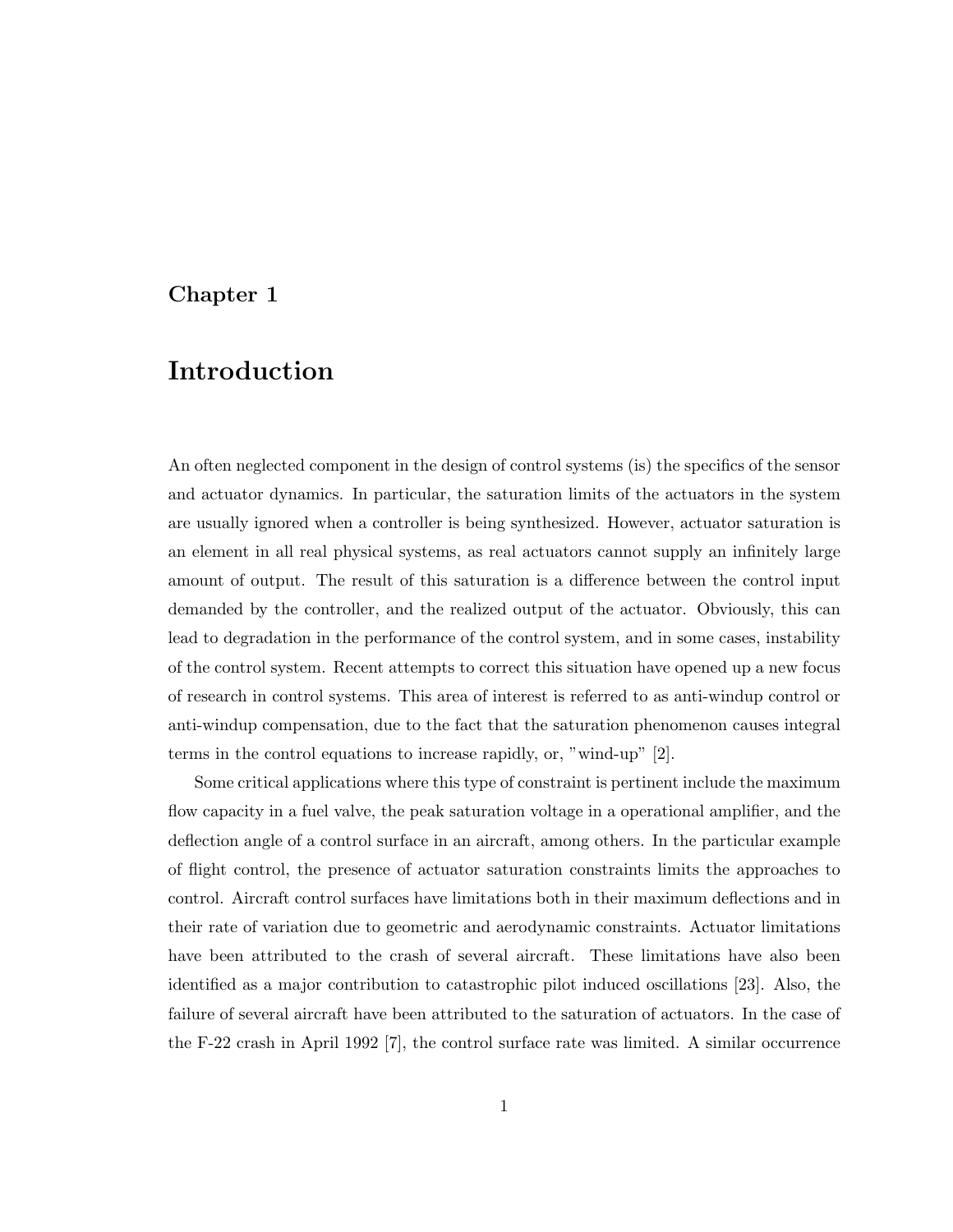caused the Gripen crash in August of 1992 [30].

The goal, then, of any anti-windup control scheme, would be to stabilize the system in the presence of the saturation, and to approach as closely as possible the performance of the system in the absence of such saturation. Typically, this saturation is modelled as a nonlinearity which creates difficulties in the synthesis of a controller to handle such discrepancy. A common method of analyzing these problems involves modelling the plant as a linear time-invariant (LTI) plant connect to a sector-bounded nonlinearity via an upper linear fractional transformation (LFT). With this complete, a small-gain theorem (or its variant) is applied to the system for the stability and performance analysis. This often amounts to an overly conservative estimation of the conditions. This is a single-step procedure, in which the goals of stability, performance, and saturation control are united into a single control synthesis problem, which would then be solved by traditional means. The alternative approach is the two-step procedure, in which the saturation control has been divided into nominal control and anti-windup compensation designs. In the following subsection, we will discuss examples of both types of design.

The single-step procedure can, at times, become a more complicated approach to antiwindup controller synthesis. This is due to the fact that the combination of various criteria leads to a more conservative procedure for design. That is, if the stability and performance criteria of the original controller design are augmented by the addition of saturation control goals, the approach taken to synthesize the controller must be amended. This usually involves the enlargement of already spacious LMIs to include the new goals. Furthermore, the new conditions sometimes suffer from a loss of convexity. So while the single-step procedure involves fewer steps, the computations can become more complicated than effective.

The two-step design procedure has the handicap of requiring more controller synthesis LMIs and more calculations in general. However, this procedure has several distinct advantages over the single-step procedure. The main advantage is that it can be used as an augmentation of a nominal control scheme which suffers from actuator saturation. If it is unclear wether or not a control system will suffer a loss of performance or stability due to saturation, a nominal controller can be designed without regarding anti-windup problems. If this controller is insufficient, then the proposed synthesis approach can be taken. This implementation usually only requires a software or computer change. Thus, it is usually the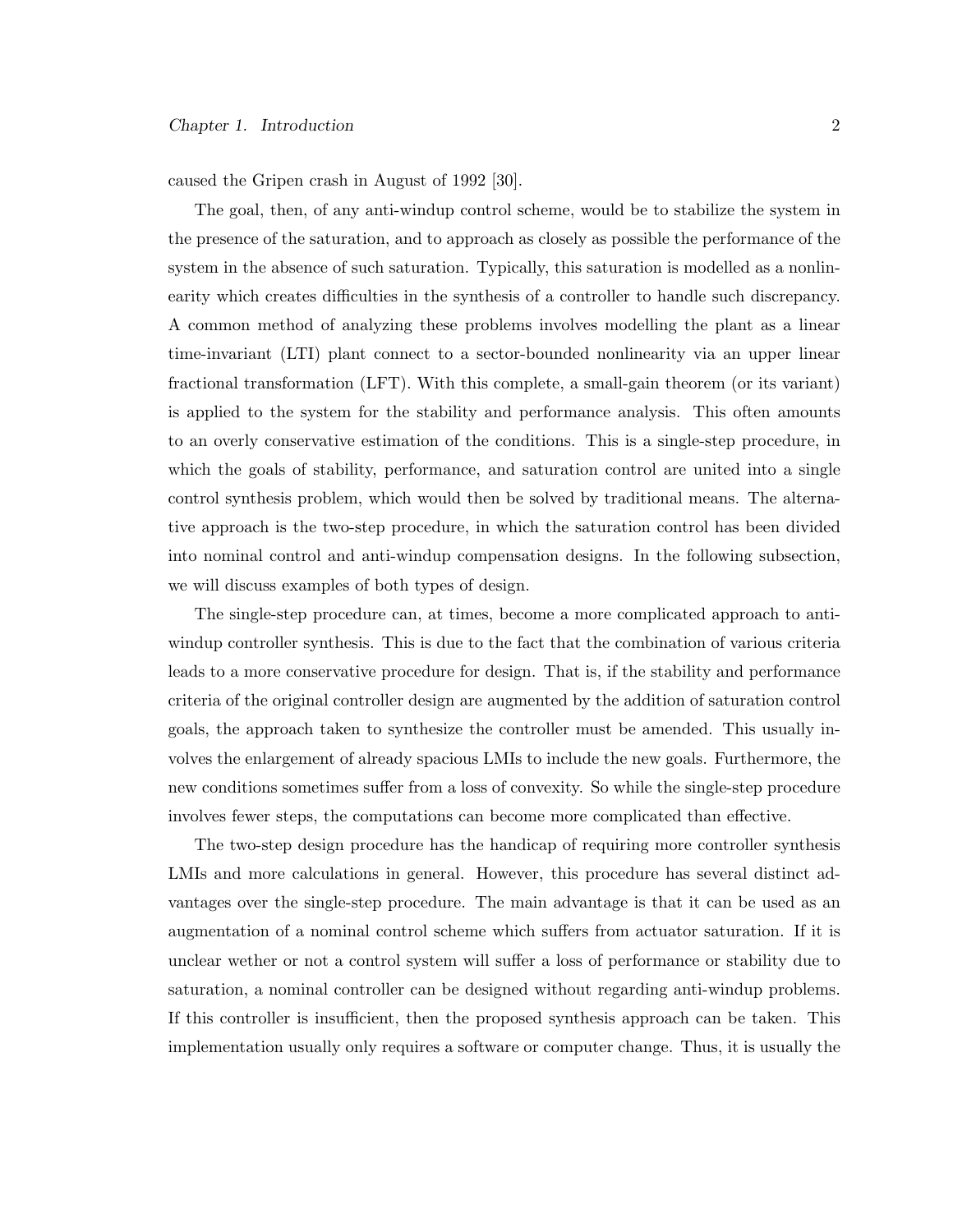case that no additional hardware will be necessary in order to implement the anti-windup compensator. Simply, a new addition to the control law will be added, only requiring that the effects of saturation can be measured by existing sensors. That is, that the realized control output can be measured by the existing sensor, in order to be compared with the nominal output.

The other major advantage of the two-step design procedure lies in the construction of the original controller. When designing the nominal controller without regard to saturation, the designer is free to choose as strict a set of performance criteria as desired. Since the concerns of actuator saturation are not present, a well-performing optimal controller can be sought and implemented. If this proves to be insufficient in the face of actuator saturation, then a compensator can be designed. Therefore, this approach does not suffer from the inherent conservatism involved in the design of a single-step anti-windup compensator.

#### 1.1 Background

As stated earlier, recent years have seen a variety of control techniques for saturated LTI systems. In [22], a generalized framework for many anti-windup control schemes was proposed. Previous to that work, this area of research suffered from the lack of unity among control and performance objectives. The work of Teel and Kapoor in [33] brought a definition of anti-windup compensation in terms of  $\mathcal{L}_2$  stability and performance. Another key idea is the formulation of the synthesis of anti-windup controllers in terms of LMI problems. This was undertaken in [24, 31, 20]. The main advantage of this approach is the adaptation of the well known Circle stability criteria to the anti-windup compensation problem. In [15], the concept of a null-controllable region is used in conjunction with one-step methods as an approach to anti-windup compensator design for LTI systems. Also, several approaches to systems with rate and magnitude saturation have been undertaken for LTI systems. These also involve the study of the null-controllable region in designing a single step anti-windup compensator as in [17].

Often, it is more appropriate to model a physical system as a Linear Time-Varying (LTV) system. This is the case when the parameters that make up the state-space model of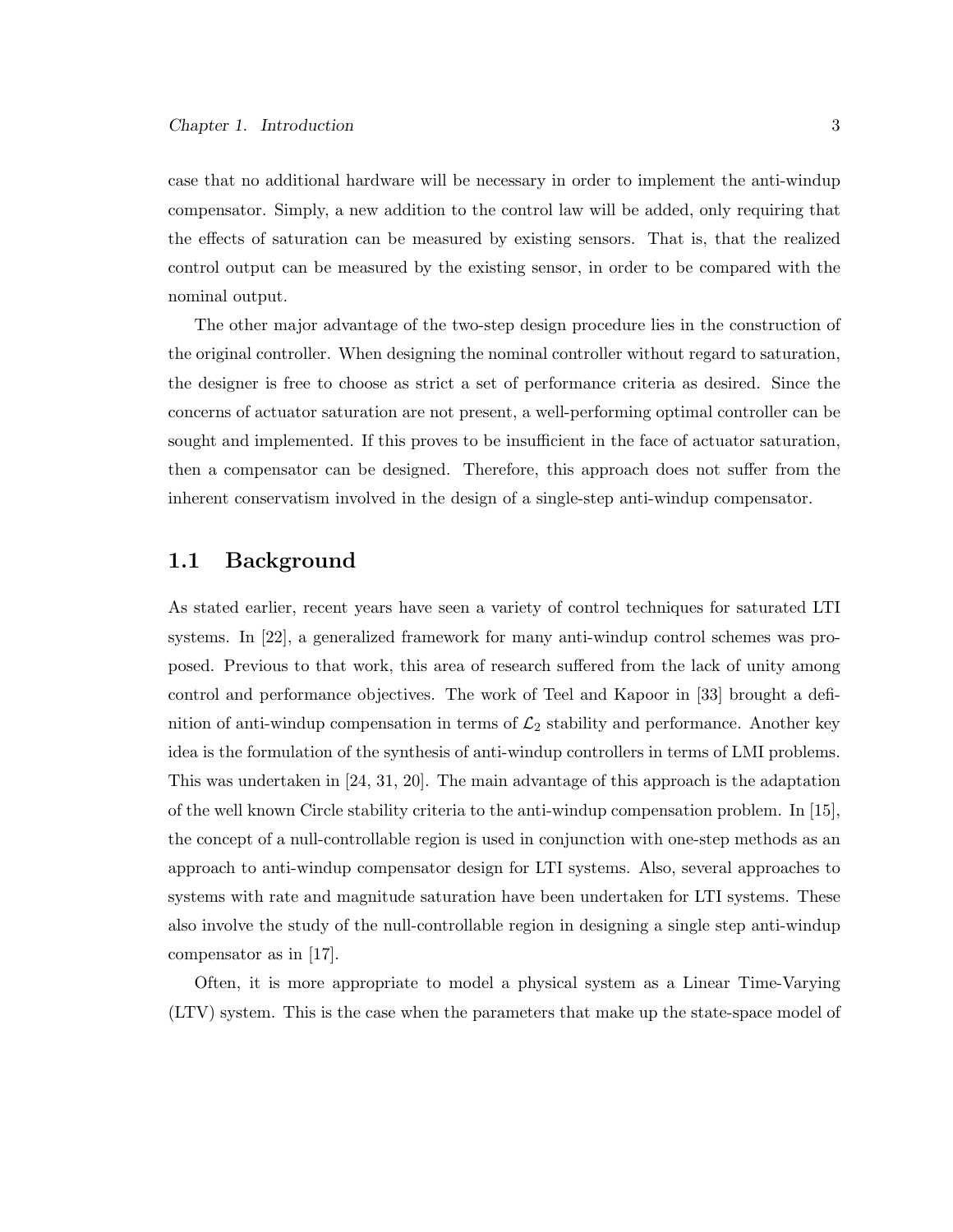the system are functions of time. A specific class of these systems are the Linear Parameter-Varying (LPV) systems. These are systems whose state-space data are functions of some parameter which is varying with time. (The parameter is assumed varying in a bounded set and its current vaule is measurable). In [1, 35, 26] LMI methods for the  $\mathcal{H}_{\infty}$  control of these LPV systems are established. These gain-scheduling methods are used typically to design controllers for these systems.

In [38], a one-step approach is used in conjunction with classical LPV methods. The key idea in this work is that the saturation effects can be modelled as an LPV block attached to the system and not a nonlinearity block. While the system is still considered nonlinear, the modelling of the actuator saturation is now a gain-scheduling block. This allows for the controller to be designed in a one step process, and also allows for the use of classical LPV methods such as the ones in [1] in solving the resulting controller synthesis problems.

Another one-step approach is taken in [16]. Here, the actuators are subject to amplitude and rate saturation, and a discrete control scheme was developed using state feedback and dynamic output feedback. A linear quadratic regulator design was modified to compensate the saturated system. The saturation was modelled as a sector-bounded nonlinearity, as in this work. Also the model for rate saturation of the actuators was developed, which will be used in the simulations of the F8 aircraft rate saturation.

A two-step approach involving the modelling of the saturation as a sector-bounded nonlinearity was taken in  $|11|$ . In this paper, the design of an anti-windup *compensator* was undertaken. Instead of designing a controller which would single-handedly stabilize the system in the face of actuator saturation, the author sought to design a compensator for a nominal controller which stabilized the system and had a relatively good measure of performance. The synthesis was based on the linear matrix inequality (LMI) forms of the small gain theorem and bounded real lemma. The anti-windup compensator was designed in such a way as to act as a gain upon the difference between the saturated and unsaturated control input. This gain was then used as an output which acted to update the controller states and the controller output. The approach was to recast the design of anti-windup compensator as a classical  $\mathcal{H}_{\infty}$  problem. In this case, the analysis and synthesis conditions would be convex and solvable LMIs. The strongest assumption made in this paper was that the nominal plant must be stable.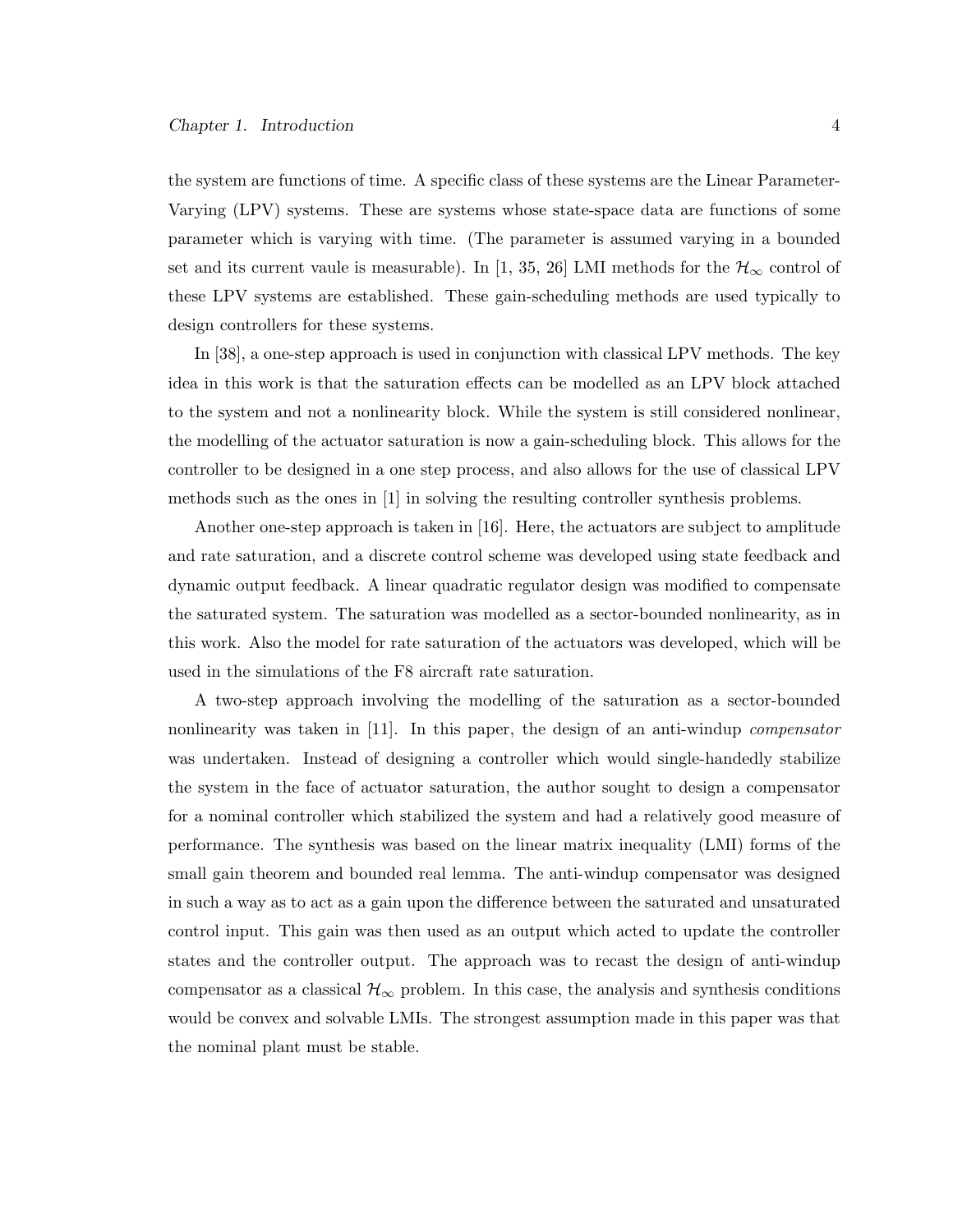The work of Wu and Lu [39] builds upon this concept by removing the stability requirement. The work of Teel, [32] also includes the conditions for synthesizing anti-windup compensators for exponentially unstable systems. Thus, an anti-windup compensator design scheme for stable or unstable systems was created. This approach also involved the use of convex and solvable LMIs in order to synthesize and analyze the stability and performance of the closed loop system.

There are two natural extensions to the previous work. This work involves dismantling the problem of the maximum saturation magnitude of an actuator. Another type of saturation which occurs during actuation is that of the rate of response of the actuator. This is also limited by the physical constraints on the system. The main difference in these types of saturation is that the rate saturation is more difficult to measure. However, with a clever design of the control system architecture, this problem becomes more simple. This rate and magnitude saturation problem can then be addressed in a similar manner to the magnitude saturation problem, by employing a two-step design procedure using convex and solvable LMIs.

The second conclusion involves linear time variant (LTV) problems. More specifically, the class of LTV plants which can be described by a parameter variation. This class includes the class of linear parameter varying (LPV) plants. Can a similar design procedure be used to address LPV plants undergoing actuator saturation? The typical response to designing a controller for an LPV plant is the gain-scheduling method used in Packard [26] and Apkarian [1] among other papers. We shall seek to design a gain-scheduled anti-windup which depends on the same parameters as the gain-scheduled controller and LPV plant. This way, a system can be stabilized against a sector-bounded nonlinearity (saturation) and parameter variation.

When using LMI methods to synthesize controller solutions to  $\mathcal{H}_{\infty}$  problems, the typical procedure is to first solve some LMI which corresponds to the existence of a stabilizing controller using a procedure to eliminate the controller variables from the inequality. With this accomplished, the scaling matrix solutions are back-substituted into the original LMI in order to solve for the controller gains. In [13], an explicit construction scheme was developed which is equivalent to the above procedure. This scheme allows us to explicitly solve for the controller gains after evaluating the synthesis LMI. This approach was also used in [39]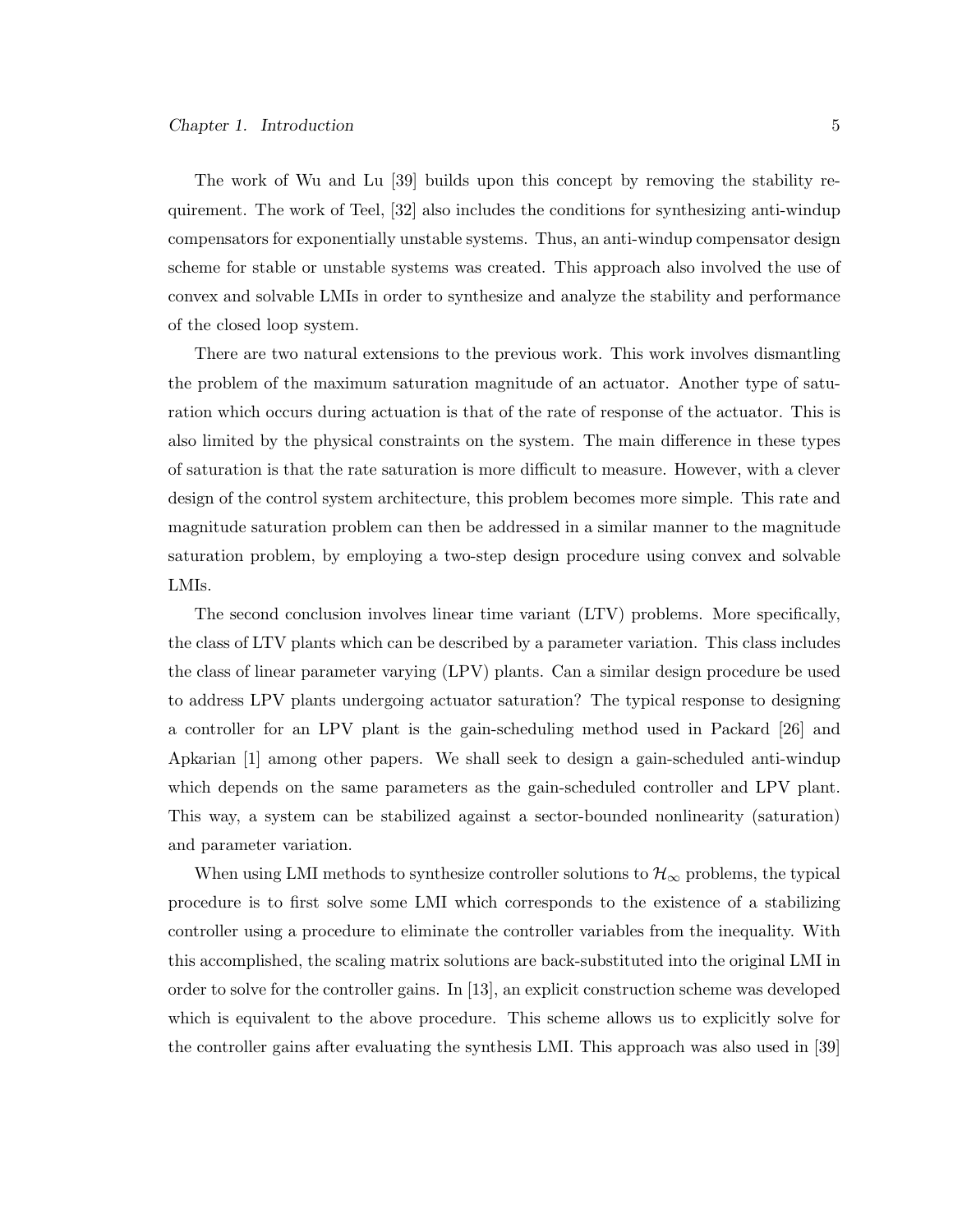in order to construct an explicit anti-windup compensator.

We will apply our proposed rate and magnitude anti-windup compensator to the control of a linearized F-8 aircraft model. This model will contain an unstable pole which was added in to demonstrate the capability of the proposed design to compensate for windup in the presence of instability.

### 1.2 Thesis Objective

The objectives of this thesis are all related to the general problem of anti-windup compensation for actuator saturation problems with the specific example of an exponentially unstable model of an F8 aircraft.

First, we hope to provide modifications to well-known stability and performance theorems in order to make them compatible with the goals of anti-windup compensation. That is to say, we would like to cast the problem of saturation control in a way that is consistent with familiar LMI methods.

The second goal is to provide synthesis and analysis conditions for systems suffering actuator saturation in two general areas. The first is the general class of systems which are constrained by both rate and magnitude saturations. The second such case is input saturated systems that are LPV gain-scheduled systems being controlled by a nominal gain-scheduled controllers.

With synthesis and analysis conditions obtained, we would like to provide explicit formulae for the construction of such controllers, in order to avoid the overuse of complicated LMIs.

Finally, an example of the usage of a rate and magnitude controller will be provided. We hope to control an F8 aircraft model which suffers from rate and magnitude saturation with the proposed anti-windup controller design.

### 1.3 Thesis Outline

Chapter 1 has a literature review of the previous work on anti-windup compensation and actuator saturation. This chapter also outlines the objectives and content of this thesis.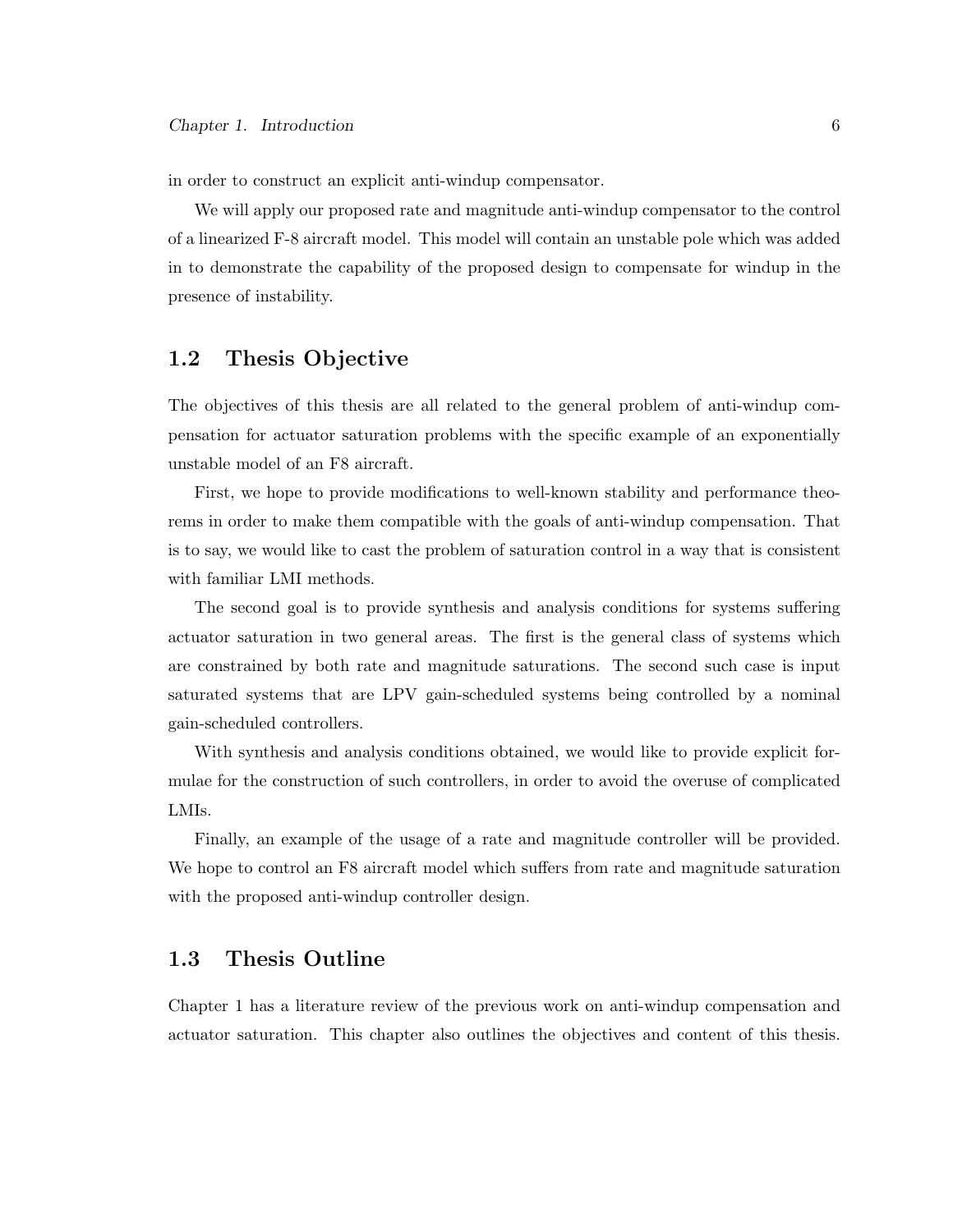Also, the motivation for the necessity of this type of anti-windup compensator design is included.

Chapter 2 contains some information on the mathematical tools used to throughout this work. Specifically, the robust control framework, including LFT's, LMI's and matrix definitions, is established as a foundation for this work. Afterwards, the theorems and lemmas used to establish the stability and performance criteria, as well as the synthesis and analysis conditions, are given without proof.

Chapter 3 is a robust analysis of sector-bounded nonlinearities for both cases studied in this thesis. In particular, the problem of stabilizing a system in the presence of a sectorbounded nonlinearity is given the treatment of a standard  $\mathcal{H}_{\infty}$  problem using an LMI framework.

Chapter 4 provides a thorough derivation of the synthesis conditions for the rate and magnitude anti-windup compensator, as well as the gain-scheduled anti-windup compensator. This is done through the use of the ideas contained in the previous chapters. With synthesis conditions established, and proven to be feasible and convex, the construction procedure for the rate and magnitude anti-windup compensator will be given. Also, the construction procedure for the gain-scheduled compensator will be derived in a similar fashion. These procedures are explicit construction schemes as in [13], as opposed to the feasibility approach used in [11].

Chapter 5 contains the numerical results of applying the proposed anti-windup compensator design to the F8 model. First, the effects of the magnitude saturation is shown, as well as the effects of the rate saturation. These two nonlinearities will be applied to the F8 model with a nominal  $\mathcal{H}_{\infty}$  controller. The performance of the system will then be compared to the performance of the system with the proposed anti-windup compensator design added in.

Finally, the Chapter 6 will contain a summary of the main results, as well as provide a commentary on the future work in this area.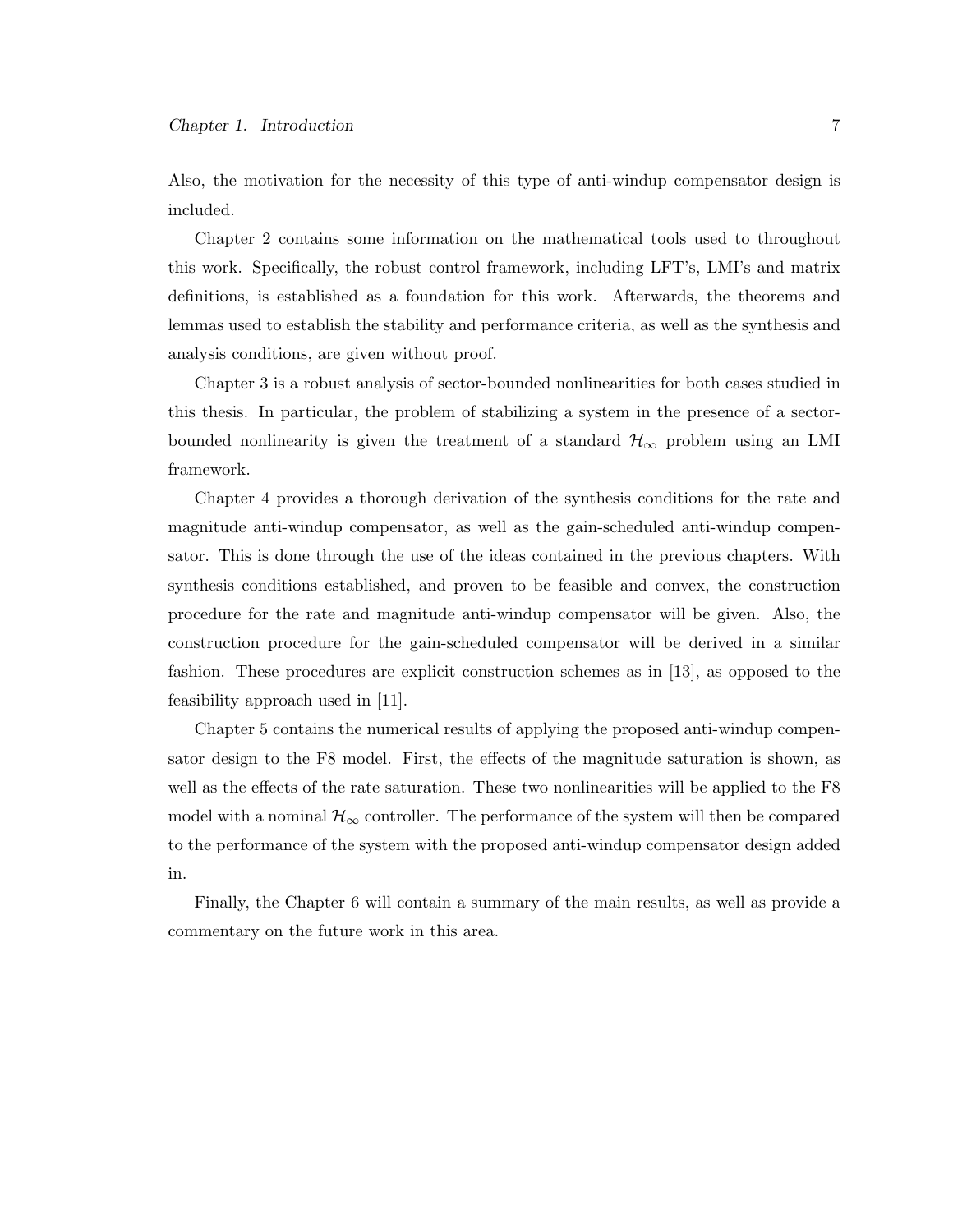### Chapter 2

## Mathematical Preliminary

We desire to construct the problem of anti-windup compensator simulation using traditional hinf control procedures. In order to do this, we must introduce several mathematical concepts which are key to this type of analysis. This chapter provides several of those results without proof. We shall present the  $\mathcal{L}_2$  norm used as a performance measure here, as well as the Scaled Bounded Real Lemma and an overview of the previous results on LPV systems and gain-scheduled  $\mathcal{H}_{\infty}$  control theory.

#### 2.1 Signals, Norms, Operators, and Matrix Definitions

The main objective in any control system design is usually twofold. The first is to achieve stability, and the second is to achieve some performance criterion. In physical systems, these typically involve reducing some tracking error, or minimizing the settling time or peak overshoot of a system. By examining these control objectives in the light of a complex function space, we can eliminate talk of parameters with different units and different contexts and unite the goals under the lens of a single type of function. By exploring the norms of these signals, we can recast our performance objectives so that they all meet a single type of criterion.

A Hilbert space is a complete inner product space with its norm induced by its inner product [40]. A useful infinite dimensional Hilbert space is  $\mathcal{L}_2(j\mathbf{R})$ , which consists of all square integrable and Lebesgue measurable functions F defined on the interval [a, b] with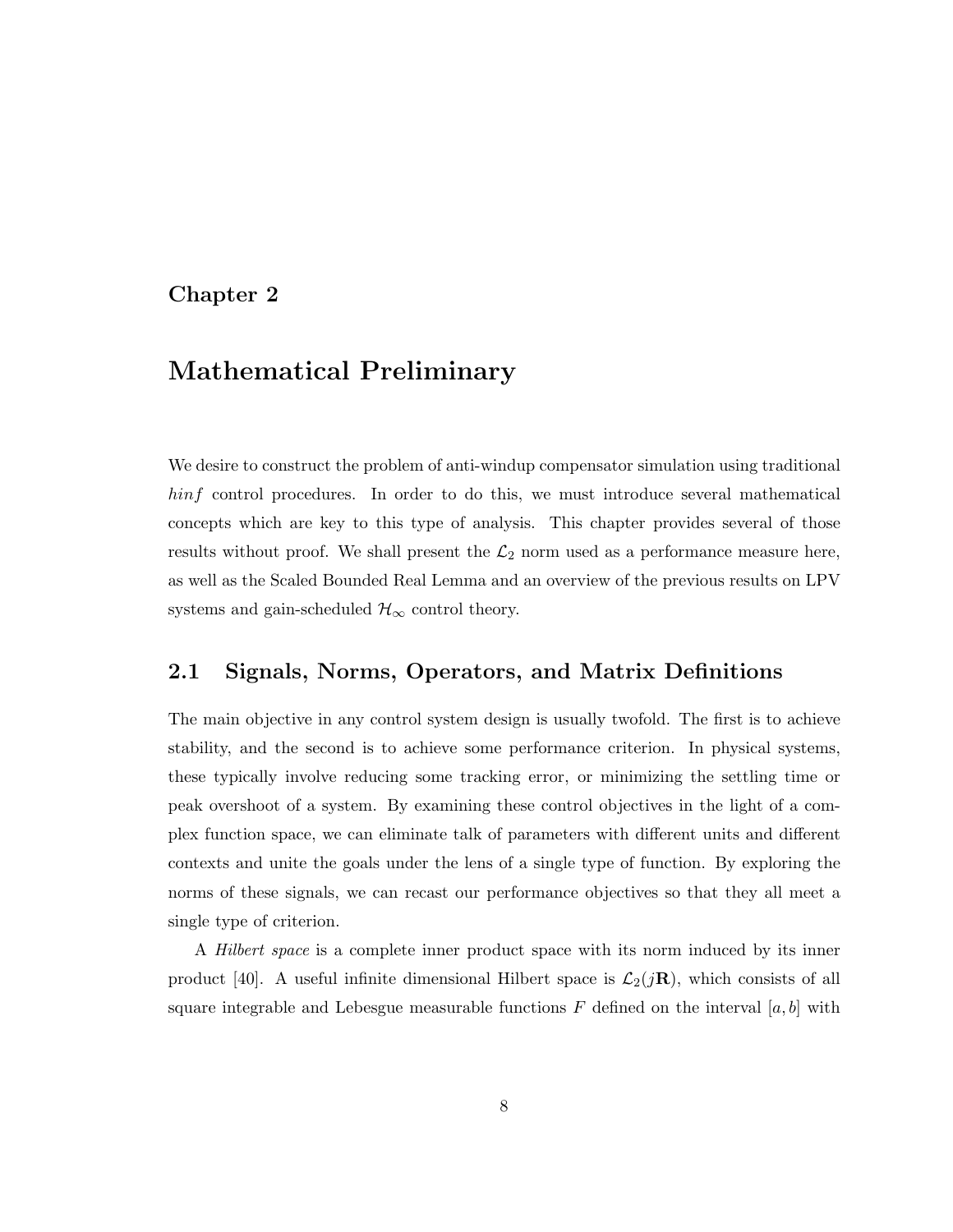#### Chapter 2. Mathematical Preliminary 9

its inner product and induced norm defined as,

$$
\langle F, G \rangle := \frac{1}{2\pi} \int_{-\infty}^{\infty} trace \left[ F^*(j\omega) G(j\omega) \right] dw, \quad and \quad ||F||_2 := \sqrt{\langle F, F \rangle}
$$

 $\mathcal{H}_{\infty}$  is a closed subspace of  $\mathcal{L}_{\infty}$  with functions that are analytic and bounded in the open right-half plane. The  $\mathcal{H}_{\infty}$  norm is defined as,

$$
||F||_{\infty} := \sup_{w} \bar{\sigma} (F(j\omega))
$$

Here, the  $\bar{\sigma}$  represents the maximum singular value. So in other words, the  $\mathcal{H}_{\infty}$  norm of a system matrix is the largest of the maximum singular values over all frequency. In essence, it is the largest amplification from input to output that the system will experience. This is the norm we shall use in order to specify the performance criteria. Generally, we shall seek to minimize the  $\mathcal{H}_{\infty}$  norm of certain signals (i.e. the tracking error, or the norm from disturbance to plant output).

A Matrix A is said to be *positive definite* (denoted as  $A > 0$ ) if  $x^*Ax > 0$  for all  $x \neq 0$ . Similarly, a Matrix A is said to be *positive semidefinite* if  $x^*Ax \geq 0$  for all  $x \neq 0$ . This will be a condition in many of the Linear Matrix Inequalities that we wish to solve. A negative definite (semidefinite) matrix is defined in a similar way.

A pair of matrices  $(C, A)$  is said to be *detectable* if  $A + LC$  is stable for some L. Similarly, consider a matrix pair  $(A, B)$ . Then the following theorem holds.

**Theorem 1** The following statements are equivalent.

- $(i)$   $(A, B)$  is stabilizable (i)  $(A, D)$  is stablizable<br>(ii) The matrix  $\begin{bmatrix} A - \lambda I & B \end{bmatrix}$  has full row rank for all  $\lambda$  with nonzero real component.
- (iii) For all  $\lambda$  and x such that  $x^*A = x^*\lambda$  and  $Re\lambda \geq 0, x^*B \neq 0$ .
- (iv) There exists a matrix F such that  $A + BF$  is Hurwitz stable.

The last result will prove useful in the study of the Lyapunov equation.

#### 2.2 Linear Fractional Transformations

A Linear Fractional Transformation (LFT) is a useful tool in the control analysis and control synthesis. It is a way that we can rewrite the interconnection of multiple matrices in a block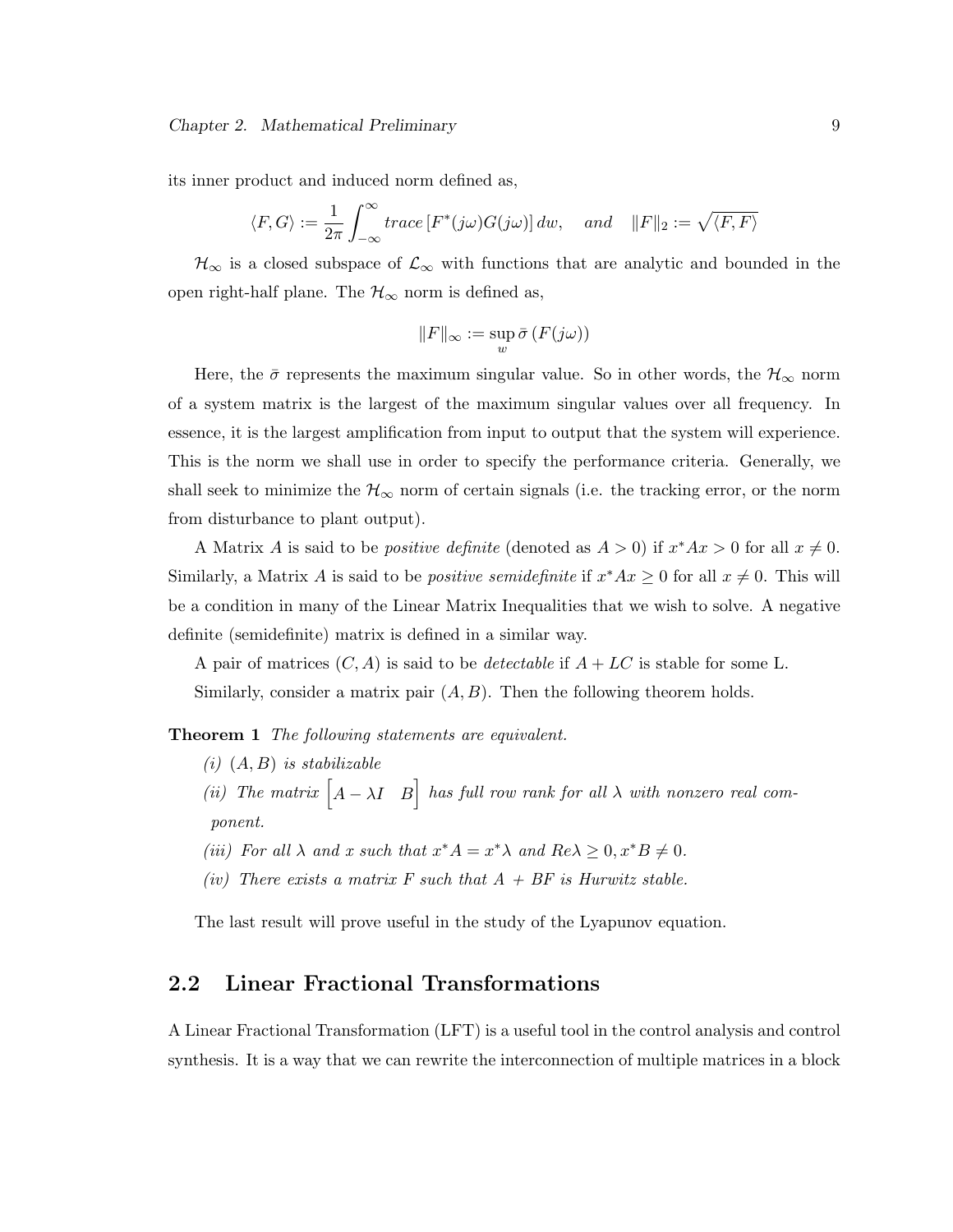If M is a complex matrix partitioned in the following form,

$$
M = \left[ \begin{array}{cc} M_{11} & M_{12} \\ M_{21} & M_{22} \end{array} \right]
$$

then, the linear fractional transformations are defined as,

$$
\mathcal{F}_l(M, \Delta_l) := M_{11} + M_{12} \Delta_l (I - M_{22} \Delta_l)^{-1} M_{21}
$$
\n(2.1)

$$
\mathcal{F}_u(M, \Delta_u) := M_{22} + M_{21} \Delta_u (I - M_{11} \Delta_u)^{-1} M_{12}
$$
\n(2.2)

An LFT,  $\mathcal{F}_l(M,\Delta)$ , is said to be *well-defined* (*well-posed*) if  $I - M_{22}\Delta$  is invertible. Also, an LFT,  $\mathcal{F}_u(M, \Delta)$ , is *well-defined* if  $(I - M_{11}\Delta)^{-1}$  exists.

In order to see the physical meaning of LFTs in control science, we take M to be a proper control transfer matrix. With this interpretation the LFT simply represents a closed loop transfer matrix. In this case, the LFT can be considered to close the loop with the transfer matrix and controller (usually lower LFTs) or to close the loop with a plant and its associated uncertainty (usually upper LFTs). More detailed information on LFT may be found in [40].

In the anti-windup synthesis, we will use an LFT to represent the connection between the plant (with controller) and the anti-windup compensator. We will also define the relation between the associated nonlinearity and the plant as an upper LFT. This way, we can examine the stability of the plant against the nonlinearity.

#### 2.3 Linear Matrix Inequalities

Linear Matrix Inequalities (LMIs) are useful tools in control analysis and control synthesis. Indeed, our control synthesis and control analysis requirements can be (and will be) written as LMIs. Most notably we have the so-called Algebraic Riccati Equation (ARE), the Lyapunov equation, and the LMI form of the bounded real lemma. In this section, we will examine the the first two equations, and the bounded real lemma will be inspected.

In the process of control analysis, the Lyapunov equation is useful for examining the stability properties of a system matrix. Consider given real matrices  $A$  and  $H$  in the Lyapunov equation: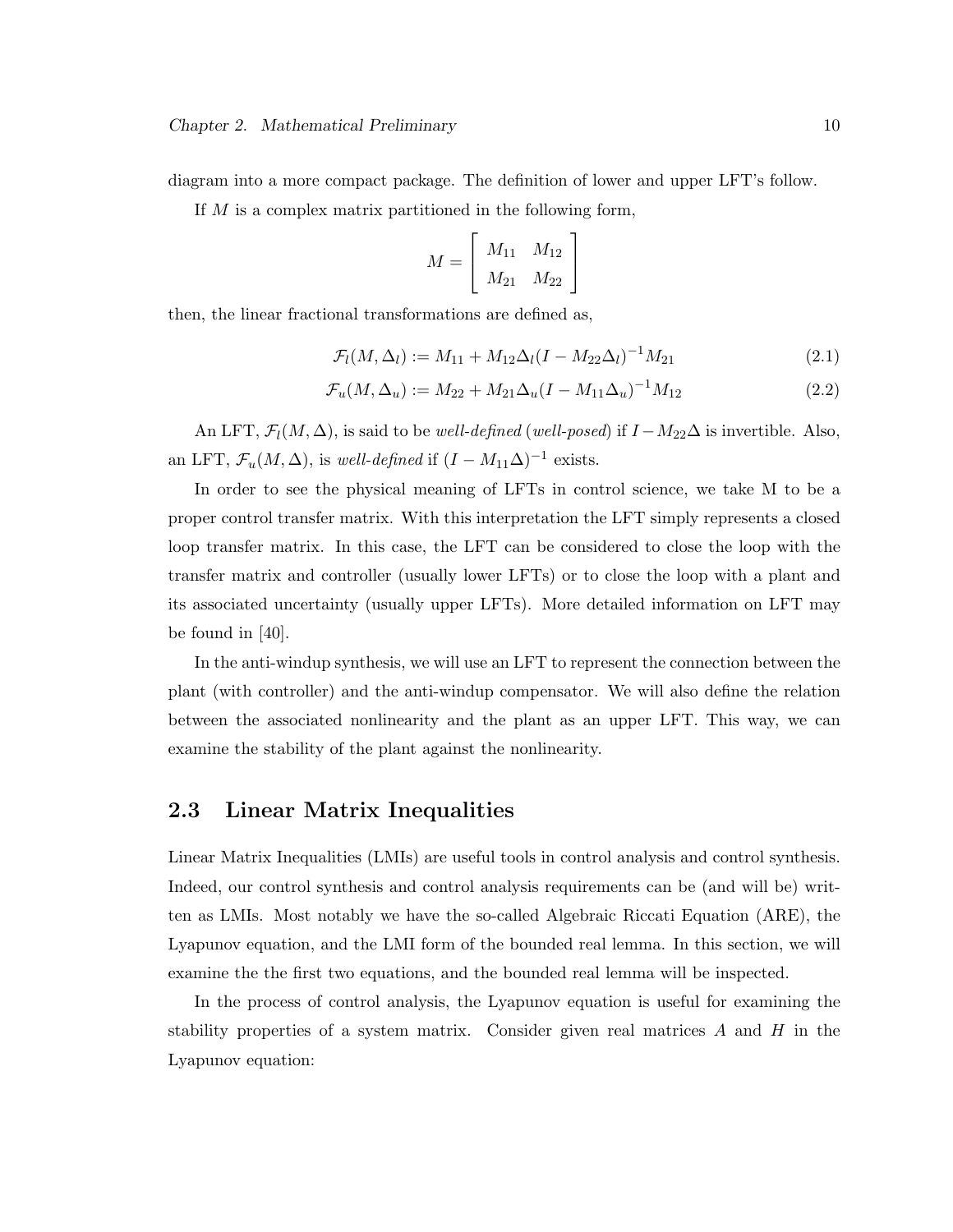$$
A^*Q + QA + H = 0 \tag{2.3}
$$

The relationship between the solution of this equation, Q and the stability of the matrix A can be summarized in the following two theorems.

**Theorem 2** Assuming that A is stable in the Lyapunov equation, the following statments are then true:

(*i*)  $Q = \int_0^\infty$  $\int_0^\infty e^{A^{*t}}He^{A^t}dt$ (ii)  $Q > 0$  if  $H > 0$  and  $Q \ge 0$  if  $H \ge 0$ . (iii) if  $H \geq 0$  then  $(H,A)$  is observable if and only if  $Q > 0$ 

A natural corollary of this theorem is that this equation can be arranged in order to learn about the controllability and observability of the  $(A, B, C)$  triple.

In many cases, we are given the solution to the Lyapunov equation and desire to conclude the stability of matrix A. In that case, the following theorem proves useful.

**Theorem 3** Given solution Q to the Lypaunov equation, then the following results hold

- (i) The real part of  $\lambda(A) \leq 0$  if  $Q > 0$  and  $H \geq 0$
- (ii) A is stable if  $Q > 0$  and  $H > 0$
- (iii) A is stable if  $Q \geq 0$ ,  $H \geq 0$  and  $(H, A)$  is detectable.

The usefulness of the last consequence of this theorem will be apparent in the LMI form of the bounded real lemma, where we will use it to prove some useful results.

#### 2.3.1 Scaled Bounded Real Lemma

The bounded real lemma, proposed by Khargonekar and Zhou [21], is used in converting the  $\mathcal{H}_{\infty}$  norm constraint of an LTI system into an equivalent linear matrix inequality condition. This effectively converts the complicated problem of calculating a maximum over all frequencies into a single system of inequalities. Its usefulness in control theory is to examine performance in a control analysis problem, or to examine feasibility in a control synthesis problem. The scaled bounded real lemma, presented below, is useful for converting the  $\mathcal{H}_{\infty}$ norm constrain of LPV systems, and ultimately providing analysis and synthesis conditions for gain-scheduled control schemes of parameter-varying systems.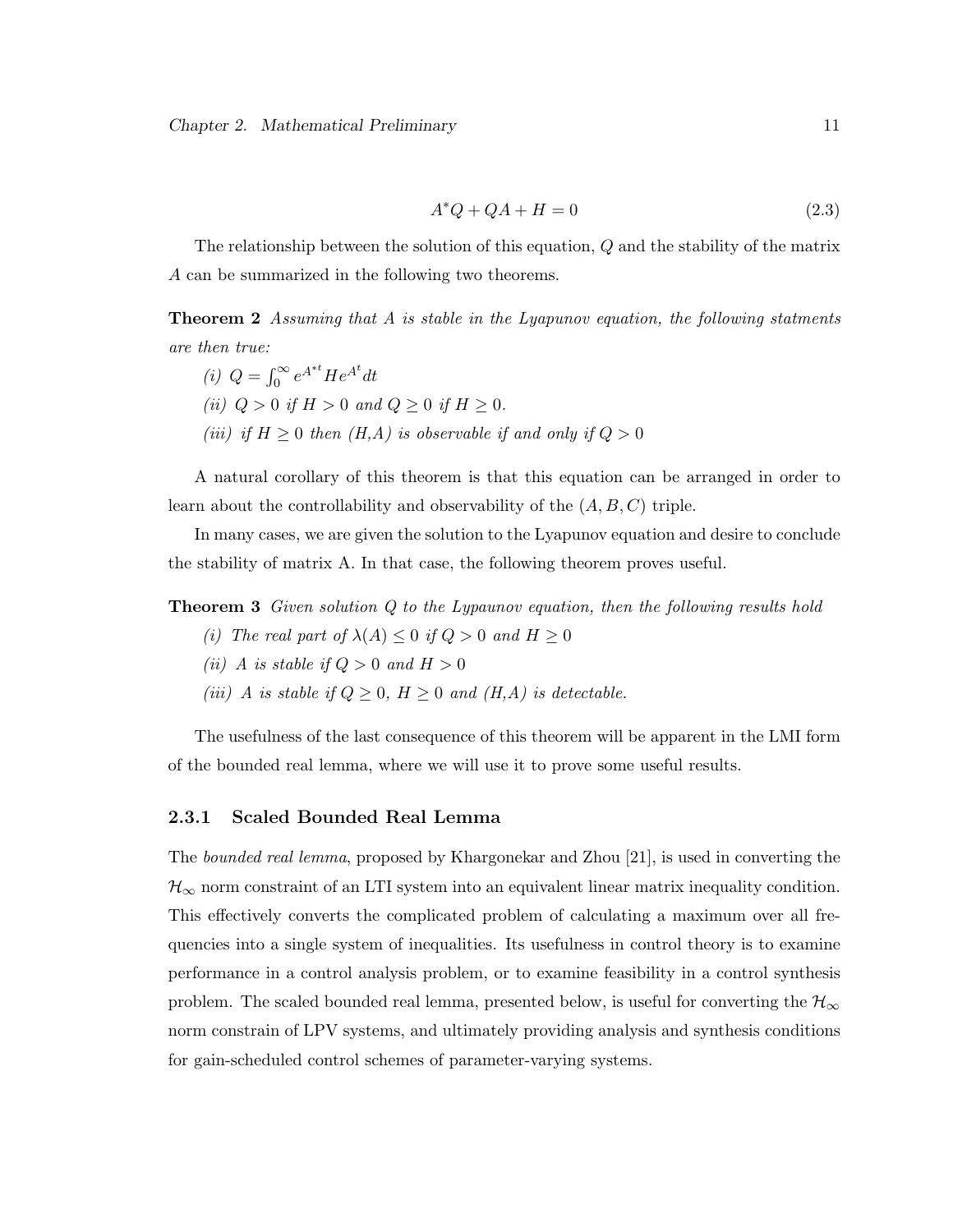**Lemma 2.3.1** Consider an uncertain parameter structure  $\Delta$ , the associated set of positive definite similarity scalings defined by  $L_{\Delta} = \{L > 0 : L\Delta = \Delta L\} \subset \mathbb{R}^{r \times r}$ , and a square continuous-time transfer function  $T(s) = D + C(sI - A)^{-1}B$ . Then the following statements are equivalent,

1. A is stable and there exist  $L \in L_{\Delta}$  such that

$$
||L^{1/2}(D+C(sI-A)^{-1}B)L^{-1/2}||_{\infty} < \gamma
$$

2. There exist positive definite solutions X and  $L \in L_{\Delta}$  to the matrix inequality,

$$
\left(\begin{array}{ccc}A^TX+XA & XB & C^T\\ B^TX & -\gamma L & D^T\\ C & D & -\gamma L^{-1}\end{array}\right)<0.
$$

This form of the bounded real lemma is presented in [1] and [26].

## 2.4 Linear Parameter-Varying Systems

Linear parameter-varying (LPV) systems are a special class of linear time-variant systems (LTV). In an LTV plant, the state-space matrices are functions of time, as in the plant below

$$
\dot{x}(t) = A(t)x(t) + B(t)u(t)
$$

$$
y(t) = C(t)x(t) + D(t)u(t)
$$

The implementation of the solution to the  $\mathcal{H}_{\infty}$  control problem which corresponds to this type of plant is often impractical as it involves integration of Riccati differential equations in real time [1]. However, small gain LTI techniques can be applied to plants whose time dependance has the form

$$
\dot{x}(t) = A(\Theta(t))x(t) + B(\Theta(t))u(t)
$$
\n(2.4)

$$
y(t) = C(\Theta(t))x(t) + D(\Theta(t))u(t)
$$
\n(2.5)

where  $\Theta(t)$  is a vector of time-varying plant parameters. The state-space matrices then become functions of Θ. This is the class of LPV systems. Furthermore, we would like to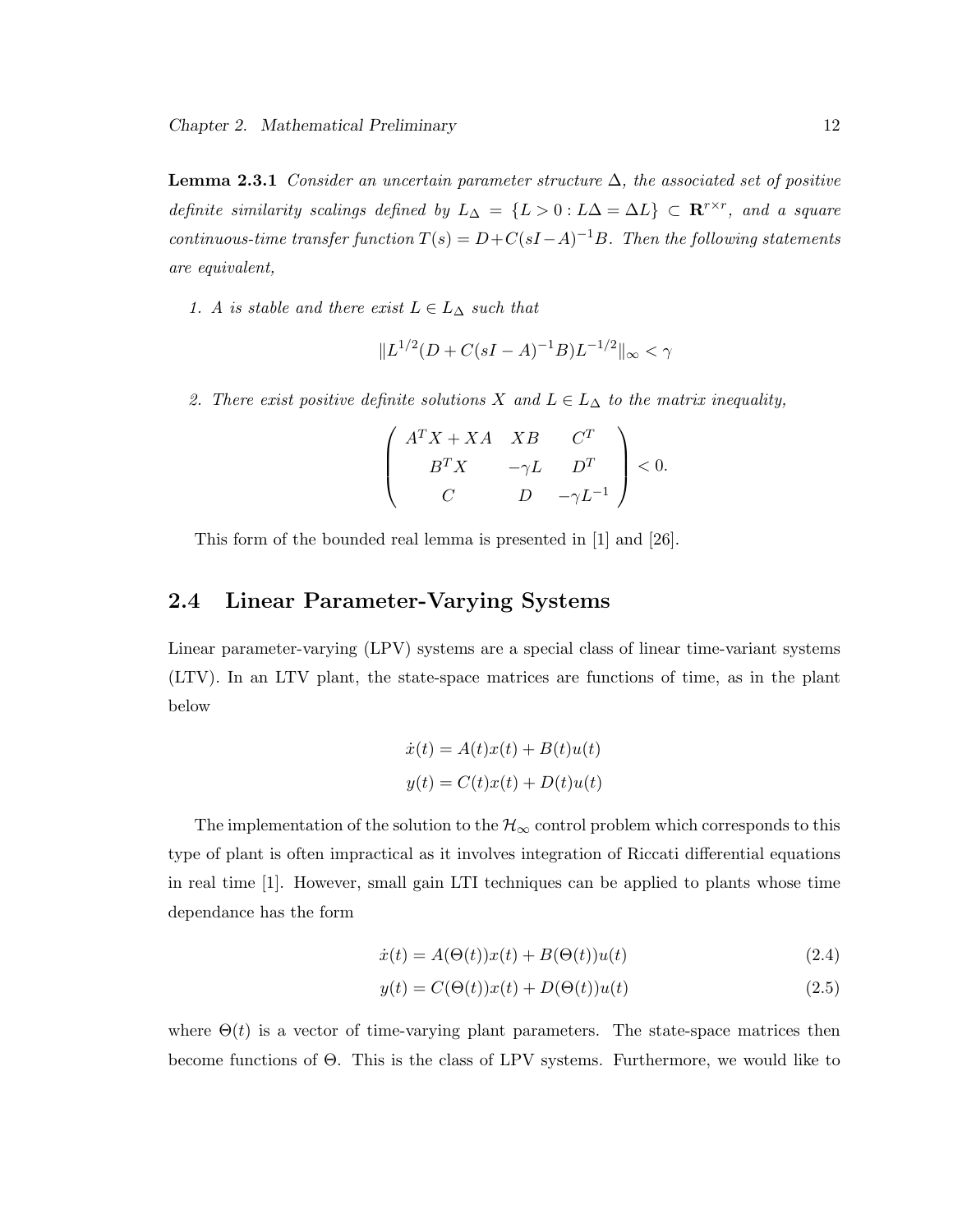restrict our attention to the class of LPV systems where the state-space matrices are linear fractional functions of the gain-scheduling parameter Θ.

The typical approach for these LPV plants involves the small gain theorem by treating the parameter variations as an uncertainty block, and by then designing a single robust controller for the resulting family of systems as in [26]. However, this approach is usually overly conservative [1].

The approach used in [1] involves designing robust controllers around each operating point and to then switch between controller according to some gain-scheduling policy [26]. In this work, we will use a gain-scheduling policy to switch between anti-windup compensators for the LPV system.

The form of the controller which will be corrected by the gain-scheduled anti-windup compensator is given below:

$$
\begin{bmatrix} \dot{x}_k \\ u \\ z_k \end{bmatrix} = \begin{bmatrix} A_k & B_{k1} & B_{k\theta} \\ C_{k1} & D_{k11} & D_{k1\theta} \\ C_{k\theta} & D_{k\theta 1} & D_{k\theta \theta} \end{bmatrix} \begin{bmatrix} x_k \\ y \\ w_k \end{bmatrix} + \begin{bmatrix} v_1 \\ v_2 \\ v_3 \end{bmatrix}
$$

$$
w_k = \Theta z_k
$$

Notice the input  $v$ . This is the correcting information from the anti-windup compensator.

#### 2.4.1 Gain-Scheduled  $\mathcal{H}_{\infty}$  Control Theory

In this subsection, we shall describe the nature of the gain-scheduled  $\mathcal{H}_{\infty}$  control problem. The key notion for this type of problem is that of converting the parameter-dependant structure of the plant and controller into that of the classical uncertainty structure of a standard  $\mathcal{H}_{\infty}$  problem.

The linear fractional dependence on  $\Theta$  in an LPV plant is essentially represented by an upper LFT connection as follows [1]

$$
\begin{bmatrix} z \\ y \end{bmatrix} = F_u(P, \Theta) \begin{bmatrix} w \\ u \end{bmatrix}
$$
 (2.6)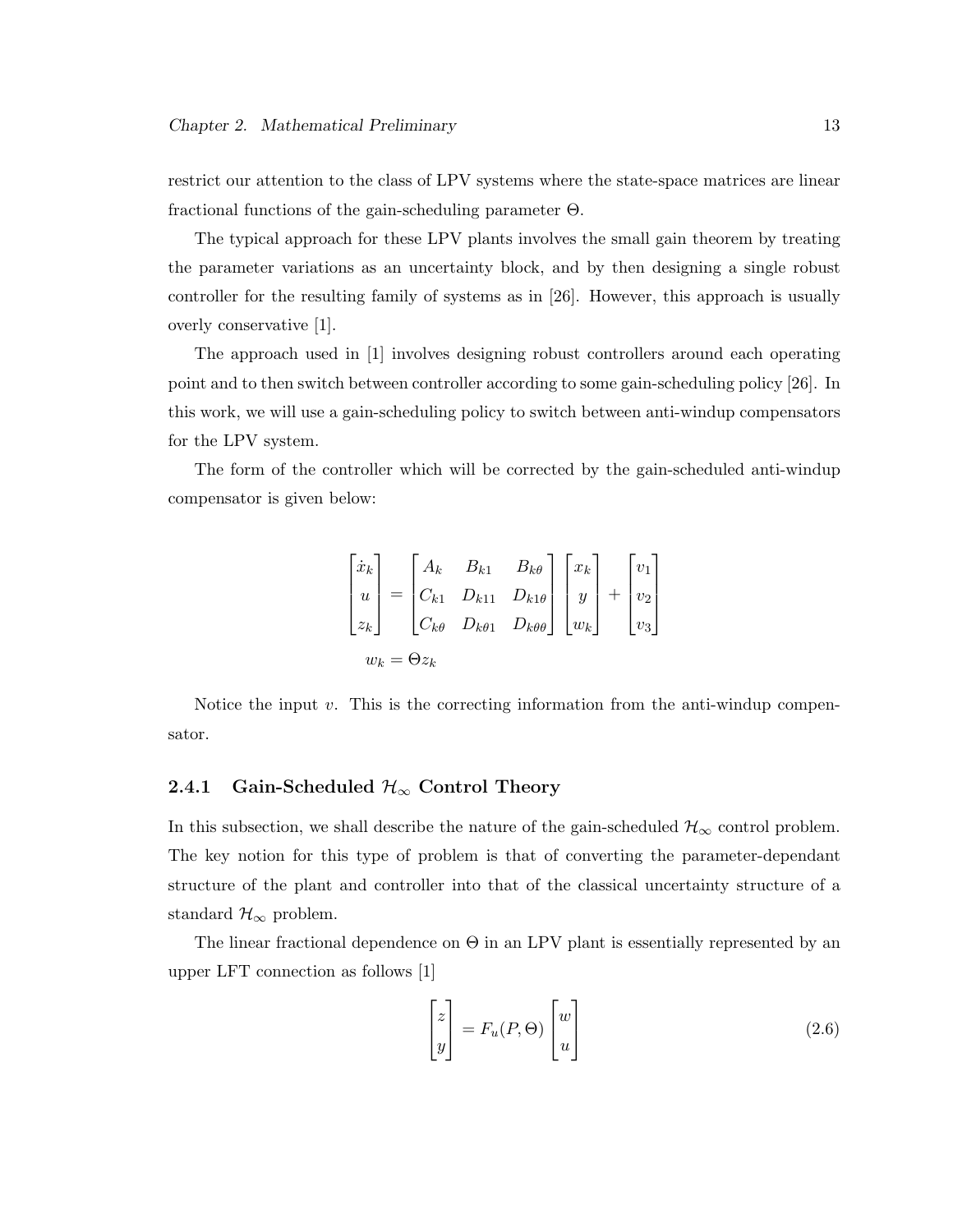Where P is the LTI plant and  $\Theta$  is the block diagonal time-variant operator which specifies the relation of  $\theta$  to the plant dynamics. In actuality,

$$
\Theta = \text{diag}(\theta_1 I_{r1}, \theta_2 I_{r2}, \dots, \theta_K I_{rK})
$$
\n
$$
(2.7)
$$

In order to maintain a square format for this matrix,  $r_i > 1$  whenever the parameter  $\theta_i$  is repeated [8].

The plant with this parameter dependance can be written in LFT form as

$$
\begin{bmatrix} z \\ e \\ y \end{bmatrix} = \begin{bmatrix} P_{\theta\theta} & P_{\theta1} & P_{\theta2} \\ P_{1\theta} & P_{11} & P_{12} \\ P_{2\theta} & P_{21} & P_{22} \end{bmatrix} \begin{bmatrix} w \\ d \\ u \end{bmatrix}
$$

$$
w = \Theta z
$$

The common interpretation of this set of equations is that  $z$  and  $w$  are pseudo inputs and outputs, respectively. Therefore, the controller design problem becomes that of finding a controller of the form

$$
u = F_l(K, \Theta)y \tag{2.8}
$$

The controller will also have an LFT dependance on the gain-scheduling parameter  $\theta$ . In this case, the parameter is the scheduling variable which gives the rule of updating the controller's information based on the measurements of  $\Theta$  [1].

The LFT interconnection of plant and controller is shown in figure 2.1.

The closed-loop transfer function from disturbance  $d$  to output  $e$  is given by

$$
T(P, K, \Theta) = F_l(F_u(P, \Theta), F_l(K, \Theta))
$$
\n(2.9)

In order to better analyze the systems with traditional control techniques, we shall rearrange the system matrices in order to match the upper LFT structure used in classical  $\mathcal{H}_{\infty}$  theory. The new system, G will be the interconnection of plant and controller excluding the parameter dependance. This new system  $G$  will then be connected via upper LFT to the augmented block repeated uncertainty structure  $\begin{vmatrix} \Theta & 0 \end{vmatrix}$ 0 Θ . This structure will hereafter be denoted as  $\Theta \oplus \Theta$ .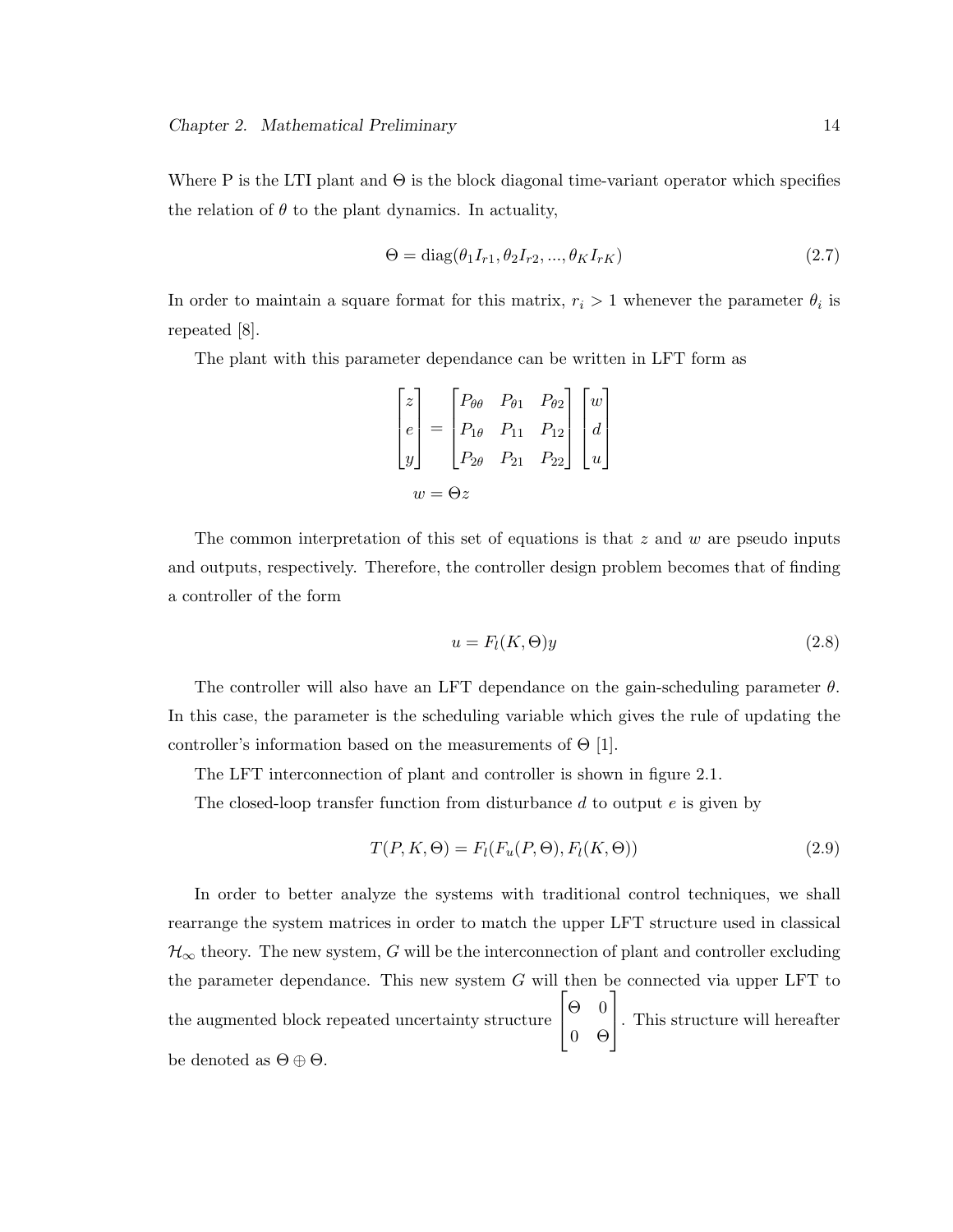

Figure 2.1: LPV Control Systems Diagrams

In light of this rearrangement, the LPV problem can now be interpreted as a robust performance problem for the new system, with a norm-bounded uncertainty  $\Theta \oplus \Theta$ . By using small gain theory [40], we can define a solution. First, it is necessary to obtain a set of positive definite similarity scalings associated with the block uncertainty structure. As in [1], we shall use the set

$$
L_{\Delta} = \{ L > 0 : L\Theta = \Theta L, \forall \Theta \in \Delta \} \subset \mathbf{R}^{r \times r}
$$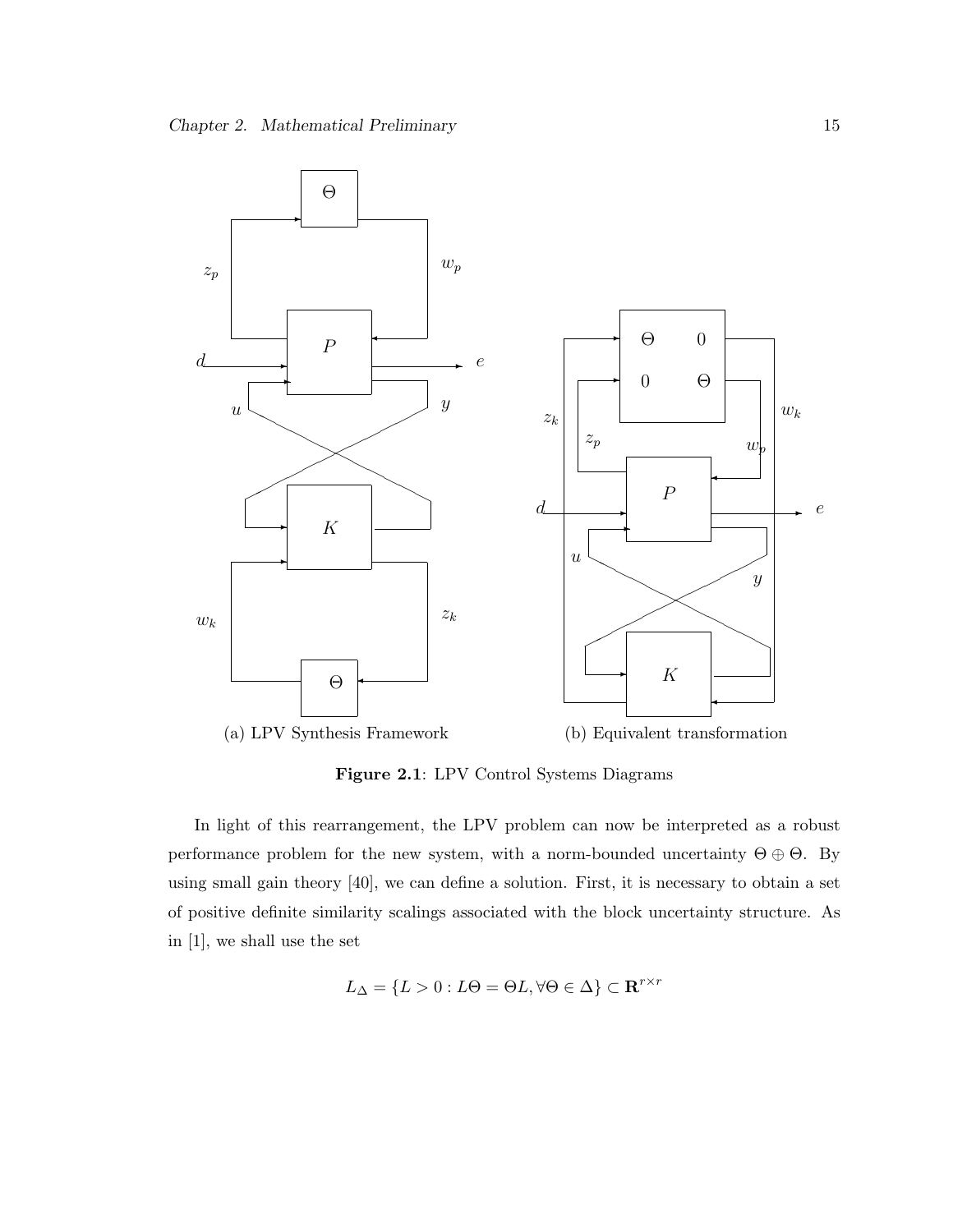where

$$
r = \sum_{i=1}^{K} r_i
$$
\n(2.10)

This set has the following important properties [26]

- (i)  $I_r \in L_{\Delta}$ .
- (ii)  $L \in L_{\Delta} \Rightarrow L^T \in L_{\Delta}$ .
- (iii)  $L \in L_{\Delta} \Rightarrow L^{-1} \in L_{\Delta}$ .
- (iv)  $L_1 \in L_\Delta, L_2 \in L_\Delta \Rightarrow L_1 L_2 \Theta = \Theta L_1 L_2, \forall \Theta \in \Delta.$
- (v)  $L_{\Delta}$  is a convex subset of  $\mathbf{R}^{r \times r}$ .

Given this set, it is easy to show that the set of scalings which commute with the repeated structure,  $\Theta \oplus \Theta$  is

$$
L_{\Delta \oplus \Delta} = \begin{cases} \begin{bmatrix} L_1 & L_2 \\ L_2^T & L_3 \end{bmatrix} > 0 : L_1, L_3 \in L_{\Delta} \text{ and} \\ L_2 \Theta = \Theta L_2, \quad \forall \Theta \in \Delta \} \end{cases}
$$

We shall use this result in forming our synthesis condition, as our closed loop plant will have a block repeated uncertainty structure as above. This result, in conjunction with the so-called Elimination Lemma [5] will allow us to eliminate the uncertainty structure of the anti-windup compensator in the closed loop plant. Note that the key difference in this set is that the matrix  $L_2$  is commutable with gain-scheduling parameter  $\Theta$ , but is not a member of the set  $L_{\Delta}$ . Therefore, it is not necessary for the matrix  $L_2$  to be positive definite.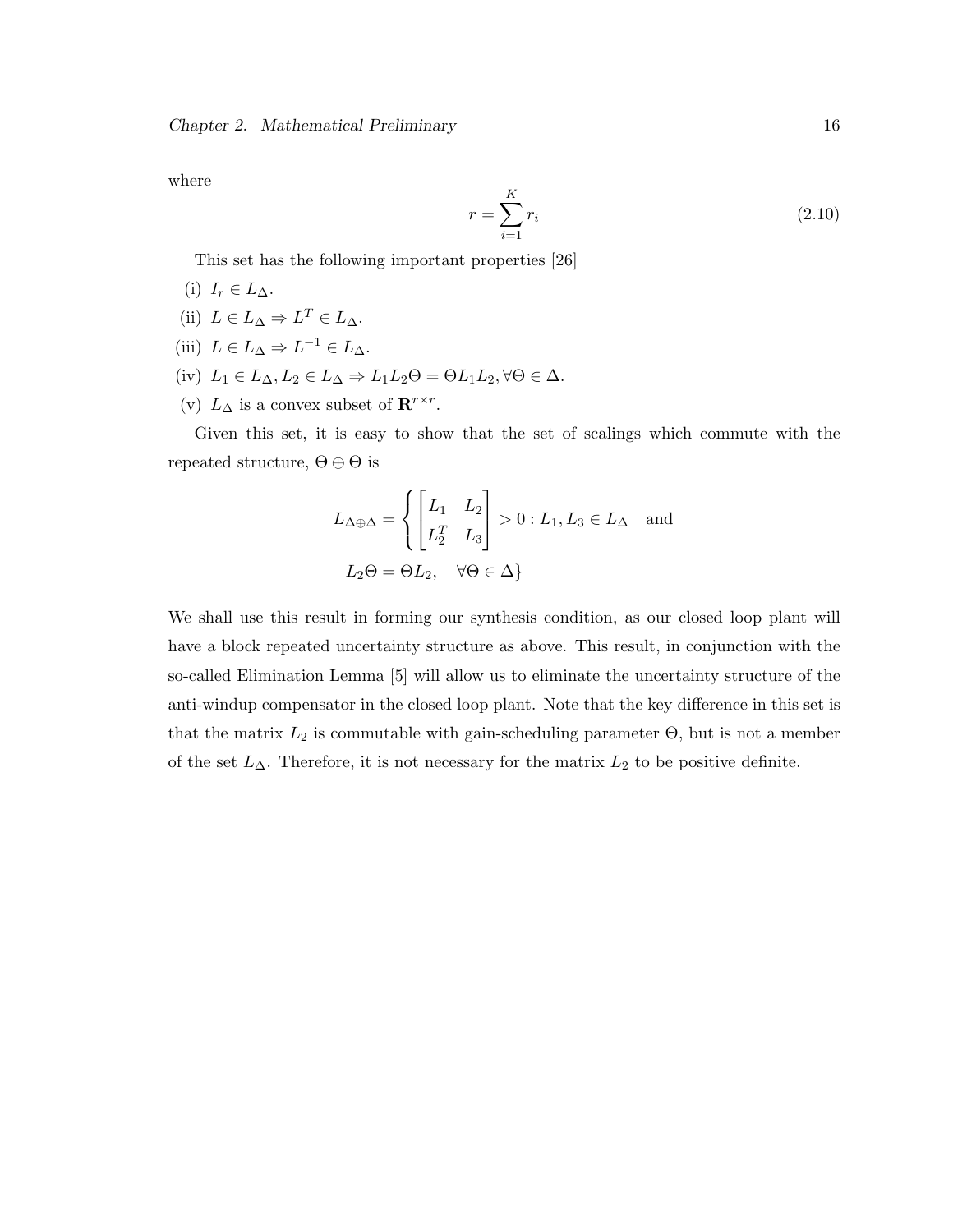## Chapter 3

## Robust Analysis of Sector-Bounded Nonlinearities

In this chapter, we shall analyze the saturation nonlinearities in both the LTI and LPV systems. We shall extend the well-known Circle criterion results to apply to the systems examined in this work. The LTI extension will be similar to the one found in Wu [39], with the addition of the rate saturation block. The LPV extension will be another extension of [39] but combined with similar results involving scaling matrices as in Apkarian [1].

### 3.1 LTI System with Sector-Bounded Nonlinearity

In this section, we shall provide the framework for the LTI system with sector-bounded nonlinearity that we shall use throughout this thesis to represent the system with actuator saturation.

Consider a LTI system interconnected with an input sector-bounded nonlinearity.

$$
\begin{bmatrix} \dot{x} \\ u \\ e \end{bmatrix} = \begin{bmatrix} A & B_0 & B_1 \\ C_0 & D_{00} & D_{01} \\ C_1 & D_{10} & D_{11} \end{bmatrix} \begin{bmatrix} x \\ q \\ d \end{bmatrix}
$$
 (3.1)

$$
q = \psi(u) \tag{3.2}
$$

Note the addition of the nonlinearity output  $q$  which has the same dimension as input u. The nonlinearity  $\psi$  defines a conic sector  $[0, k]$  which is a form of the constraint on the input u.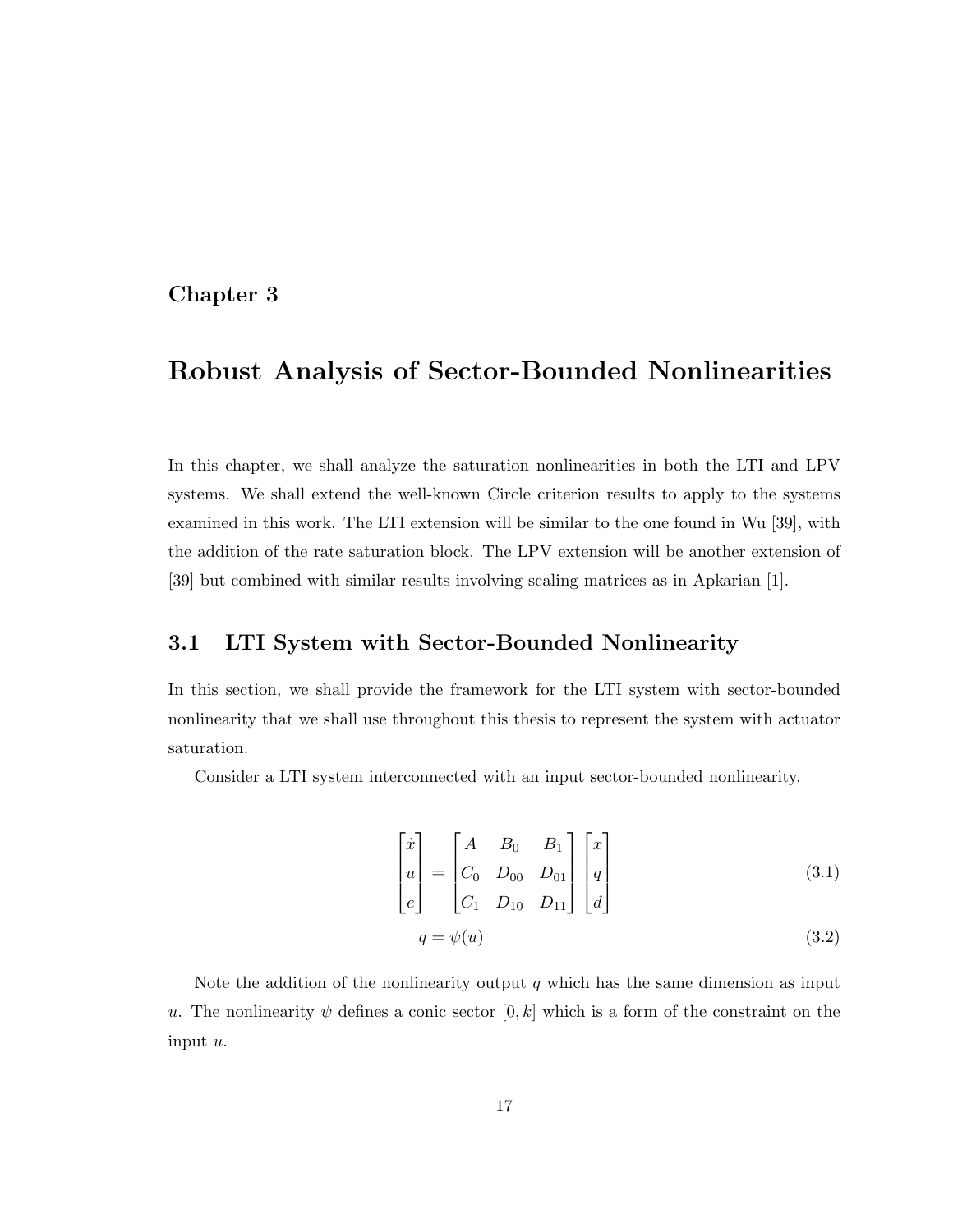

Figure 3.1: Sector-Bounded Nonlinearity

Another way of stating the constraint on nonlinearity  $\psi$  is to examine the input/output relationship that nonlinearity  $\psi$  imposes on the  $u, q$  pair. That is to say

$$
q^T W(ku - q) \ge 0
$$

for any diagonal matrix  $W = diag\{w_1, w_2, ..., w_{n_u}\} > 0$  [39]. This matrix must be *positive* definite. This will be used to describe the input saturation for the system. Section 3.2 will provide a modified Circle criterion for deriving the synthesis and analysis conditions for the stability of this plant.

For the case where there are multiple types of saturation nonlinearities (such as when both rate and magnitude saturation are present in the system), the criterion must be modified slightly. Now instead of a constant k relating the input to output, a matrix  $\bar{k}$  must be used. The format of this matrix is  $\overline{r}$  $\overline{a}$ 

$$
\bar{k} = \begin{bmatrix} k_m I_{n_u} & 0 \\ 0 & k_r I_{n_u} \end{bmatrix}
$$

.

Here,  $k_m$  describes the constraint on the magnitude of actuation, and  $k_r$  describes the constraint on the rate of actuation. The input/output relationship is now described by the following matrix inequality:

$$
\tilde{q}^T W(\bar{k}\tilde{u} - \tilde{q}) \ge 0
$$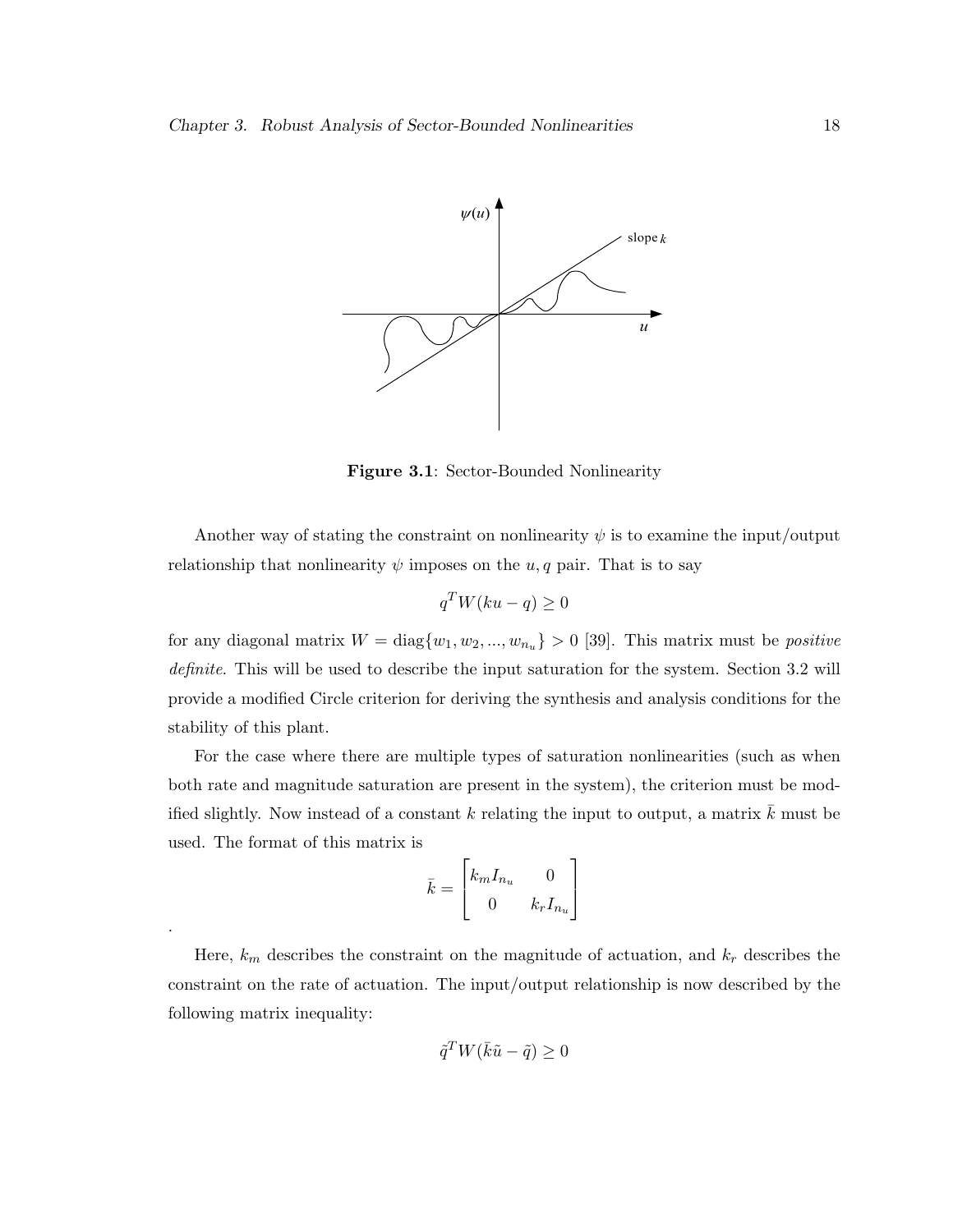for any diagonal matrix  $W = \text{diag}\{w_1, w_2, ..., w_{2n_u}\} > 0$ . Here,  $\tilde{q} \in \mathbb{R}^{2n_u}$  is the vector containing feedback information about the two types of actuator saturation, that is, the difference between the unsaturated and saturated values of control input  $u$  and rate of control input  $\dot{u}_{ss}$ . The vector  $\tilde{u} \in \mathbb{R}^{2n_u}$  is the vector of inputs to the two saturation blocks.

## 3.2 Modified Circle Criterion for Nonlinear Stability of LTI Plants

In this thesis, we will model the effects of actuator saturation as a nonlinearity. We would like to be able to guarantee that our closed-loop system is stable against the effects of some nonlinearity. This way, we can have a true synthesis condition. The following result was proven by Wu and Lu [39], and will be used to state our stability goals in terms of another LMI.

**Theorem 4** Given  $\gamma > 0$  and the nonlinear system (3.1) - (3.2) if there exist a positive definite matrix  $P \in \mathbf{S}_{+}^{n \times n}$  and a diagonal matrix  $W > 0$ , such that

$$
\begin{bmatrix}\nA^T P + P A & P B_0 + C_0^T \bar{k} W & P B_1 & C_1^T \\
B_0^T P + W \bar{k} C_0 & W \bar{k} D_{00} + D_{00}^T \bar{k} W - 2W & W \bar{k} D_{01} & D_{10}^T \\
B_1^T P & D_{01}^T \bar{k} W & -\gamma I_{n_d} & D_{11}^T \\
C_1 & D_{10} & D_{11} & -\gamma I_{n_e}\n\end{bmatrix} < 0
$$
\n(3.3)

Then the nonlinear system is quadratically stable against nonlinearity  $\psi \in \text{sect}[0, k]$  and  $||e||_2 < \gamma ||d||_2.$ 

We shall prove this result using S-Theory [5].

*Proof:* Consider a Lyapunov function of the form  $V(x) = x^T P x$  for the nonlinear system, then a sufficient condition for the performance and stability properties of the nonlinear LPV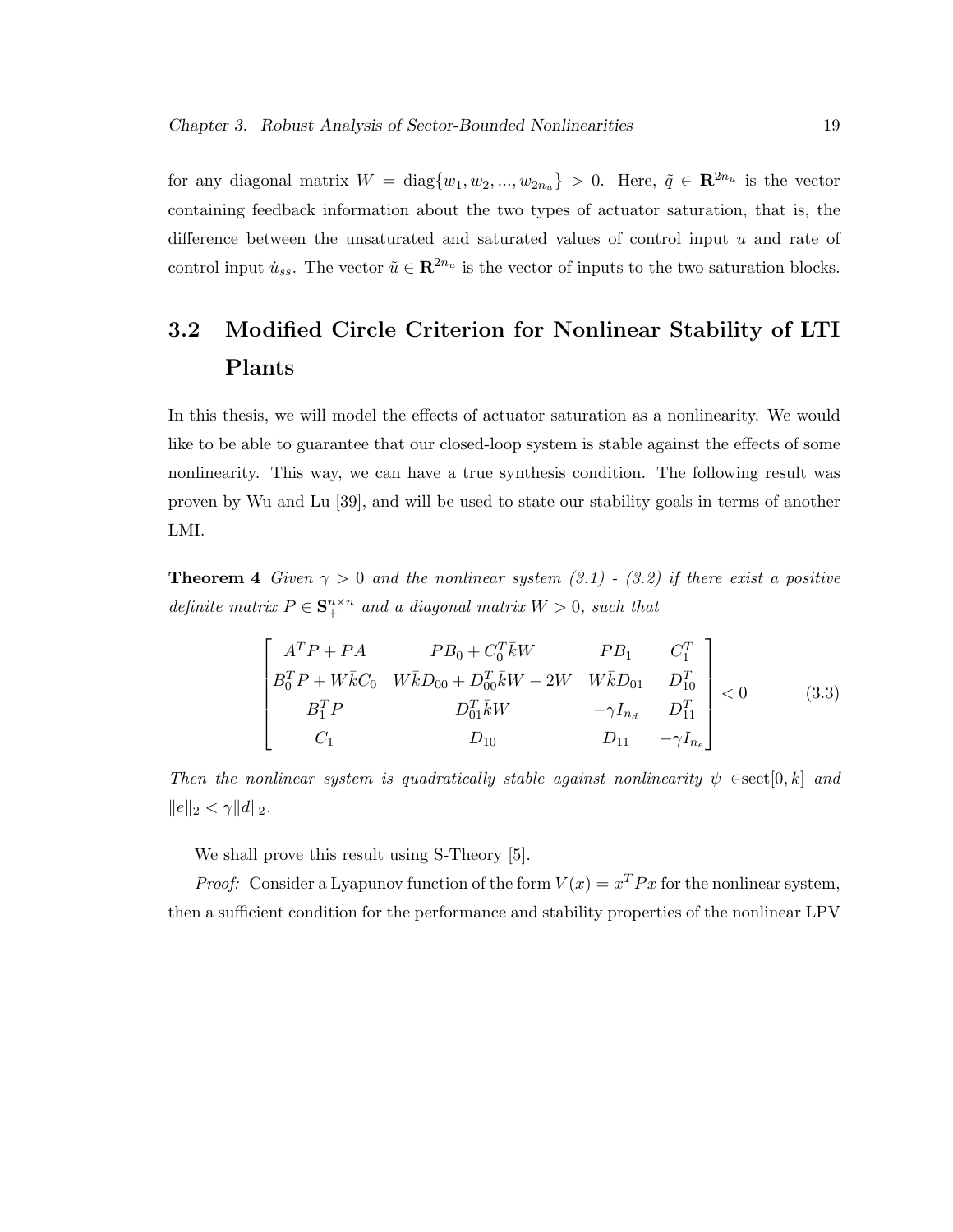system can be established via S-Procedure [5] from the following inequality

$$
\dot{V} + \frac{1}{\gamma}e^{T}e - \gamma d^{T}d + 2\tilde{q}^{T}W(\bar{k}\tilde{u} - \tilde{q}) < 0
$$
\n
$$
\dot{V} + \frac{1}{\gamma}e^{T}e - \gamma d^{T}d + 2\tilde{q}^{T}W(\bar{k}\tilde{u} - \tilde{q})
$$
\n
$$
= \dot{x}^{T}Px + x^{T}P\dot{x} + \frac{1}{\gamma}e^{T}e - \gamma d^{T}d + 2\tilde{q}^{T}W(\bar{k}\tilde{u} - \tilde{q})
$$
\n
$$
= \left[x^{T} \quad \tilde{q}^{T} \quad d^{T}\right] \times
$$
\n
$$
\begin{cases}\nA^{T}P + PA & PB_{0} + C_{0}^{T}\bar{k}W & PB_{1} \\
B_{0}^{T}P + W\bar{k}C_{0} & W\bar{k}D_{00} + D_{00}^{T}\bar{k}W - 2W & W\bar{k}D_{01} \\
B_{1}^{T}P & D_{01}^{T}\bar{k}W & -\gamma I_{n_d} \\
+ \frac{1}{\gamma}\n\begin{bmatrix}\nC_{1}^{T} \\
D_{10}^{T} \\
D_{11}^{T}\n\end{bmatrix}\n\begin{bmatrix}\nc_{1} & D_{10} & D_{11}\n\end{bmatrix}\n\begin{bmatrix}\nx \\
\tilde{q} \\
d\n\end{bmatrix} < 0\n\end{cases}
$$

The last inequality is equivalent to the LMI condition 3.3 through Schur complement. Q.E.D.

In a later chapter, we shall recast our goals so that they match this LMI. That is, application of this theorem to both the nonlinear system for magnitude and rate saturation, as well as the LPV system used for gain-scheduling, will provide a synthesis and analysis conditions for the anti-windup compensators. Afterwards, we shall seek to find a solution which guarantees the system stability and performance margin.

## 3.3 Modified Circle Criterion for Nonlinear Stability of LPV Plants

In order to derive synthesis and analysis conditions for a LPV plant under the effects of actuator saturation, another modified version of the Circle criterion must be derived. This version takes into account the parameter dependance of the nominal plant, nominal controller, and anti-windup compensator.

Clearly, this theorem applies to a general LPV plant which is also constrained by a

 $\overline{a}$  $\overline{1}$  $\mathbf{I}$  $\mathbf{I}$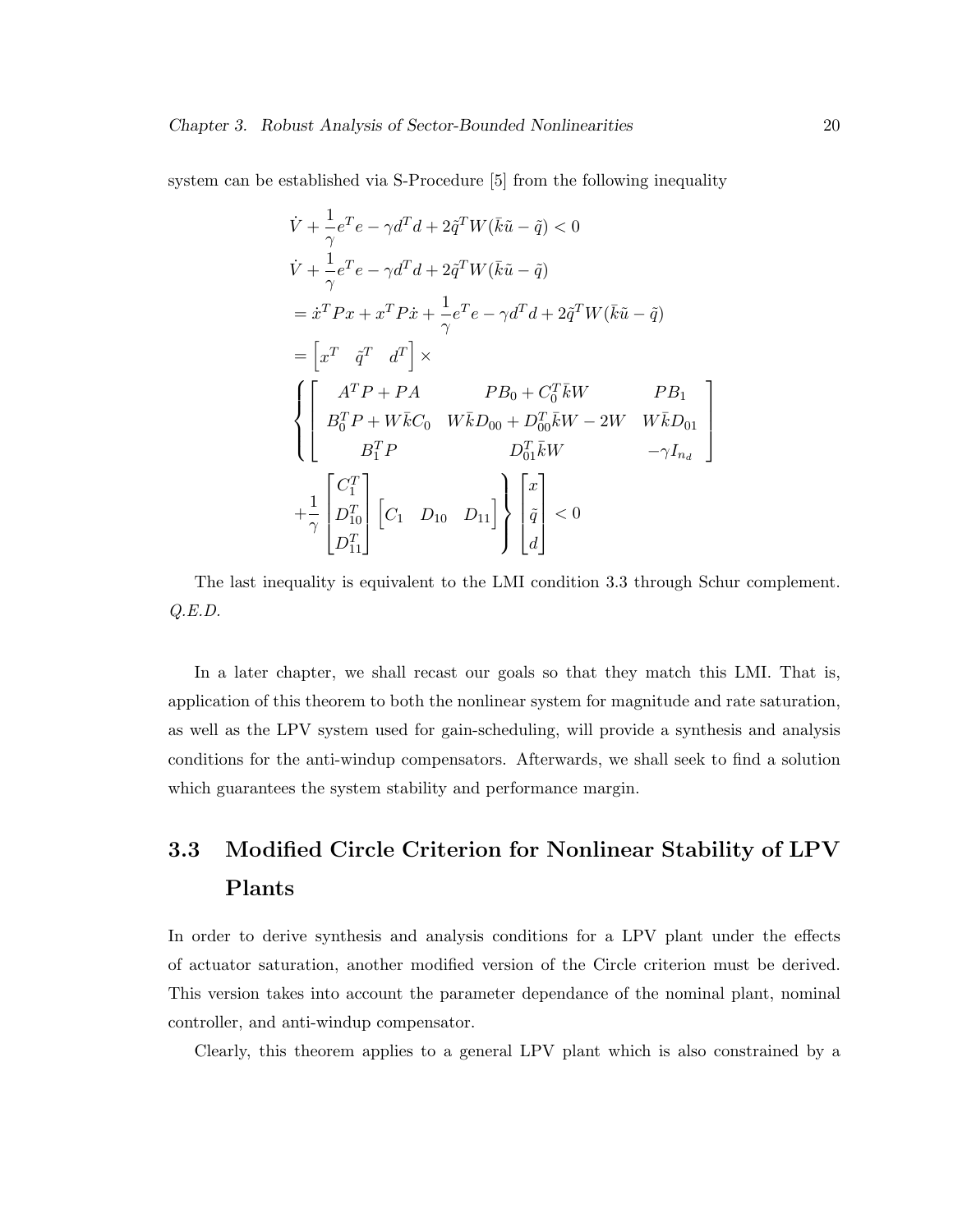saturation nonlinearity which is described as a sector bounded nonlinearity. The equations for this plant are as follows.

$$
\begin{bmatrix} \dot{x} \\ u \\ z \\ e \end{bmatrix} = \begin{bmatrix} A & B_0 & B_\theta & B_1 \\ C_0 & D_{00} & D_{0\theta} & D_{01} \\ C_\theta & D_{\theta 0} & D_{\theta \theta} & D_{\theta 1} \\ C_1 & D_{10} & D_{1\theta} & D_{11} \end{bmatrix} \begin{bmatrix} x \\ q \\ w \\ d \end{bmatrix}
$$
 (3.4)

$$
q = \psi(u) \tag{3.5}
$$

$$
w = \Theta z \quad \|\Theta\| < 1 \tag{3.6}
$$

$$
\Theta = \text{diag}(\theta_i I_i, ..., \theta_r I_r) \tag{3.7}
$$

**Theorem 5** Given  $\gamma > 0$ , and the nonlinear system(3.4) - (3.7), if there exists  $P \in \mathbf{S}_{+}^{n \times n}$ , diagonal matrix  $W > 0$ , and a matrix  $T \in L_{\Delta}$  such that

$$
\begin{bmatrix}\nA^T P + P A & P B_0 + k C_0 W & P B_{\theta} & P B_1 & C_{\theta}^T & C_1^T \\
B_0^T P + k W C_0 & k (W D_{00} + D_{00}^T W) - 2W & k W D_{0\theta} & k W D_{01} & D_{\theta0}^T & D_{10}^T \\
B_{\theta}^T P & k D_{0\theta}^T W & -T & 0 & D_{\theta\theta}^T & D_{1\theta}^T \\
B_1^T P & k D_{01}^T W & 0 & -\gamma I & D_{\theta1}^T & D_{11}^T \\
C_{\theta} & D_{\theta0} & D_{\theta\theta} & D_{\theta1} & -T^{-1} & 0 \\
C_1 & D_{10} & D_{1\theta} & D_{11} & 0 & -\gamma I\n\end{bmatrix} (3.8)
$$

Then the nonlinear system is quadratically stable against  $\psi \in \text{sect}[0, k]$  and  $\|\theta\| < 1$  and  $||e||_2 < \gamma ||d||_2.$ 

Proof: The proof here is similar to the one for Theorem 4. Consider a Lyapunov function of the form  $V(x) = x^T P x$  for the nonlinear system, then a sufficient condition for the performance and stability properties come from the following inequality

$$
\dot{V}+\frac{1}{\gamma}e^{T}e-\gamma d^{T}d+2q^{T}W(ku-q)+z^{T}Tz-w^{T}Tw<0
$$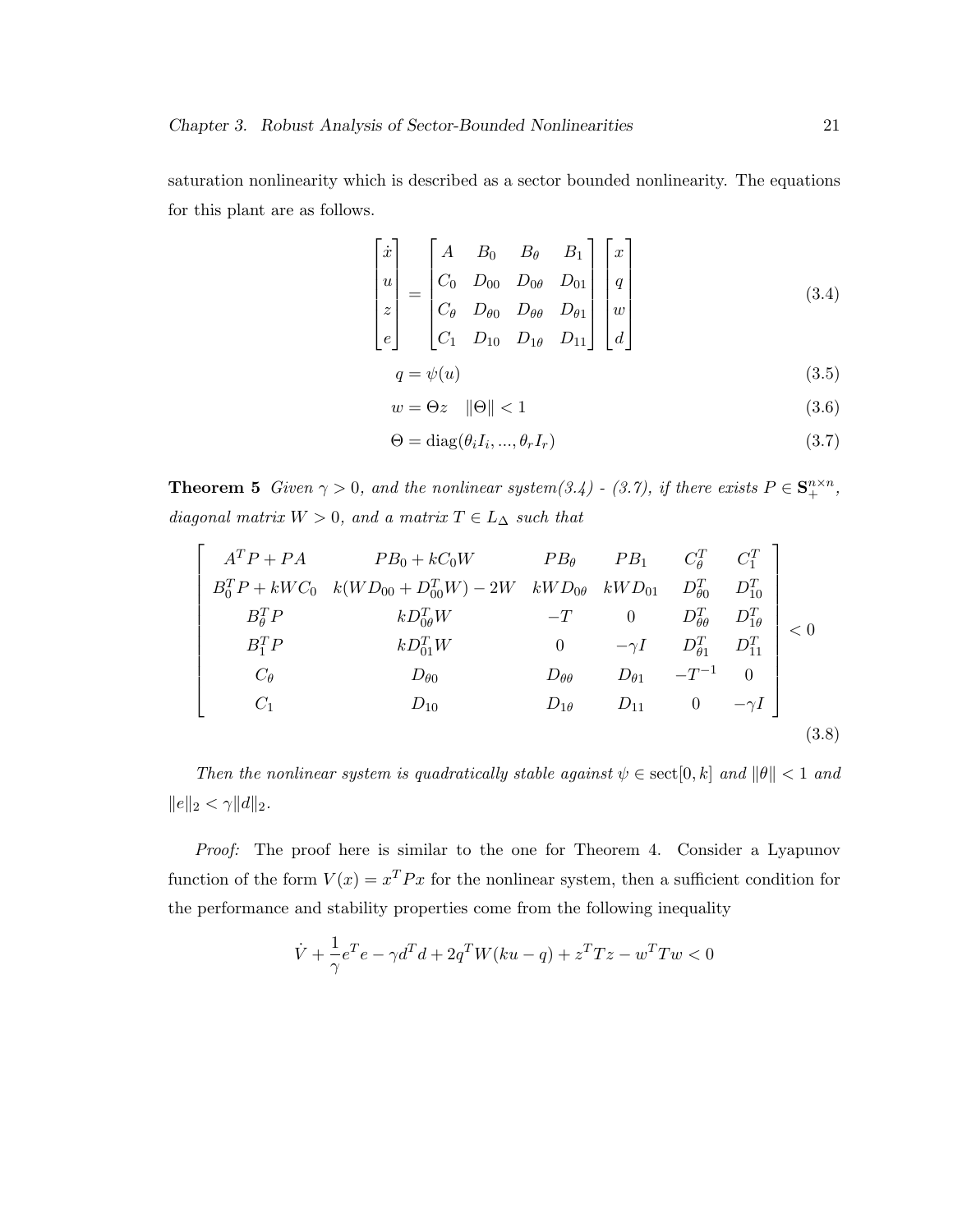Expanding the terms in this inequality yields the complete inequality as follows:

$$
\dot{V} + \frac{1}{\gamma}e^{T}e - \gamma d^{T}d + 2q^{T}W(ku - q) + z^{T}Tz - w^{T}Tw
$$
\n
$$
= \dot{x}^{T}Px + x^{T}P\dot{x} + \frac{1}{\gamma}e^{T}e - \gamma d^{T}d + 2q^{T}W(ku - q) + z^{T}Tz - w^{T}Tw
$$
\n
$$
= \begin{bmatrix} x^{T} & q^{T} & w^{T} & d^{T} \end{bmatrix} \times
$$

$$
\left\{\begin{bmatrix} A^T P+PA & PB_0+kC_0W & PB_\theta & PB_1 \\ B_0^T P +kWC_0 & k(WD_{00}+D_{00}^T W)-2W & kW D_{0\theta} & kW D_{01} \\ B_\theta^T P & kD_{0\theta}^T W & -T & 0 \\ B_1^T P & kD_{01}^T W & 0 & -\gamma I \end{bmatrix}\right.\\ \left. +\begin{bmatrix} C_\theta^T & C_1^T \\ D_{\theta0}^T & D_{10}^T \\ D_{\theta\theta}^T & D_{1\theta}^T \\ D_{\theta1}^T & D_{11}^T \end{bmatrix} \begin{bmatrix} T & 0 \\ 0 & \frac{1}{\gamma} I \end{bmatrix} \begin{bmatrix} C_\theta & D_{\theta0} & D_{\theta1} \\ C_1 & D_{10} & D_{1\theta} & D_{11} \end{bmatrix}\right\} \times \begin{bmatrix} x \\ q \\ w \\ d \end{bmatrix} < 0
$$

Which is equivalent to the LMI (3.8) via Schur complement.  $Q.E.D.$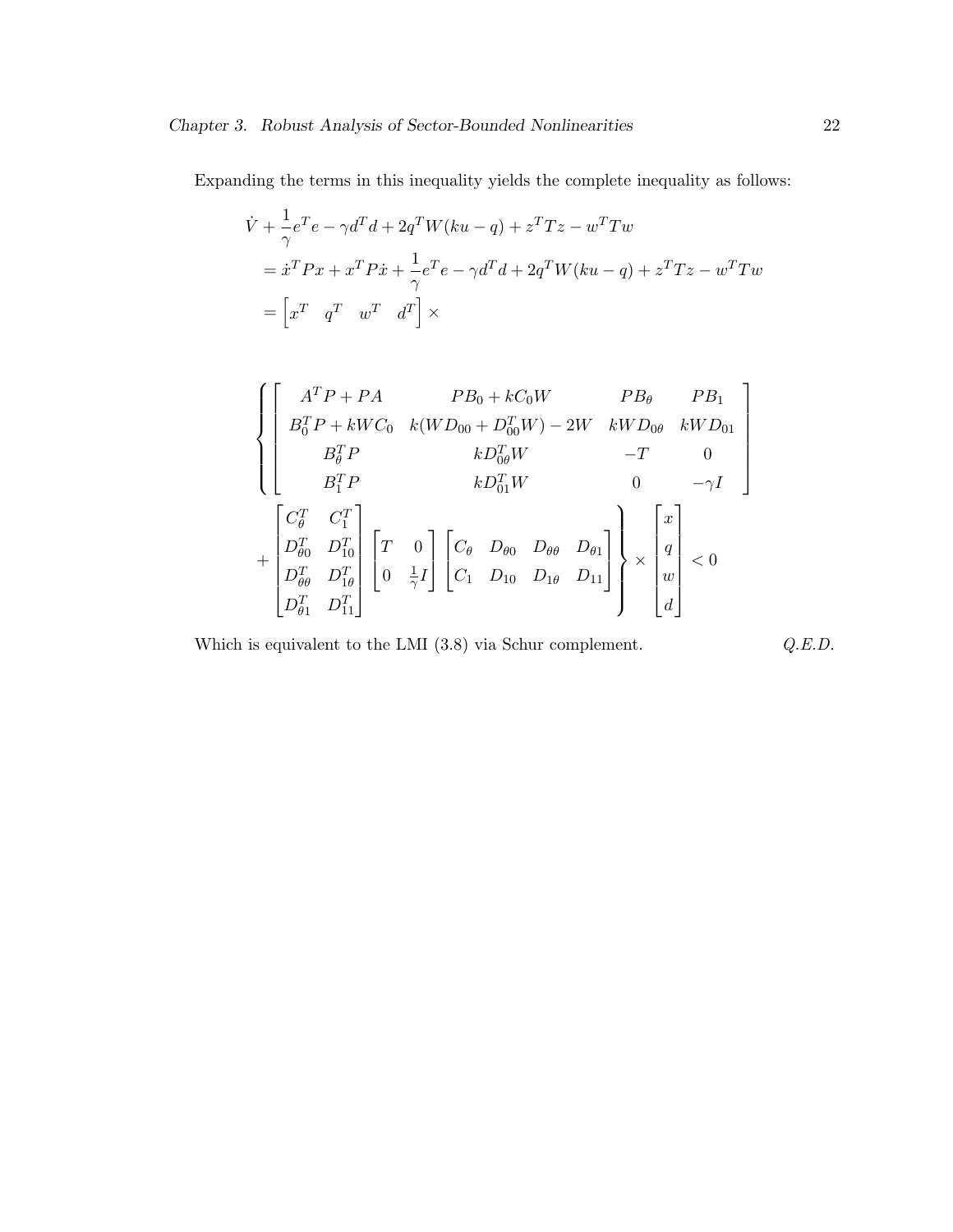### Chapter 4

## Anti Windup Synthesis Conditions

In this chapter, we shall apply our extended Circle criterion results from chapter 3 to our anti-windup controller problems. We will begin by constructing the closed-loop system for the two cases. With that accomplished, we shall apply the theorems in order to derive synthesis conditions. Finally, we shall provide explicit controller formulas for the two types of system.

#### 4.1 Rate and Magnitude Saturation Problem

The first problem we shall examine will be the problem containing actuators which have both their maximum amplitude and maximum rate of response constrained. We shall start by examining the system equations for such a system. Then we shall derive the augmented system for synthesis. Our stability theorem will then be applied to the augmented closedloop system to provide synthesis conditions for the new system. Finally, we shall provide an explicit construction scheme for the anti-windup compensator for this case.

The LTI framework to be used throughout this work is the nominal plant, P described by  $\overline{a}$  $\overline{a}$  $\overline{a}$  $\overline{a}$  $\overline{r}$  $\overline{a}$ 

$$
\begin{bmatrix} \dot{x}_p \\ e \\ y \end{bmatrix} = \begin{bmatrix} A_p & B_{p1} & B_{p2} \\ C_{p1} & D_{p11} & D_{p12} \\ C_{p2} & D_{p21} & D_{p22} \end{bmatrix} \begin{bmatrix} x_p \\ d \\ \sigma(u) \end{bmatrix}
$$
 (4.1)

Here, the plant state vector  $x_p \in \mathbb{R}^{n_p}, y \in \mathbb{R}^{n_y}$  is the control measurement, and  $\sigma(u)$ is the saturated control input. The disturbance input  $d \in \mathbb{R}^{n_d}$  and the controlled error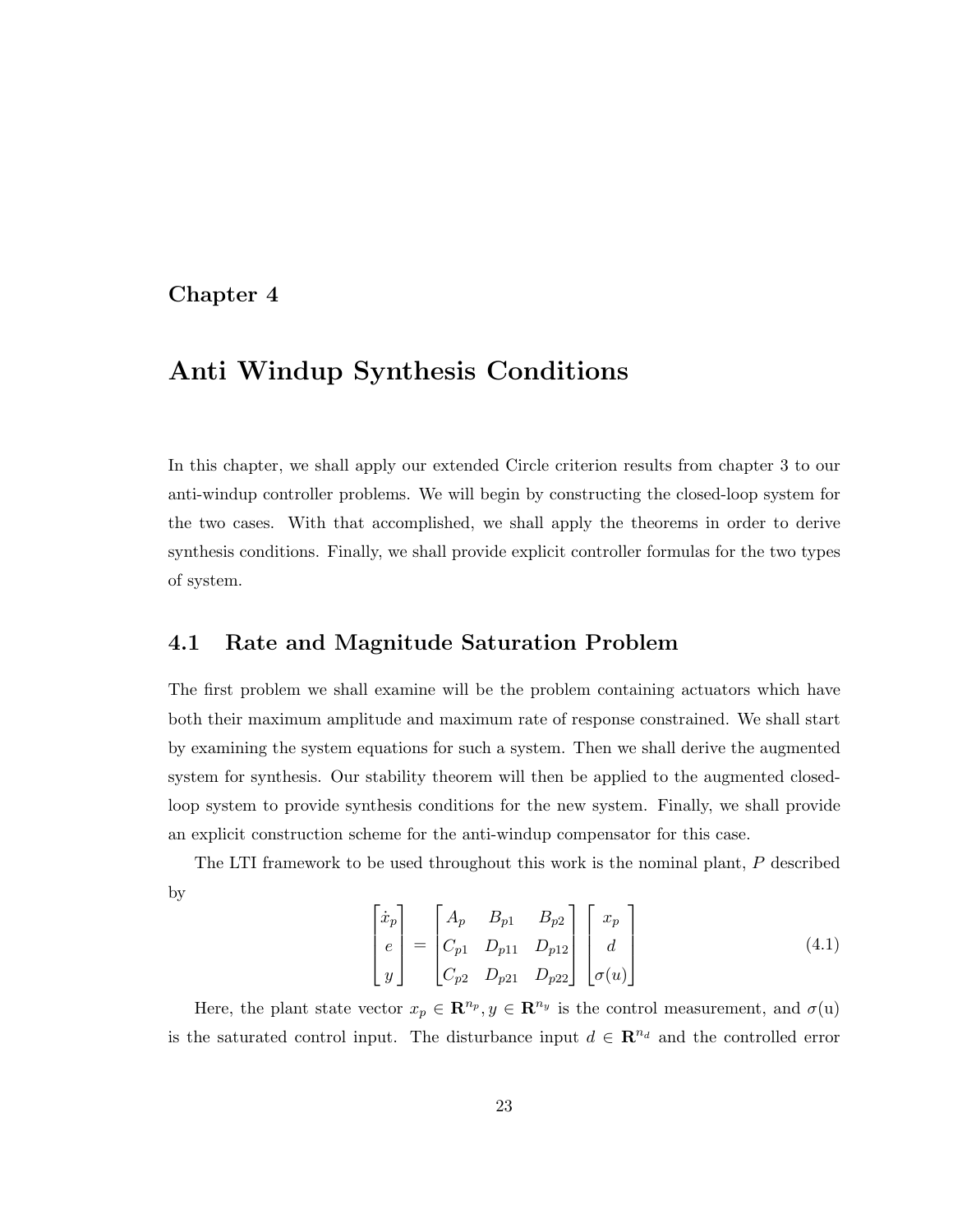output is  $e \in \mathbb{R}^{n_e}$ . Furthermore, it is assumed that  $(A_p, B_{p2}, C_{p2})$  triple is stabilizable and detectable, and that the matrices  $\begin{bmatrix} B_{p2}^T & D_{p12}^T \end{bmatrix}$  and  $\begin{bmatrix} C_{p2} & D_{p21} \end{bmatrix}$  have full row rank.

The first assumption provides a guarantee that the nominal controller  $K$  is capable of stabilizing the open-loop plant sans any saturation to the inputs. The controller,  $K$ , is described by the following dynamic equations:

$$
\begin{bmatrix} \dot{x}_k \\ u \end{bmatrix} = \begin{bmatrix} A_k & B_{k1} & B_{k2} \\ C_k & D_{k1} & D_{k2} \end{bmatrix} \begin{bmatrix} x_k \\ d \\ y \end{bmatrix} + \begin{bmatrix} v_1 \\ v_2 \end{bmatrix} \tag{4.2}
$$

Here, the vector  $\begin{bmatrix} v_1 & v_2 \end{bmatrix}$  $\overline{I}$ is the correcting information provided to the controller by the anti-windup compensator. Also, the vector  $x_k \in \mathbb{R}^{n_k}$  is the vector of controller states.

One additional assumption is to restrict the matrix  $D_{p22} = 0$ . This assumption is not necessary, and only serves to simplify some of the construction calculations used later in this work. In many physical systems, it is the case that  $D_{p22} = 0$ , but if this is not the case, an auxiliary input can be made so that the this assumption holds true.

#### 4.1.1 Rate and Magnitude Saturated Closed-Loop System

Figure 4.1 shows the makeup of the rate and magnitude saturated system. This is the closedloop version of the system, including the anti-windup compensator gain. The first saturation nonlinearity block is the magnitude saturation block. This will limit the maximum output of the actuator. The rate saturation block is somewhat more complicated than the magnitude block. The design of this block matches the one used in [16].

In this configuration, the term  $k_b$  is a constant which specifies the bandwidth of the actuator. The subtraction term at the beginning of the block is multiplied by this bandwidth constant to produce a pseudo-derivative. This pseudo-derivative is then saturated by a rate saturation block which is set to saturate whenever the magnitude of this derivative term exceeds the saturation limit (set by the designer). After saturation, the term  $\dot{u}_{ss}$  is the derivative of the actuator response which has been subject to both rate and magnitude saturations. A final pass through an integration block returns the twice saturate output  $u_{ss}$ , which is what will actually be experienced by the controller.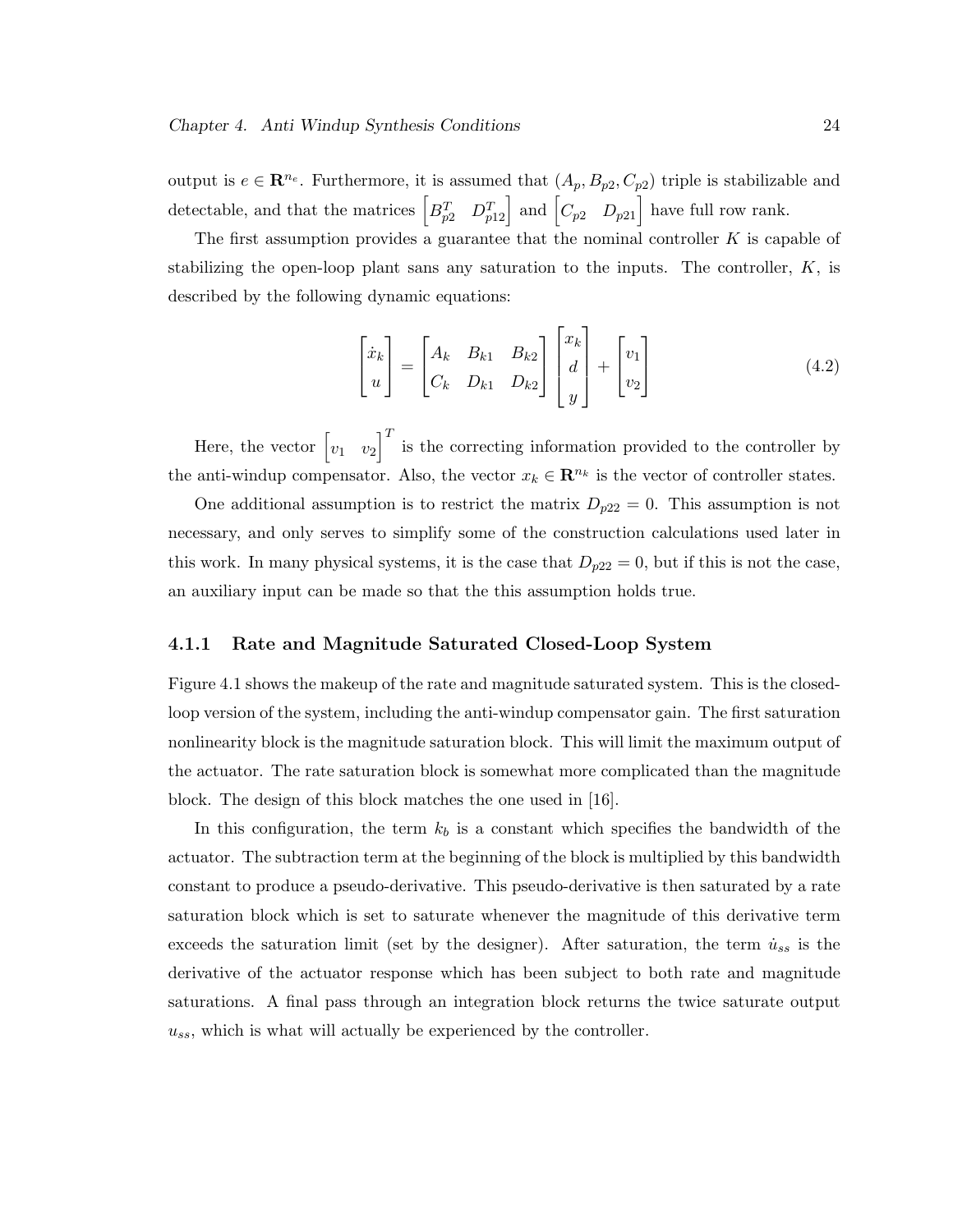

Figure 4.1: Anti-windup Controller Structure

The saturation blocks are represented by the sector-bounded nonlinearity as explained in subsection 3.1. In order to transform the system in figure 4.1 into the standard LFT form as seen in figure 4.3, we must find equations for the total closed-loop system.

The uncertainty block  $\Delta$  seen in figure 4.3 is the representation of the sector-bounded nonlinearity. In accordance with standard robust control theory procedures, the nonlinearities have been lumped into an uncertainty block  $\Delta$ . Later, we will construct a robust controller which will robustly stable against the nonlinearities contained in the uncertainty block using our stability (and performance analysis) theorems. At this point, it suffices to note that the uncertainty block will be substituted with a deadband nonlinearity  $\Delta = I - \frac{\sigma(u)}{u}$  $\frac{u}{u}$ . This will allow us to meet the goals of stating the problem in the classic robust control framework.

The uncertainty  $\Delta$  resides in the conic-sector [0, 1]. We shall reduce this sector to sect[0, k] with  $0 < k < 1$ . This will restrict the magnitude of any control input signal  $u_i$ to be less than  $(\frac{1}{1-k})u_i^{max}$ . This will then be a regional stability problem. However, it is this restriction that will extend the control scheme to be applicable to open-loop unstable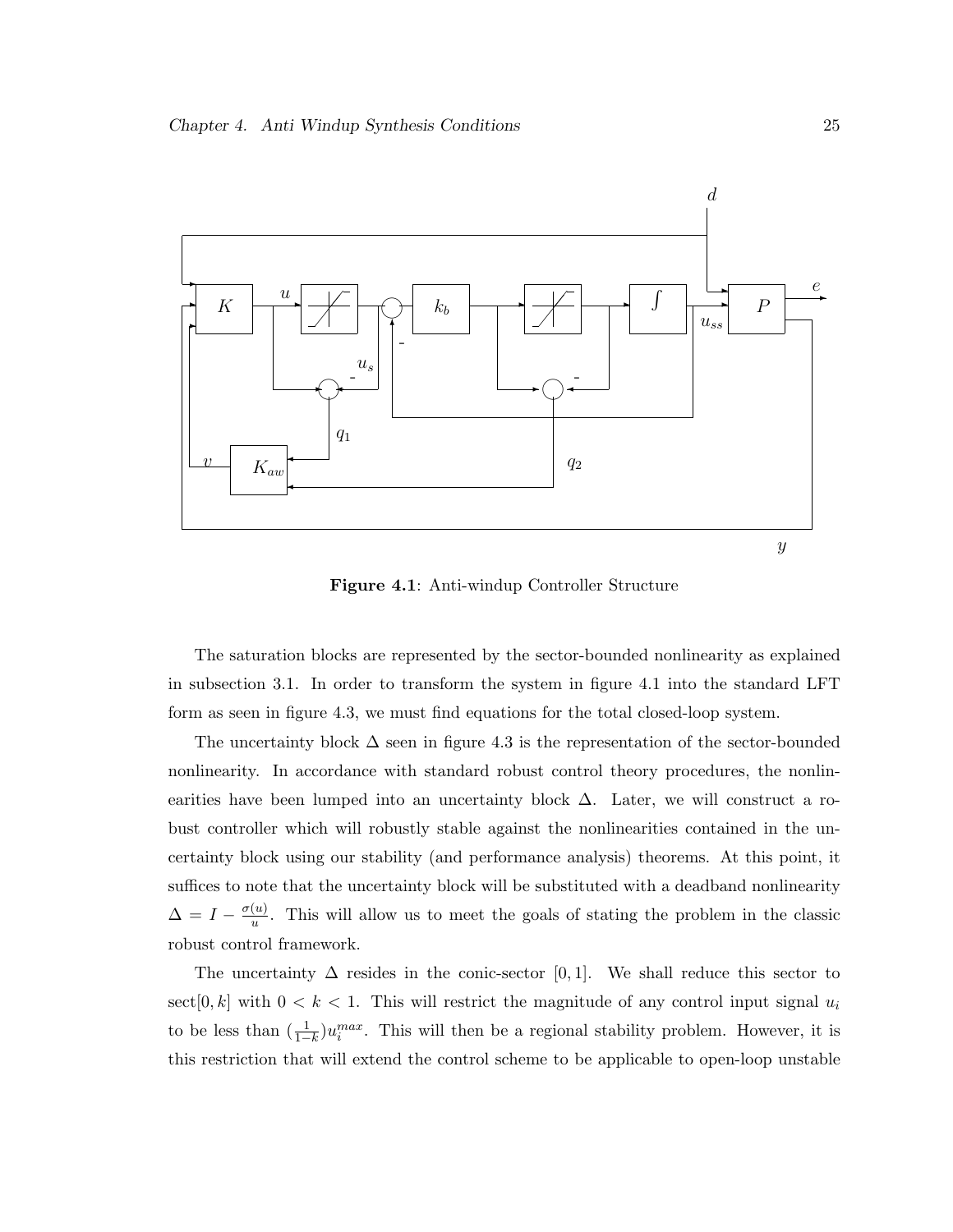

Figure 4.2: Rate Saturation Block

systems.

#### 4.1.2 Augmenting the Nominal Plant

Recall the form of the LTI plant with sector-bounded nonlinearity given in equations (3.1) - (3.2). We would like to augment this in order to include the effects of both rate and magnitude saturation.

Wu and Lu have described the synthesis conditions for the magnitude saturation plant [39]. We wish to find the equivalent synthesis conditions for the rate and magnitude saturation problem. Finally, the closed-loop system will be in LFT form as given in figure 4.3.

Just as in [39] and [11], we must form the system matrices for the augmented plant by breaking the loop in the diagram at  $q_1$  and  $q_2$ . Then, we must define the augmented state vector. This vector will include he states of the original system plant, but will also contain the state  $u_{ss}$ , which is the saturated input to the plant.

Define the state vector for the augmented plant,  $x_{pa}$  as:

$$
x_{pa} = \begin{bmatrix} x_p \\ u_{ss} \end{bmatrix} \tag{4.3}
$$

Where  $u_{ss} \in \mathbb{R}^{n_u}$ . Using this new augmented plant vector, and the original plant and controller state-space data, we shall rewrite the state equations for the augmented plant.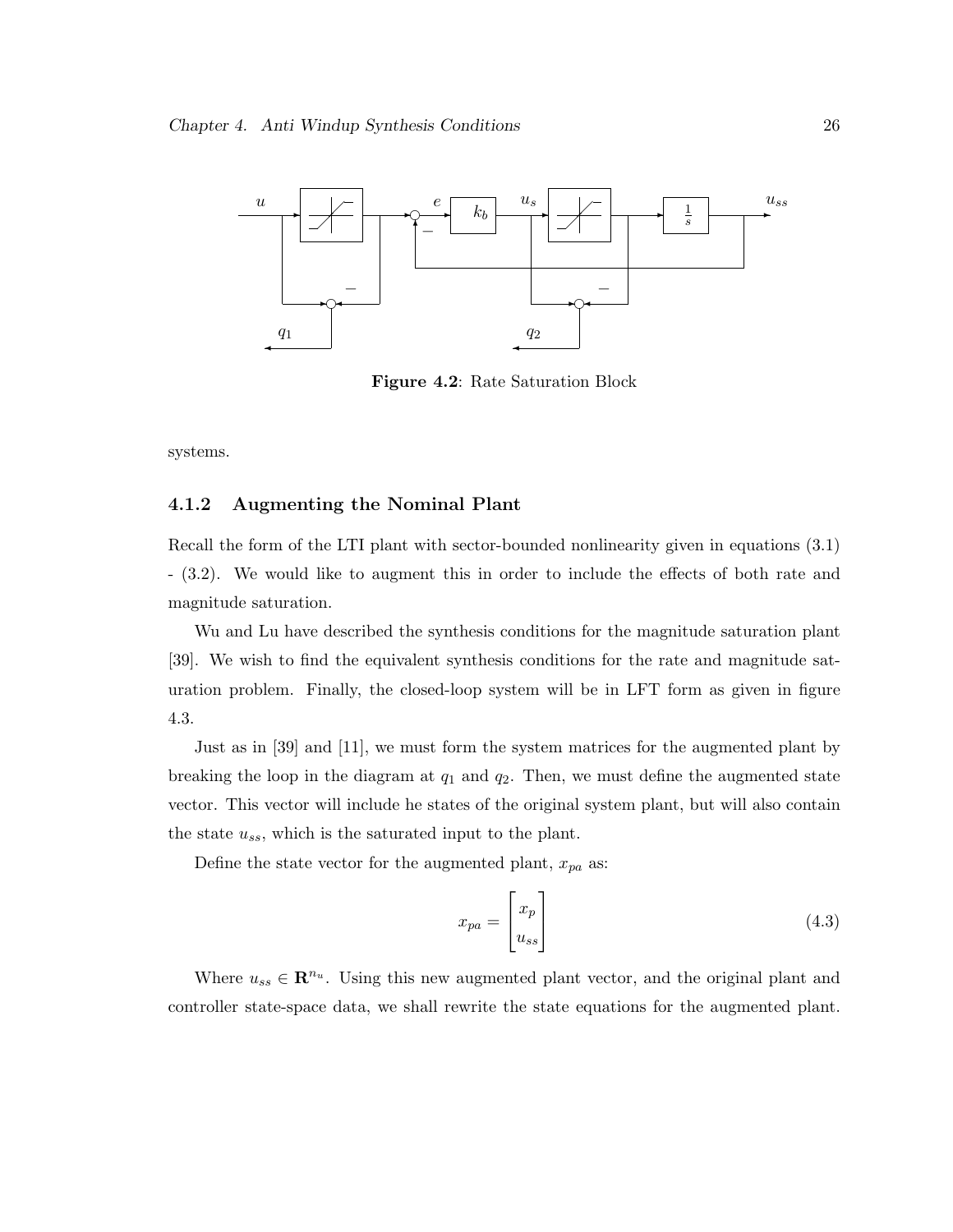

Figure 4.3: Anti-Windup System Equivalent Transformation

From  $(3.1)$  and  $(4.3)$  we have:

$$
\dot{x}_p = \begin{bmatrix} A_p & B_{p2} \end{bmatrix} \begin{bmatrix} x_p \\ u_{ss} \end{bmatrix} + B_{p1}d \tag{4.4}
$$

From figure 4.2, we see that  $u - sat(u) = q_1$ . Also note that  $q_2 = k_b e - \dot{u}_{ss}$  and  $e = \text{sat}(u) - u_{ss}$ . Substitution of these equations gives us  $q_2 = k_b u - k_b q_1 - k_b u_{ss} - u_s$ . Finally, rearranging these terms gives us an equation for  $\dot{u}_{ss}\text{:}$ 

$$
\dot{u}_{ss} = -k_b u_{ss} - k_b q_1 - q_2 + k_b u \tag{4.5}
$$

Or, in the matrix form for the state-space model:

$$
\dot{u}_{ss} = \begin{bmatrix} 0 & -k_b I \end{bmatrix} \begin{bmatrix} x_p \\ u_{ss} \end{bmatrix} + \begin{bmatrix} -k_b I & -I \end{bmatrix} \begin{bmatrix} q_1 \\ q_2 \end{bmatrix} + k_b u \tag{4.6}
$$

It is important to note that in these equations, the constant term  $k_b$  is the bandwidth constant. This constant will be the factor which limits the bandwidth of the rate saturated actuator. That is to say that this constant will determine the maximum rate at which the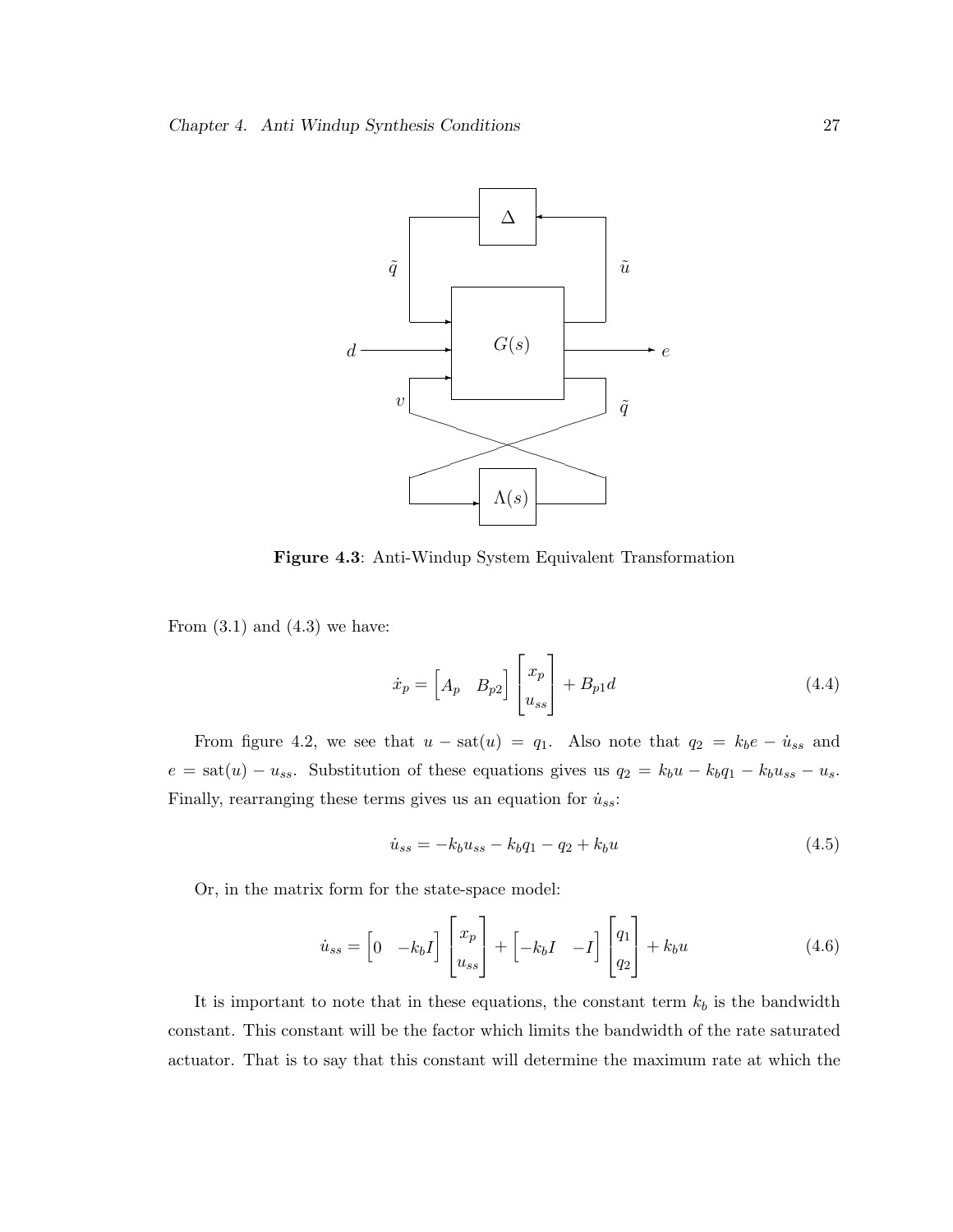actuator can respond without being saturated. This constant is distinct from  $k_m$ , and does not enter into the control synthesis conditions as part of the diagonal matrix  $k$ .

Finally, the augmented plant output vector can be defined. In matrix form, it can be written as:

$$
\begin{bmatrix} u \\ u_s \end{bmatrix} = \begin{bmatrix} 0 & 0 \\ 0 & -k_b I \end{bmatrix} \begin{bmatrix} x_p \\ u_{ss} \end{bmatrix} + \begin{bmatrix} 0 & 0 \\ -k_b I & 0 \end{bmatrix} \begin{bmatrix} q_1 \\ q_2 \end{bmatrix} + \begin{bmatrix} 0 \\ 0 \end{bmatrix} d + \begin{bmatrix} I \\ k_b I \end{bmatrix} u \tag{4.7}
$$

This equation represents the last step in augmenting the plant for the new open-loop system. We have defined all of the new state-space matrices, and will present them below:

$$
\tilde{A}_p = \begin{bmatrix} A_p & B_{p2} \\ 0 & -k_b I \end{bmatrix}, \quad \tilde{B}_{p0} = \begin{bmatrix} 0 & 0 \\ -k_b I & -I \end{bmatrix}, \quad \tilde{B}_{p1} = \begin{bmatrix} B_{p1} \\ 0 \end{bmatrix}, \quad \tilde{B}_{p2} = \begin{bmatrix} 0 \\ k_b I \end{bmatrix}
$$

$$
\tilde{C}_{p0} = \begin{bmatrix} 0 & 0 \\ 0 & -k_b I \end{bmatrix}, \quad \tilde{C}_{p1} = \begin{bmatrix} C_{p1} & D_{p12} \end{bmatrix}, \quad \tilde{C}_{p2} = \begin{bmatrix} C_{p2} & D_{p22} \end{bmatrix}
$$

$$
\tilde{D}_{p00} = \begin{bmatrix} 0 & 0 \\ -k_b I & 0 \end{bmatrix}, \quad \tilde{D}_{p01} = \begin{bmatrix} 0 \\ 0 \end{bmatrix}, \quad \tilde{D}_{p02} = \begin{bmatrix} I \\ k_b I \end{bmatrix}
$$

$$
\tilde{D}_{p10} = \begin{bmatrix} 0 & 0 \end{bmatrix}, \quad \tilde{D}_{p11} = D_{p11}, \quad \tilde{D}_{p12} = 0
$$

$$
\tilde{D}_{p20} = \begin{bmatrix} 0 & 0 \end{bmatrix}, \quad \tilde{D}_{p21} = D_{p21}, \quad \tilde{D}_{p22} = 0
$$

These matrices correspond to the new nominal open-loop system given below

$$
\begin{bmatrix} \dot{x}_{pa} \\ \tilde{u} \\ e \\ y \end{bmatrix} = \begin{bmatrix} \tilde{A}_p & \tilde{B}_{p0} & \tilde{B}_{p1} & \tilde{B}_{p2} \\ \tilde{C}_{p0} & \tilde{D}_{p00} & \tilde{D}_{p01} & \tilde{D}_{p02} \\ \tilde{C}_{p1} & \tilde{D}_{p10} & \tilde{D}_{p11} & \tilde{D}_{p12} \\ \tilde{C}_{p2} & \tilde{D}_{p20} & \tilde{D}_{p21} & 0 \end{bmatrix} \begin{bmatrix} x_{pa} \\ \tilde{q} \\ d \\ u \end{bmatrix}
$$

$$
\tilde{q} = \Delta \tilde{u}
$$

# 4.2 Rate and Magnitude Synthesis Condition

Figure 4.2 shows the closed-loop system of the rate and magnitude saturations, including anti-windup compensator. The anti-windup control diagram can be transformed to its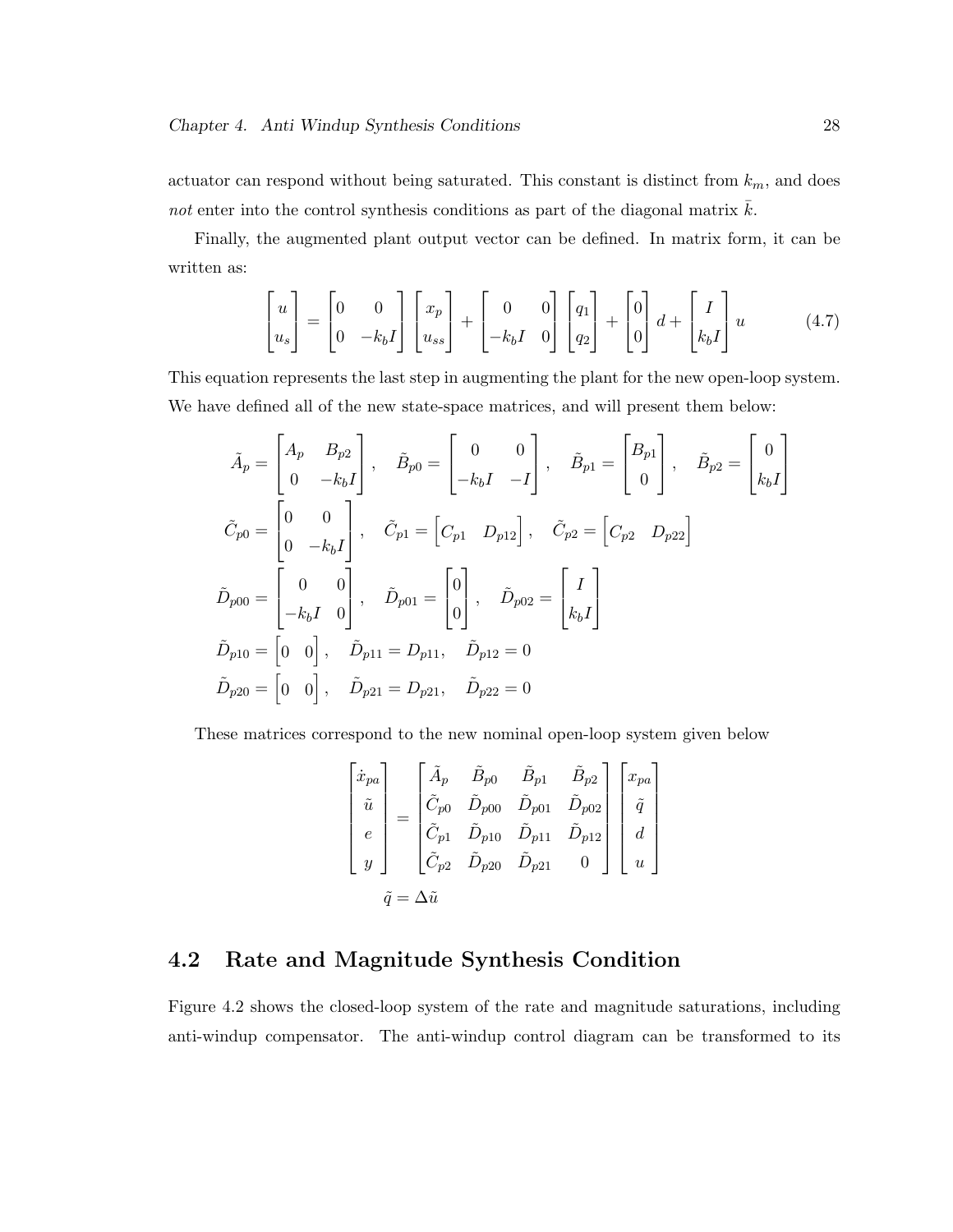equivalent form by substituting the actuator magnitude and rate saturations with deadband nonlinearities, as shown in Fig. 4.3. For this purpose, let us define

$$
\Delta_m = 1 - \frac{\text{sat}(u)}{u}, \quad \Delta_r = 1 - \frac{\text{sat}(u_s)}{u_s}
$$

Then  $\Delta_m, \Delta_r$  will be deadband nonlinearity associated with magnitude and rate saturation, respectively. Both nonlinearities reside in the conic sector  $[0, 1]$ . In order to extend the antiwindup control scheme to open-loop unstable systems, we will constrain the nonlinearity  $\Delta_m$  for each input channel to sect $[0, k_m]$  with  $0 < k_m < 1$ . This essentially requires  $\Delta_m$  for each input channel to sect  $[0, k_m]$  with  $0 \leq k_m \leq 1$ .  $\frac{1}{1-k_m}\right)u_i^{max}$ , and leads to regional stability problem. Then the input/output constraint for the uncertainty  $\Delta$  := diag  $\{\Delta_m, \Delta_r\}$  will be

$$
\tilde{q}^T W(\bar{k}\tilde{u} - \tilde{q}) \ge 0
$$

with  $\bar{k} = \text{diag} \{k_m I_{n_u}, I_{n_u}\}\$ and W is a diagonal matrix, as described in chapter 3. Later on, we will cast the anti-windup control design as a robust control problem against the deadband nonlinearities.

Our objective is to design an anti-windup compensator  $\Lambda$  such that the adversary effect of input magnitude and rate saturations will be minimized in terms of  $\mathcal{H}_{\infty}$  norm. The anti-windup compensator is in the form of

$$
\begin{bmatrix} \dot{x}_{aw} \\ v_1 \\ v_2 \end{bmatrix} = \begin{bmatrix} A_{aw} & B_{aw} \\ C_{aw} & D_{aw} \end{bmatrix} \begin{bmatrix} x_{aw} \\ \tilde{q} \end{bmatrix} \tag{4.8}
$$

with the state  $x_{aw} \in \mathbb{R}^{n_{aw}}$ , which will be determined later on. Note the the input signal for anti-windup compensator  $\tilde{q}$  contains the information of saturation degree for both magnitude and rate saturations.

First, we shall evaluate the new closed-loop plant matrices. These are the matrices that result from breaking the loop at  $q_1$  and  $q_2$ . It is these matrices which will also be included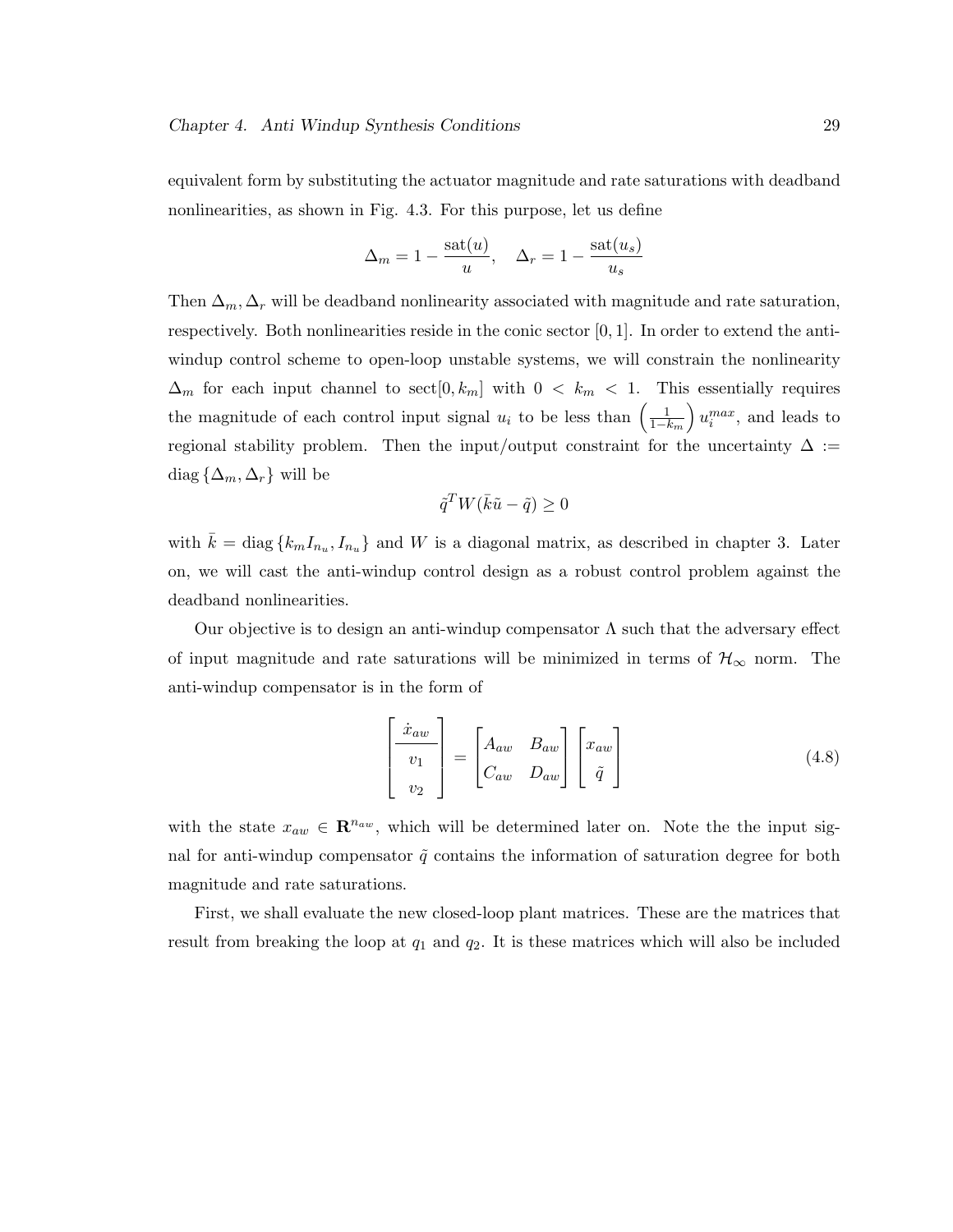in the new set of synthesis instructions.

$$
\tilde{A} = \begin{bmatrix}\n\tilde{A}_p + \tilde{B}_{p2}D_{k2}\tilde{C}_{p2} & \tilde{B}_{p2}C_k \\
B_{k2}\tilde{C}_{p2} & A_k\n\end{bmatrix}
$$
\n
$$
\tilde{B}_0 = \begin{bmatrix}\n\tilde{B}_{p0} \\
0\n\end{bmatrix}, \quad\n\tilde{B}_1 = \begin{bmatrix}\n\tilde{B}_{p1} + \tilde{B}_{p2}(D_{k1} + D_{k2}\tilde{D}_{p21}) \\
B_{k1} + B_{k2}\tilde{D}_{p21}\n\end{bmatrix}, \quad\n\tilde{B}_2 = \begin{bmatrix}\n0 & \tilde{B}_{p2} \\
I & 0\n\end{bmatrix}
$$
\n
$$
\tilde{C}_0 = \begin{bmatrix}\n\tilde{C}_{p0} + \tilde{D}_{p02}D_{k2}\tilde{C}_{p2} & \tilde{D}_{p02}C_k\n\end{bmatrix}, \quad\n\tilde{C}_1 = \begin{bmatrix}\n\tilde{C}_{p1} & 0\n\end{bmatrix}
$$
\n
$$
\tilde{D}_{00} = \tilde{D}_{p00}, \quad\n\tilde{D}_{01} = \tilde{D}_{p01} + \tilde{D}_{p02}(D_{k1} + D_{k2}\tilde{D}_{p21}), \quad\n\tilde{D}_{02} = \begin{bmatrix}\n0 & \tilde{D}_{p02}\n\end{bmatrix}
$$
\n
$$
\tilde{D}_{10} = \tilde{D}_{p10}, \quad\n\tilde{D}_{11} = \tilde{D}_{p11}, \quad\n\tilde{D}_{12} = \begin{bmatrix}\n0 & 0\n\end{bmatrix}
$$

These matrices constitute the state-space make-up of the nominal closed-loop system G. The input/output form for this closed loop system is as follows.

$$
\begin{bmatrix} \dot{x} \\ \tilde{u} \\ e \\ \tilde{q} \end{bmatrix} = \begin{bmatrix} \tilde{A} & \tilde{B}_0 & \tilde{B}_1 & \tilde{B}_2 \\ \tilde{C}_0 & \tilde{D}_{00} & \tilde{D}_{01} & \tilde{D}_{02} \\ \tilde{C}_1 & \tilde{D}_{10} & \tilde{D}_{11} & \tilde{D}_{12} \\ 0 & I & 0 & 0 \end{bmatrix} \begin{bmatrix} x \\ \tilde{q} \\ d \\ v_1 \\ v_2 \end{bmatrix}
$$
\n(4.9)\n
$$
\tilde{q} = \Delta \tilde{u}
$$
\n(4.10)

This is the state-space data for the nominal closed-loop system G. If we denote  $x_{cl}^T =$ h This is the state-space data for the hominal closed-loop system O. If we denote  $x_{cl} = x^T x_{aw}^T$ , then the final closed-loop system  $T = \mathcal{F}_l(G,\Lambda)$  can be described by the following input/output relationship.

$$
\begin{bmatrix} \dot{x}_{cl} \\ \tilde{u} \\ e \end{bmatrix} = \begin{bmatrix} \tilde{A}_{cl} & \tilde{B}_{0,cl} & \tilde{B}_{1,cl} \\ \tilde{C}_{0,cl} & \tilde{D}_{00,cl} & \tilde{D}_{01,cl} \\ \tilde{C}_{1,cl} & \tilde{D}_{10,cl} & \tilde{D}_{11,cl} \end{bmatrix} \begin{bmatrix} x_{cl} \\ \tilde{q} \\ d \end{bmatrix}
$$
 (4.11)

$$
\tilde{q} = \Delta \tilde{u} \tag{4.12}
$$

and has its state-space date related to the interconnected system  $G$  and the anti-windup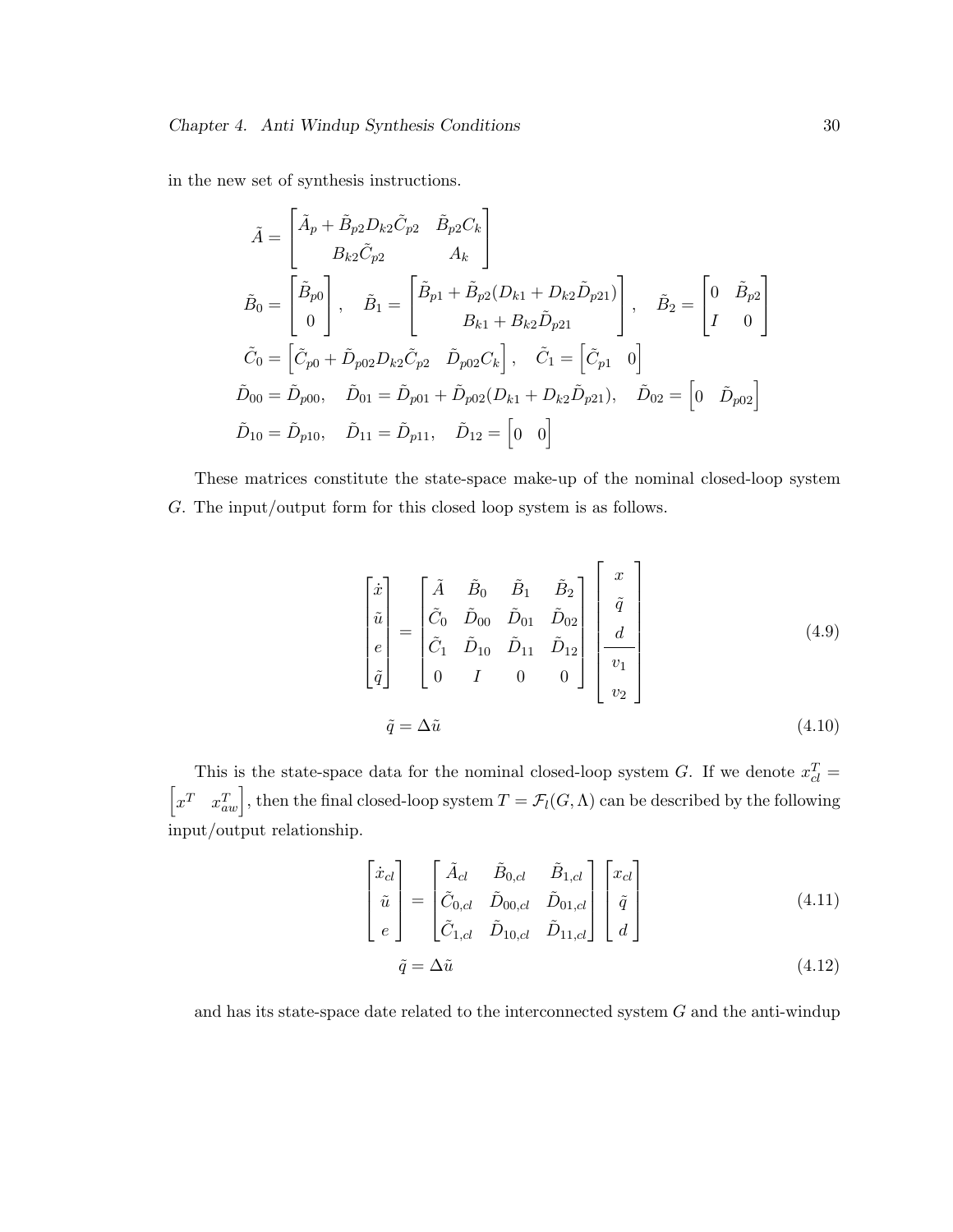compensator as follows

$$
\begin{bmatrix}\n\tilde{A}_{cl} & \tilde{B}_{0,cl} & \tilde{B}_{1,cl} \\
\tilde{C}_{0,cl} & \tilde{D}_{00,cl} & \tilde{D}_{01,cl} \\
\tilde{C}_{1,cl} & \tilde{D}_{10,cl} & \tilde{D}_{11,cl}\n\end{bmatrix} = \begin{bmatrix}\nA & B_0 & B_1 \\
C_0 & D_{00} & D_{01} \\
C_1 & D_{10} & D_{11}\n\end{bmatrix} + \begin{bmatrix}\n\mathcal{P}_1^T \\
\mathcal{P}_2^T \\
\mathcal{P}_3^T\n\end{bmatrix} \begin{bmatrix}\nA_{aw} & B_{aw} \\
C_{aw} & D_{aw}\n\end{bmatrix} \begin{bmatrix}\nQ_1 & Q_2 & Q_3\n\end{bmatrix}
$$
\n
$$
= \begin{bmatrix}\n\tilde{A} & 0 & \tilde{B}_0 & \tilde{B}_1 \\
0 & 0 & 0 & 0 \\
\hline\n\tilde{C}_0 & 0 & \tilde{D}_{00} & \tilde{D}_{01} \\
\hline\n\tilde{C}_1 & 0 & \tilde{D}_{10} & \tilde{D}_{11}\n\end{bmatrix} + \begin{bmatrix}\n0 & \tilde{B}_2 \\
I & 0 \\
0 & \tilde{D}_{02} \\
0 & \tilde{D}_{12}\n\end{bmatrix} \begin{bmatrix}\nA_{aw} & B_{aw} \\
C_{aw} & D_{aw}\n\end{bmatrix} \begin{bmatrix}\n0 & I & 0 & 0 \\
0 & 0 & I & 0 \\
0 & 0 & I & 0\n\end{bmatrix}
$$
\n(4.13)

As is necessary, the anti-windup compensator and nominal closed-loop system have an affine relationship. This allows us to find a true synthesis condition, as we can apply our stability theorem to the system both with and without the controller. If we obtain a feasible solution to the synthesis LMIs, we can then apply the theorem to the closed-loop system with the controller, and solve the resulting LMIs to find the controller gains. The following subsection will provide these synthesis conditions for the closed-loop system.

# 4.2.1 Synthesis Theorem

Recall from Theorem 5 the synthesis conditions for the magnitude anti-windup compensator. Using the augmented plant matrices, we will derive a new synthesis condition for the augmented anti-windup problem.

**Theorem 6** Given a scalar  $0 < k_m < 1$ , the augmented open-loop system with a stabilizing nominal controller  $K_{nom}$ . If there exist a pair of positive-definite matrices  $R_{11} \in \mathbf{S}_{+}^{\tilde{n}_p \times \tilde{n}_p}$ ,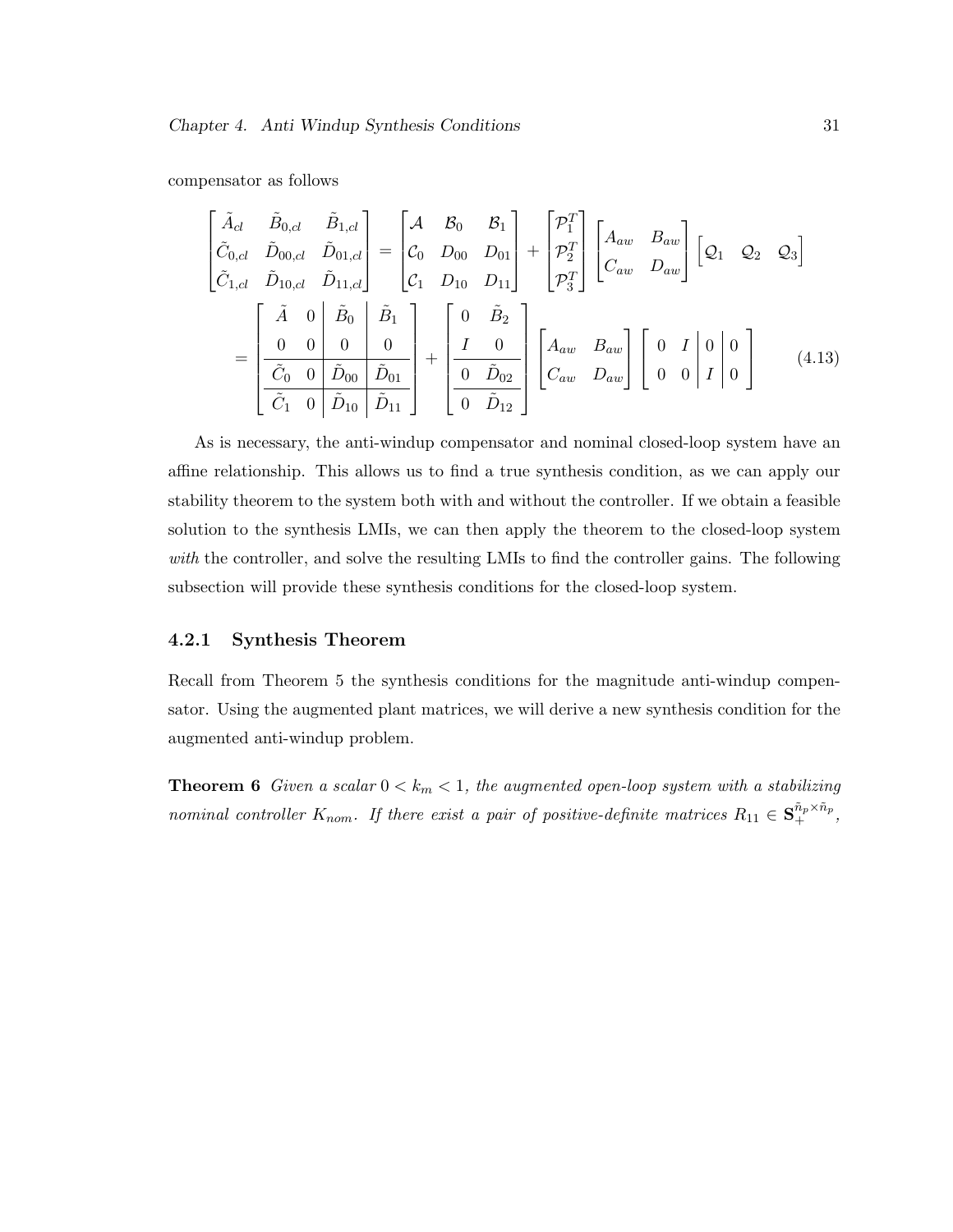$S \in \mathbf{S}_{+}^{n \times n}$  and a diagonal matrix  $V = \text{diag}\{V_m, V_r\} > 0$  satisfying

$$
\begin{bmatrix}\nR_{11}\tilde{A}_{p}^{T} + \tilde{A}_{p}R_{11} - \frac{2(1-k_{m})}{k_{m}^{2}}\tilde{B}_{p2}V_{m}\tilde{B}_{p2}^{T} & \star & \star & \star \\
- \left[0 & I_{n_{u}}\right]R_{11} - \frac{2(1-k_{m})}{k_{m}^{2}}V_{m}\tilde{B}_{p2}^{T} - \frac{1}{k_{b}^{2}}V_{r}\tilde{B}_{p2}^{T} & -\frac{2(1-k_{m})}{k_{m}^{2}}V_{m} - \frac{1}{k_{b}^{2}}V_{r} & \star & \star \\
\tilde{C}_{p1}R_{11} & 0 & -\gamma I_{n_{e}} & \star \\
\tilde{B}_{p1}^{T} & 0 & \tilde{D}_{p11}^{T} - \gamma I_{n_{d}}\n\end{bmatrix} < 0
$$
\n(4.14)\n
$$
\begin{bmatrix}\nS\tilde{A} + \tilde{A}^{T}S & S\tilde{B}_{1} & \tilde{C}_{1}^{T} \\
\tilde{B}_{1}^{T}S & -\gamma I_{n_{d}} & \tilde{D}_{11}^{T} \\
\tilde{C}_{1} & \tilde{D}_{11} & -\gamma I_{n_{e}}\n\end{bmatrix} < 0
$$
\n(4.15)\n
$$
\begin{bmatrix}\nR_{11} & \left[I_{\tilde{n}_{p}} & 0\right] \\
0 & S\n\end{bmatrix} \geq 0
$$
\n(4.16)

then there exists an  $\tilde{n}_p$ th-order anti-windup compensator  $\Lambda$  to stabilize the closed-loop system quadratically and have the performance  $||e||_2 < \gamma ||d||_2$  when the condition  $|u_i| \leq$ <br> $\left(\begin{array}{c}1\end{array}\right)_{\alpha}$ max  $i = 1, 2, \ldots, n$  $1-k_m$  $\frac{1}{\sqrt{2}}$  $u_i^{max}, i = 1, 2, \cdots, n_u.$ 

Now we must prove that the solution of the LMI in Theorem 6 will always exist. The goal is to use the result of Theorem 4 to show that the anti-windup compensator will stabilize the system in the face of the nonlinearity produced by saturation effects.

*Proof:* Denote  $\Lambda = \begin{vmatrix} A_{aw} & B_{aw} \end{vmatrix}$  $C_{aw}$   $D_{aw}$ | and  $V = W^{-1}$ . We apply Theorem 4 to the closedloop system  $T$ , and have the following inequality

$$
\Psi + \mathcal{P}^T \Lambda \mathcal{Q} + \mathcal{Q}^T \Lambda^T \mathcal{P} < 0 \tag{4.17}
$$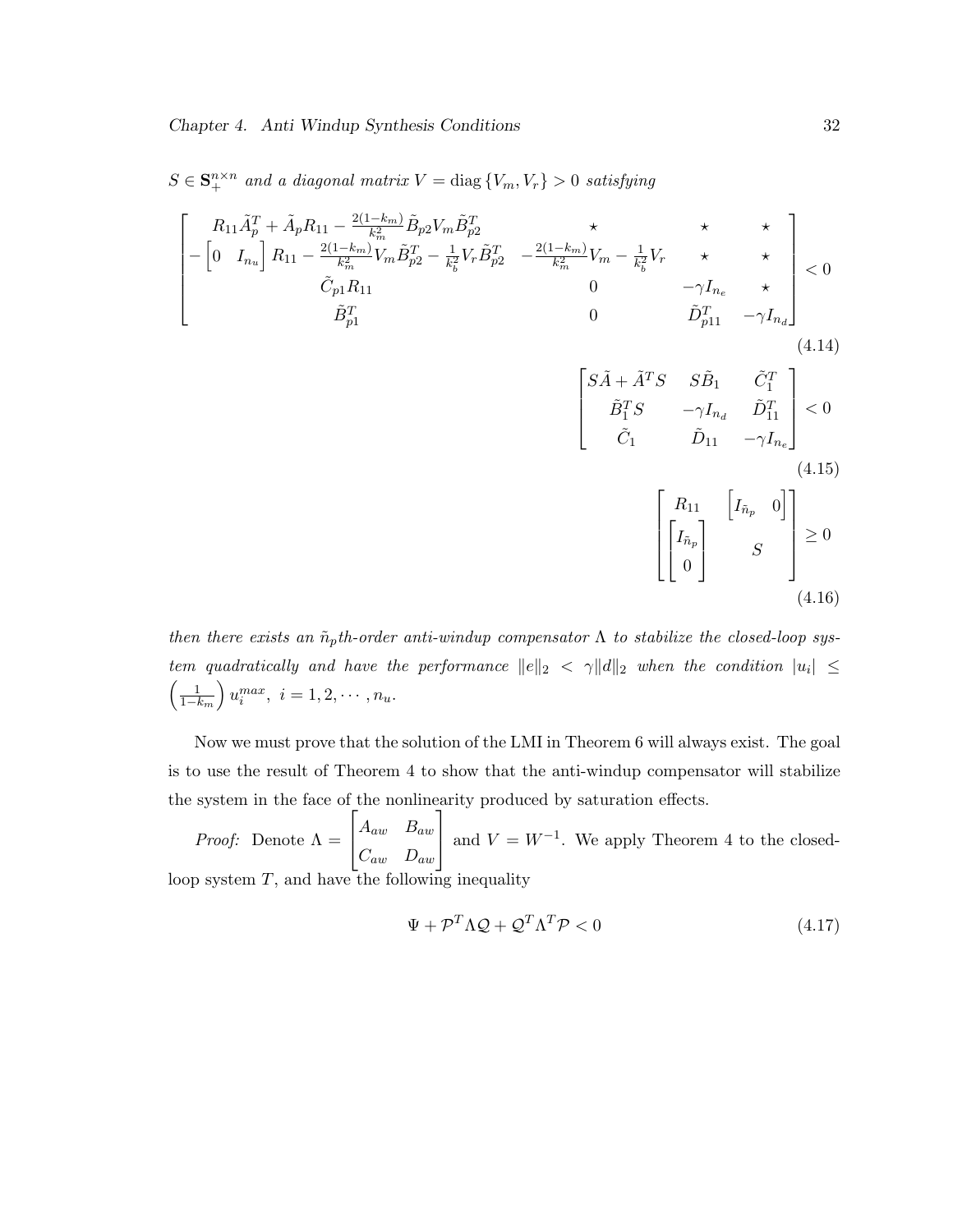with

$$
\Psi = \begin{bmatrix}\n\mathcal{A}^T X_{cl} + X_{cl} \mathcal{A} & X_{cl} \mathcal{B}_0 + \mathcal{C}_0^T \bar{k} W & X_{cl} \mathcal{B}_1 & \mathcal{C}_1^T \\
\mathcal{B}_0^T X_{cl} + W \bar{k} \mathcal{C}_0 & W \bar{k} \tilde{D}_{00} + \tilde{D}_{00}^T \bar{k} W - 2W & W \bar{k} \tilde{D}_{01} & \tilde{D}_{10}^T \\
\mathcal{B}_1^T X_{cl} & \tilde{D}_{01}^T \bar{k} W & -\gamma I & \tilde{D}_{11}^T \\
\mathcal{C}_1 & \tilde{D}_{10} & \tilde{D}_{11} & -\gamma I\n\end{bmatrix},
$$
\n
$$
\mathcal{P} = \begin{bmatrix}\n\mathcal{P}_1 X_{cl} & \mathcal{P}_2 \bar{k} W & 0 & \mathcal{P}_3\n\end{bmatrix},
$$
\n
$$
\mathcal{Q} = \begin{bmatrix}\n\mathcal{Q}_1 & \mathcal{Q}_2 & \mathcal{Q}_3 & 0\n\end{bmatrix}
$$

Partition the matrix  $X_{cl}$  compatibly to the states of interconnected system  $G$  and antiwindup compensator  $K_{aw}$  as  $n = \tilde{n}_p + n_k$  and  $n_{aw}$ , and let

$$
X_{cl} = \begin{bmatrix} S & N \\ N^T & ? \end{bmatrix}
$$
  

$$
X_{cl}^{-1} = \begin{bmatrix} R & M \\ M^T & ? \end{bmatrix} = \begin{bmatrix} R_{11} & R_{12} \\ R_{12}^T & R_{22} \\ M^T & ? \end{bmatrix}
$$

where  $MN^T = I - RS$ . According to the Elimination Lemma [5, 26], the inequality (4.17) is equivalent to

$$
\mathcal{N}_\mathcal{P}^T \Phi \mathcal{N}_\mathcal{P} < 0 \qquad \text{and} \qquad \mathcal{N}_\mathcal{Q}^T \Phi \mathcal{N}_\mathcal{Q} < 0 \tag{4.18}
$$

where  $\mathcal{N}_{\mathcal{P}}$  and  $\mathcal{N}_{\mathcal{Q}}$  are the null spaces of matrices  $\mathcal{P}$  and  $\mathcal{Q},$  which are

$$
\mathcal{N}_{\mathcal{P}} = \text{diag}\left\{X_{cl}^{-1}, W^{-1}, I, I\right\} \left[\begin{array}{cccc|cccc} I & 0 & 0 & 0 \\ 0 & 0 & 0 & 0 \\ 0 & 0 & 0 & 0 \\ \hline -\frac{1}{k_m} \tilde{B}_{p2}^T & -\frac{1}{k_m} I & 0 & 0 \\ 0 & \frac{1}{k_b} I & 0 & 0 \\ \hline 0 & 0 & 0 & I \\ \hline 0 & 0 & 0 & I \\ \end{array}\right], \qquad \mathcal{N}_{\mathcal{Q}} = \left[\begin{array}{cccc|cccc} I & 0 & 0 & 0 \\ 0 & I & 0 & 0 \\ 0 & 0 & 0 & 0 \\ \hline 0 & 0 & 0 & 0 \\ \hline 0 & 0 & I & 0 \\ \hline 0 & 0 & 0 & I \\ \end{array}\right]
$$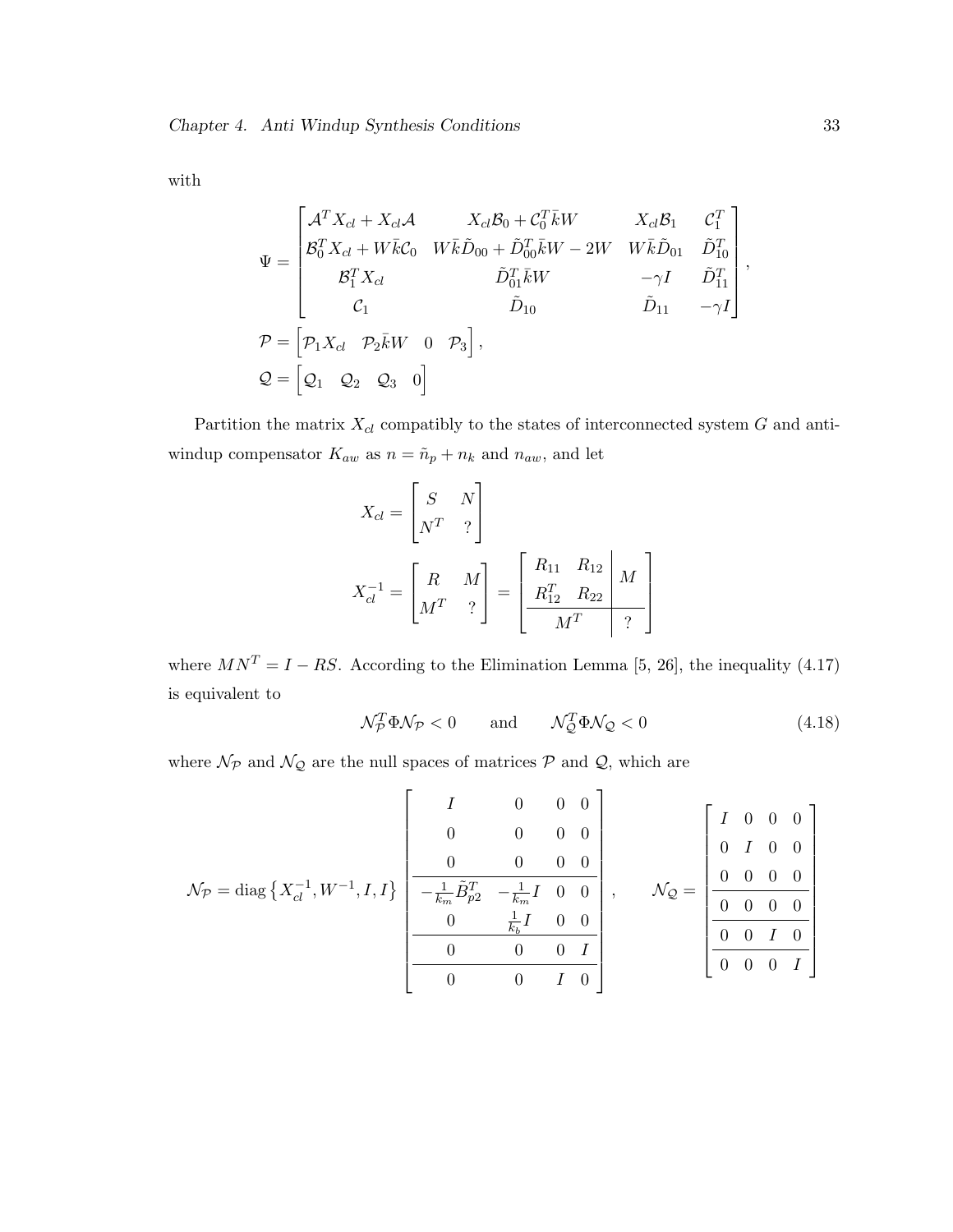Through lengthy algebraic manipulations, it can be shown that

$$
\begin{split} &N_{\mathcal{D}}^{T}\Phi\mathcal{N}_{\mathcal{P}} = \\ & \begin{bmatrix} I & 0 \\ 0 & 0 \\ 0 & 0 \\ 0 & 0 \\ 0 & 0 \\ 0 & 0 \\ 0 & 0 \\ 0 & 0 \\ 0 & 0 \\ 0 & 0 \\ 0 & 0 \\ 0 & 0 \\ 0 & 0 \\ 0 & 0 \\ 0 & 0 \\ 0 & 0 \\ 0 & 0 \\ 0 & 0 \\ 0 & 0 \\ 0 & 0 \\ 0 & 0 \\ 0 & 0 \\ 0 & 0 \\ 0 & 0 \\ 0 & 0 \\ 0 & 0 \\ 0 & 0 \\ 0 & 0 \\ 0 & 0 \\ 0 & 0 \\ 0 & 0 \\ 0 & 0 \\ 0 & 0 \\ 0 & 0 \\ 0 & 0 \\ 0 & 0 \\ 0 & 0 \\ 0 & 0 \\ 0 & 0 \\ 0 & 0 \\ 0 & 0 \\ 0 & 0 \\ 0 & 0 \\ 0 & 0 \\ 0 & 0 \\ 0 & 0 \\ 0 & 0 \\ 0 & 0 \\ 0 & 0 \\ 0 & 0 \\ 0 & 0 \\ 0 & 0 \\ 0 & 0 \\ 0 & 0 \\ 0 & 0 \\ 0 & 0 \\ 0 & 0 \\ 0 & 0 \\ 0 & 0 \\ 0 & 0 \\ 0 & 0 \\ 0 & 0 \\ 0 & 0 \\ 0 & 0 \\ 0 & 0 \\ 0 & 0 \\ 0 & 0 \\ 0 & 0 \\ 0 & 0 \\ 0 & 0 \\ 0 & 0 \\ 0 & 0 \\ 0 & 0 \\ 0 & 0 \\ 0 & 0 \\ 0 & 0 \\ 0 & 0 \\ 0 & 0 \\ 0 & 0 \\ 0 & 0 \\ 0 & 0 \\ 0 & 0 \\ 0 & 0 \\ 0 & 0 \\ 0 & 0 \\ 0 & 0 \\ 0 & 0 \\ 0 & 0 \\ 0 & 0 \\ 0 & 0 \\ 0 & 0 \\ 0 & 0 \\ 0 & 0 \\ 0 & 0 \\ 0 & 0 \\ 0 & 0 \\ 0 & 0 \\ 0 & 0 \\ 0 & 0 \\ 0 & 0 \\ 0 & 0 \\ 0 & 0 \\ 0 & 0 \\ 0 & 0 \\ 0 & 0 \\ 0 & 0 \\ 0 & 0 \\ 0 & 0 \\ 0 & 0 \\ 0 & 0 \\ 0 & 0 \\ 0 & 0 \\ 0 & 0 \\ 0 & 0 \\ 0 & 0 \\ 0 & 0 \\ 0 & 0 \\ 0 & 0 \\ 0 & 0 \\ 0 & 0 \\ 0
$$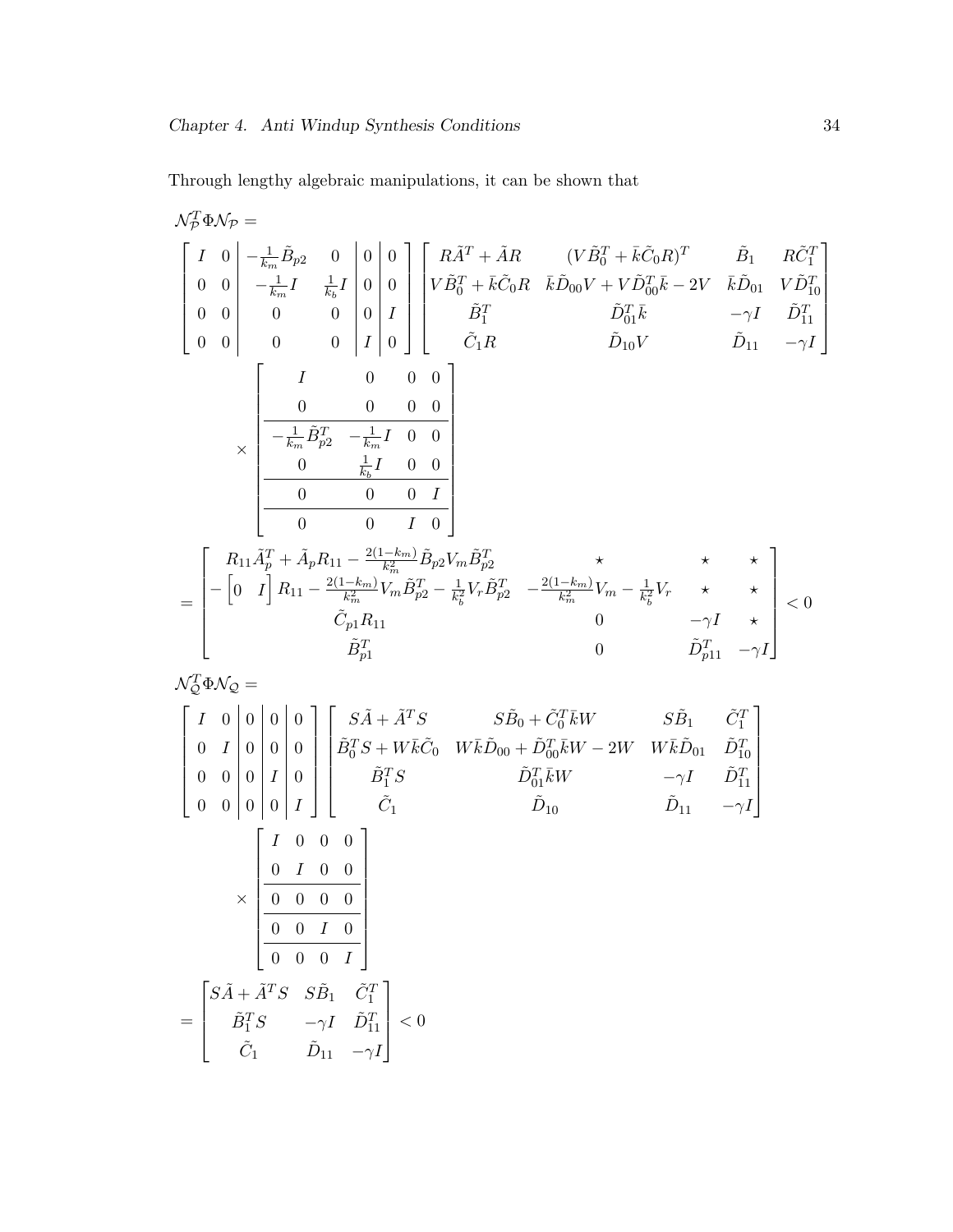which are the same as the conditions  $(4.14)$  and  $(4.15)$ , respectively.

Given the definition for matrices  $X_{cl}$  and  $X_{cl}^{-1}$ , the coupling condition between R and S would be  $\overline{a}$  $\overline{a}$ 

$$
\begin{bmatrix} R & I \\ I & S \end{bmatrix} \ge 0 \quad \text{and} \quad \text{rank}(R - S^{-1}) \le n_{aw}
$$

Since only the  $(1, 1)$  element of R matrix is constrained in the LMIs  $(4.14)-(4.16)$ , it is always possible to augment matrix  $R_{11}$  to R in satisfying the above coupling condition. For example, one may choose

$$
R = \begin{bmatrix} R_{11} & \begin{bmatrix} I & 0 \end{bmatrix} S^{-1} \begin{bmatrix} 0 \\ I \\ I \\ I \end{bmatrix} \\ \begin{bmatrix} 0 & I \end{bmatrix} S^{-1} \begin{bmatrix} I \\ 0 \\ I \end{bmatrix} & \begin{bmatrix} 0 & I \end{bmatrix} S^{-1} \begin{bmatrix} 0 \\ I \\ I \end{bmatrix} \end{bmatrix}
$$

The resulting R matrix is positive-definite because of the condition (4.16). Also  $R-S^{-1} \geq 0$ is satisfied for selected  $R$  matrix. The rank condition is trivially satisfied if one chooses  $n_{aw} = \tilde{n}_p$ . So we obtain the desired synthesis condition for the anti-windup compensator. Q.E.D.

### 4.2.2 Rate and Magnitude Compensator Construction

With the solutions  $R_{11}$  and S obtained from the compensator synthesis equations, the antiwindup compensator state-space matrices can be constructed by determining the closed-loop solution to the original LMI which resulted from the stability theorem.

$$
\Psi + \mathcal{P}^T\Lambda\mathcal{Q} + \mathcal{Q}^T\Lambda^T\mathcal{P} < 0
$$

This approach is taken in [11] and is a standard procedure for  $\mathcal{H}_{\infty}$  synthesis via LMIs. However, an explicit approach to anti-windup compensator construction was taken in [39]. This approach is derived from the general explicit controller construction used by Gahinet in [13]. The advantage of using this explicit approach is the avoidance of possible numerical illconditioning when solving the feasibility LMI. Furthermore, the anti-windup compensator is connected directly to the plant and nominal controller gains [39].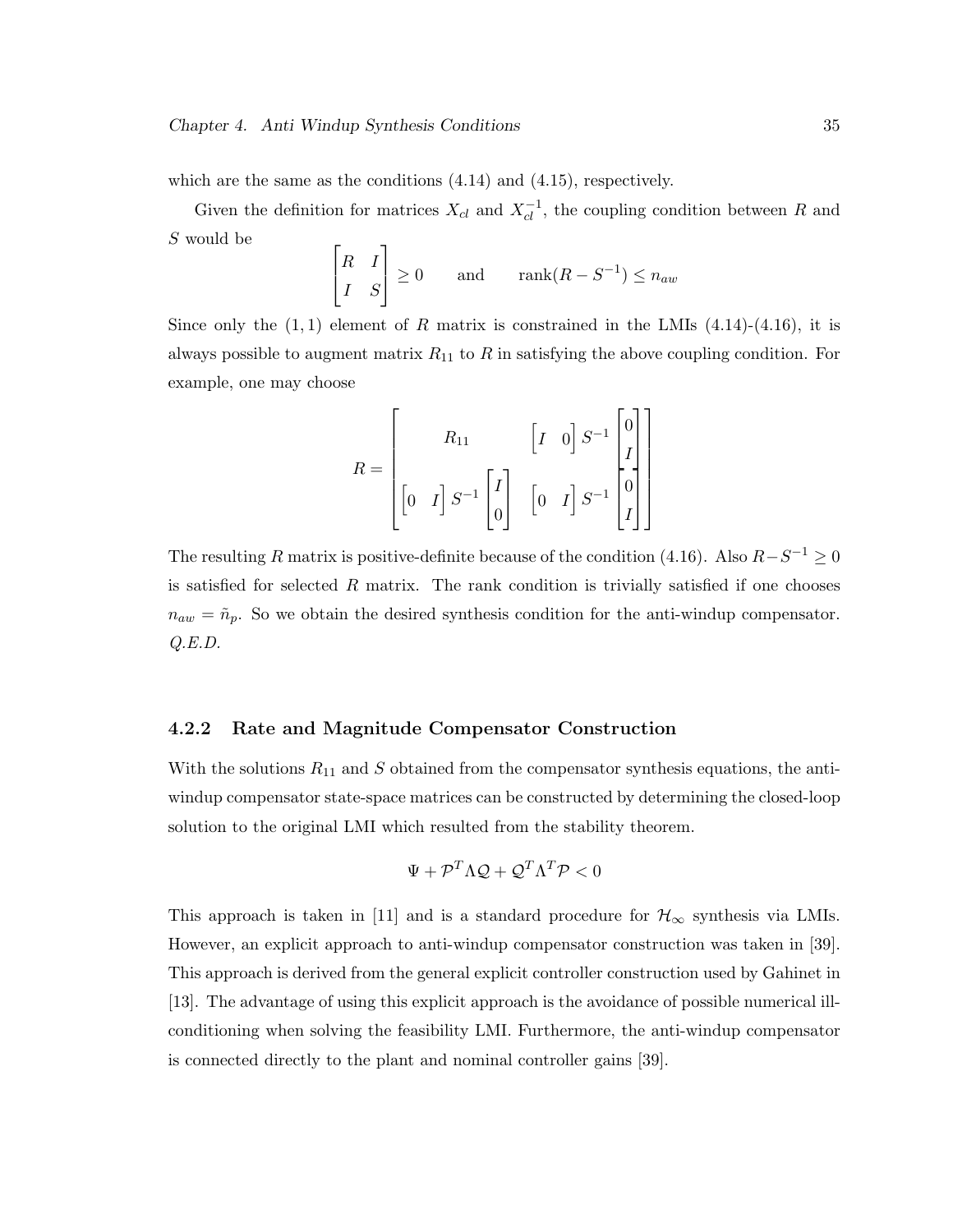Theorem 7 (Rate and Magnitude Compensator Construction)

Given the solutions  $R_{11}, S, \gamma$  and  $V = W^{-1}$  of the LMIs (4.14)-(4.15). Let  $MN^T = I_n - RS$ with  $M, N \in \mathbf{S}^{n \times (n_p+n_u)}$  and  $E^T = \begin{bmatrix} I_{(n_p+n_u)} & 0 \end{bmatrix}$ , then an  $(n_p+n_u)$ th-order anti-windup compensator can be constructed through the following scheme:

1. Compute a feasible  $\hat{D}_{aw} \in \mathbb{R}^{n_u \times 2n_u}$  such that

$$
\Pi = \begin{bmatrix} -W\bar{k}(\tilde{D}_{00} + \tilde{D}_{p02}\hat{D}_{aw}) - (\tilde{D}_{00} + \tilde{D}_{p02}\hat{D}_{aw})^T\bar{k}W + 2W & -W\bar{k}\tilde{D}_{01} & -\tilde{D}_{10}^T \\ & -\tilde{D}_{01}^T\bar{k}W & \gamma I_{n_d} & -\tilde{D}_{11}^T \\ & -\tilde{D}_{10} & -\tilde{D}_{11} & \gamma I_{n_e} \end{bmatrix} > 0,
$$

2. Compute the least-square solutions of the following linear equations for  $\hat{B}_{aw} \in \mathbb{R}^{n \times 2n_u}$ ,  $\hat{C}_{aw} \in \mathbf{R}^{n_u \times (n_p + n_u)}$ 

$$
\left[\begin{array}{c|c} 0 & I_{2n_u} & 0 & 0 \\ \hline I_{2n_u} & & & \\ 0 & -\Pi & & \\ 0 & & & \end{array}\right] \left[\begin{array}{c} \hat{B}_{aw}^T \\ \hline ? \end{array}\right] = - \left[\begin{array}{c} 0_{2n_u \times n} \\ \tilde{B}_0^T S + W \bar{k} \tilde{C}_0 \\ \tilde{B}_1^T S \\ \tilde{C}_1 \end{array}\right]
$$

$$
\left[\begin{array}{c|c} 0 & \tilde{D}_{p02}^T \bar{k} W & 0 & 0 \\ \hline W \bar{k} \tilde{D}_{p02} & & \\ 0 & -\Pi & \\ 0 & & & \end{array}\right] \left[\begin{array}{c} \hat{C}_{aw} \\ \hline ? \end{array}\right] = - \left[\begin{array}{c} \tilde{B}_{p_2}^T \\ (\tilde{B}_0^T + W \bar{k} \tilde{C}_0 R) E + \hat{D}_{aw}^T \tilde{B}_{p_2}^T \\ \tilde{B}_1^T E \\ \tilde{C}_1 R E \end{array}\right],
$$

and the matrix  $\hat{A}_{aw} \in \mathbf{R}^{n \times (n_p + n_u)}$  as

$$
\hat{A}_{aw} = -\tilde{A}^T E - \left[ S\tilde{B}_0 + \hat{B}_{aw} + \tilde{C}_0^T \bar{k} W \quad S\tilde{B}_1 \quad \tilde{C}_1^T \right] \Pi^{-1}
$$

$$
\times \begin{bmatrix}\n(\tilde{B}_0^T + W\bar{k}C_0R)E + \hat{D}_{aw}^T \tilde{B}_{p2}^T + W\bar{k}\tilde{D}_{p02}\hat{C}_{aw} \\
\tilde{B}_1^T E \\
\tilde{C}_1 RE\n\end{bmatrix}
$$

3. Convert the transformed anti-windup compensator gain to its original state-space data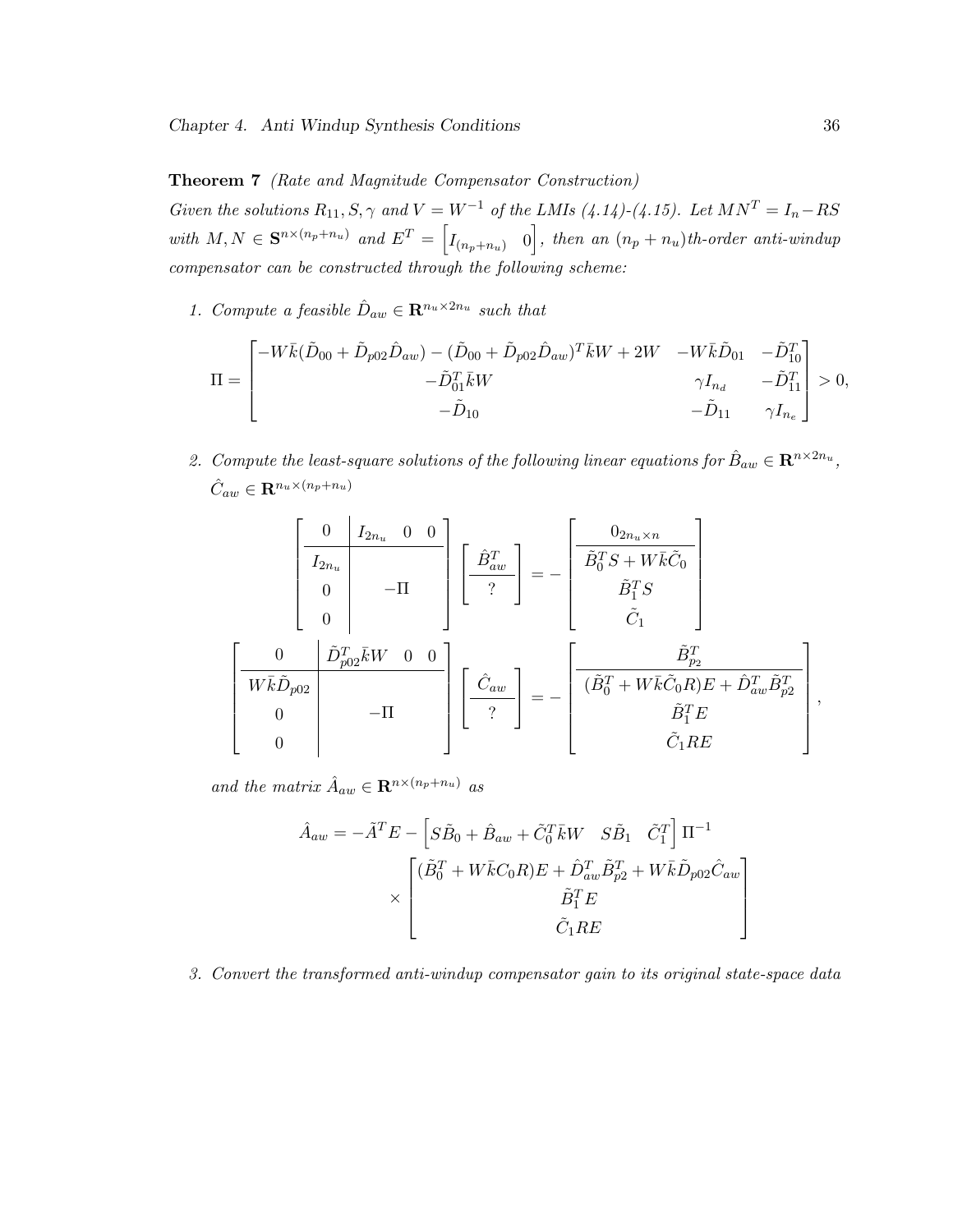by

$$
\begin{bmatrix}\nA_{aw} & B_{aw} \\
C_{aw} & D_{aw}\n\end{bmatrix} = \begin{bmatrix}\n\hat{A}_{aw} & \hat{B}_{aw} \\
0 & \begin{bmatrix} 0 & I_{nu} \end{bmatrix}\n\end{bmatrix}^{-1} \left( \begin{bmatrix} \hat{A}_{aw} & \hat{B}_{aw} \\
\hat{C}_{aw} & \hat{D}_{aw} \end{bmatrix} - \begin{bmatrix} S\tilde{A}RE & 0 \\
0 & 0_{nu \times 2n_u} \end{bmatrix} \right) \begin{bmatrix} M^T E & 0 \\
0 & I_{2n_u} \end{bmatrix}^{-1}
$$

Proof: Define

$$
Z_1 = \begin{bmatrix} I_n & RE \\ 0 & M^T E \end{bmatrix}, \qquad Z_2 = \begin{bmatrix} S & E \\ N^T & 0 \end{bmatrix}
$$

Then it can be shown that  $X_{cl}Z_1 = Z_2$ . Also we have the following congruent transformation

$$
Z_1^T X_{cl} Z_1 = \begin{bmatrix} S & E \\ E^T & E^T R E \end{bmatrix}
$$

$$
\begin{bmatrix} Z_1^T X_{cl} A_{cl} Z_1 & Z_1^T X_{cl} B_{0,cl} & Z_1^T X_{cl} B_{1,cl} \\ C_{0,cl} Z_1 & D_{00,cl} & D_{01,cl} \end{bmatrix} = \begin{bmatrix} S\tilde{A} & 0 & S\tilde{B}_0 & S\tilde{B}_1 \\ E^T \tilde{A} & E^T \tilde{A} R E & E^T \tilde{B}_0 & E^T \tilde{B}_1 \\ \hline \tilde{C}_0 & \tilde{C}_0 R E & \tilde{D}_{00} & \tilde{D}_{01} \\ \hline \tilde{C}_1 & \tilde{C}_1 R E & \tilde{D}_{10} & \tilde{D}_{11} \end{bmatrix}
$$

$$
+ \begin{bmatrix} I_n & 0 \\ 0 & \tilde{B}_{p2} \\ \hline \tilde{C}_{0w} & \tilde{D}_{aw} \end{bmatrix} \begin{bmatrix} \hat{A}_{aw} & \hat{B}_{aw} \\ \hat{C}_{aw} & \hat{D}_{aw} \end{bmatrix} \begin{bmatrix} 0 & I_{\tilde{n}_P} & 0 \\ 0 & 0 & I_{2n_u} & 0 \end{bmatrix}
$$

where

$$
\begin{bmatrix} \hat{A}_{aw} & \hat{B}_{aw} \\ \hat{C}_{aw} & \hat{D}_{aw} \end{bmatrix} = \begin{bmatrix} S\tilde{A}RE & 0 \\ 0 & 0 \end{bmatrix} + \begin{bmatrix} N & S\tilde{B}_2 \\ 0 & \begin{bmatrix} 0 & I \end{bmatrix} \end{bmatrix} \begin{bmatrix} A_{aw} & B_{aw} \\ C_{aw} & D_{aw} \end{bmatrix} \begin{bmatrix} M^T E & 0 \\ 0 & I \end{bmatrix}
$$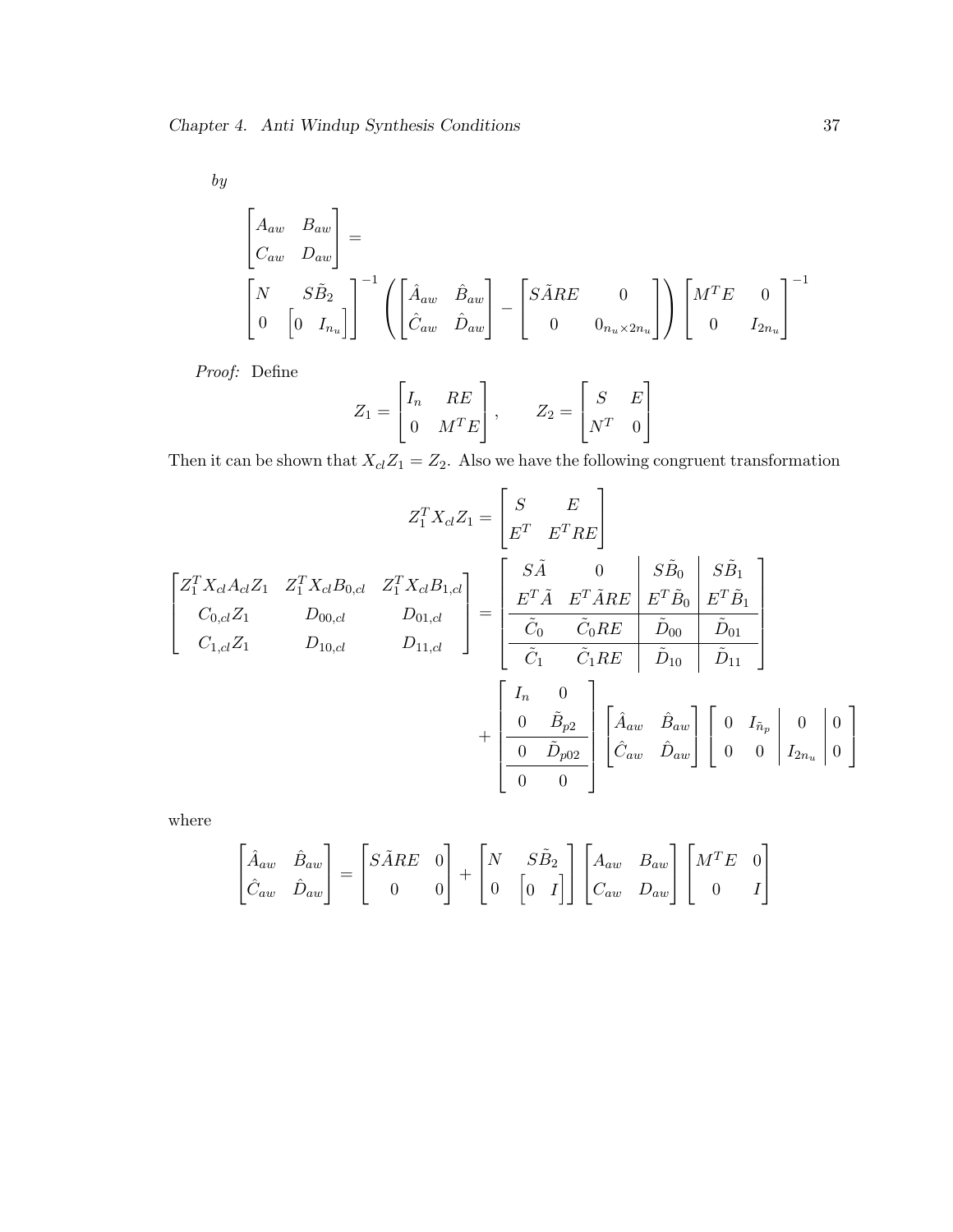Multiply diag  $\{Z_1^T, I, I, I\}$  from left side, and its conjugate transpose from right side of eq. (4.17), we get

$$
\begin{bmatrix}\nS\tilde{A} + \tilde{A}^{T}S & * \\
E^{T}\tilde{A} + \hat{A}_{aw}^{T} & E^{T}(\tilde{A}R + R\tilde{A}^{T})E + \tilde{B}_{p2}\hat{C}_{aw} + \hat{C}_{aw}^{T}\tilde{B}_{p2}^{T} \\
\tilde{B}_{0}^{T}S + \hat{B}_{aw}^{T} + W\bar{k}\tilde{C}_{0} & (\tilde{B}_{0}^{T} + W\bar{k}\tilde{C}_{0}R)E + \hat{D}_{aw}^{T}\tilde{B}_{p2}^{T} + W\bar{k}\tilde{D}_{p02}\hat{C}_{aw} \\
\tilde{B}_{1}^{T}S & \tilde{B}_{1}^{T}E & \tilde{C}_{1}RE \\
\tilde{C}_{1} & \tilde{C}_{1}RE \\
* & * & * & * \\
\{ \begin{array}{ccc}\nW\bar{k}(\tilde{D}_{00} + \tilde{D}_{p02}\hat{D}_{aw}) & * & * \\
\tilde{D}_{01}^{T}\bar{k}W & -2W & * \\
\tilde{D}_{10} & \tilde{D}_{11} & -\gamma I\n\end{array}\n\end{bmatrix} < 0
$$
\n(4.19)

By Schur complement, it is equivalent to

$$
\begin{bmatrix}\nS\tilde{A} + \tilde{A}^T S & * \\
E^T \tilde{A} + \hat{A}_{aw}^T & E^T (\tilde{A}R + R\tilde{A}^T)E + \tilde{B}_{p2}\hat{C}_{aw} + \hat{C}_{aw}^T \tilde{B}_{p2}^T\n\end{bmatrix}\n+ \begin{bmatrix}\nS\tilde{B}_0 + \hat{B}_{aw} + \tilde{C}_0^T \bar{k}W & S\tilde{B}_1 & \tilde{C}_1^T \\
E^T (\tilde{B}_0^T + W \bar{k} \tilde{C}_0 R)^T + \tilde{B}_{p2} \hat{D}_{aw} + \hat{C}_{aw}^T \tilde{D}_{p02}^T \bar{k}W & E^T \tilde{B}_1 & (\tilde{C}_1 R E)^T\n\end{bmatrix} \Pi^{-1}\n\times\n\times\n\begin{bmatrix}\n\tilde{B}_0^T S + \hat{B}_{aw}^T + W \bar{k} C_0 & (\tilde{B}_0^T + W \bar{k} \tilde{C}_0 R)E + \hat{D}_{aw}^T \tilde{B}_{p2}^T + W \bar{k} \tilde{D}_{p02} \hat{C}_{aw} \\
\tilde{B}_1^T S & \tilde{B}_1^T E \\
\tilde{C}_1 & \tilde{C}_1 RE\n\end{bmatrix}\n $\leq 0$ \n(4.20)
$$

The derivation of the anti-windup controller formula basically follows the procedures outlined in [13] and [39]. It is easy to show that the lower  $(3 \times 3)$  matrix of the inequality (4.19) is negative definite, this will determine a feasible  $\hat{D}_{aw}$ . Let the (2, 1) element equal to zero, and we can solve for  $\hat{A}_{aw}$ . This also leads to decoupled LMIs from the inequality (4.20). Then  $\hat{B}_{aw}, \hat{C}_{aw}$  terms can be solved from the (1,1) and (2,2) elements of the decoupled inequality (4.20). Note that both inequalities have regular solutions [13].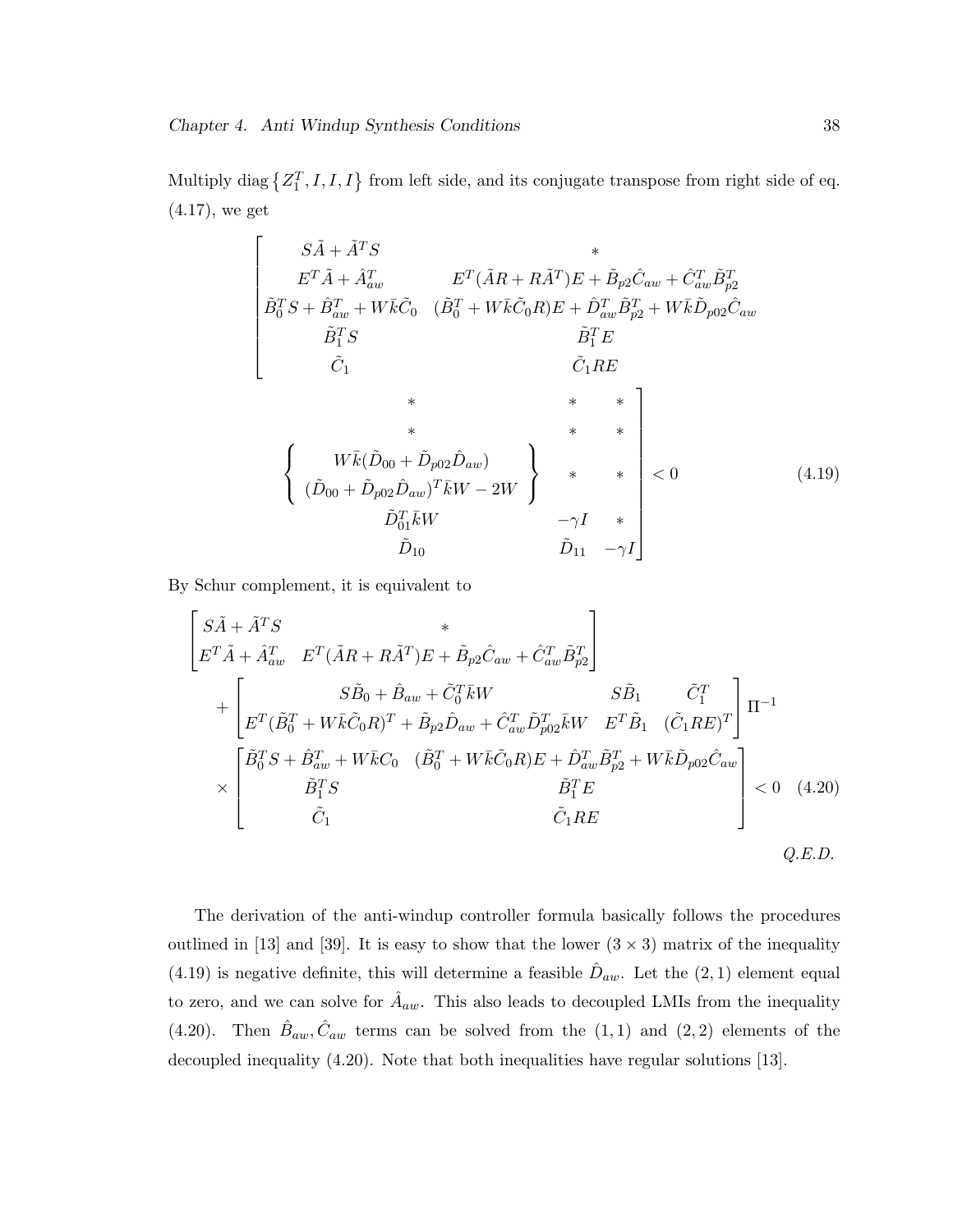The  $(1, 1)$  element of the above matrix inequality corresponds to LMI  $(4.15)$  after elimination of the variables  $\hat{B}_{aw}$  and  $\hat{D}_{aw}$ . It can also be shown that the  $(2, 2)$  element is equivalent to LMI (4.14) by eliminating  $\hat{C}_{aw}, \hat{D}_{aw}$ .

This explicit form of the construction can also be applied to stable systems. The main difference is that the open loop case would not involve matrices W and  $k$  [39]. This introduces the need to find a feasible  $\hat{D}_{aw}$  and W matrices simultaneously during the first step. The following steps will be the same by setting  $\bar{k} = I$ .

# 4.3 LPV Anti-Windup Synthesis condition

In section 4.2, we have shown that an anti-windup compensator exists to compensate rate and magnitude saturation for exponentially unstable systems. We have also provided an explicit construction scheme for such a compensator. In this section, a similar synthesis condition will be provided for the existence of a gain-scheduled anti-windup compensator. This will be followed by the construction procedure for such a controller.



Figure 4.4: LPV Gain-Scheduled Saturated System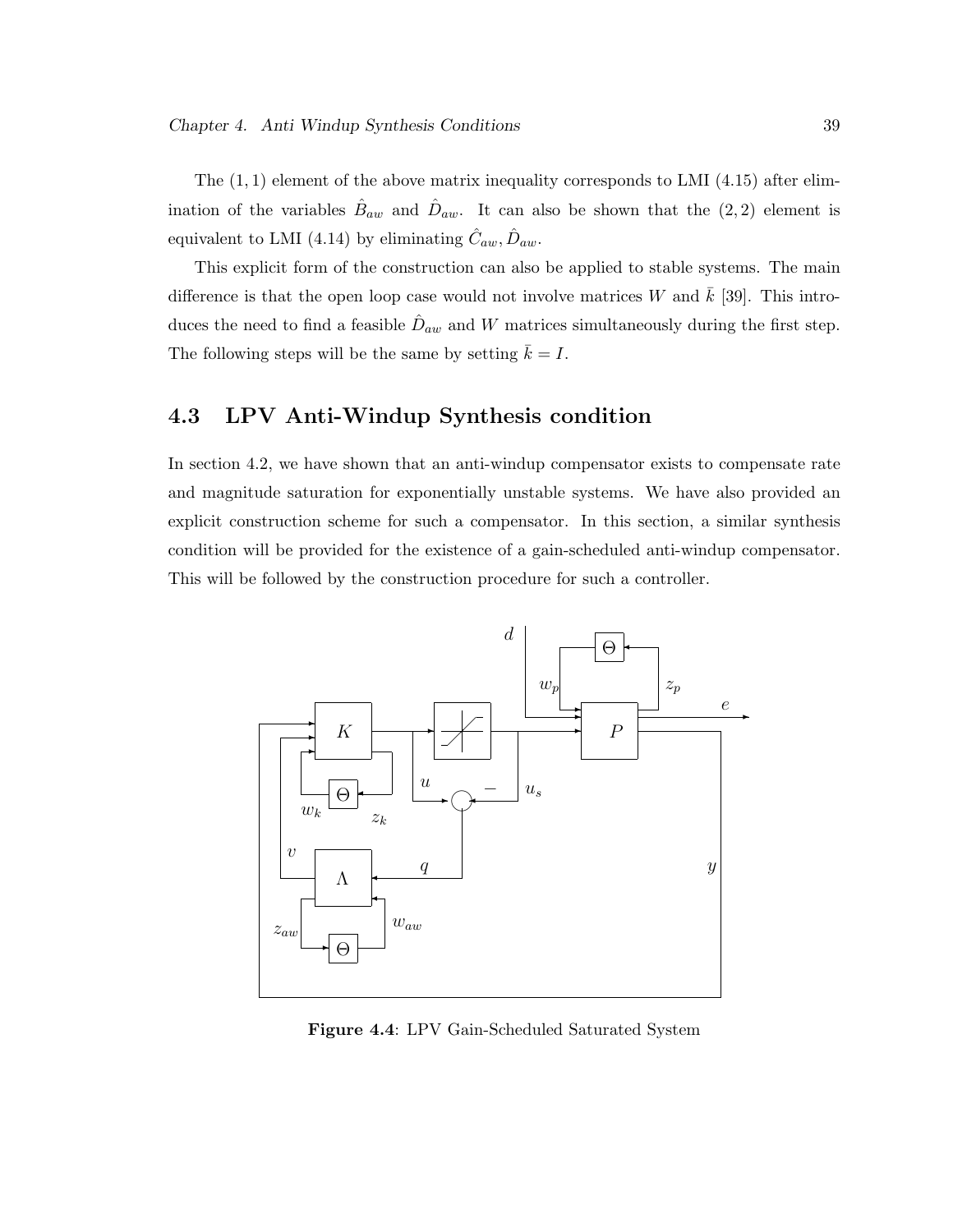### 4.3.1 LFT Framework

Recall the form of the standard LPV system, in equation 2.5. We shall rewrite our plant, P nominal controller, K and anti-windup compensator,  $\Lambda$  to fit this form. That is, we shall introduce a parameter, Θ which will be the gain-scheduling parameter, which will be related to the three systems by LFT form.

First, the nominal plant shall be rewritten as

$$
\begin{bmatrix} \dot{x}_p \\ z_p \\ e \\ y \end{bmatrix} = \begin{bmatrix} A_p & B_{p\theta} & B_{p1} & B_{p2} \\ C_{p\theta} & D_{p\theta\theta} & D_{p\theta1} & D_{p\theta2} \\ C_{p1} & D_{p1\theta} & D_{p11} & D_{p12} \\ C_{p2} & D_{p2\theta} & D_{p21} & D_{p22} \end{bmatrix} \begin{bmatrix} x_p \\ w_p \\ d \\ \sigma(u) \end{bmatrix}
$$
(4.21)  

$$
w_p = \Theta z_p
$$
(4.22)

Here, the usual dimensions are used, with one new addition, the vectors  $w_p, z_p \in \mathbb{R}^{n_w}$ . These vectors are pseudo inputs and outputs of the plant, that is, they are the vectors describing the LFT dependency of the plant on gain-scheduling parameter, Θ.

The matrix  $\Theta$  is a block diagonal time-varying operator which specifies how the time varying parameter  $\theta$  effects the dynamics of the plant [1]. In particular

$$
\Theta = \text{blockdiag}(\theta_1 I_{m_1}, ..., \theta_r I_{m_r}) \tag{4.23}
$$

where  $r_i > 1$  when the parameter  $\theta_i$  is repeated. This allows us to maintain a block diagonal structure for the matrix Θ.

In a similar fashion, the nominal controller must also be augmented to exemplify the dependence on the gain-scheduling parameter. Therefore, the new controller will have dynamic equation as follows.

$$
\begin{bmatrix} \dot{x}_k \\ u \\ z_k \end{bmatrix} = \begin{bmatrix} A_k & B_{k1} & B_{k\theta} \\ C_{k1} & D_{k11} & D_{k1\theta} \\ C_{k\theta} & D_{k\theta 1} & D_{k\theta \theta} \end{bmatrix} \begin{bmatrix} x_k \\ y \\ w_k \end{bmatrix} + \begin{bmatrix} v_1 \\ v_2 \\ v_3 \end{bmatrix}
$$

$$
w_k = \Theta z_k
$$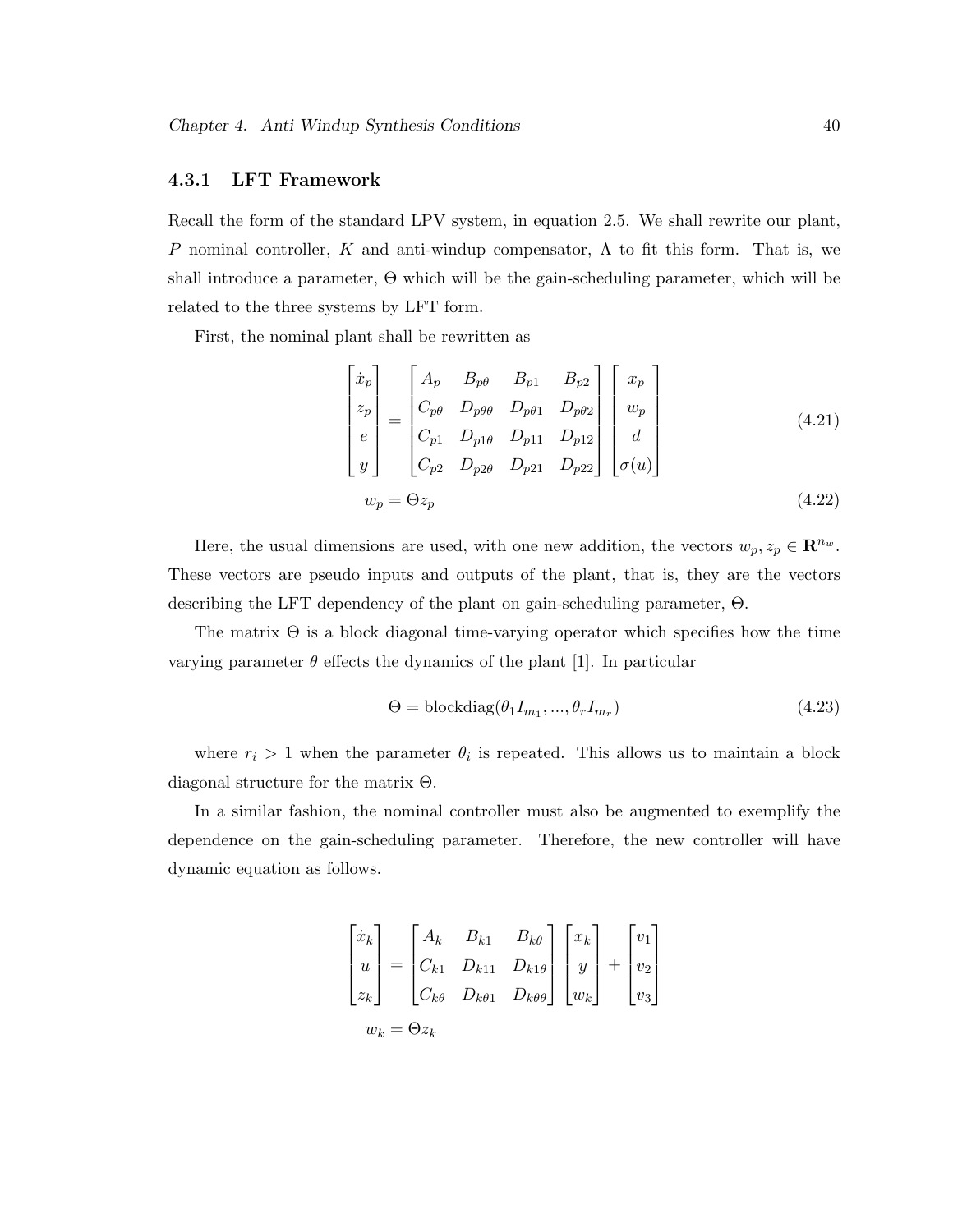We have a plant with saturation input described by the nonlinear function  $\psi$  and scheduled by the gain-scheduling parameter  $\Theta$ . We also have a controller with gain-scheduling parameter,  $\Theta$  and being corrected by anti-windup compensator input v. The next step is to combine these two systems into a nominal closed-loop system, G which will then be corrected by the anti-windup compensator. The form of the anti-windup compensator,  $\Lambda$ , is given below.

$$
\begin{bmatrix} \dot{x}_{aw} \\ v \\ z_{aw} \end{bmatrix} = \begin{bmatrix} A_{aw} & B_{aw} \\ C_{aw} & D_{aw} \end{bmatrix} \begin{bmatrix} x_{aw} \\ q \\ w_{aw} \end{bmatrix}
$$

$$
w_{aw} = \Theta z_{aw}
$$

# 4.3.2 Closed-Loop LPV System Construction

Our objective is to design an anti-windup compensator,  $\Lambda$  such that the effect of input saturation will be minimized in terms of the  $H_{\infty}$  norm of the closed-loop system. The compensator given above has state  $x_{aw} \in \mathbb{R}^{n_{aw}}$ .

Let the system  $G$  be the interconnection of the open-loop plant  $P$  and the nominal controller  $K$ , but excluding the anti-windup compensator. Then its dynamic equation will be

$$
\begin{bmatrix} \dot{x} \\ u \\ z \\ e \\ q \end{bmatrix} = \begin{bmatrix} A & B_0 & B_\theta & B_1 & B_2 \\ C_0 & D_{00} & D_{0\theta} & D_{01} & D_{02} \\ C_\theta & D_{\theta 0} & D_{\theta \theta} & D_{\theta 1} & D_{\theta 2} \\ C_1 & D_{10} & D_{1\theta} & D_{11} & D_{12} \\ 0 & I & 0 & 0 & 0 \end{bmatrix} \begin{bmatrix} x \\ q \\ w \\ d \\ v_1 \\ v_2 \\ v_3 \end{bmatrix}
$$

$$
q = \Delta u
$$

$$
w = (\Theta \oplus \Theta)z
$$

where  $x \in \mathbb{R}^n$  with  $n = n_p + n_k$  and  $\Delta \in \text{sect}[0, k]$ .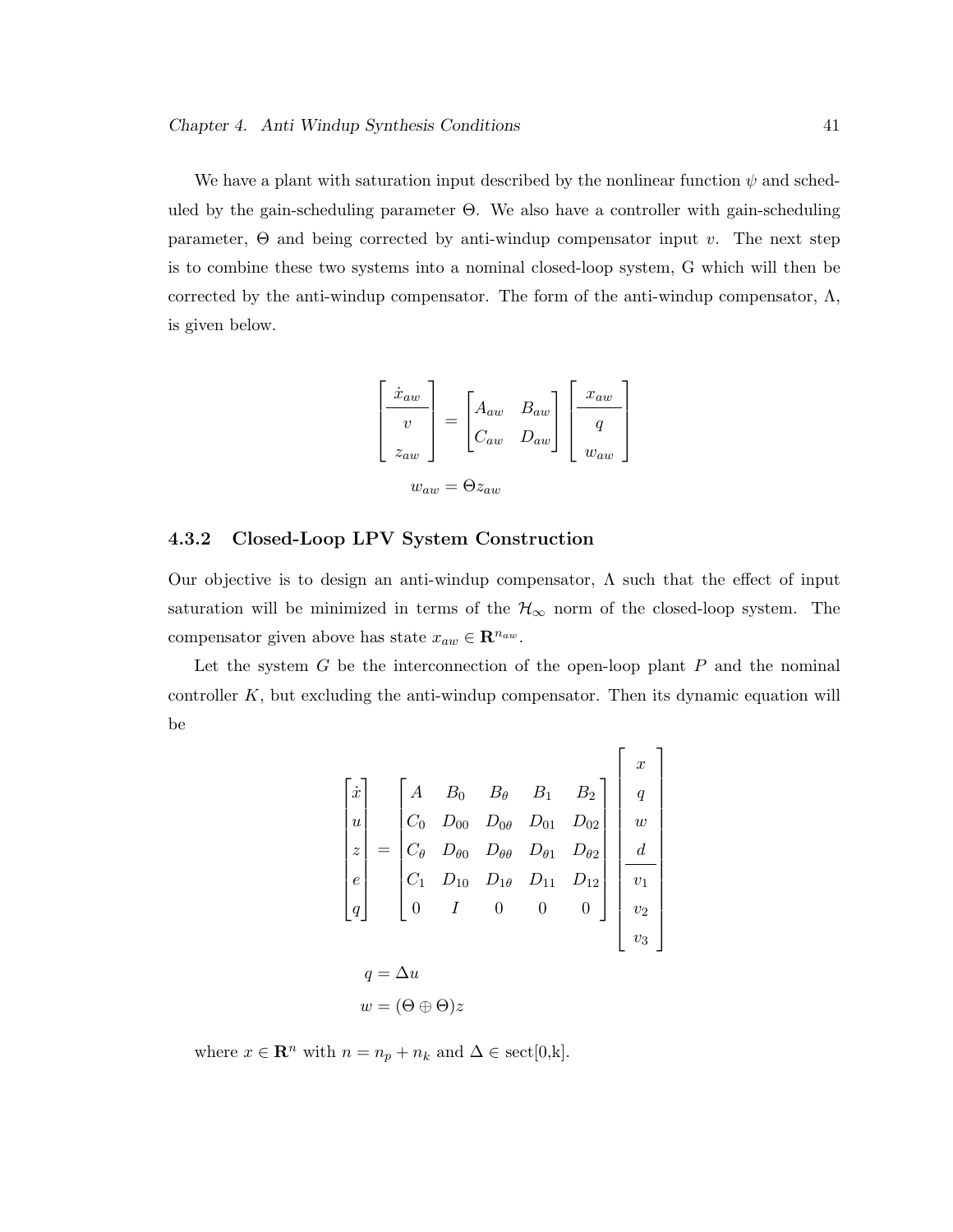We will also use a scaling matrix in the synthesis and analysis conditions for the gainscheduled anti-windup compensator. This scaling matrix  $T$  must commute with the uncertainty structure  $\Theta \oplus \Theta$ . In other words, this must be a member of the previously defined set  $L_{\Delta}$ . The special structure of this scaling matrix in order to enforce this condition is given below.

$$
T = \left[\begin{array}{ccccc|cc} T_{11}^1 & 0 & 0 & 0 & T_{12}^1 & 0 & 0 & 0 \\ 0 & T_{11}^2 & 0 & 0 & 0 & T_{12}^2 & 0 & 0 \\ 0 & 0 & \ddots & 0 & 0 & 0 & \ddots & 0 \\ \hline T_{12}^{1T} & 0 & 0 & 0 & T_{11}^T & 0 & 0 & 0 & T_{12}^T \\ 0 & T_{12}^{2T} & 0 & 0 & 0 & T_{22}^2 & 0 & 0 \\ 0 & T_{12}^{2T} & 0 & 0 & 0 & T_{22}^2 & 0 & 0 \\ 0 & 0 & \ddots & 0 & 0 & 0 & \ddots & 0 \\ 0 & 0 & 0 & T_{12}^{T} & 0 & 0 & 0 & T_{22}^T \end{array}\right]
$$

Notice that the structure of  $T$  is no longer block-diagonal. This is due to the augmentation of the second uncertainty set, the one which corresponds to the that of the nominal controller. This matrix is still a member of the set  $L_{\Delta}$ . It is this special structure which will commute with the uncertainty set.

The equations for the closed-loop state space matrices are as follows: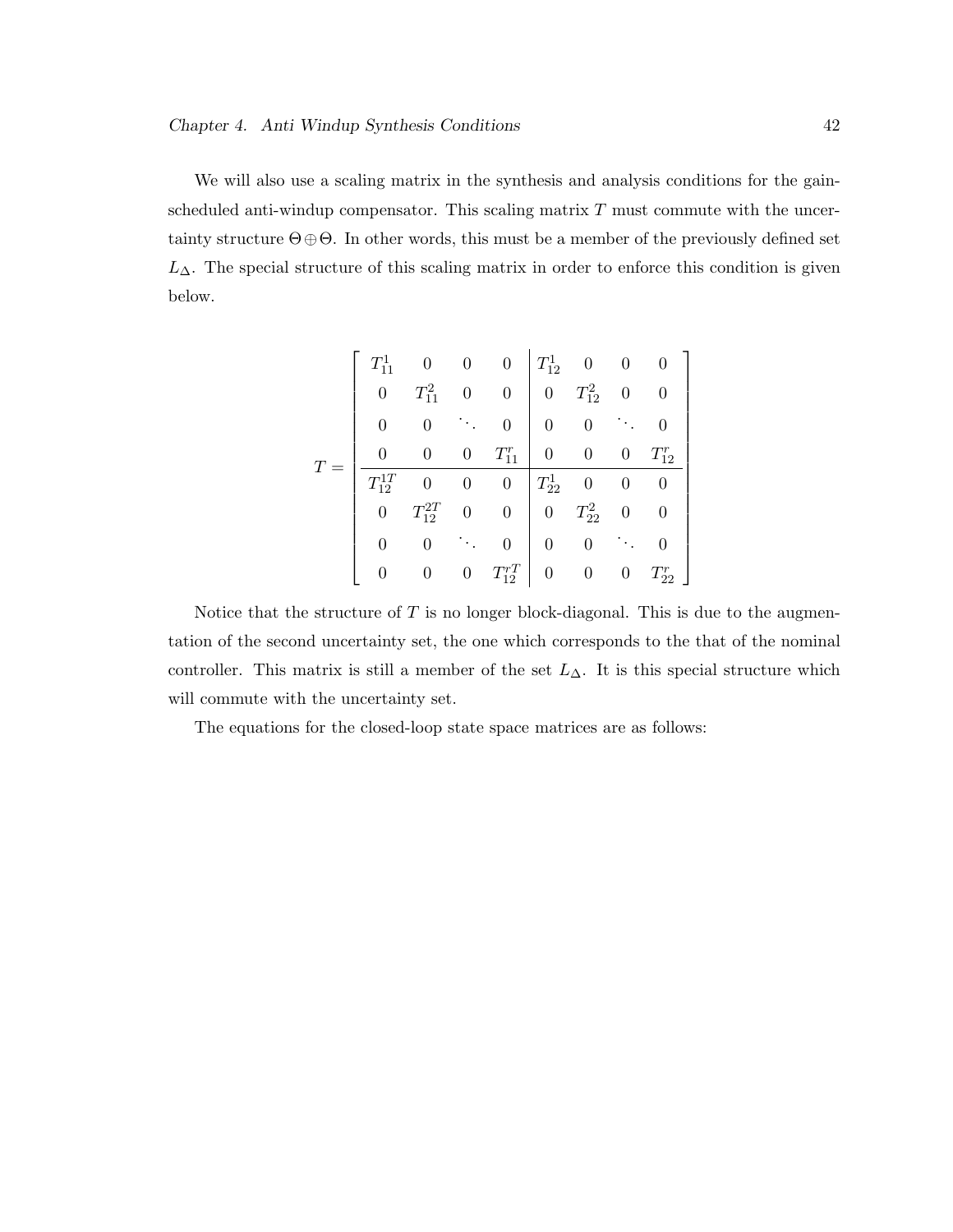$$
A = \begin{bmatrix} A_p + B_{p2}D_{k11}C_{p2} & B_{p2}C_{k1} \ B_{k1}C_{p2} & A_k \end{bmatrix}
$$
  
\n
$$
B_0 = \begin{bmatrix} -B_{p2} \ 0 \end{bmatrix}, \quad B_\theta = \begin{bmatrix} B_{p\theta} + B_{p2}D_{k11}D_{p2\theta} & B_{p2}D_{k1\theta} \ B_{k1}D_{p2\theta} & B_{k\theta} \end{bmatrix}
$$
  
\n
$$
B_1 = \begin{bmatrix} B_{p1} + B_{p2}D_{k11}D_{p21} \ B_{k1}D_{p21} \end{bmatrix}, \quad B_2 = \begin{bmatrix} 0 & B_{p2} & 0 \ I & 0 & 0 \end{bmatrix}
$$
  
\n
$$
C_0 = \begin{bmatrix} D_{k11}C_{p2} & C_{k1} \end{bmatrix}, \quad C_\theta = \begin{bmatrix} C_{p\theta} + D_{p\theta 2}D_{k11}C_{p2} & D_{p\theta 2}C_{k1} \ D_{k\theta 1}C_{p2} & C_{k\theta} \end{bmatrix}
$$
  
\n
$$
C_1 = \begin{bmatrix} C_{p1} + D_{p12}D_{k11}C_{p2} & D_{p12}C_{k1} \end{bmatrix}
$$
  
\n
$$
D_{00} = 0, \quad D_{0\theta} = \begin{bmatrix} D_{k11}D_{p2\theta} & D_{k1\theta} \end{bmatrix},
$$
  
\n
$$
D_{01} = D_{k11}D_{p21}, \quad D_{02} = \begin{bmatrix} 0 & I & 0 \end{bmatrix}
$$
  
\n
$$
D_{\theta 0} = \begin{bmatrix} -D_{p\theta 2} \ 0 \end{bmatrix}, \quad D_{\theta \theta} = \begin{bmatrix} D_{p\theta \theta} + D_{p\theta 2}D_{k11}D_{p2\theta} & D_{p\theta 2}D_{k1\theta} \ D_{k\theta \theta} \end{bmatrix}
$$
  
\n
$$
D_{\theta 1} = \begin{bmatrix} D_{p\theta 1} + D_{p\theta 2}D_{k11}D_{p21} \ D_{k\theta 1}D_{p
$$

We shall then assign  $x_{cl}^T =$  $x^T$   $x_{aw}^T$  as the matrix of states for the closed-loop system. We shall denote the closed loop system as  $T_{cl} = \mathcal{F}_u(\mathcal{F}_l(G, K_{aw}), \Theta \oplus \Theta \oplus \Theta)$ , which is described by the following dynamic equations

$$
\begin{bmatrix} \dot{x}_{cl} \\ u \\ z_{cl} \\ e \end{bmatrix} = \begin{bmatrix} A_{cl} & B_{0,cl} & B_{\theta,cl} & B_{1,cl} \\ C_{0,cl} & D_{00,cl} & D_{0\theta,cl} & D_{01,cl} \\ C_{\theta,cl} & D_{\theta 0,cl} & D_{\theta 0,cl} & D_{\theta 1,cl} \\ C_{1,cl} & D_{10,cl} & D_{1\theta,cl} & D_{11,cl} \end{bmatrix} \begin{bmatrix} x_{cl} \\ q \\ w_{cl} \\ w_{cl} \\ d \end{bmatrix}
$$
(4.24)  
\n
$$
q = \Delta u
$$
(4.25)

$$
w_{cl} = (\Theta \oplus \Theta \oplus \Theta)z_{cl} \tag{4.26}
$$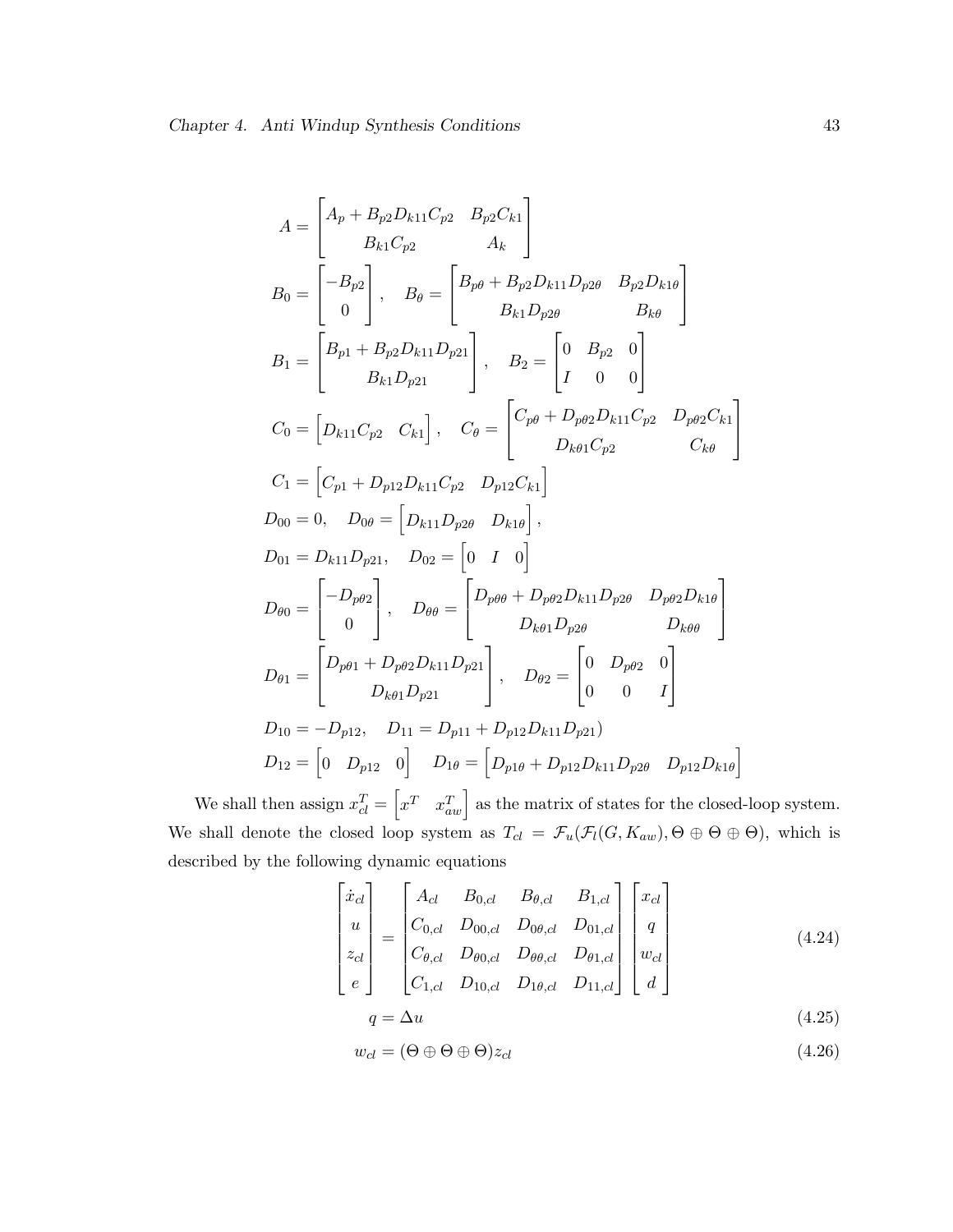The state-space data of this system is related to the interconnected nominal system G and the anti-windup compensator  $\Lambda$  in the following form.

|                                                                                                                                                                                                                                                                                                                                                                                                                                                                 | $\begin{bmatrix} A_{cl} & B_{0,cl} & B_{\theta,cl} & B_{1,cl} \\ C_{0,cl} & D_{00,cl} & D_{0\theta,cl} & D_{01,cl} \\ C_{\theta,cl} & D_{\theta 0,cl} & D_{\theta \theta,cl} & D_{\theta 1,cl} \\ C_{1,cl} & D_{10,cl} & D_{1\theta,cl} & D_{11,cl} \end{bmatrix} = \begin{bmatrix} \mathcal{A} & \mathcal{B}_0 & \mathcal{B}_\theta & \mathcal{B}_1 \\ \mathcal{C}_0 & D_{00} & \mathcal{D}_{0\theta} & D_{01} \\ \mathcal{C}_\theta & \$ |
|-----------------------------------------------------------------------------------------------------------------------------------------------------------------------------------------------------------------------------------------------------------------------------------------------------------------------------------------------------------------------------------------------------------------------------------------------------------------|--------------------------------------------------------------------------------------------------------------------------------------------------------------------------------------------------------------------------------------------------------------------------------------------------------------------------------------------------------------------------------------------------------------------------------------------|
| $\times$ $\left Q_1$ $Q_2$ $Q_3$ $Q_4\right $<br>$=\left[\begin{array}{cc cc cc} A & 0 & B_0 & B_\theta & 0 & B_1 \\ 0 & 0 & 0 & 0 & 0 & 0 \\ \hline C_0 & 0 & D_{00} & D_{0\theta} & 0 & D_{01} \\ \hline C_\theta & 0 & D_{\theta0} & D_{\theta\theta} & 0 & D_{\theta1} \\ 0 & 0 & 0 & 0 & 0 & 0 \\ \hline C_1 & 0 & D_{10} & D_{1\theta} & 0 & D_{11} \end{array}\right]+\left[\begin{array}{cc cc} 0 & B_2 & 0 & 0 & 0 \\ I & 0 & 0 & 0 & 0 \\ \hline 0 &$ |                                                                                                                                                                                                                                                                                                                                                                                                                                            |
| $\times \left[\begin{array}{ccc c} 0 & I & 0 & 0 & 0 & 0 \\ 0 & 0 & I & 0 & 0 & 0 \\ 0 & 0 & 0 & 0 & I & 0 \end{array}\right]$                                                                                                                                                                                                                                                                                                                                  |                                                                                                                                                                                                                                                                                                                                                                                                                                            |

Here, we have shown that the closed-loop state-space data has an affine dependance on the anti-windup compensator gain. This allows us to use the result of theorem 5 to derive analysis and synthesis conditions for our closed loop LPV plant.

### 4.3.3 Anti-Windup Compensator Synthesis Condition

The following theorem provides a synthesis condition for the anti-windup compensator.

**Theorem 8** Given a scalar  $0 < k < 1$ , the LPV open-loop system P with a stabilizing  $gain\text{-}scheduling\,nominal\ LPV\,controller\, K.$  If there exist a pair of positive-definite matrices  $R_{11} \in \mathbf{S}_{+}^{n_p \times n_p}, S \in \mathbf{S}_{+}^{n \times n}$ , a diagonal matrix  $V = diag\{v_1, v_2, ..., v_{n_u}\} > 0$ , and invertible

 $\overline{a}$  $\frac{1}{2}$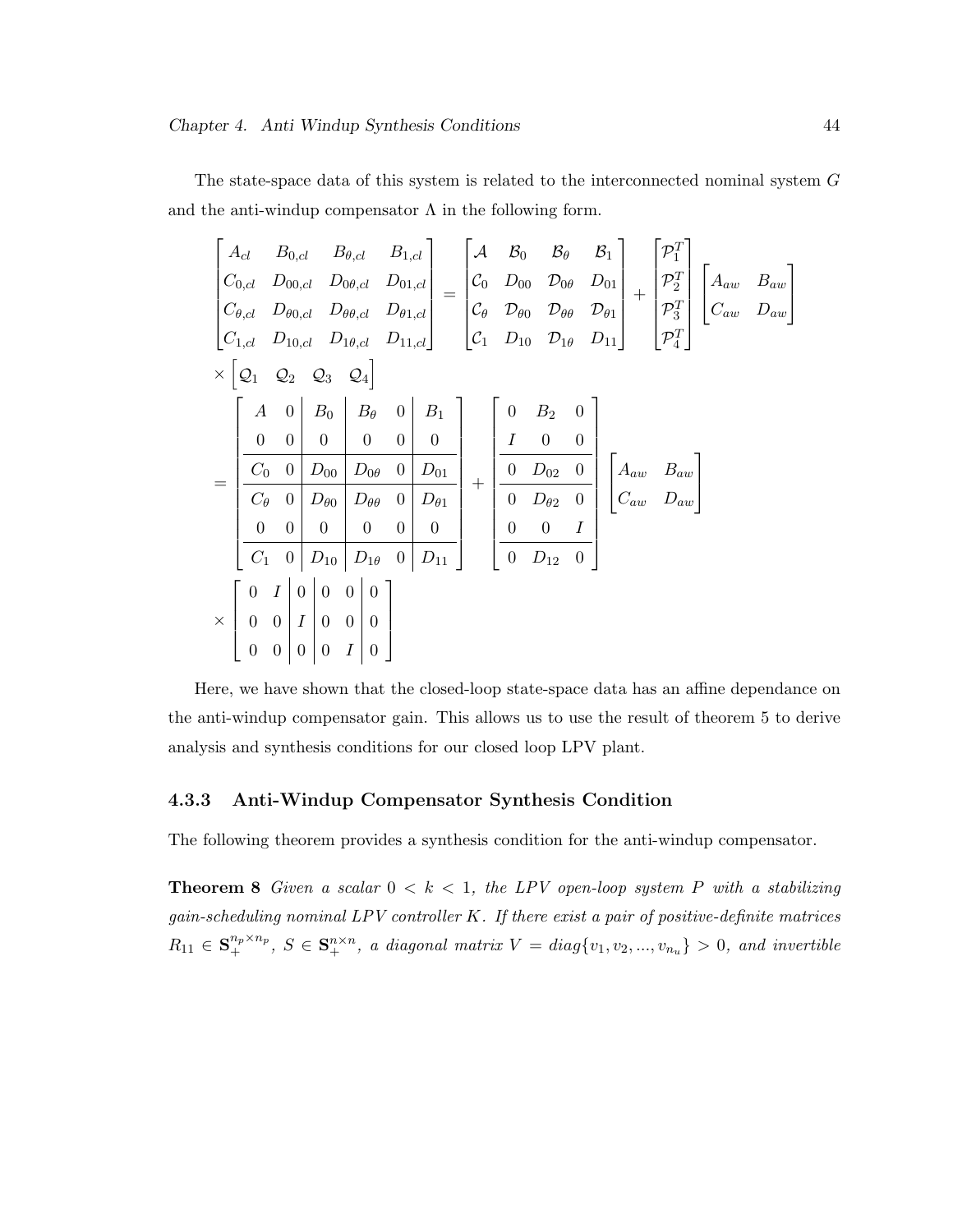scaling matrices  $J_{11}, L \in L_{\Delta}$  satisfying

$$
\begin{bmatrix}\nR_{11}A_p^T + A_p R_{11} - \frac{2(1-k)}{k^2} B_{p2} V B_p^T & \star & \star \\
C_{p\theta} R_{11} - \frac{2(1-k)}{k^2} D_{p\theta 2} V B_{p2}^T & -J_{11} - \frac{2(1-k)}{k^2} D_{p\theta 2} V D_{p\theta 2}^T & \star \\
C_{p1} R_{11} - \frac{2(1-k)}{k^2} D_{p12} V B_{p2}^T & -\frac{2(1-k)}{k^2} D_{p12} V D_{p\theta 2}^T & -\gamma I - \frac{2(1-k)}{k^2} D_{p12} V D_{p12}^T \\
J_{11}B_{p\theta}^T & J_{11}D_{p\theta\theta}^T & J_{11}D_{p\theta\theta}^T & J_{11}D_{p1\theta}^T \\
B_p^T & D_p^T & D_p^T\n\end{bmatrix}
$$
\n
$$
\star \star \star
$$
\n
$$
\star \star \star
$$
\n
$$
\star \star \star
$$
\n
$$
\star \star
$$
\n
$$
\star \star
$$
\n
$$
\star \star
$$
\n
$$
\star \star
$$
\n
$$
\star \star
$$
\n
$$
\star \star
$$
\n
$$
\star \star
$$
\n
$$
\star \star
$$
\n
$$
\star
$$
\n
$$
\star \star
$$
\n
$$
\star
$$
\n
$$
\star
$$
\n
$$
\star
$$
\n
$$
\star
$$
\n
$$
\star
$$
\n
$$
\star
$$
\n
$$
\star
$$
\n
$$
\star
$$
\n
$$
\star
$$
\n
$$
\star
$$
\n
$$
\star
$$
\n
$$
\star
$$
\n
$$
\star
$$
\n
$$
\star
$$
\n
$$
\star
$$
\n
$$
\star
$$
\n
$$
\star
$$
\n
$$
\star
$$
\n
$$
\star
$$
\n
$$
\star
$$
\n
$$
\star
$$
\n
$$
\star
$$
\n
$$
\star
$$
\n<math display="</math>

then there exists an  $n_p$ -order gain-scheduled anti-windup compensator to stabilize the closed-loop system quadratically and have the  $\mathcal{L}_2$  performance level  $||e||_2 < \gamma ||d||_2$  when the conditions  $|u_i| \leq \frac{1}{1-k} u_i^{max}, i = 1, 2, ..., n_u$  holds.

Remark 4.3.1 This result can be considered a simultaneous generalization of the results in [11], [39], and [1]. The form of the LMI is similar to the ones in [11] and [39] with the addition of two rows and two columns and an extra coupling condition. These new terms reflect the dependance of the system on the gain-scheduling parameter  $\theta$ . Removal of the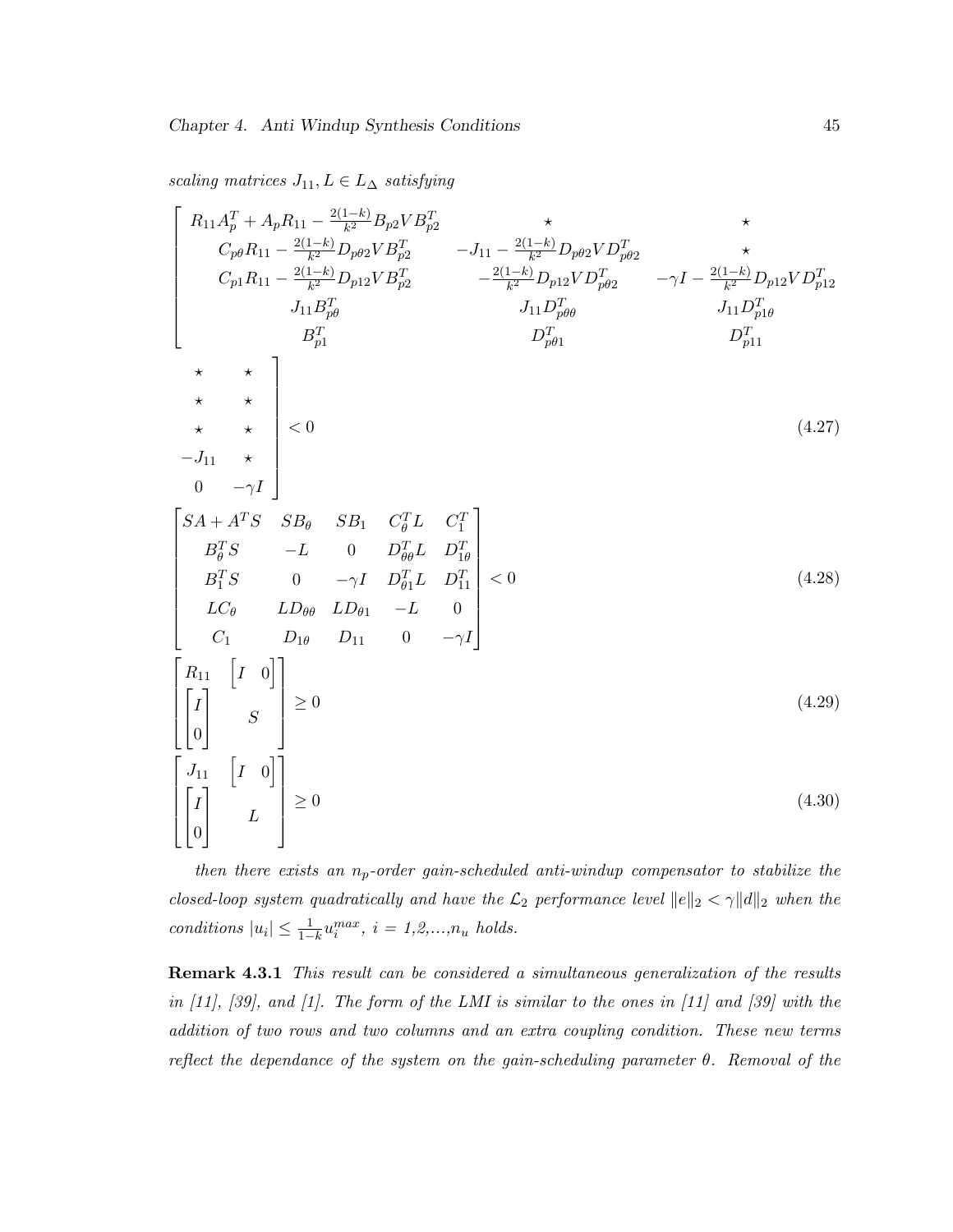new terms will cause result in set of conditions identically matching those of [39], where there is no parameter dependence. Similarly, removal of the terms which do not correspond to parameter dependance will realize conditions similar to the familiar conditions of LPV synthesis as in [1].

*Proof:* Denote 
$$
\Lambda = \begin{bmatrix} A_{aw} & B_{aw} \ C_{aw} & D_{aw} \end{bmatrix}
$$
,  $V = W^{-1}$ ,  $T = \begin{bmatrix} L & ? \ ? & ? \end{bmatrix}$  and  $T^{-1} = \begin{bmatrix} J & ? \ ? & ? \end{bmatrix} = \begin{bmatrix} J_{11} & J_{12} \ J_{12}^T & J_{22} \end{bmatrix}$ ? Then apply Theorem 5 to the closed-loop system  $T_{cl}$ , and the following  
inequality results

inequality results

$$
\Psi + \mathcal{P}^T \Lambda \mathcal{Q} + \mathcal{Q}^T \Lambda^T \mathcal{P} < 0 \tag{4.31}
$$

where

$$
\Psi = \begin{bmatrix}\n\mathcal{A}^T X_{cl} + X_{cl} \mathcal{A} & X_{cl} \mathcal{B}_0 + k \mathcal{C}_0^T W & X_{cl} B_\theta & X_{cl} B_1 & \mathcal{C}_\theta^T & \mathcal{C}_1^T \\
\mathcal{B}_0^T X_{cl} + k W \mathcal{C}_0 & k (W D_{00} + D_{00}^T W) - 2W & k W \mathcal{D}_{0\theta} & k W D_{01} & D_{00}^T & D_{10}^T \\
\mathcal{B}_\theta^T X_{cl} & k \mathcal{D}_{0\theta}^T W & -T & 0 & \mathcal{D}_{\theta\theta}^T & \mathcal{D}_{1\theta}^T \\
\mathcal{B}_1^T X_{cl} & k D_{01}^T W & 0 & -\gamma I_{n_d} & \mathcal{D}_{\theta1}^T & D_{11}^T \\
\mathcal{C}_\theta & D_{00} & \mathcal{D}_{\theta\theta} & \mathcal{D}_{\theta1} & -T^{-1} & 0 \\
\mathcal{C}_1 & D_{10} & \mathcal{D}_{1\theta} & D_{11} & 0 & -\gamma I_{n_e}\n\end{bmatrix}
$$
\n
$$
\mathcal{P} = \begin{bmatrix}\n\mathcal{P}_1 X_{cl} & k \mathcal{P}_2 W & 0 & 0 & \mathcal{P}_3 & \mathcal{P}_4\n\end{bmatrix}
$$
\n
$$
\mathcal{Q} = \begin{bmatrix}\n\mathcal{Q}_1 & \mathcal{Q}_2 & \mathcal{Q}_3 & \mathcal{Q}_4 & 0 & 0\n\end{bmatrix}
$$

We will use the given partitions for T and  $T^{-1}$ . For the matrix  $X_{cl}$ , we must partition according to the states of the interconnected system G and the anti-windup compensator  $K_{aw}$  as  $n = n_p + n_k$  and  $n_{aw}$ , letting

$$
X_{cl} = \begin{bmatrix} S & N \\ N^T & ? \end{bmatrix}
$$
  

$$
X_{cl}^{-1} = \begin{bmatrix} R & M \\ M^T & ? \end{bmatrix} = \begin{bmatrix} R_{11} & R_{12} & M \\ R_{12}^T & R_{22} & M \\ \hline M^T & ? \end{bmatrix}
$$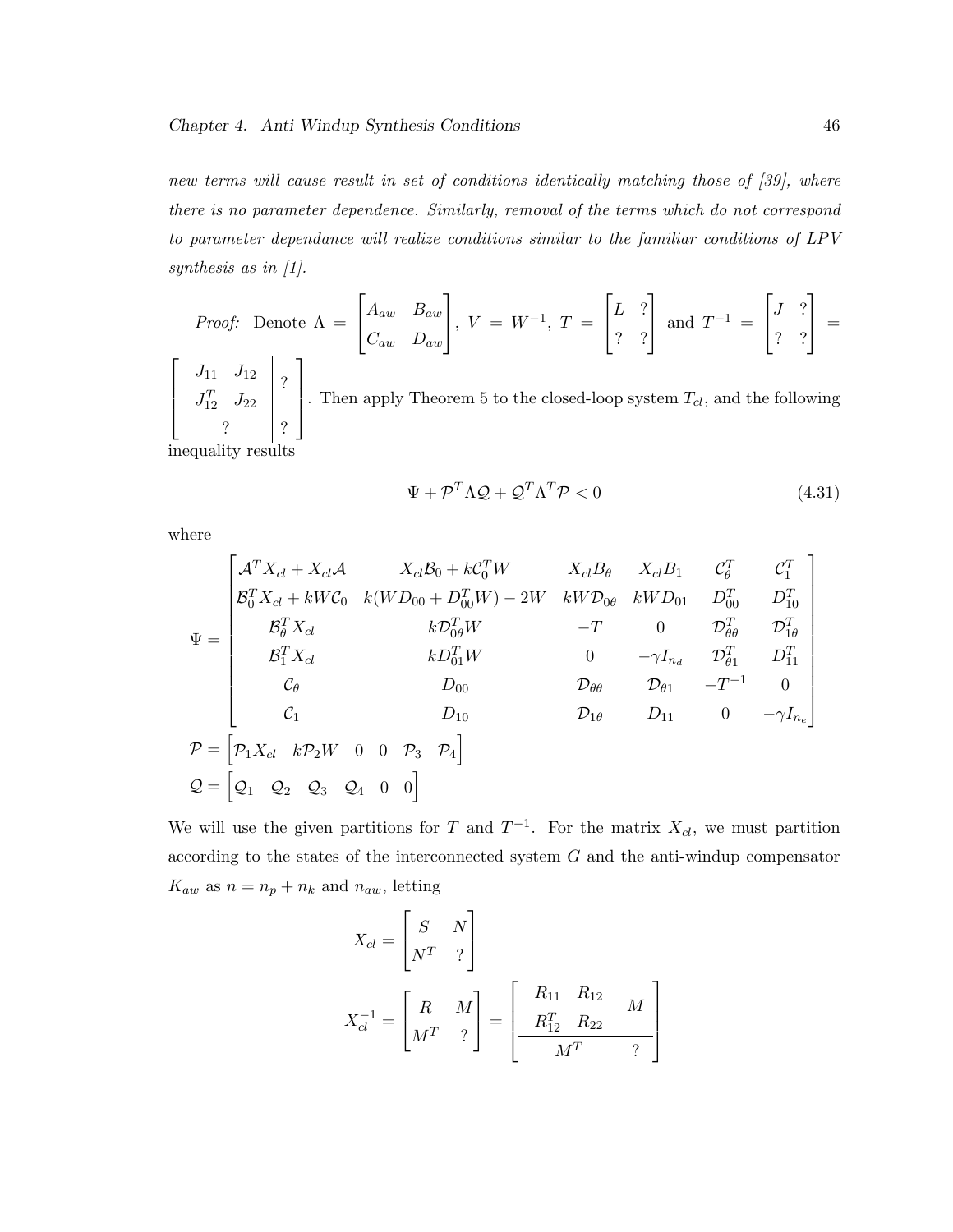Where  $MN^T = I - RS$ . The (2,2) entry of both of these matrices is left as an unknown, as it will not be factored into any of the equations due to the structure of the LMIs.

The Elimination Lemma [26] states that we can eliminate the terms corresponding to the closed loop system including the anti-windup compensator. In order to do this, the LMI must be transformed. This lemma allows us to create a pair LMIs which are equivalent to LMI 4.31. These two LMIs would then be solved simultaneously. According to the lemma, the equivalent pair of LMIs are:

$$
\mathcal{N}_\mathcal{P}^T \Psi \mathcal{N}_\mathcal{P} < 0 \qquad \text{and} \qquad \mathcal{N}_\mathcal{Q}^T \Psi \mathcal{N}_\mathcal{Q} < 0 \tag{4.32}
$$

 $0 \qquad 0 \qquad I \qquad 0 \quad 0$ 

Here,  $\mathcal{N}_{\mathcal{P}}$  and  $\mathcal{N}_{\mathcal{Q}}$  are the respective null spaces of the matrices  $\mathcal{P}$  and  $\mathcal{Q}$ , which have been calculated as

|                                                                                             | $\theta$         |
|---------------------------------------------------------------------------------------------|------------------|
| U                                                                                           | $\theta$         |
| $-\frac{1}{k}D_{p12}^T$<br>$-\frac{1}{k}B_{p2}^T$<br>$\frac{1}{k}D_{p\theta 2}^T$           | $\overline{0}$   |
| $\theta$<br>$\mathcal{N}_{\mathcal{P}} = \text{diag} \{ X_{cl}^{-1}, W^{-1}, I, I, I, I \}$ | $\left( \right)$ |
| $\Omega$                                                                                    | I                |
| 0                                                                                           | $\left( \right)$ |
|                                                                                             | $\theta$         |
|                                                                                             |                  |

|                             | $\overline{I}$ | $\overline{0}$ | $\overline{0}$ | $\overline{0}$ | $\overline{0}$ |
|-----------------------------|----------------|----------------|----------------|----------------|----------------|
|                             | 0              | $\overline{0}$ | $\overline{0}$ | 0              | 0              |
|                             | 0              | 0              | $\overline{0}$ | 0              | 0              |
| $\mathcal{N}_{\mathcal{Q}}$ | 0              |                | $\overline{0}$ | 0              | 0              |
|                             | 0              | 0              | 0              | 0              | 0              |
|                             | 0              |                |                | 0              | 0              |
|                             | 0              | 0              | $\Omega$       |                | 0              |
|                             |                |                |                |                |                |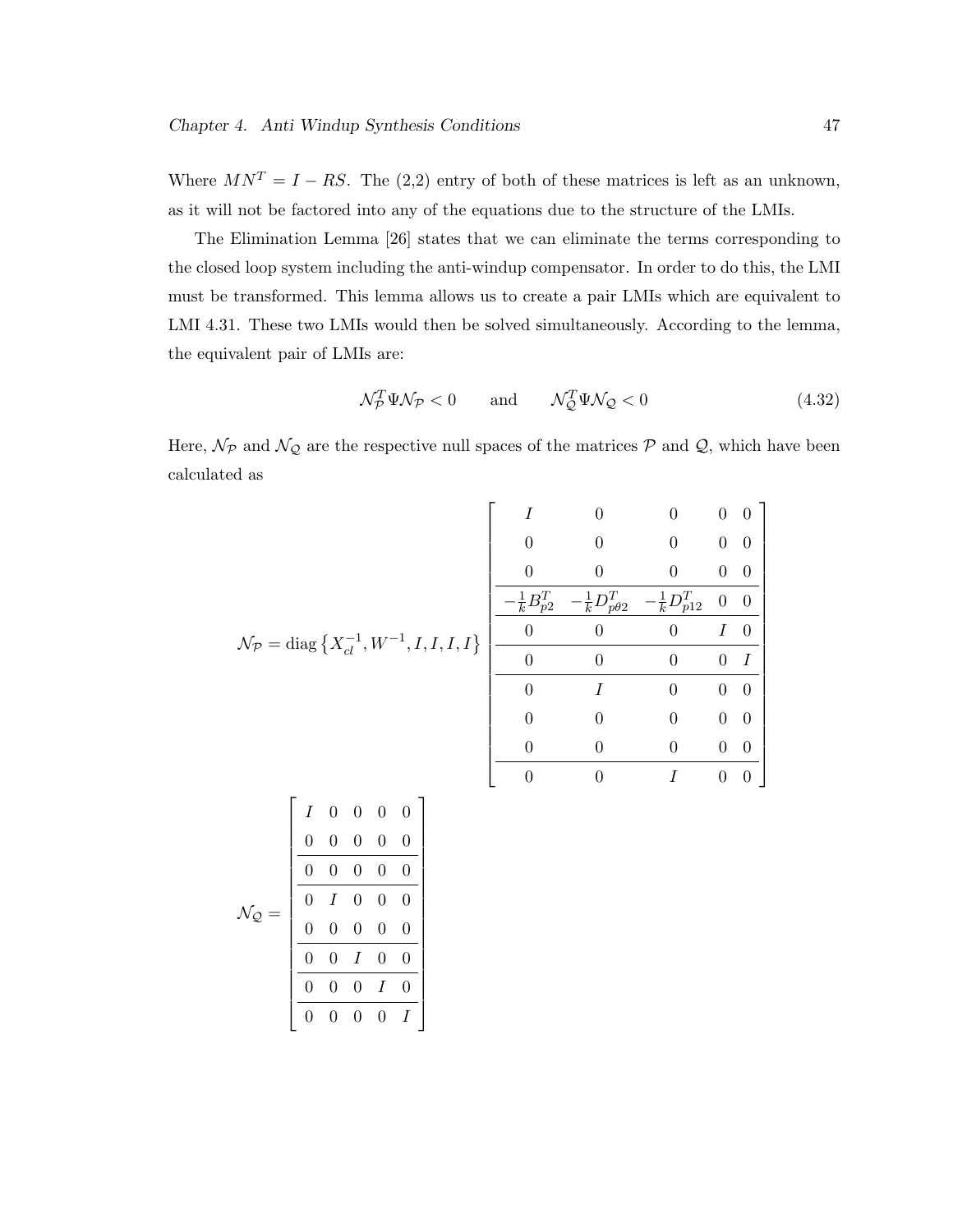After carefully carrying out the multiplications in (4.32), it can be shown that

$$
\mathcal{N}_{\mathcal{P}}^T\Psi \mathcal{N}_{\mathcal{P}}=
$$

$$
\left[ \begin{array}{cccc} R_{11}A_p^T + A_p R_{11} - \frac{2(1-k)}{k^2} B_{p2} V B_{p2}^T & \star & \star \\ C_{p\theta} R_{11} - \frac{2(1-k)}{k^2} D_{p\theta 2} V B_{p2}^T & -J_{11} - \frac{2(1-k)}{k^2} D_{p\theta 2} V D_{p\theta 2}^T & \star \\ C_{p1} R_{11} - \frac{2(1-k)}{k^2} D_{p12} V B_{p2}^T & - \frac{2(1-k)}{k^2} D_{p12} V D_{p\theta 2}^T & -\gamma I - \frac{2(1-k)}{k^2} D_{p12} V D_{p12}^T \\ J_{11}B_{p\theta}^T & J_{11}D_{p\theta\theta}^T & J_{11}D_{p1\theta}^T & \\ B_{p1}^T & D_{p\theta 1}^T & D_{p11}^T & \\ & & \ddots & \\ & & & & \ddots \\ \end{array} \right]
$$

$$
\begin{array}{ccc}\n\star & \star & \star \\
\star & \star & \star \\
\star & \star & \star \\
-J_{11} & \star & \\
0 & -\gamma I\n\end{array}
$$

and that

$$
\mathcal{N}_{\mathcal{Q}}^T \Psi \mathcal{N}_{\mathcal{Q}} = \begin{bmatrix} SA + A^T S & SB_{\theta} & SB_{1} & C_{\theta}^T L & C_{1}^T \\ B_{\theta}^T S & -L & 0 & D_{\theta \theta}^T L & D_{1 \theta}^T \\ B_{1}^T S & 0 & -\gamma I & D_{\theta 1}^T L & D_{11}^T \\ LC_{\theta} & LD_{\theta \theta} & LD_{\theta 1} & -L & 0 \\ C_{1} & D_{1 \theta} & D_{11} & 0 & -\gamma I \end{bmatrix}
$$

which are identically equal to the conditions outlined earlier.

Given the stated definitions for the closed-loop scaling matrices  $X_{cl}$  and  $X_{cl}^{-1}$ , the coupling condition between  $R$  and  $S$  should be

$$
\begin{bmatrix} R_{11} & \begin{bmatrix} I & 0 \end{bmatrix} \\ \begin{bmatrix} I \\ 0 \end{bmatrix} & S \end{bmatrix} \ge 0 \quad \text{and} \quad \text{rank}(R - S^{-1}) \le n_{aw}
$$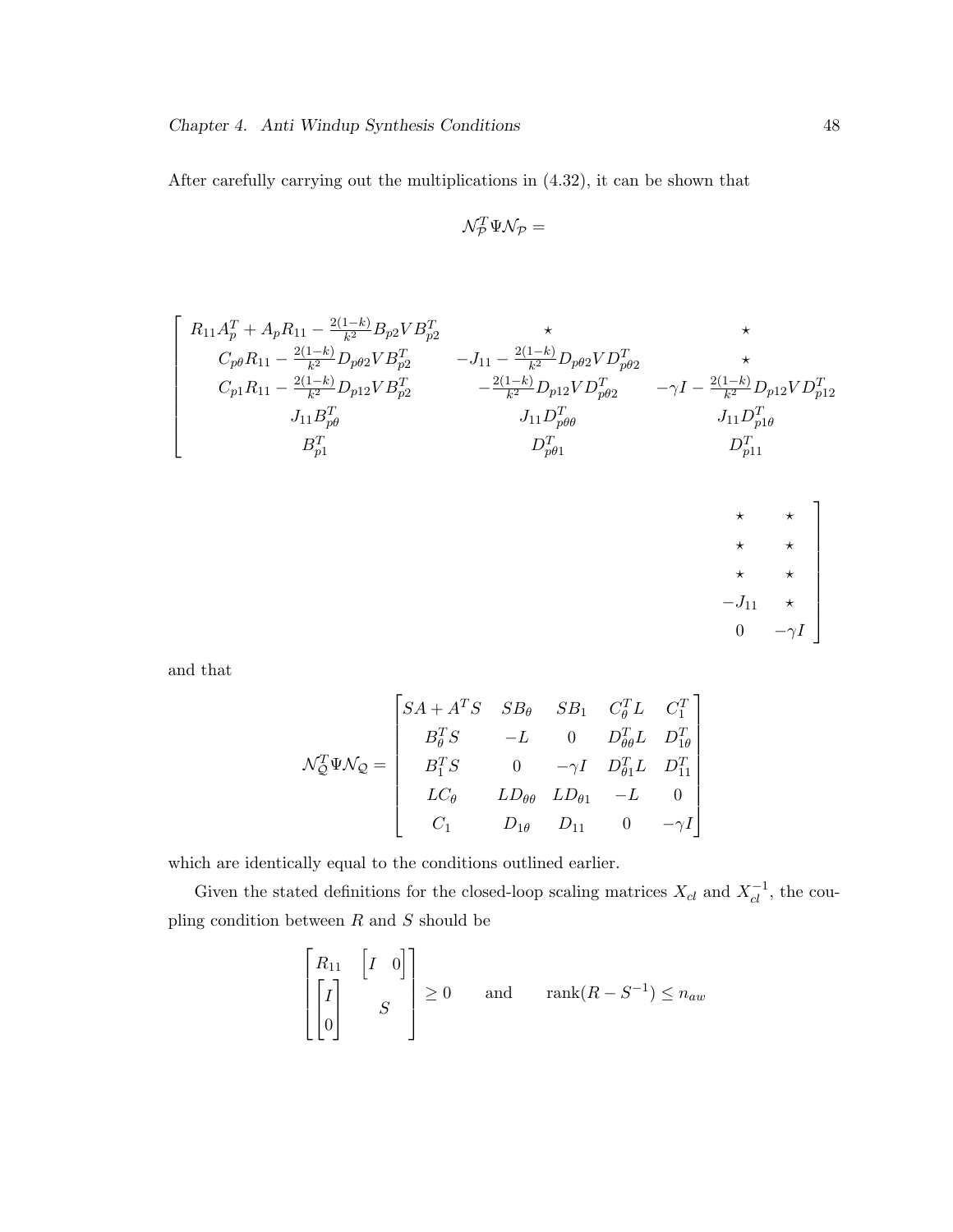Similarly, the coupling condition between J and L should be

$$
\begin{bmatrix} J_{11} & \begin{bmatrix} I & 0 \end{bmatrix} \\ \begin{bmatrix} I \\ 0 \end{bmatrix} & L \end{bmatrix} \geq 0
$$

Since only  $R_{11}$  is constrained in the synthesis LMIs, it is always possible to augment this block into the full R matrix satisfying the above coupling conditions. Similarly, the coupling condition for  $J_{11}$  and L can always be met due to the fact that only the first block,  $J_{11}$  is constrained. As shown in [1], the off-diagonal terms of the scaling matrix must only meet a lesser constraint in order to satisfy the coupling condition.  $Q.E.D.$ 

This theorem and subsequent proof provides us with a way to solve the synthesis condition for the anti-windup compensator. With the solutions for the various scaling matrices obtained, the anti-windup compensator can be constructed through the feasibility process of substituting the obtained scaling matrices back into the LMI from equation (4.31). This will be the final step in solving for the anti-windup compensator gains.

### 4.3.4 LPV Anti-Windup Compensator Construction

As shown in subsection 4.2.2, the anti-windup compensator can be obtained by substituting the solutions  $R_{11}$  and S back into the LMI

$$
\Psi + \mathcal{P}^T \Theta \mathcal{Q} + \mathcal{Q}^T \Theta^T \mathcal{P} < 0
$$

and the solving the subsequent LMI for the anti-windup compensator gains. However, similar to the previous problem, we can explicitly construct the anti-windup compensator gains by taking an approach similar to the ones used in [13] and [39], as well as the rate and magnitude LTI anti-windup compensator. The process is outlined in the following theorem.

### Theorem 9 (Gain-Scheduled Compensator Construction)

Given the solutions  $R_{11}, S, J_{11}, L, \gamma$  and  $V = W^{-1}$  of the LMIs (4.27)-(4.28). Let  $MN^T =$  $I_n-RS$  with  $M,N\in{\bf S}^{n\times n_p}$  and  $H^T=\begin{bmatrix}I_{n_p}&0\end{bmatrix}$ , then an  $n_p$ -order anti-windup compensator can be constructed through the following scheme: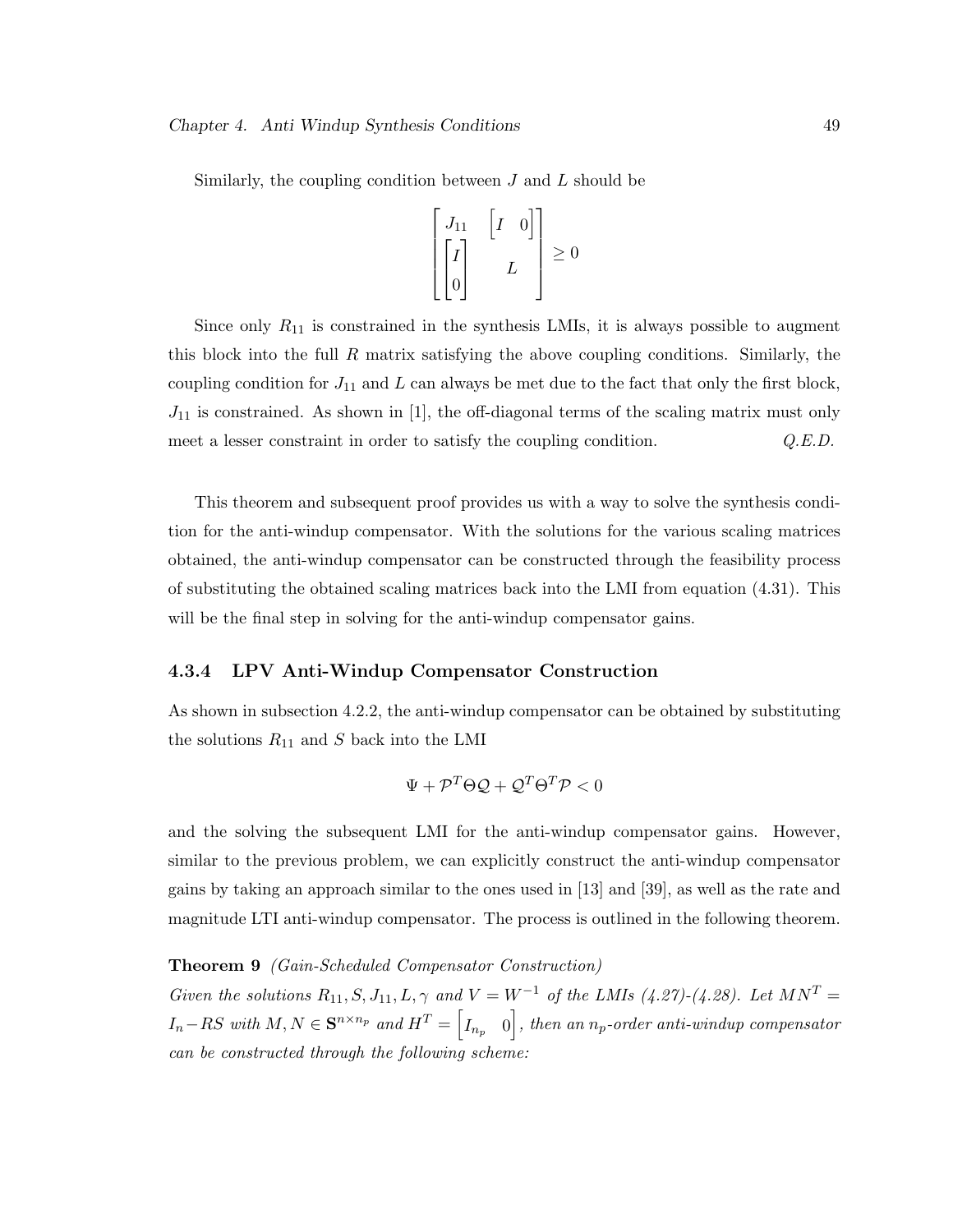1. Compute a feasible 
$$
\hat{D}_{aw} = \begin{bmatrix} \hat{D}_{aw11} & \hat{D}_{aw1\theta} \\ \hat{D}_{aw\theta1} & \hat{D}_{aw\theta\theta} \end{bmatrix} \in \mathbf{R}^{(n_u + n_w) \times (n_u + n_w)}
$$
 such that

$$
\Pi = \left[\begin{array}{c} -Wk(D_{00} + \hat{D}_{aw11}) \\ (-(D_{00} + \hat{D}_{aw11})^T kW + 2W \end{array}\right] \times \left[\begin{array}{ccc} \star & \star & \star & \star \\ \star & \star & \star & \star \\ -\begin{bmatrix} D_{00}^T \\ \hat{D}_{aw1\theta}^T \end{bmatrix} kW & T & \star & \star & \star \\ -D_{01}^T kW & 0 & \gamma I_{n_d} & \star & \star \\ -\begin{bmatrix} D_{\theta0} + D_{p\theta 2} \hat{D}_{aw11} \\ \hat{D}_{aw\theta 1} \end{bmatrix} & -\begin{bmatrix} D_{\theta\theta} & D_{p\theta 2} \hat{D}_{aw1\theta} \\ 0 & \hat{D}_{aw\theta \theta} \\ - (D_{10} + D_{p12} \hat{D}_{aw11}) & -\begin{bmatrix} D_{1\theta} & D_{p12} \hat{D}_{aw1\theta} \\ D_{1\theta} & D_{p12} \hat{D}_{aw1\theta} \end{bmatrix} & -D_{11} & 0 & \gamma I_{n_e} \end{array}\right]
$$

#### 2. Compute the least-square solutions of the following linear equations for u<br>יי  $\vec{r}$

$$
\hat{B}_{aw} = \begin{bmatrix} \hat{B}_{aw1} & \hat{B}_{aw\theta} \end{bmatrix} \in \mathbf{R}^{n \times (n_u + n_w)}, \hat{C}_{aw} = \begin{bmatrix} \hat{C}_{aw1} \\ \hat{C}_{aw\theta} \end{bmatrix} \in \mathbf{R}^{(n_u + n_w) \times n_p}
$$
\n
$$
\begin{bmatrix} 0 & 0 & 0 & 0 \\ 0 & 0 & 0 & 0 \\ 0 & 0 & 0 & 0 \\ 0 & 0 & 0 & 0 \\ 0 & 0 & 0 & 0 \\ 0 & 0 & 0 & 0 \\ 0 & 0 & 0 & 0 \\ 0 & 0 & 0 & 0 \\ 0 & 0 & 0 & 0 \\ 0 & 0 & 0 & 0 \\ 0 & 0 & 0 & 0 \\ 0 & 0 & 0 & 0 \\ 0 & 0 & 0 & 0 \\ 0 & 0 & 0 & 0 \\ 0 & 0 & 0 & 0 \\ 0 & 0 & 0 & 0 \\ 0 & 0 & 0 & 0 \\ 0 & 0 & 0 & 0 \\ 0 & 0 & 0 & 0 \\ 0 & 0 & 0 & 0 \\ 0 & 0 & 0 & 0 \\ 0 & 0 & 0 & 0 \\ 0 & 0 & 0 & 0 \\ 0 & 0 & 0 & 0 \\ 0 & 0 & 0 & 0 \\ 0 & 0 & 0 & 0 \\ 0 & 0 & 0 & 0 \\ 0 & 0 & 0 & 0 \\ 0 & 0 & 0 & 0 \\ 0 & 0 & 0 & 0 \\ 0 & 0 & 0 & 0 \\ 0 & 0 & 0 & 0 \\ 0 & 0 & 0 & 0 \\ 0 & 0 & 0 & 0 \\ 0 & 0 & 0 & 0 \\ 0 & 0 & 0 & 0 \\ 0 & 0 & 0 & 0 & 0 \\ 0 & 0 & 0 & 0 & 0 \\ 0 & 0 & 0 & 0 & 0 \\ 0 & 0 & 0 & 0 & 0 \\ 0 & 0 & 0 & 0 & 0 \\ 0 & 0 & 0 & 0 & 0 \\ 0 & 0 & 0 & 0 & 0 \\ 0 & 0 & 0 & 0 & 0 \\ 0 & 0 & 0 & 0 & 0 \\ 0 & 0 & 0 & 0 & 0 \\ 0 & 0 & 0 & 0 & 0 \\ 0 & 0 & 0 & 0 & 0 \\ 0 & 0 & 0 & 0 & 0 \\ 0 &
$$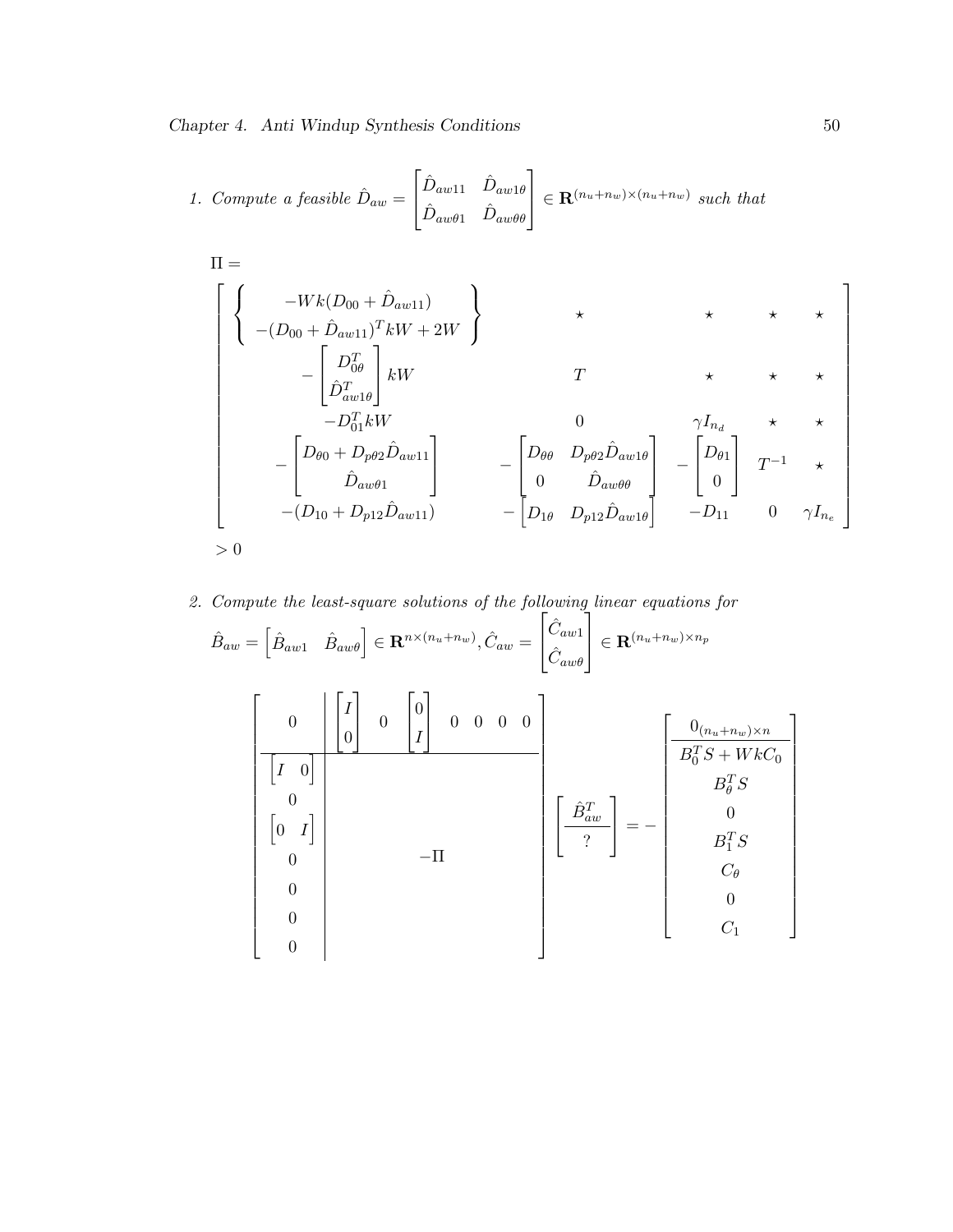0 kW 0 0 0 0 D<sup>T</sup> pθ2 0 0 I D<sup>T</sup> p12 0 h W k 0 i 0 0 0 h Dpθ<sup>2</sup> 0 i h 0 I i h Dp<sup>12</sup> 0 i −Π Cˆ aw ? = − B<sup>T</sup> p2 0 (B<sup>T</sup> <sup>0</sup> <sup>+</sup> W kC0R)<sup>H</sup> <sup>+</sup> <sup>D</sup><sup>ˆ</sup> <sup>T</sup> aw11B<sup>T</sup> p2 B<sup>T</sup> <sup>θ</sup> H Dˆ <sup>T</sup> aw1θB<sup>T</sup> p2 B<sup>T</sup> <sup>1</sup> H CθRH 0 C1RH ,

and the matrix  $\hat{A}_{aw} \in \mathbf{R}^{n \times n_p}$  as

$$
\hat{A}_{aw} = -A^{T}H -
$$
\n
$$
\begin{bmatrix}\nSB_{0} + C_{0}^{T}kW + \hat{B}_{aw1} & SB_{\theta} & \hat{B}_{aw\theta} & SB_{1} & C_{\theta}^{T} & 0 & C_{1}^{T}\n\end{bmatrix}\n\Pi^{-1}
$$
\n
$$
\times \begin{bmatrix}\n(B_{0}^{T} + WkC_{0}R)H + \hat{D}_{aw11}^{T}B_{p2}^{T} + Wk\hat{C}_{aw1} \\
B_{\theta}^{T}H & \hat{D}_{aw1\theta}^{T}B_{p2}^{T} \\
B_{1}^{T}H & \hat{C}_{\theta}RH + D_{p\theta 2} \left[I & 0\right]\hat{C}_{aw} \\
\hat{C}_{aw\theta} & \hat{C}_{aw\theta} \\
C_{1}RH + D_{p12}\hat{C}_{aw1}\n\end{bmatrix}
$$

3. Convert the transformed anti-windup compensator gain to its original state-space data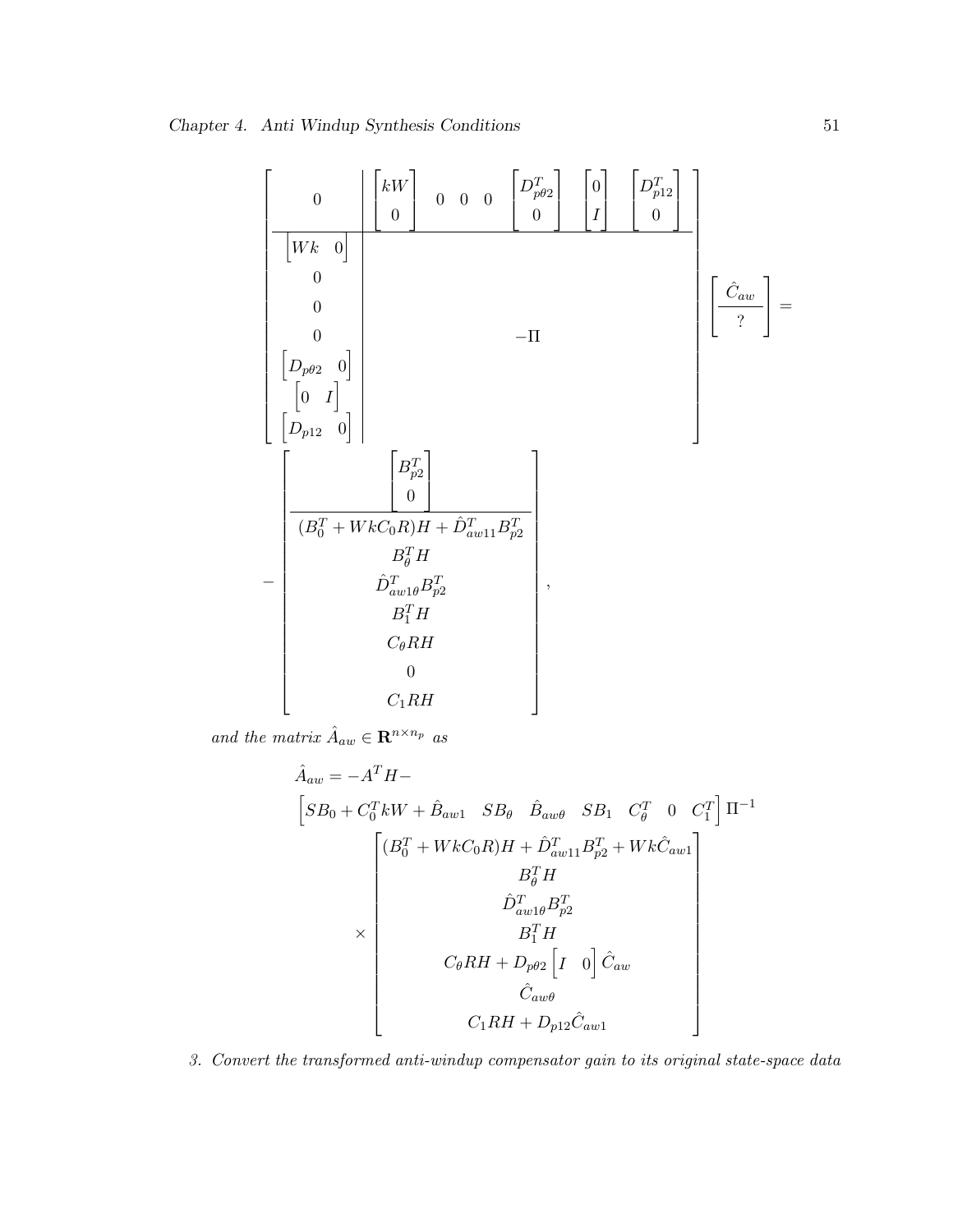$\boldsymbol{by}$ 

$$
\begin{bmatrix}\nA_{aw} & B_{aw} \\
C_{aw} & D_{aw}\n\end{bmatrix} = \begin{bmatrix}\nN & SB_2 & 0 \\
0 & 0 & I_{n_u} & 0 \\
0 & 0 & I_{n_w}\n\end{bmatrix}^{-1} \begin{bmatrix}\n\hat{A}_{aw} & \hat{B}_{aw} \\
\hat{C}_{aw} & \hat{D}_{aw}\n\end{bmatrix}
$$
\n
$$
- \begin{bmatrix}\nSARM & 0 \\
0 & 0_{(n_u + n_w)\times(n_u + n_w)}\n\end{bmatrix} \begin{bmatrix}\nM^TH & 0 \\
0 & I_{n_u + n_w}\n\end{bmatrix}^{-1}
$$

*Proof:* Define  $H^T =$  $I_n \quad 0$ ,  $n = n_p + n_k$  and  $n_w = n_{pw} + n_{kw}$ , then  $\ddot{r}$  and  $\ddot{r}$  and  $\ddot{r}$ 

$$
Z_1 = \begin{bmatrix} I_n & RH \\ 0 & M^T H \end{bmatrix}, \qquad Z_2 = \begin{bmatrix} S & H \\ N^T & 0 \end{bmatrix}
$$

It can be shown that  $X_{cl}Z_1 = Z_2$ . We also have the following congruent transformation

$$
Z_1^T X_{cl} Z_1 = \begin{bmatrix} S & H \\ H^T & H^T R H \end{bmatrix}
$$
  
\n
$$
Z_1^T X_{cl} A_{cl} Z_1 Z_1^T X_{cl} B_{0,cl} Z_1^T X_{cl} B_{\theta,cl} Z_1^T X_{cl} B_{1,cl}
$$
  
\n
$$
C_{0,cl} Z_1 D_{00,cl} D_{00,cl} D_{0\theta,cl} D_{01,cl}
$$
  
\n
$$
C_{1,cl} Z_1 D_{10,cl} D_{10,cl} D_{10,cl} D_{11,cl}
$$
  
\n
$$
= \begin{bmatrix} SA & 0 & SB_0 & SB_0 & SB_1 \\ H^T A & H^T R R H & H^T B_0 & H^T B_0 & 0 & SB_1 \\ \hline C_0 & C_0 R H & D_{00} & D_{0\theta} & 0 & D_{01} \\ \hline C_0 & C_0 R H & D_{00} & D_{0\theta} & 0 & D_{01} \\ 0 & 0 & 0 & 0 & 0 & 0 \\ \hline C_1 & C_1 R H & D_{10} & D_{1\theta} & 0 & D_{11} \end{bmatrix}
$$
  
\n
$$
+ \begin{bmatrix} I_n & 0 & 0 \\ 0 & B_{p2} & 0 \\ 0 & 0 & I_{n_u} & 0 \\ \hline 0 & D_{p\theta 2} & 0 \\ 0 & 0 & I_{n_w} \end{bmatrix} \begin{bmatrix} \hat{A}_{aw} & \hat{B}_{aw} \\ \hat{C}_{aw} & \hat{D}_{aw} \end{bmatrix} \begin{bmatrix} 0 & I_{n_p} & 0 & 0 & 0 \\ 0 & 0 & I_{n_q} & 0 & 0 \\ 0 & 0 & 0 & 0 & 0 \\ 0 & 0 & 0 & 0 & 0 \\ 0 & 0 & 0 & 0 & 0 \end{bmatrix}
$$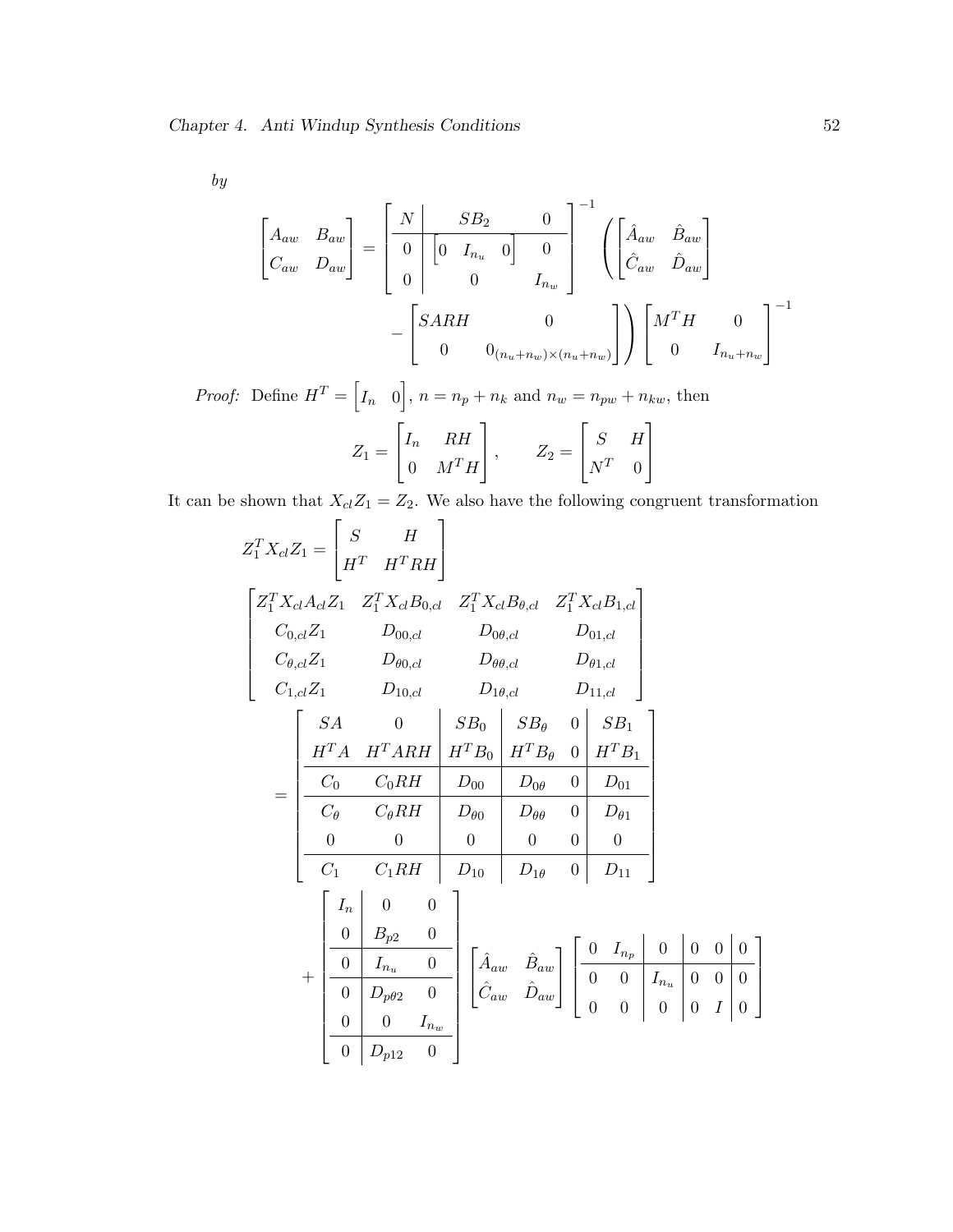where

$$
\begin{bmatrix}\n\hat{A}_{aw} & \hat{B}_{aw} \\
\hat{C}_{aw} & \hat{D}_{aw}\n\end{bmatrix} =\n\begin{bmatrix}\nSARM & 0 \\
0 & 0_{(n_u+n_w)\times(n_u+n_w)}\n\end{bmatrix} \\
+ \begin{bmatrix}\nN & SB_2 & 0 \\
0 & 0 & 0 \\
0 & 0 & I_{n_w}\n\end{bmatrix}\n\begin{bmatrix}\nA_{aw} & B_{aw} \\
C_{aw} & D_{aw}\n\end{bmatrix}\n\begin{bmatrix}\nM^TH & 0 \\
0 & I_{n_u+n_w}\n\end{bmatrix}
$$

Multiplication by diag  $\{Z_1^T, I, I, I, I, I\}$  from the left, and its conjugate transpose from right side of equation (4.31), yields

$$
\left\{\begin{array}{c} A^T S + SA & \star \\ \hat{A}^T_{aw} + H^T A & B_{p2} \hat{C}_{aw1} + \hat{C}^T_{aw1} B_{p2}^T + H^T (RA^T + AR) H \\ \hat{B}^T_{aw1} + B_0^T S + kWC_0 & (B_0^T + kWC_0) H + \hat{D}^T_{aw1} B_{p2}^T + kW \hat{C}_{aw1} \\ B_0^T S & B_0^T H \\ \hat{B}^T_{aw\theta} & \hat{D}^T_{aw1\theta} B_{p2}^T H \\ B_1^T S & B_1^T H \\ C_\theta & C_\theta R H + D_{p\theta 2} \hat{C}_{aw1} \\ 0 & \hat{C}_{aw\theta} \\ C_1 & C_1 R H + D_{p12} \hat{C}_{aw1} \\ \star & \star & \star & \star & \star \\ \left\{\begin{array}{c} -kW (D_{00} + D_{aw11}) \\ -k(D_{00} + \hat{D}_{aw11})^T W + 2W \\ \hat{D}^T_{aw\theta} \end{array}\right\} & \star & \star & \star & \star & \star \\ \star & \star & \star & \star & \star \\ \left\{\begin{array}{c} -kW (D_{00} + D_{aw11}) & \star \\ kD_{00}^T W \\ kD_{01}^T W \end{array}\right\} & \begin{array}{c} -T & \star & \star & \star \\ \star & \star & \star & \star \\ 0 & \hat{D}_{aw\theta \theta} \end{array}\right\} & < 0 \\ \left[D_{\theta 0}^T + D_{\theta 2} \hat{D}_{aw11} \right] & \left[D_{\theta \theta} \begin{array}{c} D_{\theta 0} D_{\theta 2} \hat{D}_{aw1 \theta} \\ D_{\theta 0} D_{\theta 2} \hat{D}_{aw1 \theta} \end{array}\right] & \left[D_{\theta 1} \begin{array}{c} D_{\theta 1} \\ D_{\theta 1} \end{array}\right] & -T^{-1} \star \\ D_{10} + D_{p12} \hat{D}_{aw11} & D_{11} \end{array} \tag{4.33}
$$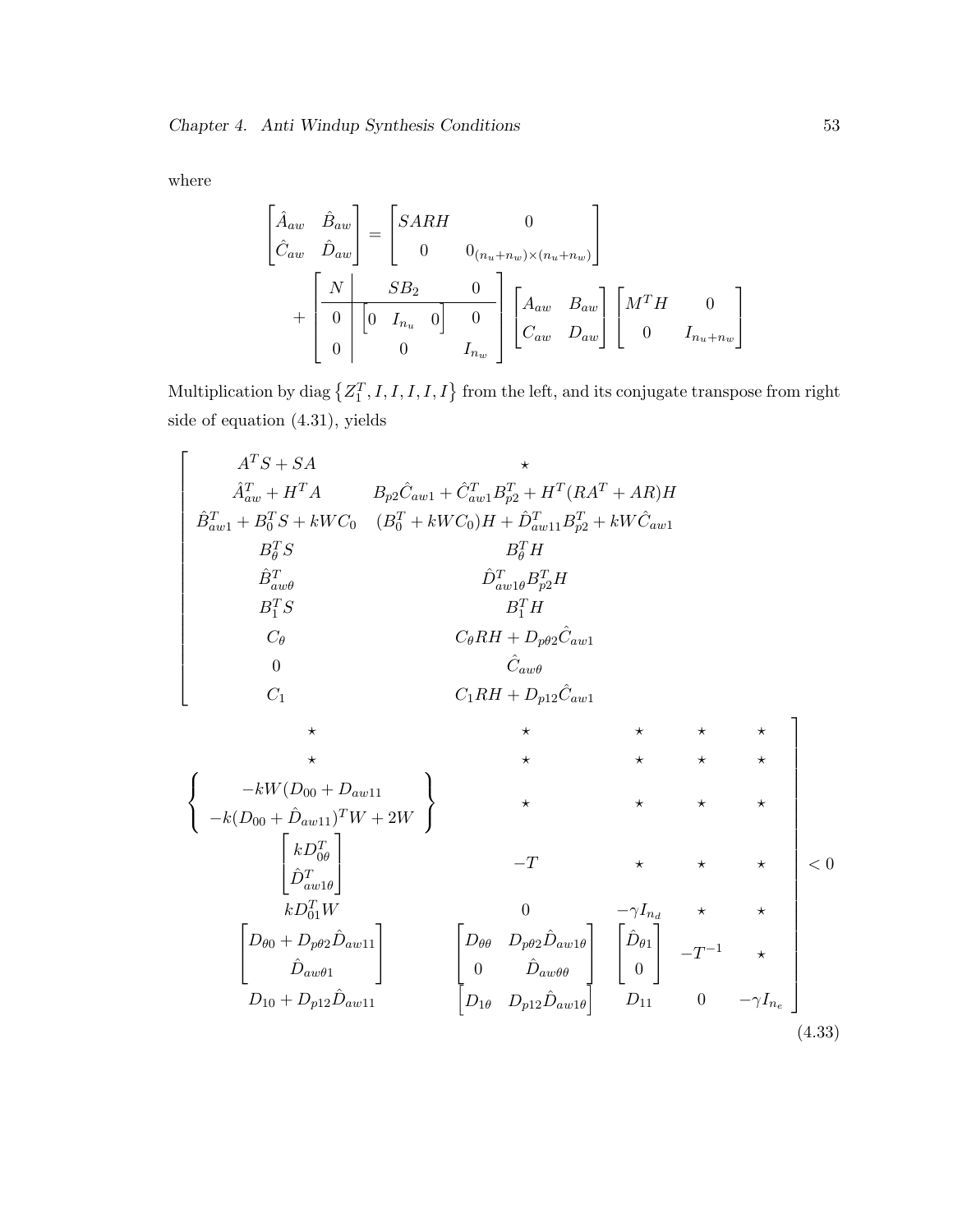Which is equivalent via Schur complement to

$$
\begin{bmatrix}\nA^T S + SA & \star \\
\hat{A}_{aw}^T + H^T A & B_{p2} \hat{C}_{aw1} + \hat{C}_{aw1}^T B_{p2}^T + H^T (RA^T + AR)H\n\end{bmatrix}
$$

$$
+ \left[ \begin{array}{cc} SB_0 + kC_0^TW + \hat{B}_{aw1} & SB_\theta & \hat{B}_{aw\theta} \\ H^T(B_0 + kC_0W) + B_{p2}\hat{D}_{aw11} + \hat{C}_{aw1}^T kW & H^TB_\theta & H^TB_{p2}\hat{D}_{aw1\theta} \end{array} \right.
$$

$$
\begin{array}{ccc}\nSB_1 & C_\theta^T & 0 & C_1^T \\
H^T B_1 & H^T R C_\theta^T D_{\rho \theta 2} & \hat{C}_{aw\theta}^T & \hat{C}_{aw1}^T D_{p12}^T\n\end{array}\n\begin{bmatrix}\n\end{bmatrix}\n\Pi^{-1} \times \begin{bmatrix}\n\star \\
\star\n\end{bmatrix} < 0 \quad (4.34)
$$

 $\overline{r}$ 

 $\overline{a}$ 

As in the rate and magnitude case, the lower (5,5) element of the inequality (4.33) is inherently negative definite. This is used to determine the feasible  $\hat{D}_{aw}$ . After taking the Schur complement with respect to that  $(5,5)$  element, the new  $(2,1)$  element is set to be equal to zero. This determines the feasible  $\hat{A}_{aw}$ . This also leads to a set of decoupled LMI's for the remaining  $\hat{B}_{aw}$  and  $\hat{C}_{aw}$  matrices from the LMI (4.34).  $Q.E.D.$ 

As with the previous case, this construction scheme and derivation can be applied to systems which are open-loop stable. The only difference is the lack of scaling matrix W. Feasible  $\hat{D}_{aw}$  and W matrices will be solved together in the first step. The rest of the procedure remains unchanged by letting  $k = 1$ .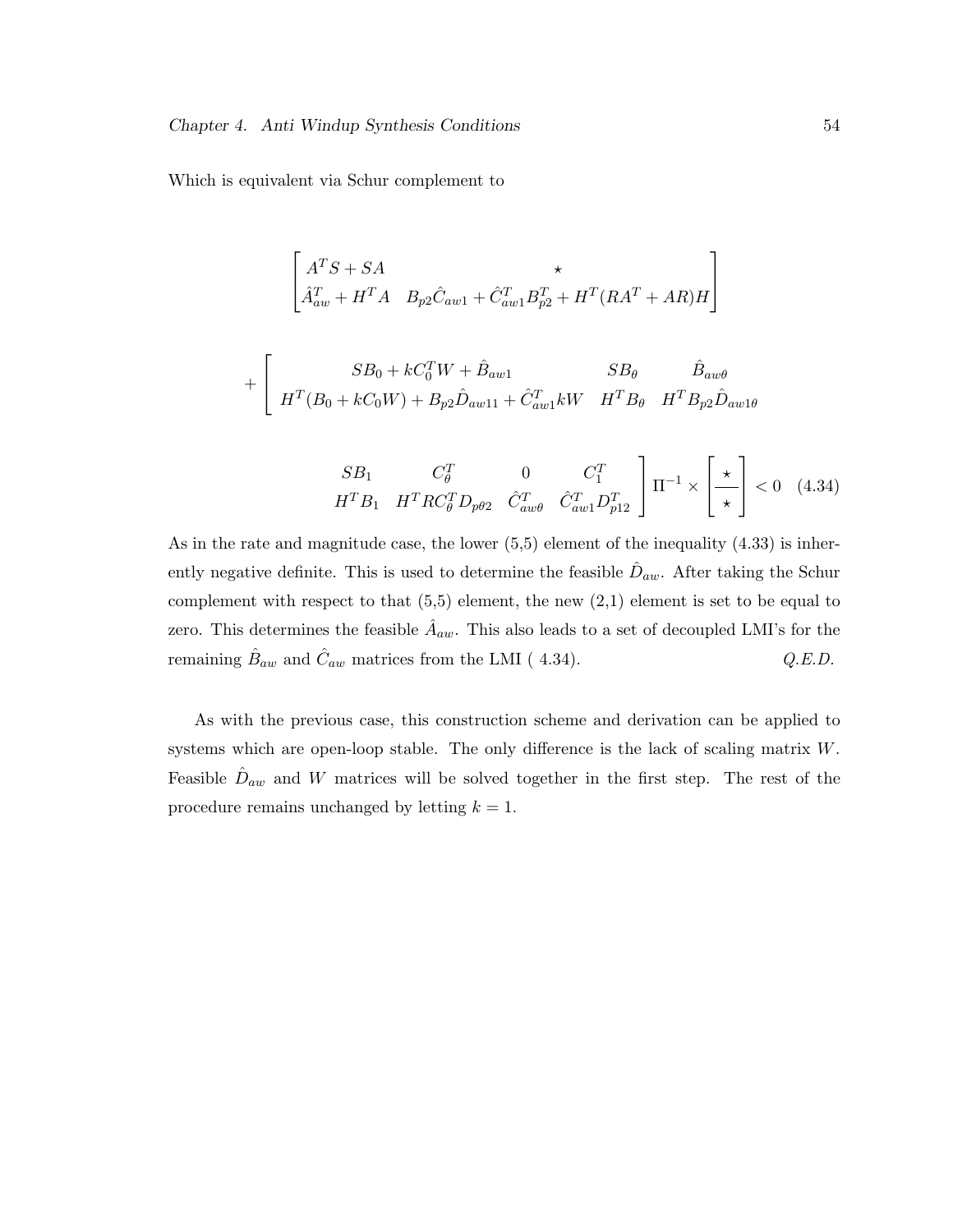# Chapter 5

# Anti-Windup Compensator Design and Simulation Results

With the synthesis conditions derived, we can now apply our proposed anti-windup compensator synthesis to the regulation problem of the F8 aircraft. First, we shall state the model for the open loop F8 aircraft. This model is identical to the one used in [38]. We shall then show an weighted open-loop interconnection model for the aircraft, which will be used in controller and anti-windup compensator synthesis. Following this will be the nominal robust controller which stabilizes the system, but whose output exceeds that of the saturation limit. Finally, we shall show the results achieved by the anti-windup compensator for a variety of nonlinear saturation conditions.

# 5.1 F8 Aircraft Model

The F8 aircraft model is a 4-state model with two inputs and two outputs. The two inputs are the elevator angle  $\delta_e(t)$ , and the flaperon angle  $\delta_f(t)$  which are both measured in degrees. These two input will be restricted by the nonlinear saturation constraint to have magnitude no larger than 15<sup>°</sup>. The two outputs of the system are the pitch angle  $\theta(t)$  and the flight path angle  $\gamma(t)$ , which are both measured in radians. Finally, the four states of the system are the pitch rate  $q(t)$  (rad/sec), the forward velocity  $v(t)$  (ft/sec), the angle of attack  $\alpha(t)$  (radians), and the pitch angle  $\theta(t)$ . An unstable pole has been added to the system in order to demonstrate the capability of the anti-windup compensator to stabilize an unstable system.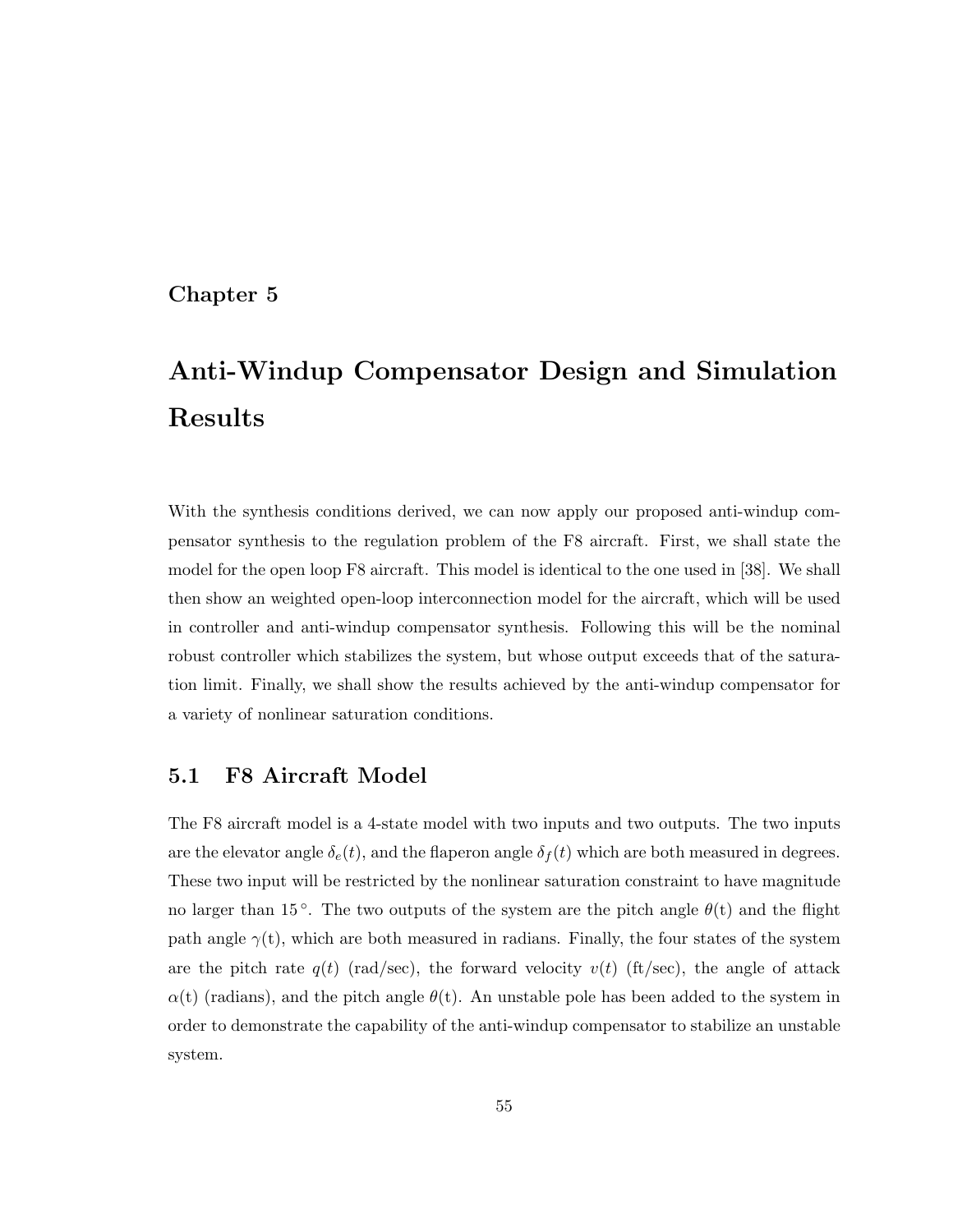The state space dynamics of the system are given in the following equations.

$$
\dot{x}(t) = \begin{bmatrix} -0.8 & -0.006 & -12 & 0 \\ 0 & -0.014 & -16.64 & -32.2 \\ 1 & -0.0001 & -1.5 & 0 \\ 1 & 0 & 0 & 0 \end{bmatrix} x(t) + \begin{bmatrix} -19 & -3 \\ -0.66 & -0.5 \\ -0.16 & -0.5 \\ 0 & 0 \end{bmatrix} u_s(t) \qquad (5.1)
$$

$$
y(t) = \begin{bmatrix} 0 & 0 & 0 & 1 \\ 0 & 0 & -1 & 1 \end{bmatrix} x(t) \qquad (5.2)
$$

$$
u_s(t) = \sigma(u(t))\tag{5.3}
$$

These are the open-loop dynamics of the unstable F8 aircraft plant. For controller (and anti-windup compensator) synthesis, we would like to add weighting functions to this plant in order to better define our performance criteria. To this end, we shall penalize the control effort, the reference input, and the error measurement with the following weighting functions.

$$
W_e(s) = \frac{0.5s + 25}{s + 0.05} I_2
$$
  
\n
$$
W_u(s) = \text{diag}\left\{\frac{0.525s + 2.4585}{s + 100}, \frac{1.05s + 5}{s + 100}\right\}
$$
  
\n
$$
W_r(s) = \frac{8}{s + 8} I_2
$$

When the plant is augmented with the three weighting functions, we will have the weighted interconnection used for synthesis given in figure 5.1.

# 5.2 Nominal Controller

The MATLAB  $\mathcal{H}_{\infty}$ -synthesis command was used to synthesize the nominal controller for this system. This controller had 10 states and achieved a  $\gamma$  value of 0.647.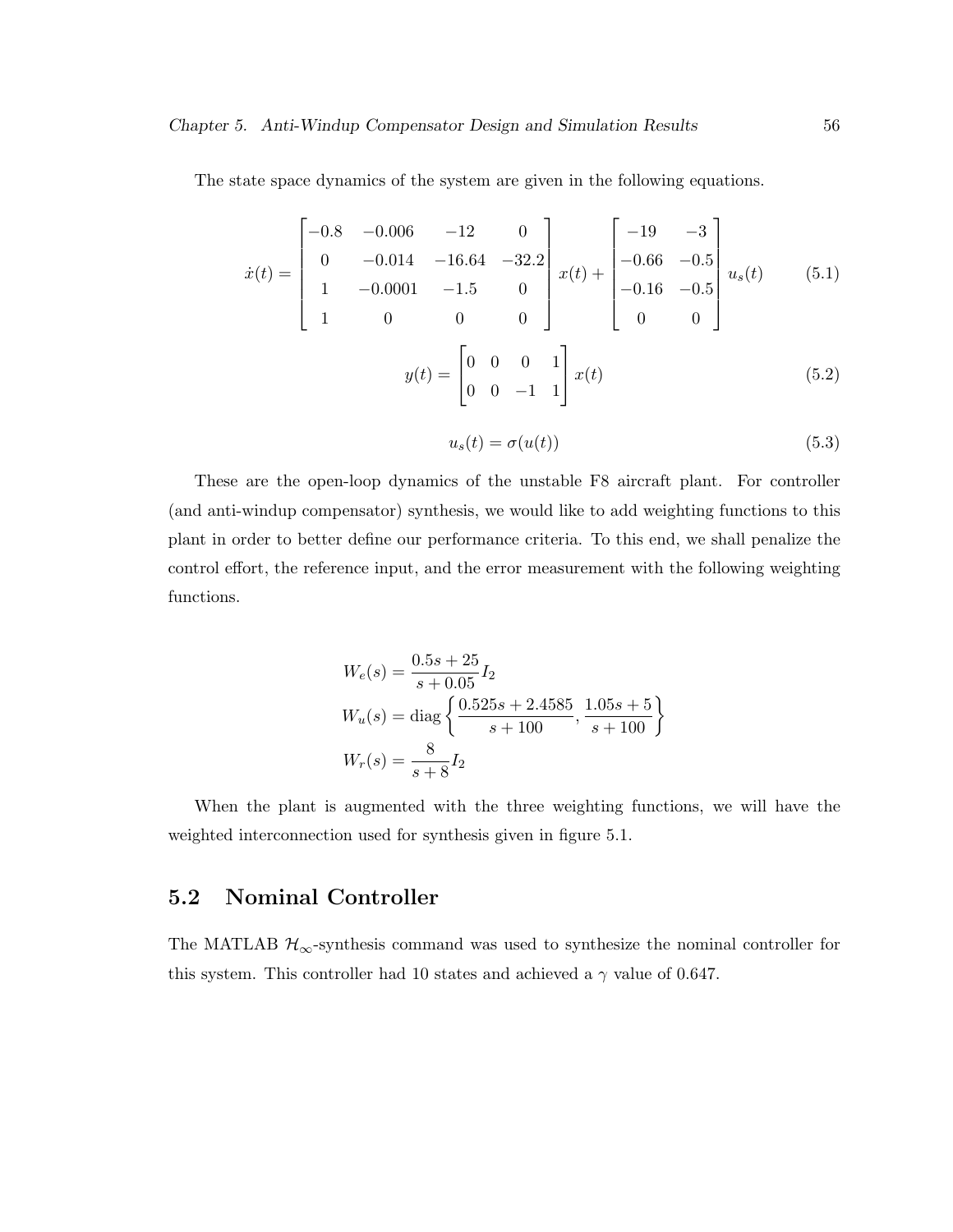

Figure 5.1: Weighted Closed-Loop Interconnection

|  |  |  | $\vert$ -47.3 -.016 2388 -2831 -188.4 2829 -295.5 4488 7.77 -1230 $\vert$                                                       |  |  |
|--|--|--|---------------------------------------------------------------------------------------------------------------------------------|--|--|
|  |  |  | $.575$ $-.014$ $-.85$ $6.9$ $3.8$ $-2.2$ $4.5$ $-4.8$ $-1.02$ $1.7$                                                             |  |  |
|  |  |  | 3.2 0 $-132$ 151 14.2 $-154$ 21.9 $-245$ $-12.5$ 61.4                                                                           |  |  |
|  |  |  | 1 0 .153 $-.243$ $-.141$ $-.127$ $-.157$ $-.142$ 0 0                                                                            |  |  |
|  |  |  | 0 0 .004 2.7 $-8.05$ $-0.04$ $-0.05$ $-0.049$ 0 0                                                                               |  |  |
|  |  |  | 0 0 -2.79 2.75 -.044 -8.04 -.05 -.05 0 0                                                                                        |  |  |
|  |  |  | 0 0 -0.016 -1.54 4.47 .018 -0.028 -0.02 0 0                                                                                     |  |  |
|  |  |  | 0 0 1.56 $-1.54$ .018 4.5 .02 $-0.032$ 0 0                                                                                      |  |  |
|  |  |  | $2.35$ $.0053$ $-.001$ $1466$ $107.2$ $-1471$ $157.3$ $2335$ $-132.4$ 626.6                                                     |  |  |
|  |  |  | $\vert -55.3 \vert -0.015 \vert 3181 \vert -3694 \vert -332.2 \vert 3750 \vert -513.8 \vert 5951 \vert 264.4 \vert -1611 \vert$ |  |  |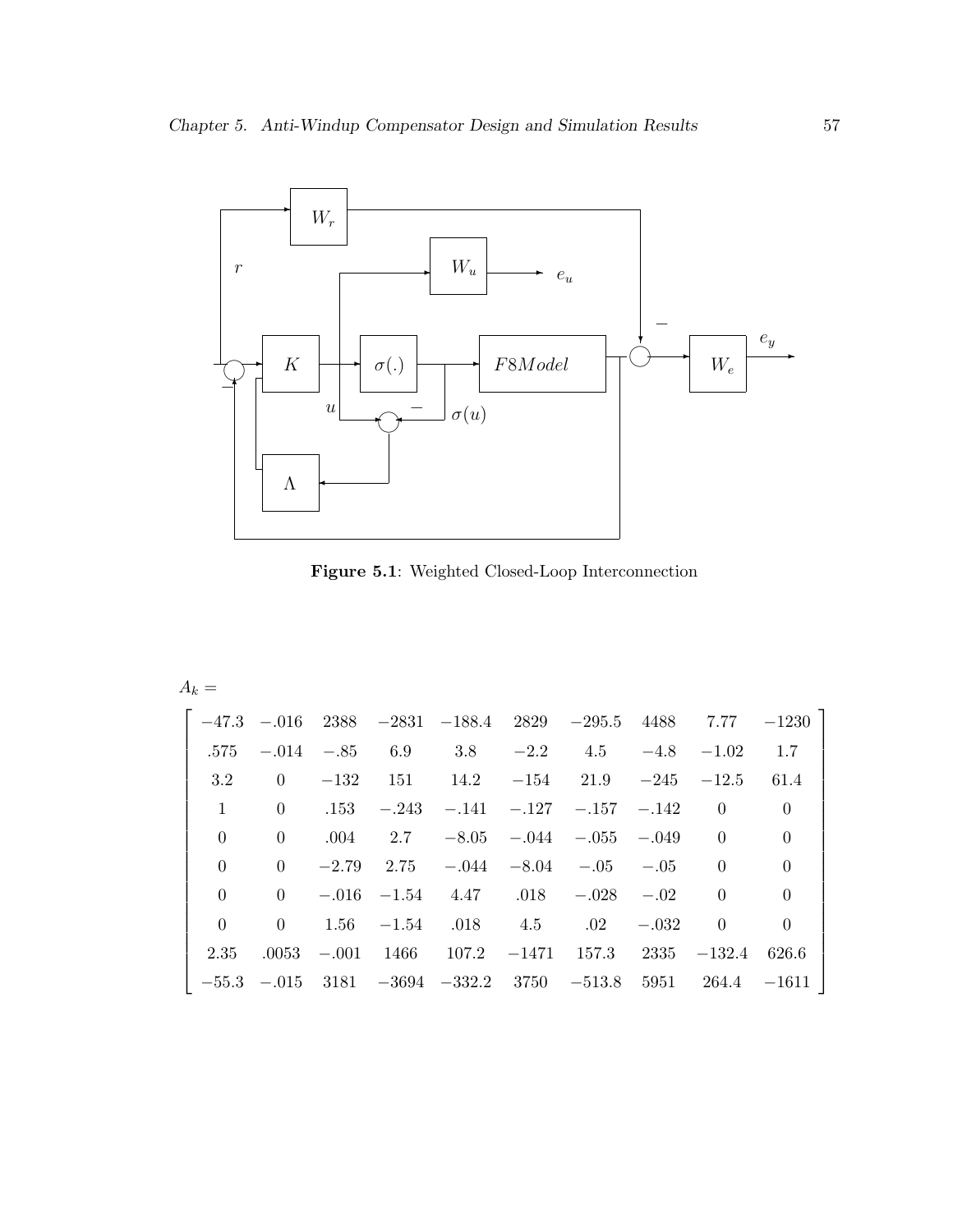$$
B_k = \begin{bmatrix} -.0126 & -.0113 \\ 19.77 & 17.82 \\ -.0089 & -.008 \\ -.009 & -.081 \\ 1.4 & -.028 \\ -.029 & 1.4 \\ .0116 & .0104 \\ 0 & 0 & 0 \\ 0 & 0 & 0 \end{bmatrix}
$$
  

$$
C_k = \begin{bmatrix} 6.56 & .001 & -349 & 409.7 & 29.96 & -411 & 46.8 & -652 & -9.06 & 175 \\ -10.9 & -.003 & 628.7 & -730 & -65.7 & 741 & -101.5 & 1176 & 52.24 & -298.7 \\ 0 & 0 & 0 & 0 & 0 & 0 \end{bmatrix}
$$
  

$$
D_k = \begin{bmatrix} 0 & 0 \\ 0 & 0 \\ 0 & 0 \end{bmatrix}
$$

# 5.3 Compensator Synthesis

Table 5.1 shows that the  $\mathcal{H}_{\infty}$  performance for different conic sectors is always worse than the nominal performance. These results show the strong adverse effect of the saturation nonlinearity on the system. Furthermore, it can be shown that the performance of the final closed-loop sstem can be significantly improved by reducing the  $k_m$  value from 1. These values for the calculated performance level are achievable as long as the assumption that the output from the nominal controller is less than  $(\frac{1}{1-k_m})u_{max}$ .

# 5.4 Simulations

Here the numerical results of the construction were simulated under several different conditions. Subsection 5.4.1 demonstrates the actuator saturation of the aircraft under the effects of the sector-bounded nonlinearity using the nominal  $\mathcal{H}_{\infty}$  controller.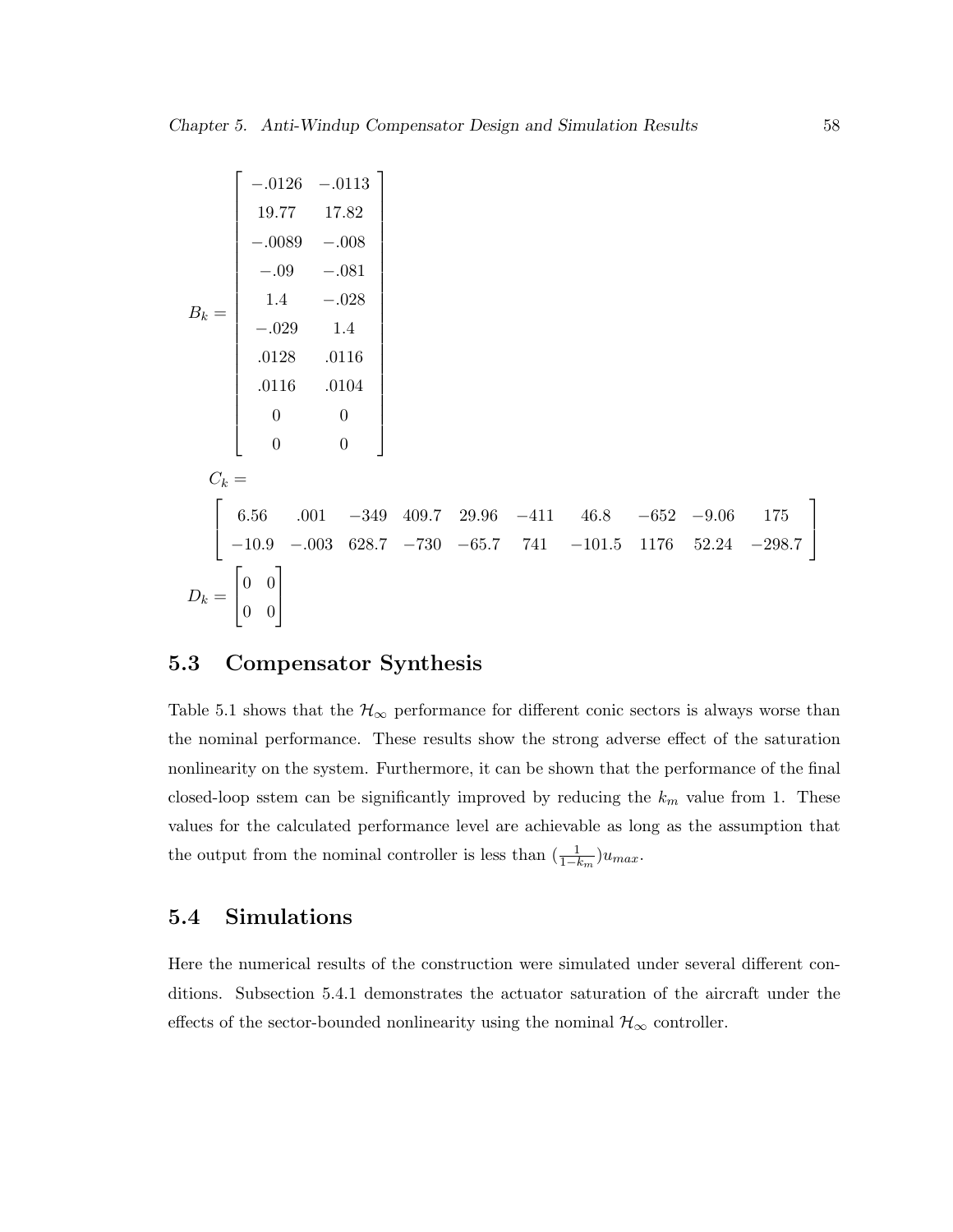| Sector range $[0, k_m]$ | $\mathcal{H}_{\infty}$ performance $\gamma$ |
|-------------------------|---------------------------------------------|
| 0.99999                 | 27.5253                                     |
| 0.9999                  | 4.9229                                      |
| 0.999                   | 1.3639                                      |
| 0.994                   | 1.0453                                      |
| N 99                    | 1.0452                                      |

**Table 5.1**:  $H_{\infty}$  performance level vs. sector range  $[0, k_m]$ 

## 5.4.1 Actuator Saturation Simulations

SIMULINK was used in order to simulate the closed-loop response of the system to a reference tracking input. The open-loop response of the system was (as expected) exponentially unstable. This is due to the added pole at 0.14. The response to a reference tracking signal of 10 degrees is given in the figure 5.2. The first response is that of an unsaturated input. In other words, this is the response of the system to the nominal controller in the complete absence of any type of actuator saturation.



Figure 5.2: F8 Response to 10 Degree Tracking Input under Nominal Control without Saturation

As can be seen, the nominal controller stabilizes the system and reduces the error slowly,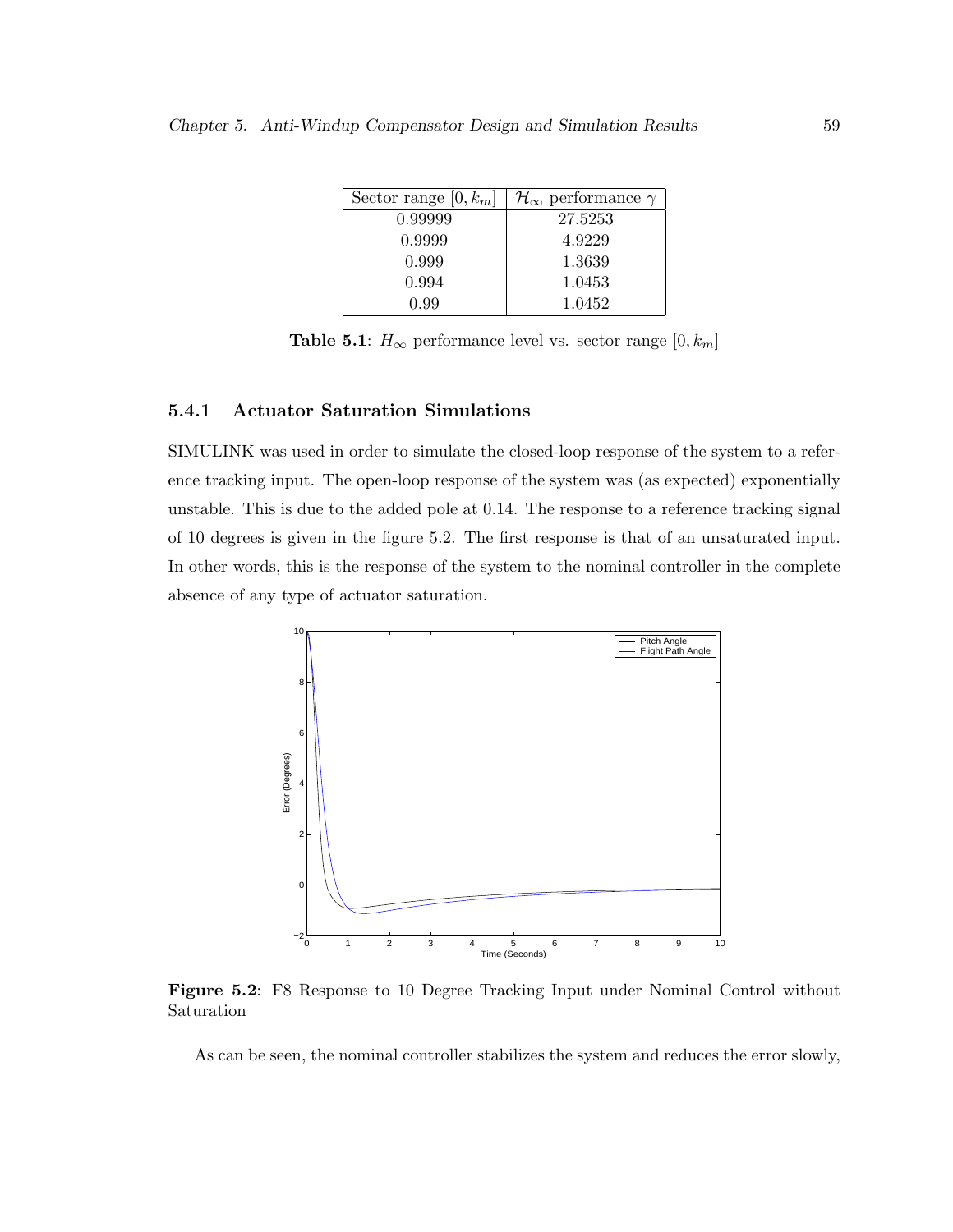but thoroughly.

Figure 5.3 shows that the nominal control output easily exceeds the saturation limit of 15 ◦ we hope to impose upon the system. In the face of saturation, the control output has a nonlinear profile, and the performance degrades as expected. The proposed antiwindup compensator design will act as a gain on the difference between the saturated and unsaturated inputs. That is to say that the effect of the anti-windup compensator,  $\Lambda$  will only be present when the system inputs exceed the saturation limit. This is true for both the rate and magnitude conditions. Therefore, the saturation of actuators cannot be prevented, but the effect of this saturation will be minimized as the compensator gain will take effect immediately upon saturation.



Figure 5.3: Unsaturated Input from Nominal Controller to F8 Aircraft System

We can see from figure 5.5 that the performance of the system under saturation is considerably worse, with more oscillations, and a slower settling time. This is only in the face of magnitude saturation. In order to consider the effects of rate saturation, a second SIMULINK model was constructed which penalizes the derivative of the control input with a similar saturation block limited to  $60\frac{8}{sec}$ , with the magnitude saturation remaining at 15 degrees.

It can be seen in figure 5.6, that the addition of rate saturation worsens the performance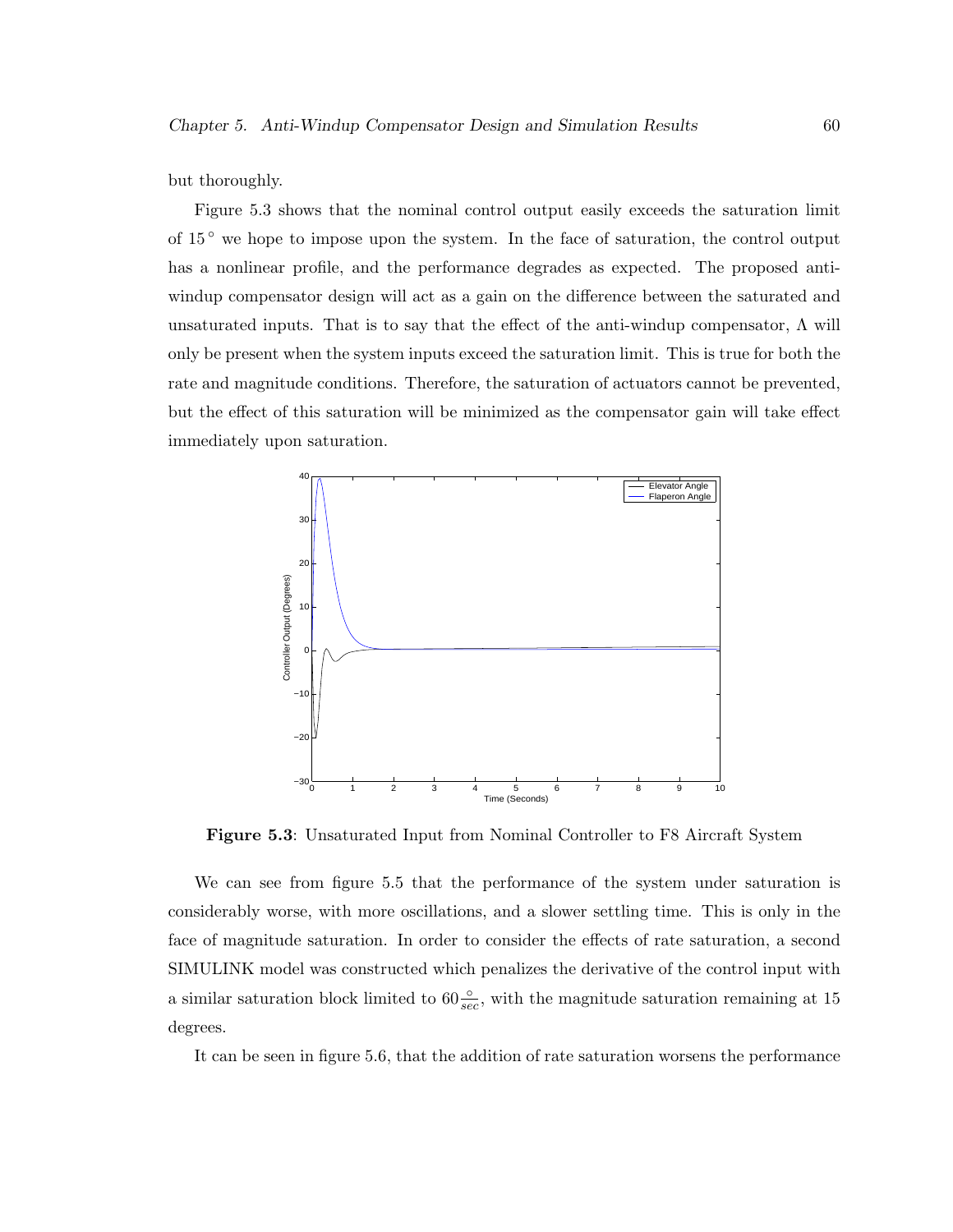

Figure 5.4: Saturated Input from Nominal Controller to F8 Aircraft System

considerably.

The settling time of the error is comparable to the settling time with only magnitude saturation, however the size of the oscillations has almost quadrupled. As shown in [23], and verified by this example, this type of saturation can be a critical contributing factor in the existence of large Pilot Induced Oscillations (PIOs).

This amplification in the size of the error oscillations is made more clear when the rate saturation of the actuators is examined.

These figures demonstrate the need for anti-windup compensation. A clear loss of performance has been noted, and this trend could lead to a loss of stability. The following section displays the effects of the anti-windup compensator on the saturated nominal system.

# 5.4.2 Anti-Windup Compensator Simulations

This first case of anti-windup controlled simulations is for an actuator saturation which is  $60\frac{6}{\sec}$  for rate saturation and  $15^{\circ}$  for magnitude saturation. The second case will be for  $30\frac{0}{sec}$  rate saturation and the 15° magnitude saturation. The same compensator will be used for both cases, in order to demonstrate the robustness of the compensator design.

In designing the compensator, the saturation nonlinearity parameters were set to  $k_m =$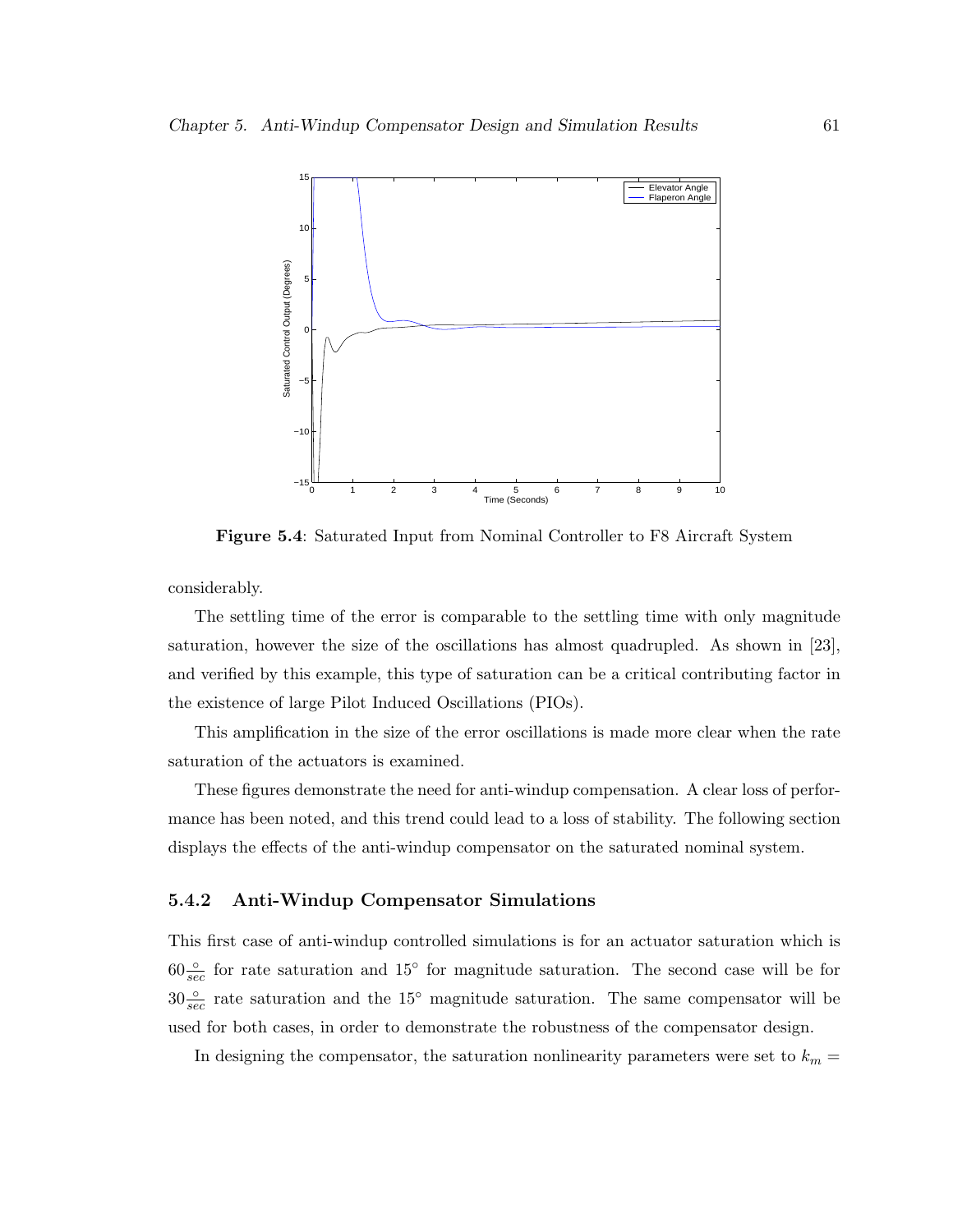

Figure 5.5: Error Measurement for F8 with Nominal Controller and Magnitude Saturation

0.9999 and  $k_r = 1$ . The bandwidth constant was set to  $k_b = 8.727$ .

Finally, the anti-windup compensator was added to the system to close the loop between saturation output  $\tilde{q}$  and anti-windup compensator input v. The result was improved performance in the sense of lowering the size of the oscillations while maintaining the settling time of the error. The performance value  $\gamma$  of the new closed loop system was 4.9229. As stated by table 5.1, this performance value can be improved upon by reducing the restriction on  $k_m$ . While this is clearly worse than that of the nominal system with no saturation, the simulations showed that it was an improvement to the system with the nominal controller and saturation.

We can clearly see from the following figures that the compensator maintains the stability of the system, as well as improves the performance in terms of the settling time and peak overshoots, as well as number of oscillations. The effect of the anti-windup compensator seems to diminish for less strict rate saturation criterion. This is due to the fact that the compensator will actuate less when the amount of saturation decreases.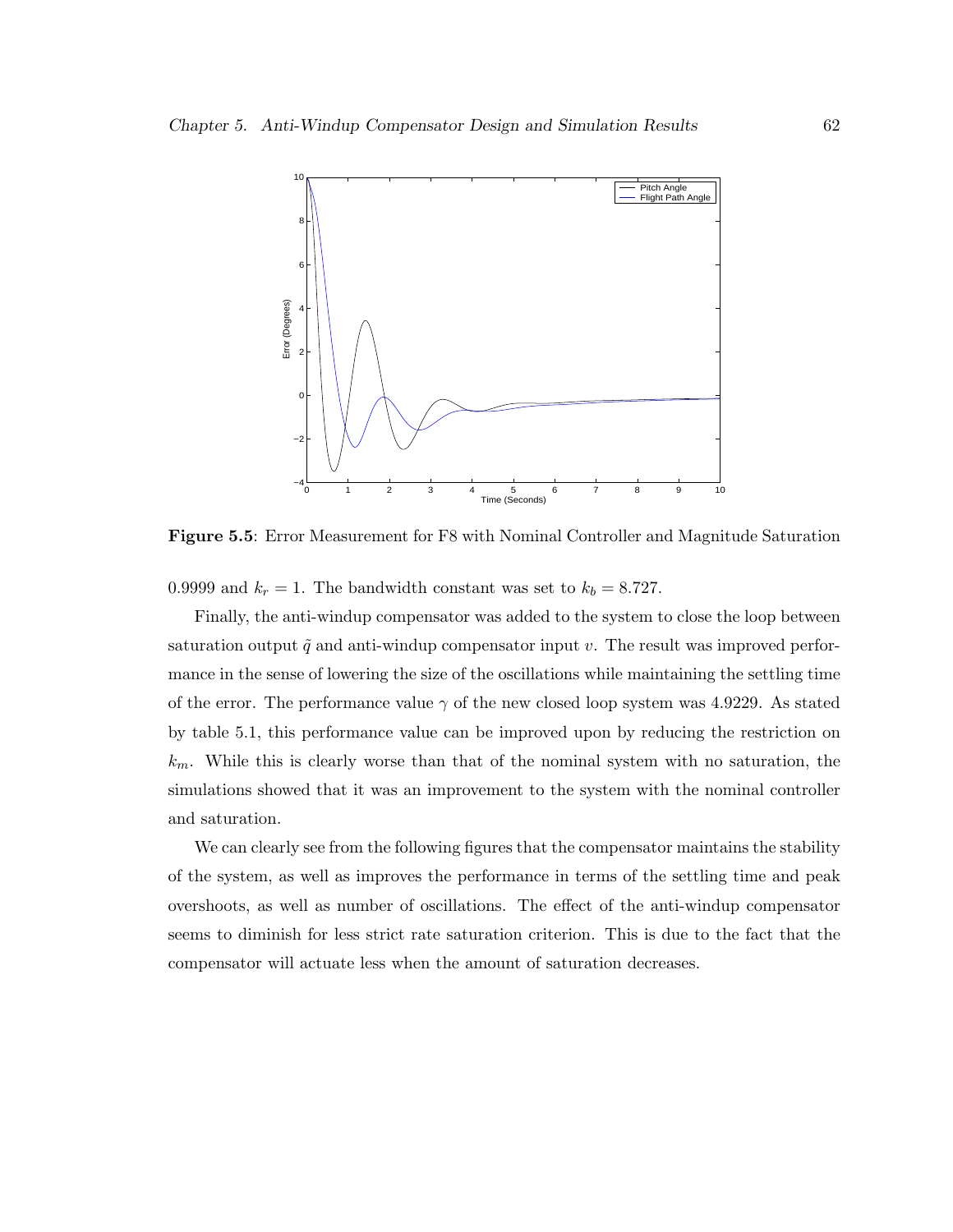

Figure 5.6: Error Measurement for F8 Aircraft with Nominal Controller and Rate and Magnitude Saturation



Figure 5.7: Output Error of F8 Aircraft with Anti-Windup Correction for Actuator Saturation: Case 30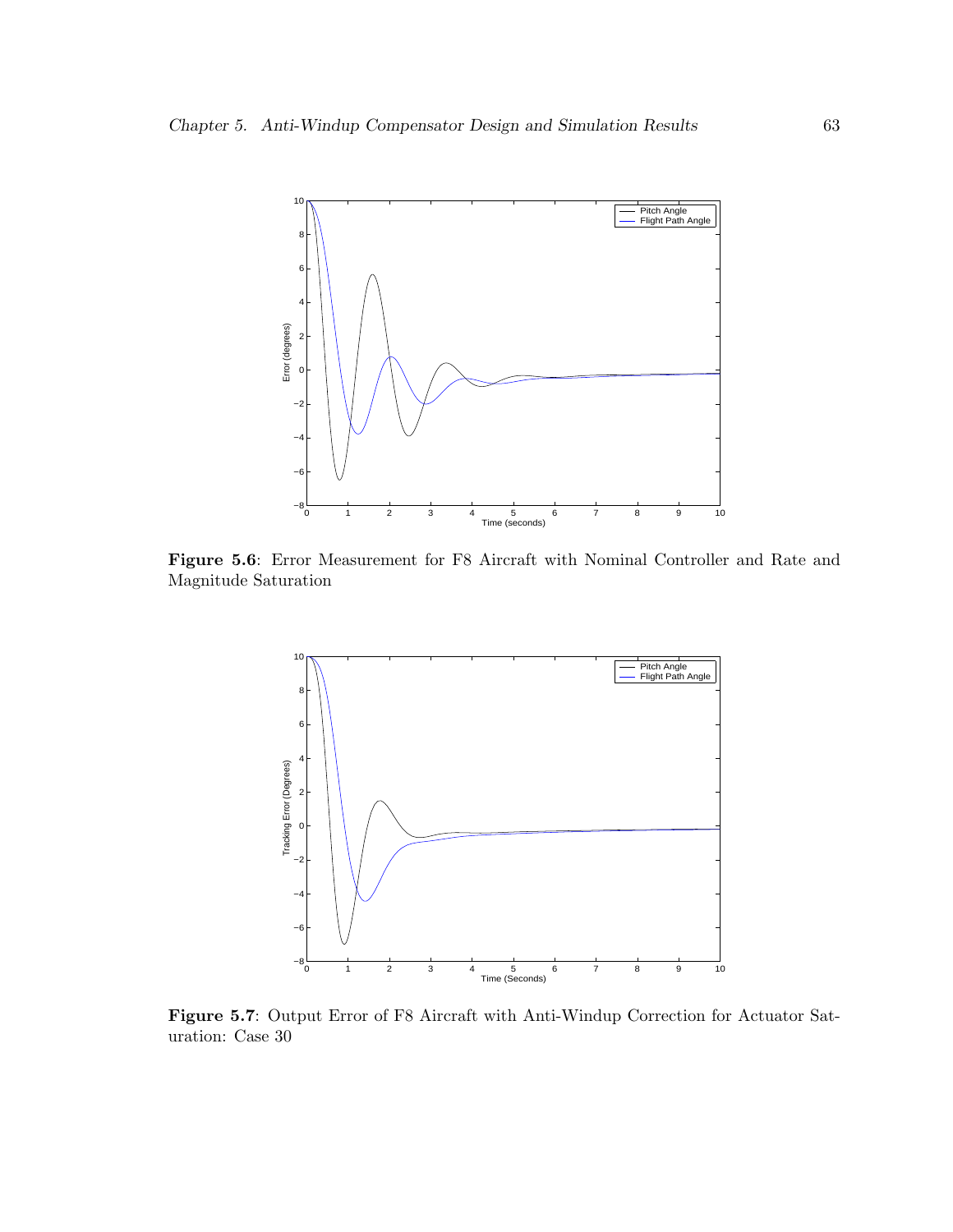

Figure 5.8: Output Error of F8 Aircraft with Anti-Windup Correction for Actuator Saturation: Case 60



Figure 5.9: Output Error of Nominal F8 Aircraft System: Case 30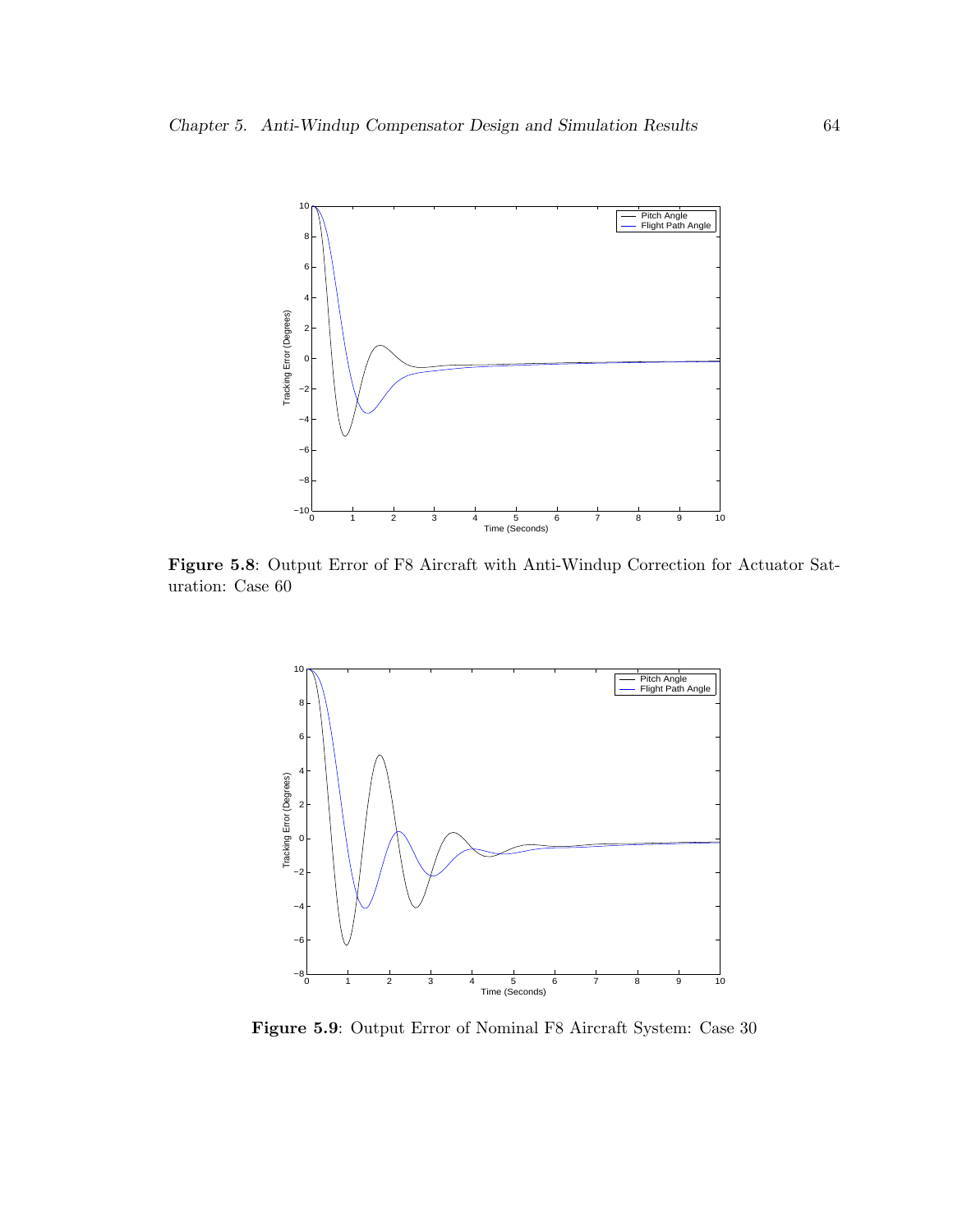

Figure 5.10: Output Error of Nominal F8 Aircraft System: Case 60



Figure 5.11: Saturated Control Input to Nominal System: Case 30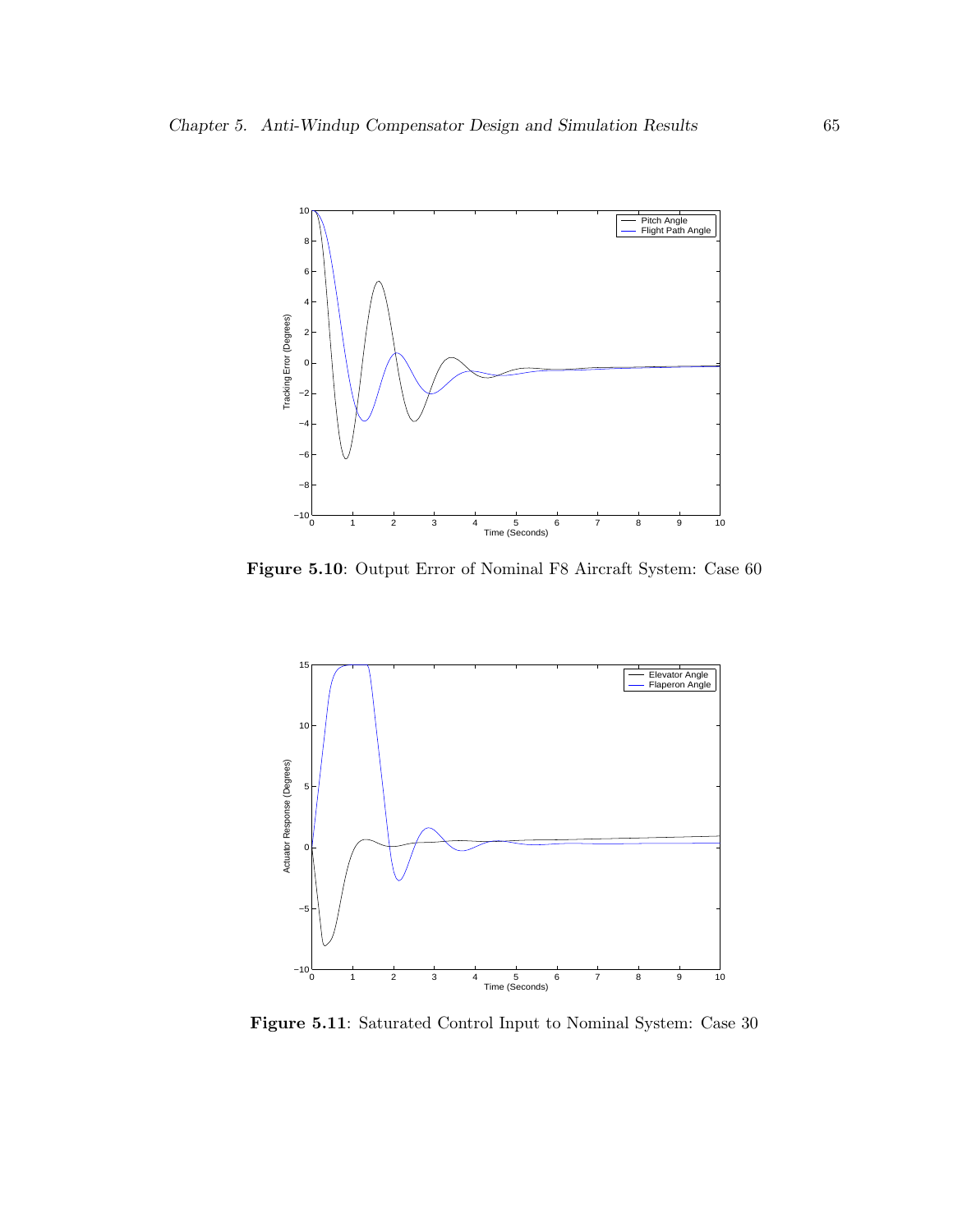

Figure 5.12: Saturated Control Input to Nominal System: Case 60



Figure 5.13: Saturated Control Input to System with Anti-Windup Compensator: Case 30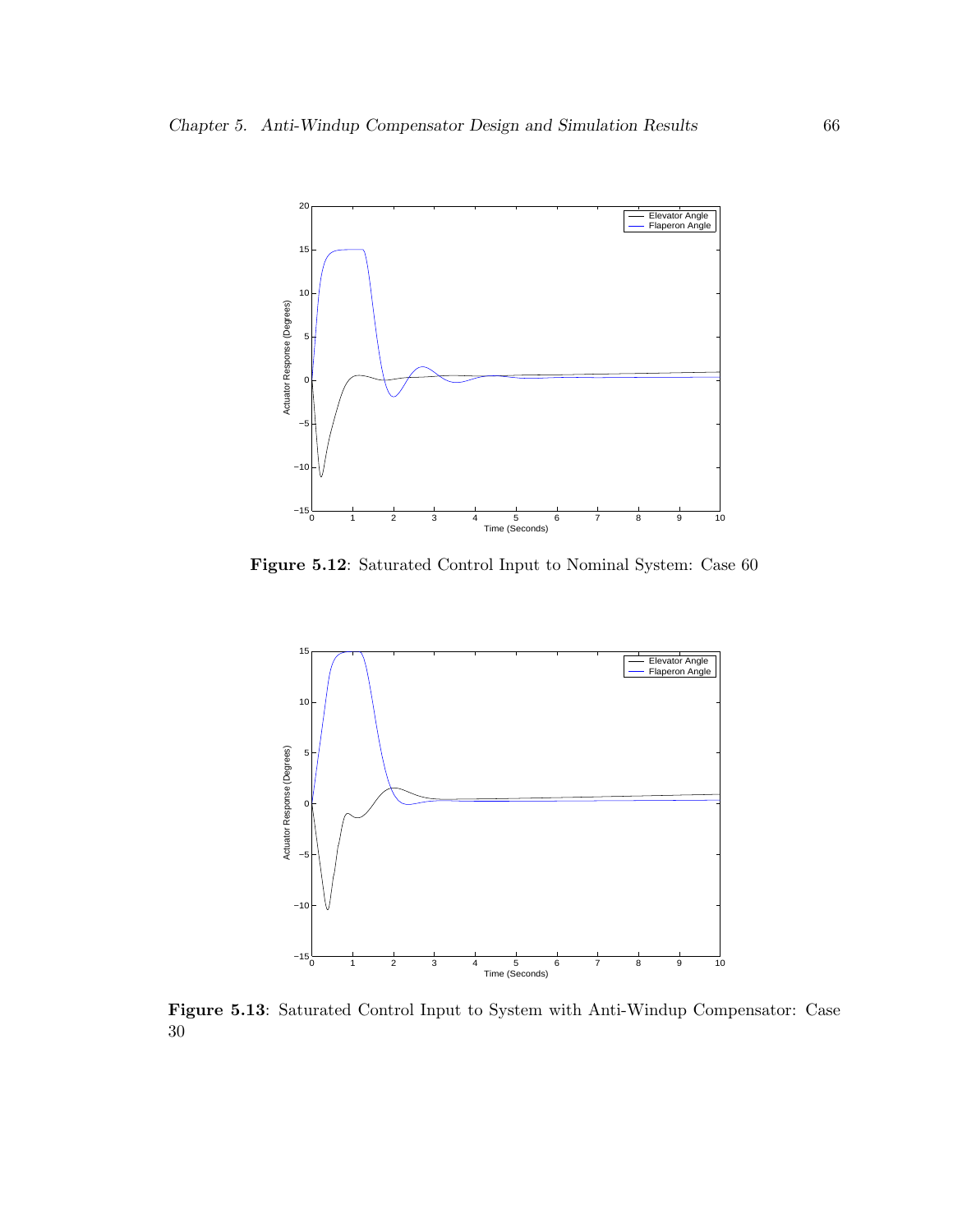

Figure 5.14: Saturated Control Input to System with Anti-Windup Compensator: Case 60



Figure 5.15: Rate of Saturated Control Input to Nominal System: Case 30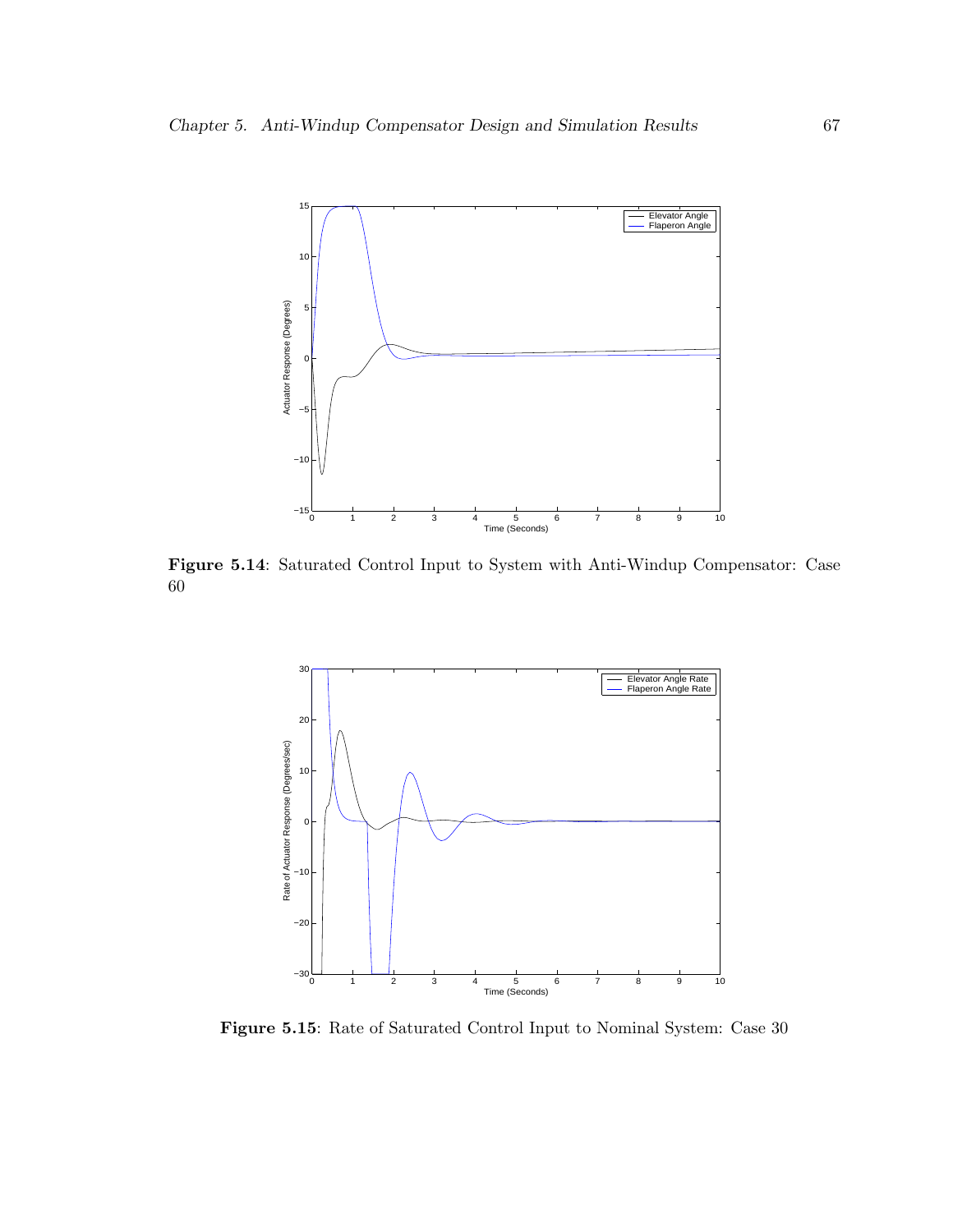

Figure 5.16: Rate of Saturated Control Input to Nominal System: Case 60



Figure 5.17: Rate of Saturated Control Input to Anti-Windup Controlled System: Case 30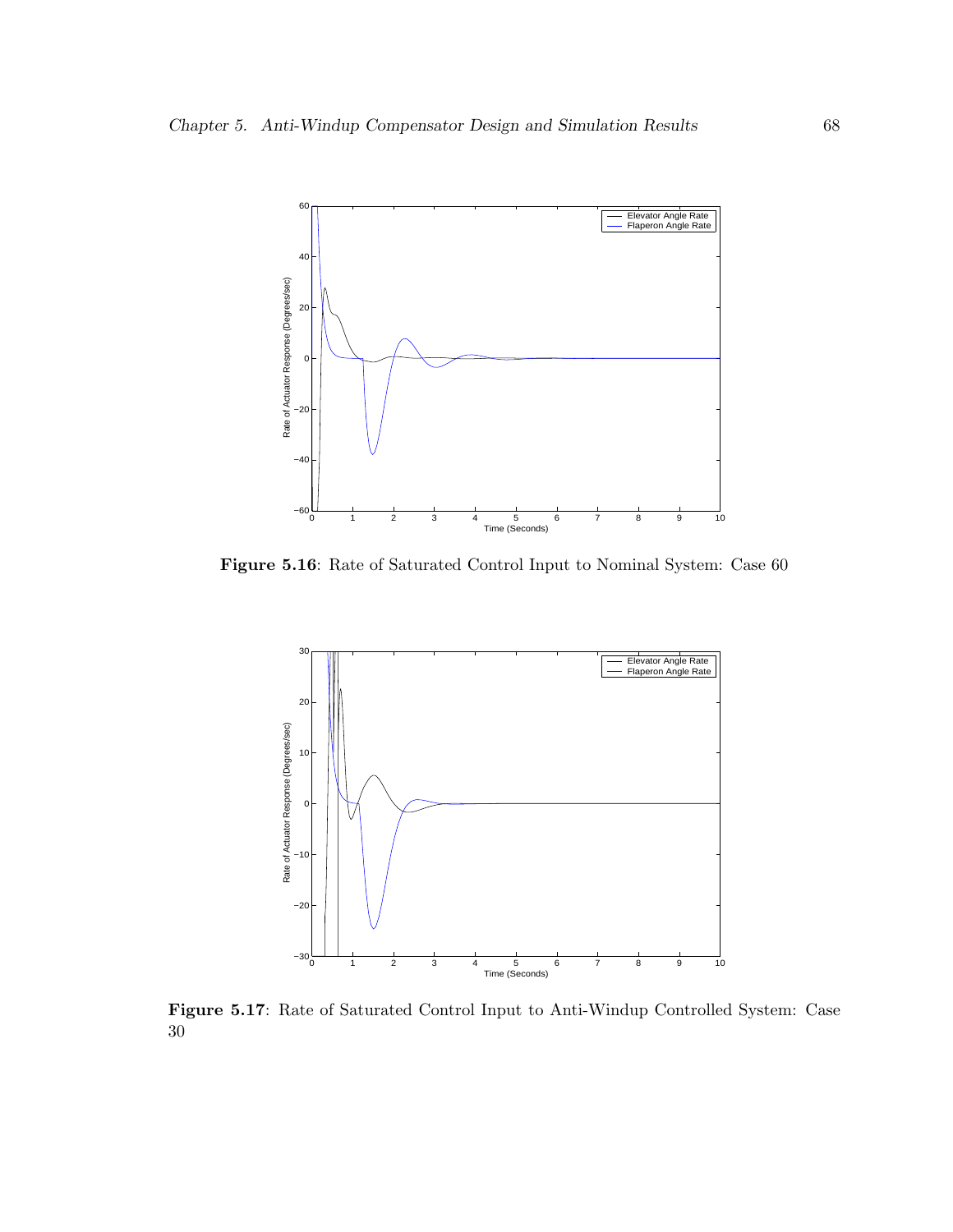

Figure 5.18: Rate of Saturated Control Input to Anti-Windup Controlled System: Case 60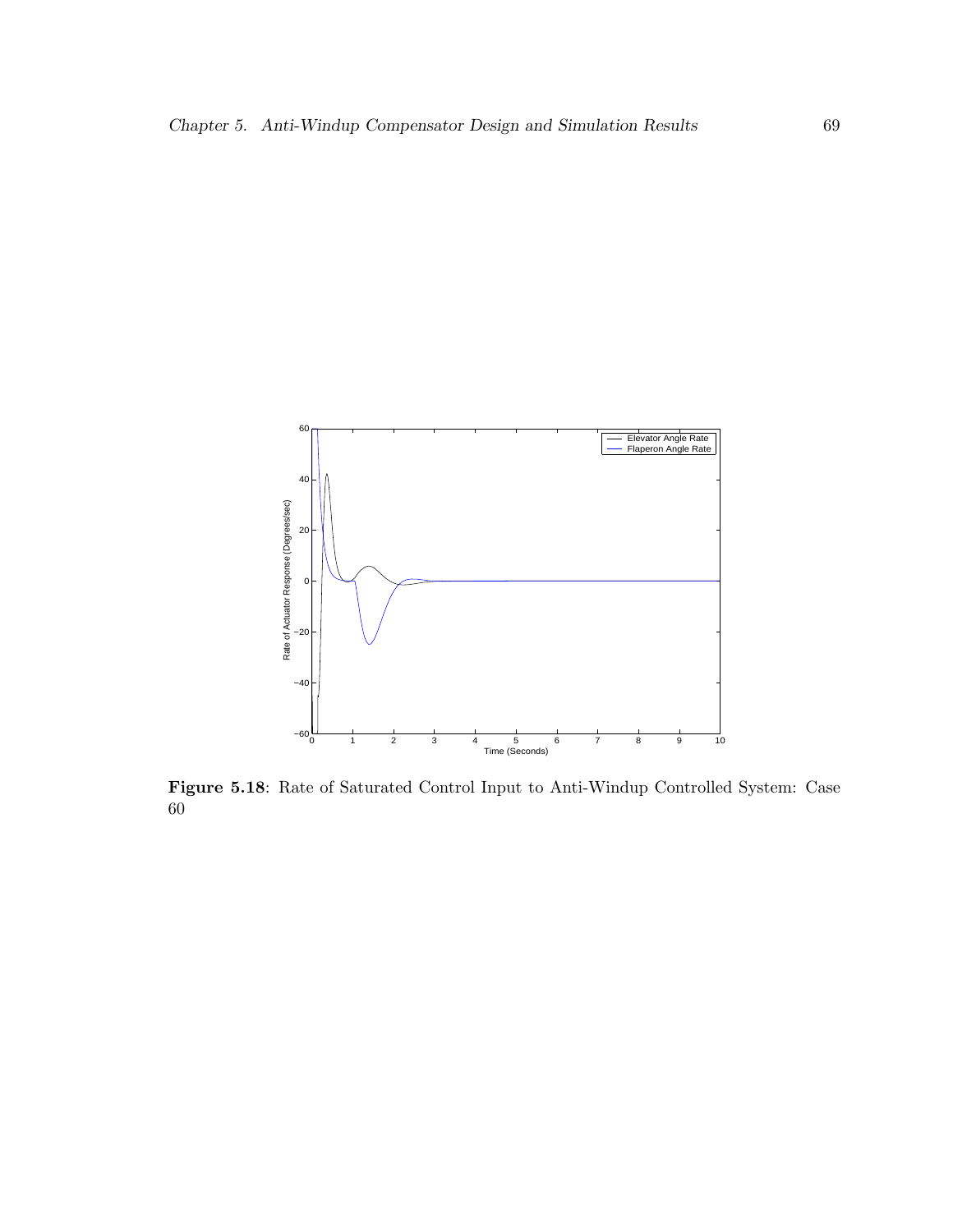## Chapter 6

## Conclusions

In this thesis, two-step anti-windup control procedures were studied with the particular applications of compensation for rate and amplitude saturation, and compensation for gainscheduled linear parameter varying systems. The main goal of this research was to develop an anti-windup compensator to control exponentially unstable systems that are either LPV, or LTI with two kinds of actuator saturation. This compensator has been derived using traditional LMI methods familiar in robust control theory. The proposed anti-windup compensator design has also been used in an example which shows the capability of robustness in the control design.

Modifications were made to the well-known results of Circle criteria. The first such modification was to expand the usage of this method to systems which have multiple sectorbounded nonlinearities constraining the inputs to a certain saturation range. The second modification to the Circle criterion was an expansion to include both sector-bounded nonlinearities and norm-bounded uncertainties. This extension modified the criterion in order to ensure that an anti-windup compensator which was synthesized using this criterion would also be effectively implemented into a gain-scheduled control scheme for an LPV system.

A set of feasibility LMIs were derived for the rate and magnitude saturated system and the gain-scheduled LPV system. These LMIs were convex optimization problems. The solutions to these LMIs were shown to be obtainable for systems which met the basic wellposed constraints for robust control systems. These results were proven using S-Theory and familiar LMI variable elimination solution methods. Synthesis conditions for the two cases were also provided, based on the feasibility conditions outlined previously. These synthesis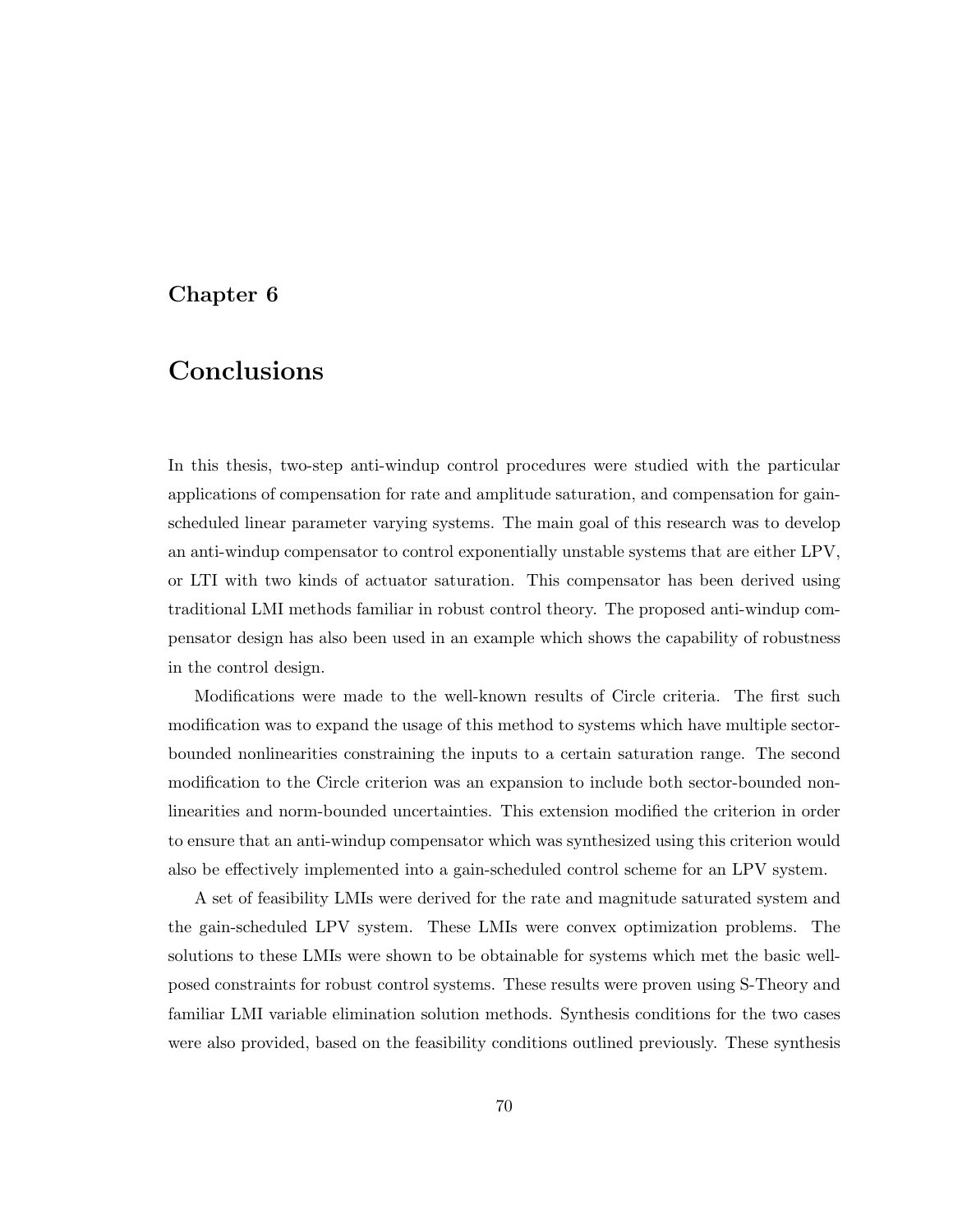conditions were implicitly based on the solution of similar LMIs to the feasibility conditions.

A set of explicit controller construction formulae were given. In the presence of LMI controller feasibility equations, it was advantageous to provide an alternate means of constructing the anti-windup compensators. This was shown to be the case due to the fact that there is the possibility of numerical ill-conditioning when reevaluating the original feasibility LMIs to find the anti-windup compensator gains.

A model for an F8 aircraft was chosen to test the proposed design. This model had an additional unstable pole added to it in order to demonstrate the capability of the proposed anti-windup compensator design scheme. Saturation limits were set for the amplitude of the actuator response, as well as the rate of the actuator response. A nominal robust  $\mathcal{H}_{\infty}$ controller was designed to stabilize the system and provide nominal control. The proposed anti-windup compensator design for rate and magnitude saturated systems was then implemented for this system. Numerical simulations were carried out for the augmented system with a magnitude saturation of 15<sup>°</sup> and a rate saturation limit of  $60\frac{°}{sec}$  and  $30\frac{°}{sec}$ . The effects of the actuator saturation were shown by comparing the system response in both saturated and unsaturated states. Next, the anti-windup compensator was included in the simulations. The results showed that the anti-windup compensator improved the performance of the saturated system. Particularly in the area of actuator saturation. While the proposed design cannot prevent the occurrence of actuator saturation, the effects of this nonlinearity can be reduced significantly.

The results of this research may have been improved if a numerical example of the LPV synthesis could be obtained. This would prove the effectiveness of the proposed LPV gain-scheduled anti-windup compensator. Another future direction of research would be to examine how the LPV anti-windup compensator performed in the event of a destabilizing rate saturation. While the proposed design is sound in the face of exponentially unstable systems, the effects of a destabilizing rate saturation have not been examined. Another interesting possibility is that of comparing the result obtained in this work with various single step anti-windup compensator construction schemes to see how the plant was affected.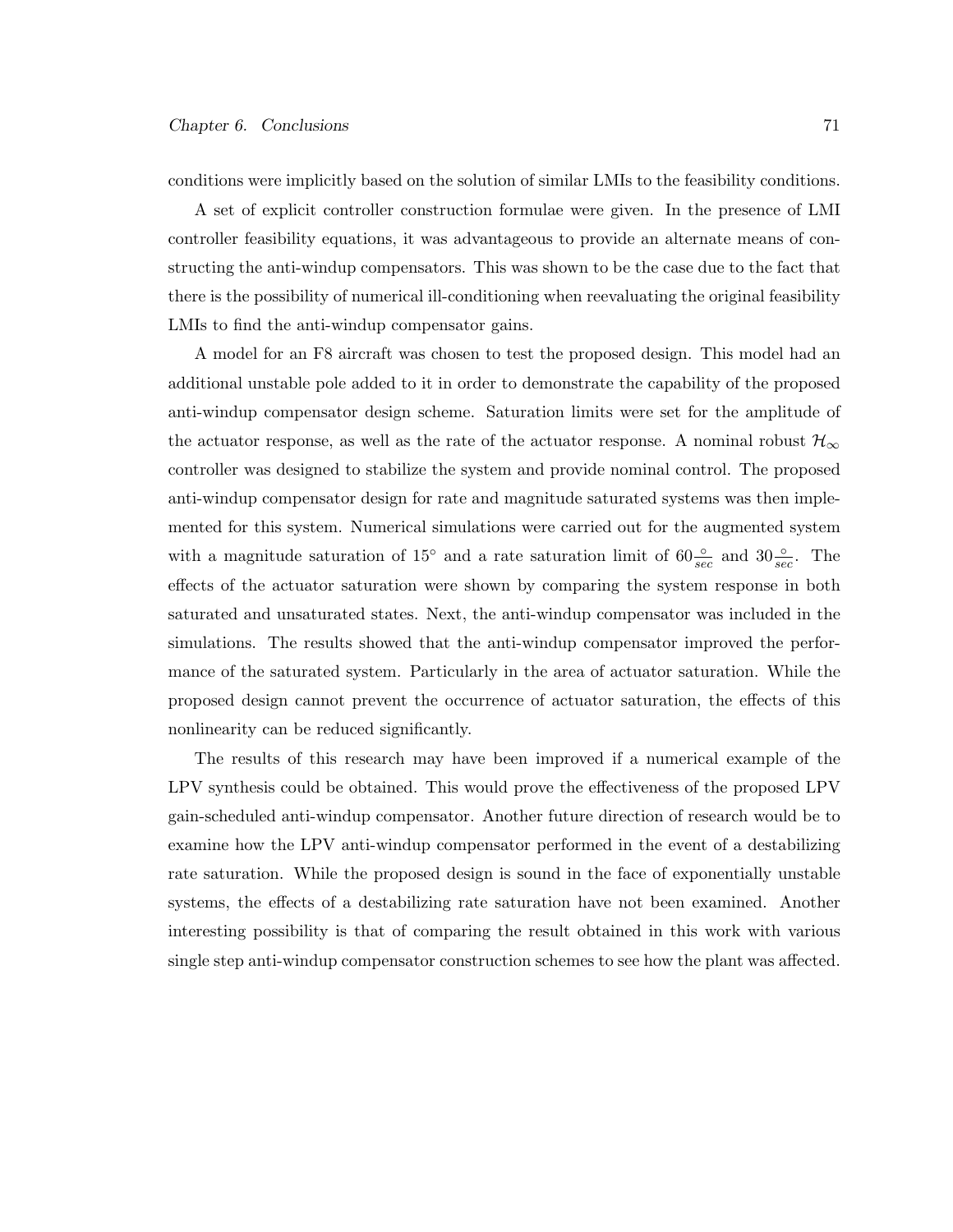## List of References

- [1] P. Apkarian and P. Gahinet. "A convex characterization of gain-scheduled  $\mathcal{H}_{\infty}$  controllers". IEEE Transactions on Automatic Control, 40(5):853–865, 1995.
- [2] K. J. Åström and B. Wittenmark. Computer Controlled Systems: Theory and Design, Prentice-Hall Inc., (1984).
- [3] G. J. Balas, J. C. Doyle, K. Glover, A. Packard, and R. Smith, µ Analysis and Synthesis Toolbox: User's Guide. The MathWorks Inc., 1991.
- [4] Bernstein, D.S., and Michel, A.N., "A chronological bibliography on saturating actuators," Int. J. Robust Non. Contr., 5:375–380, 1995.
- [5] Stephen Boyd, Laurent El Ghaoui, Eric Feron, and Venkataramanan Balakrishnan. Linear Matrix Inequalities in System and Control Theory. SIAM, Philadelphi, PA, 1994.
- [6] Brogan, William L. Modern Control Theory. Prentice-Hall Upper Saddle River, NJ 1991.
- [7] M. A. Dornheim. "Report Pinpoints Factors Leading to YF-22 Crash," Aviation Week and Space Technology, 137 (1992) 53-54.
- [8] J. Doyle. "Structured uncertainty in control system design". in Proceedings of the Conference on Decision and Control, pp. 260–265, 1985.
- [9] Doyle, J., Smith, R., and Enns, D.F., "Control of plants with input saturation nonlinearities," in Proc. Amer. Contr. Conf., 1987, pp. 1034–1039.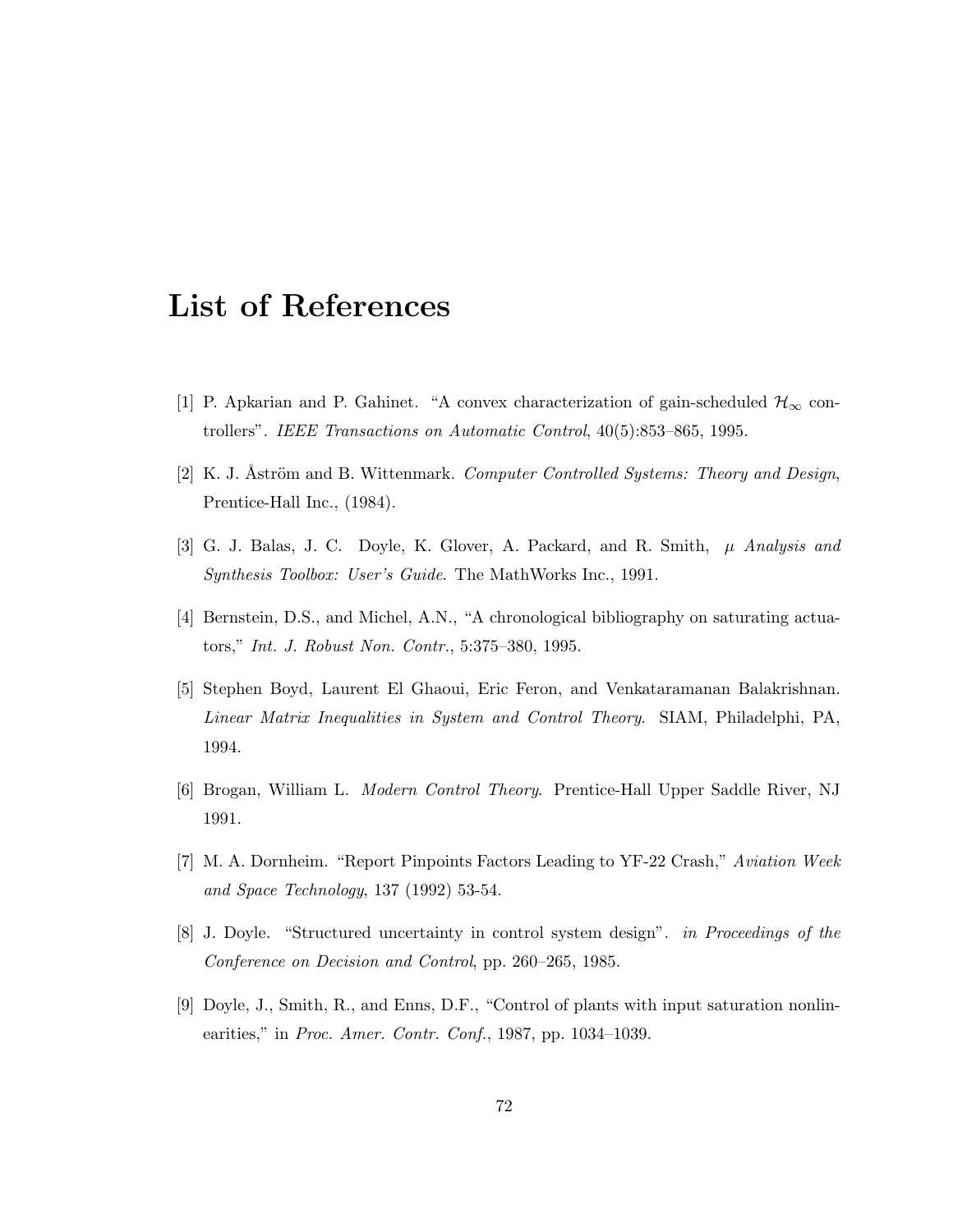- [10] J. Doyle, A. Packard, and K. Zhou. "Review of LFTs, LMIs, and  $\mu$ ". *in Proceedings* of IEEE Conference on Decision and Control, pp. 1227–1232, 1991.
- [11] Grimm, G., Postelthwaite, I., Teel, A.R., Turner, M.C., and Zaccarian, L. "Anti-Windup: An LMI Based Synthesis" Submitted to IEEE Trans. Auto. Contr. 2001.
- [12] P. Gahinet, A. Nemirovsky, A. Laub, and M. Chilali. LMI Control Toolbox. Mathworks Inc., Natick, MA, 1995.
- [13] Gahinet, P., "Explicit controller formulas for LMI-based  $\mathcal{H}_{\infty}$  synthesis," Automatica, 32(7):1007-1014, 1996.
- [14] Hindi, H. and Boyd, S.P., "Analysis of linear systems with saturation using convex optimization," in Proc. Conf. Dec. Contr., 1998.
- [15] Hu, Tingshu and Z. Lin. Control Systems with Actuator Saturation: Analysis and Design Birkhäuser, Boston, 2001.
- [16] Jabbari, F. "Disturbance Attenuation with Bounded Actuators: An LPV Approach" in V. Kapila and K. M. Grigoriadis (Eds.), Actuator Saturation Control, 109-134, (2002).
- [17] P. Kapasouris and M. Athans. Control Systems with Rate and Magnitude Satyration for Neutrally Stable Open Loop Systems in: Proc. IEEE Conf. on Dec. and Control, Honolulu HI, 1998, 909-914.
- [18] N. Kapoor, A. R. Teel, and P. Daoutidis. "Stabilization of Systems with Input Constraints, *International J. of Contr..*,  $66(5)$  (1997) 653.
- [19] Khalil, H.K., Nonlinear Systems, 2nd ed., Prentice-Hall, Englewood Cliffs, NJ, 1996.
- [20] T. Kiyama and T. Iwasaki., "On the Use of Multi-loop Circle Criterion for Saturating Control Synthesis." Proc. of the American Control Conference, volume 2 (2000) 1225- 1229.
- [21] P. Khargonekar and K. Zhou. "An Algebraic Riccati Equation of  $\mathcal{H}_{\infty}$  Optimization." Systems and Control Letters, 11:85-91,1988.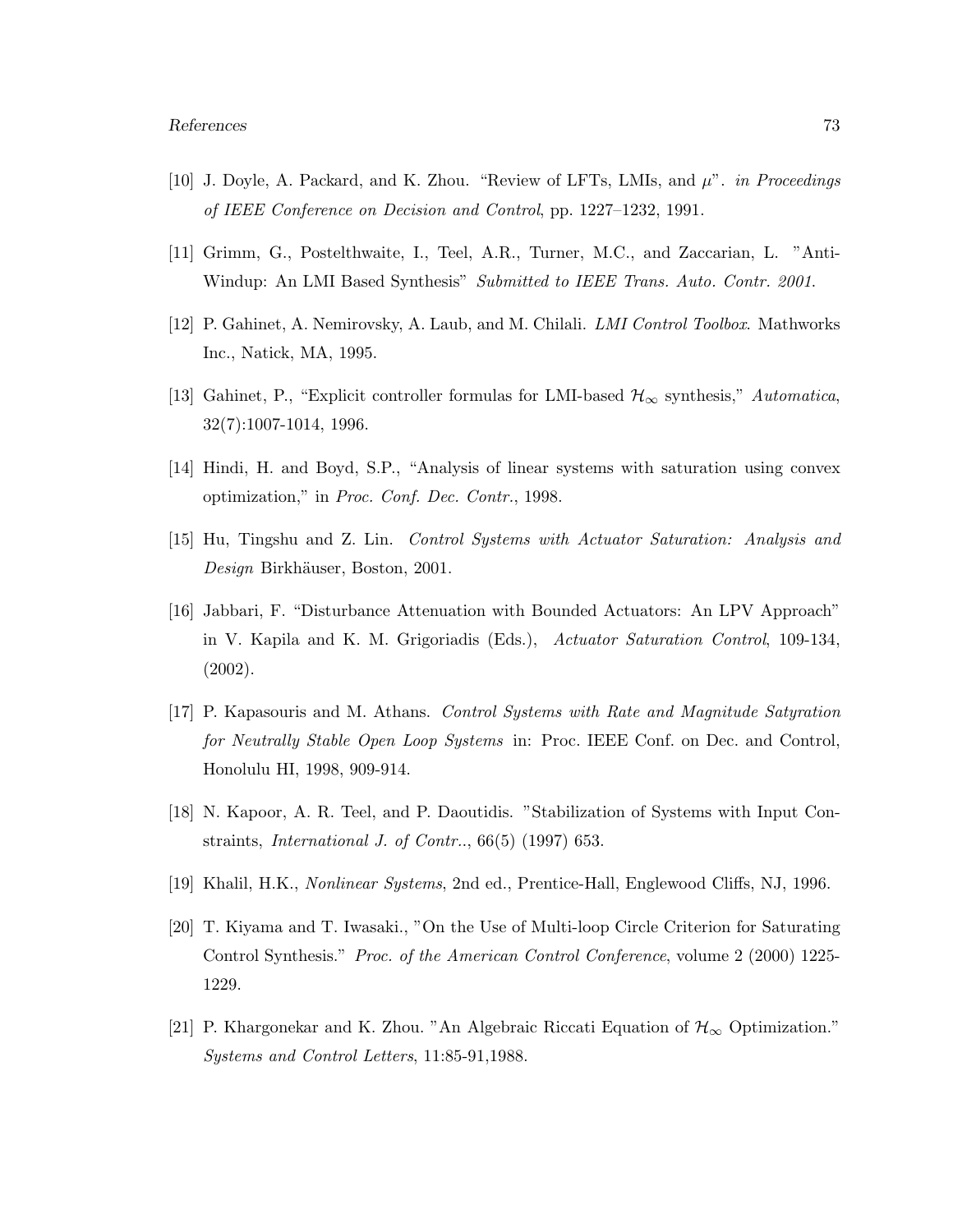- [22] Kothare, M.V., Campo, P.J., Morari, M., and Nett, C.N., "A unified framework for the anti-windup designs,"  $Automatica$ ,  $30(12):1869-1883$ , 1994.
- [23] McKay, K., "Summary of an AGARD Workshop on Pilot Induced Oscillations" Proc. of AIAA Guidance, Navigation, Control Conf., Scottsdale, AZ (1994).
- [24] Mulder, E.F., Kothare, M.V., and Morari, M., "Multivariable anti-windup controller synthesis using linear matrix inequalities," Automatica, 37:1407-1416, 2001.
- [25] Y. Nesterov and A. Nemirovsky. Interior Point Polynomial Methods in Convex Programming: Theory and Applications. SIAM, Phiedelphia, PA, 1993.
- [26] A. Packard. "Gain scheduling via linear fractional transformations". Systems and Control Letters, 22(2):79–92, 1994.
- [27] A. Saberi, Z. Lin, and A. R. Teel. "Control of Linear Systems with Saturation Actuators", IEEE Trans. Automat. Contr., 41 1996 368-378.
- [28] J.S. Shamma and M. Athans. "Analysis of nonlinear gain scheduled control systems". IEEE Transactions on Automatic Control, 35:898–907, 1990.
- [29] J.S. Shamma and M. Athans. "Gain scheduling: Potential hazards and possible remedies". IEEE Control Systems Magazine, 12(3):101–107, 1992.
- [30] C. A. Shifrin. "Sweden Seeks Cause of Gripen Crash," Aviation Week and Space Technology, 139 (1993) 78-79.
- [31] A. R. Teel. "A Nonlinear Small Gain Theorem for the Analysis of Control Systems with Saturation", *IEEE Trans. Automat. Contr.*, 41(9) 1996.
- [32] Teel, A.R., "Anti-windup for exponentially unstable linear systems," Int. J. Robust Non. Contr., 9:701-716, 1999.
- [33] Teel, A.R. and Kapoor, N., "The  $\mathcal{L}_2$  anti-windup problem: Its definition and solution," in Proc. Euro. Contr. Conf., 1997.
- [34] Tyan, F., and Bernstein, D.S., "Anti-windup compensator synthesis for systems with saturation actuators," Int. J. Robust Non. Contr., 5:521-537, 1995.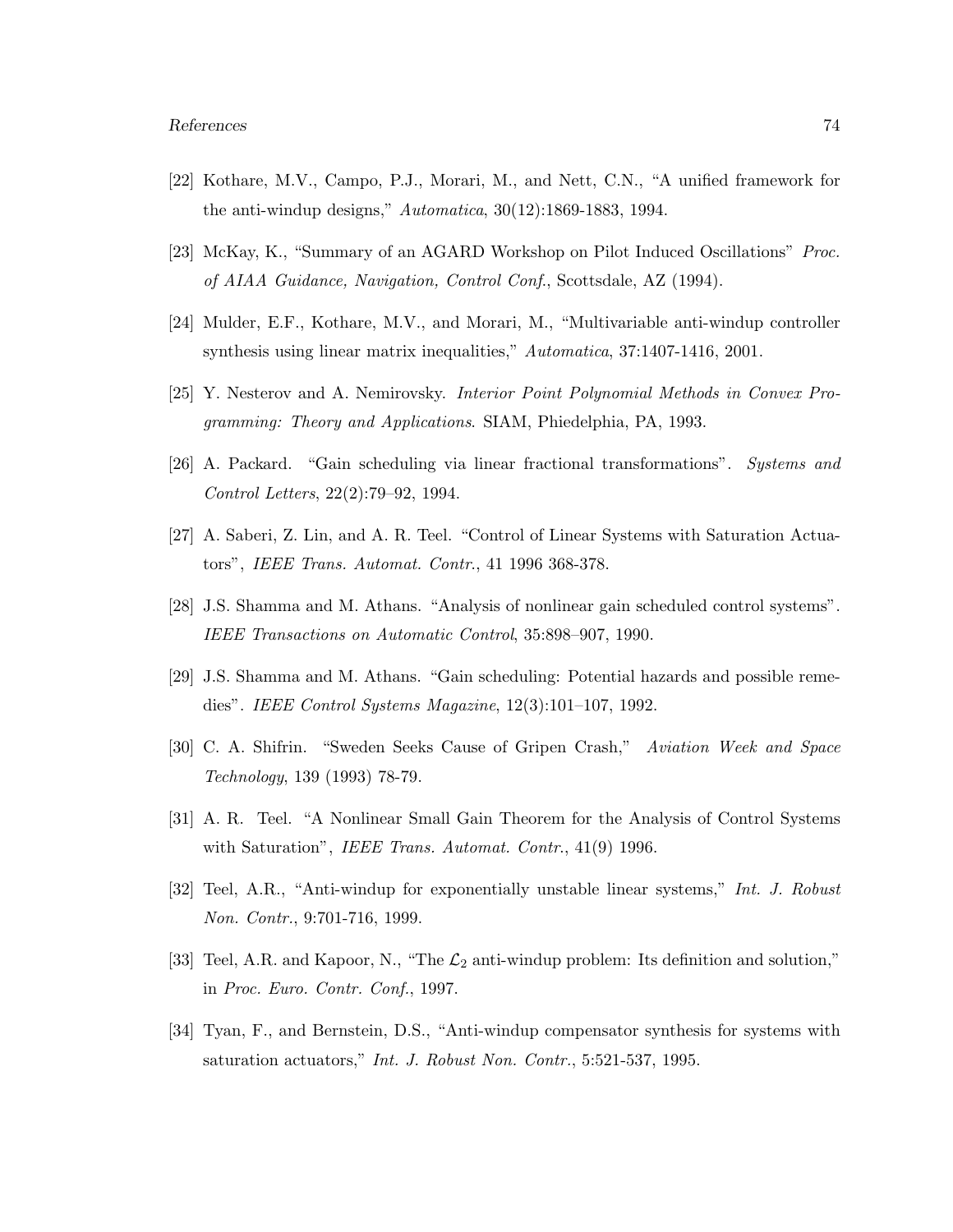- [35] F. Wu. Control of Linear Parameter Varying Systems. PhD dissertation, University of California at Berkeley, 1995.
- [36] F. Wu. "A generalized LPV system analysis and control synthesis framework". International Journal of Control, 74(7):745–759, 2001.
- [37] F. Wu, X.H. Yang, A. Packard, and G. Becker. "Induced  $\mathcal{L}_2$  norm control for LPV systems with bounded parameter variation rates". International Journal of Robust and Nonlinear Control, 6(9/10):983–998, 1996.
- [38] F. Wu, and K. M. Grigoriadis. in V. Kapila and K. M. Grigoriadis (Eds.), Actuator Saturation Control, 273–297, (2002).
- [39] F. Wu and Bei Lu. "Anti-Windup Control Design for Exponentially Unstable LTI Systems with Actuator Saturation". Submitted to the 2003 American Controls Conference.
- [40] K. Zhou and J.C. Doyle. Essentials of Robust Control. Prentice-Hall, Englewood Cliffs, New Jersey, 1998.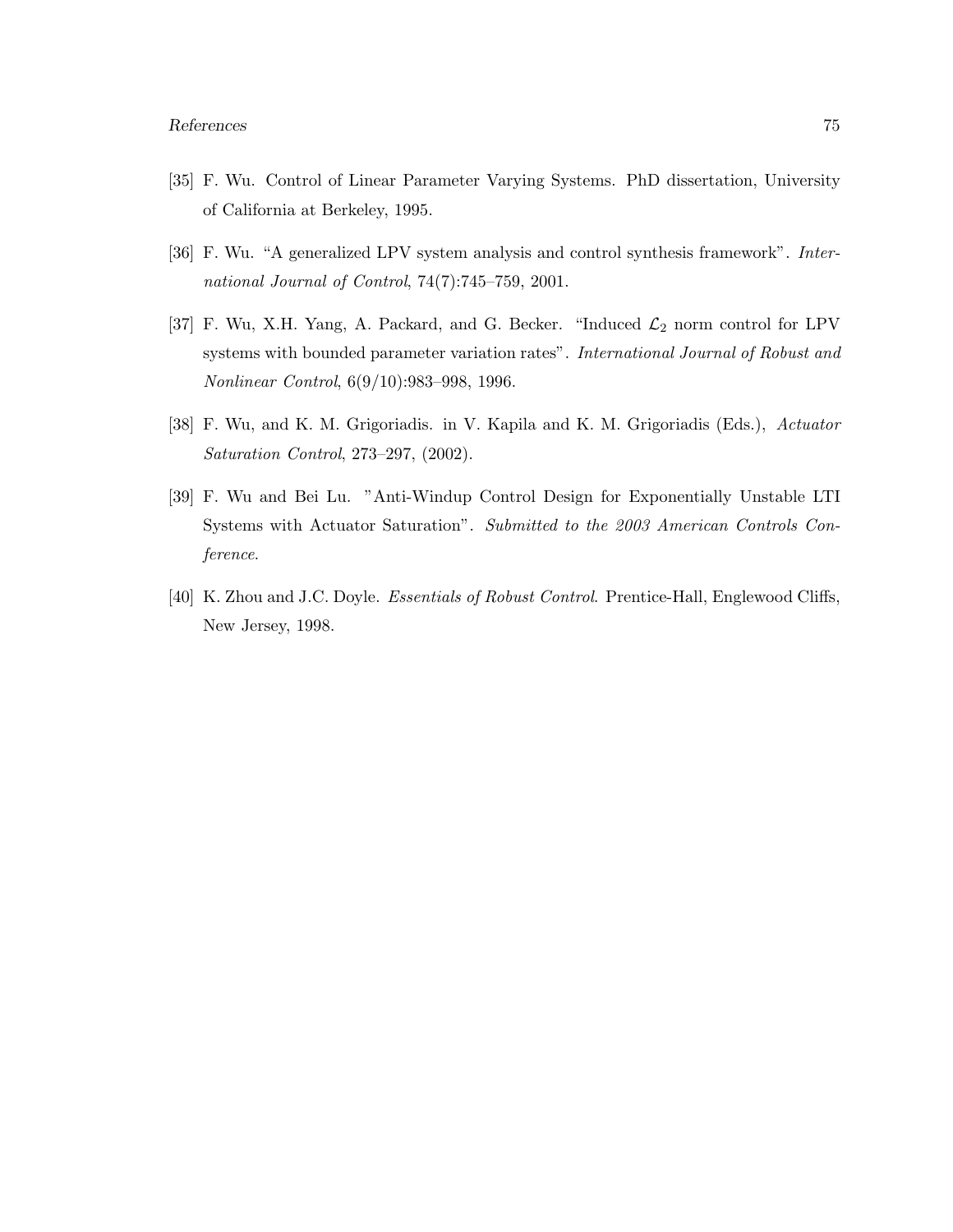Appendix A

MATLAB code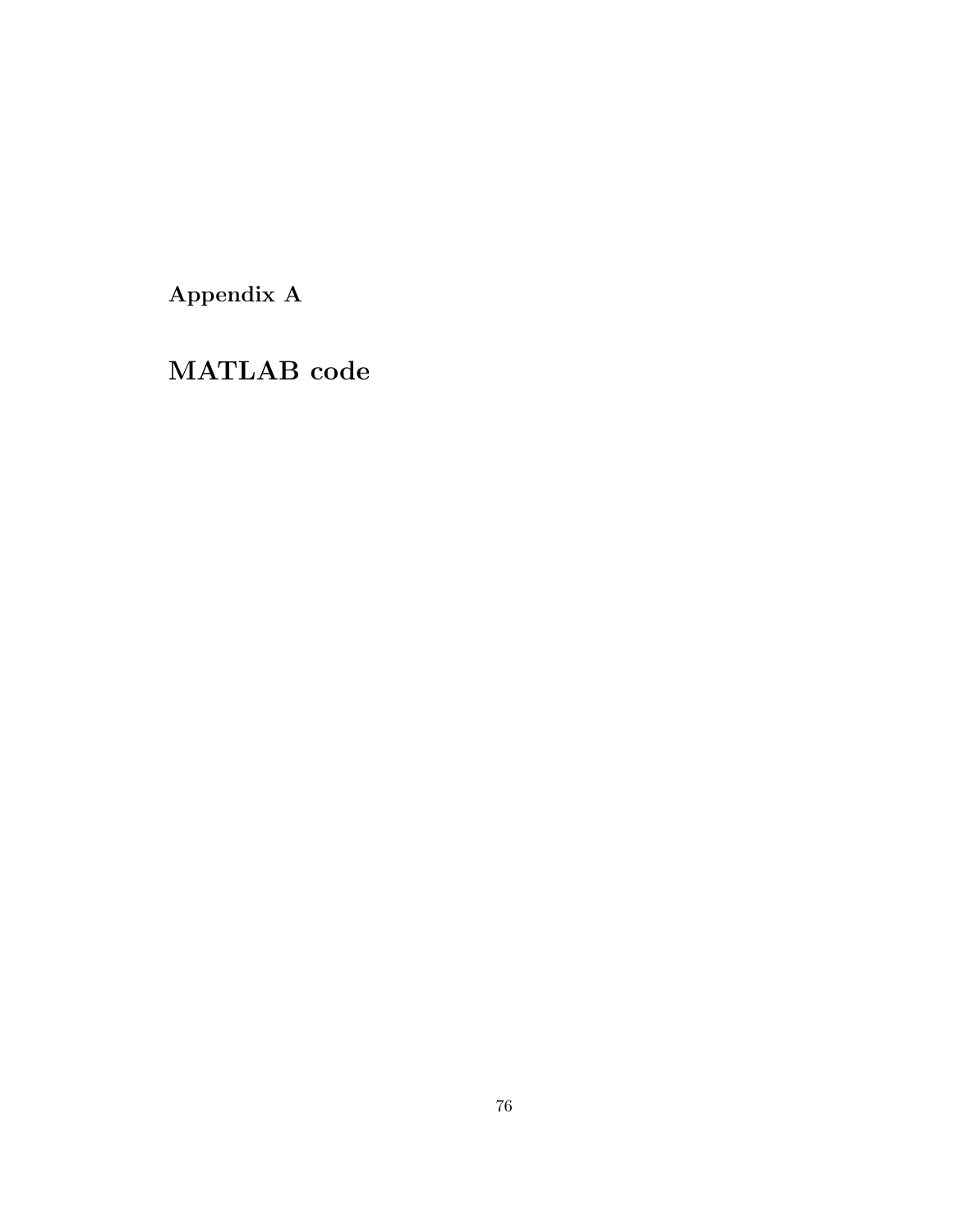## A.1 Rate and Magnitude Synthesis Code

```
Clear; 
epsilon=.0000001; 
k r=1;load goodk; 
load wdata olicr; 
bk=[zeros(10, 2) bk];
dk=[zeros(2,2) dk];K nom=pck(ak,bk,ck,dk);
sysp=olicr; 
sysk=K_nom; 
nmeas=2; 
nctrl=2; 
k_m=0.9999; 
opt='e'; 
band=8.737; 
scalem = 2*(k_{m-1})/k_{m^2};scaler = 2*(k_r-1)/k_r^2;[dum,nop, nip, nxp] = minfo(sysp);[dum, nok,nik,nxk] = minfo(sysk);nep = nop-nmeas;ndp = nip-nctrl;nx = nxp + nctr1;[ap,bp,cp,dp] = \text{unpck(sysp)};bpl = bp(:,1:ndp);bp2 = bp(:,ndp+1:nip);cpl = cp(1: nep,:);cp2 = cp(nep+1:nop, :);dp11 = dp(1: nep, 1:ndp);dp12 = dp(1: nep,ndp+1:nip);dp21 = dp(nep+1:nop, 1:ndp);dp22 = dp(nep+1:nop, ndp+1:nip);[ak, bk, ck, dk] = \text{unpck}(sysk);bk1 = bk(:,1:ndp);bk2 = bk(:,ndp+1:nik);dk1 = dk(:,1:ndp);dk2 = dk(:,ndp+1:nik);ap=[ap bp2;zeros(nctrl,nxp) -band*eye(nctrl)];
```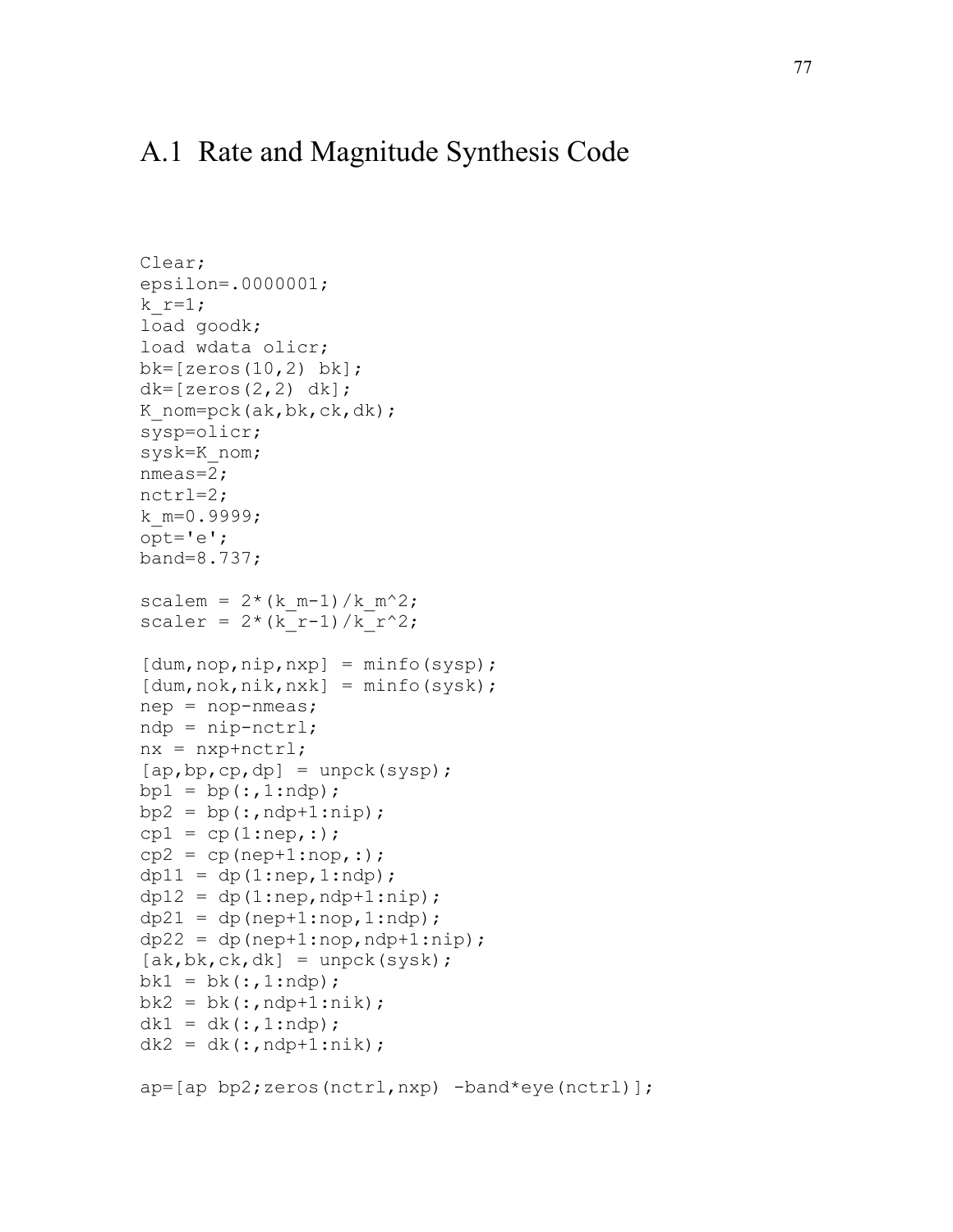```
bp0=[zeros(nxp,nctrl) zeros(nxp,nctrl);-
band*eye(nctrl,nctrl) -eye(nctrl,nctrl)];
bp1=[bp1;zeros(nctrl,nctrl)]; 
bp2=[zeros(nxp,nctrl);band*eye(nctrl)]; 
cp0=[zeros(nctrl,nxp) zeros(nctrl,nctrl);zeros(nctrl,nxp) -
band*eye(nctrl)]; 
cpl=[cp1 dp12];cp2=[cp2 dp22];
dp00=[zeros(nctrl,nctrl) zeros(nctrl,nctrl);-
band*eye(nctrl) zeros(nctrl,nctrl)];
dp01=zeros(2*nctrl,ndp); 
dp02=[eye(nctrl);band*eye(nctrl)]; 
dp10=[zeros(nctrl,nctrl) zeros(nctrl,nctrl)]; 
dp11=dp11;dp12=zeros(nctrl,nctrl); 
dp20=[zeros(nmeas,nctrl) zeros(nmeas,nctrl)]; 
dp22=zeros(nmeas,nctrl); 
a=[ap+bp2*dk2*cp2 bp2*ck; bk2*cp2 ak];b0=[bp0+bp2*dk2*dp20; bk2*dp20];b1=[bp1+bp2*(dk1+dk2*dp21);bk1+bk2*dp21];b2=[zeros(nxp+nctr],nxk) bp2;eye(nxk) zeros(nxk,nctrl)];
c0 = [cp0 + dp02 * dk2 * cp2 dp02 * ck];d00=[dp00+dp02*dk2*dp20]; 
d01=[dp01+dp02*(dk1+dk2*dp21)];
d02=[zeros(2*nctrl,nxk) dp02]; 
c1=[cp1+dp12*dk2*cp2 dp12*ck];d10=dp10+dp12*dk2*dp20;d11=dp11+dp12*(dk1+dk2*dp21); 
d12=[zeros(nep,nxk) dp12]; 
kbar=[k_m*eye(nctrl) zeros(nctrl,nctrl);zeros(nctrl,nctrl)
k_r*eye(nctrl)]; 
deltak=eye(2, 2);
deltap=eye(2, 2);
nxp=nxp+nctrl; 
nx=nxp+nxk; 
k=kbar; 
setlmis([]); 
\frac{8}{6}% Set optimization variables 
\frac{8}{6}idR11 = \text{lmivar}(1, [nxp 1]); % R11
idS = lmivar(1, [nx 1]); % S
idGAM = Imivar(1, [1 0]); % GAMif (k m \sim = 1)
```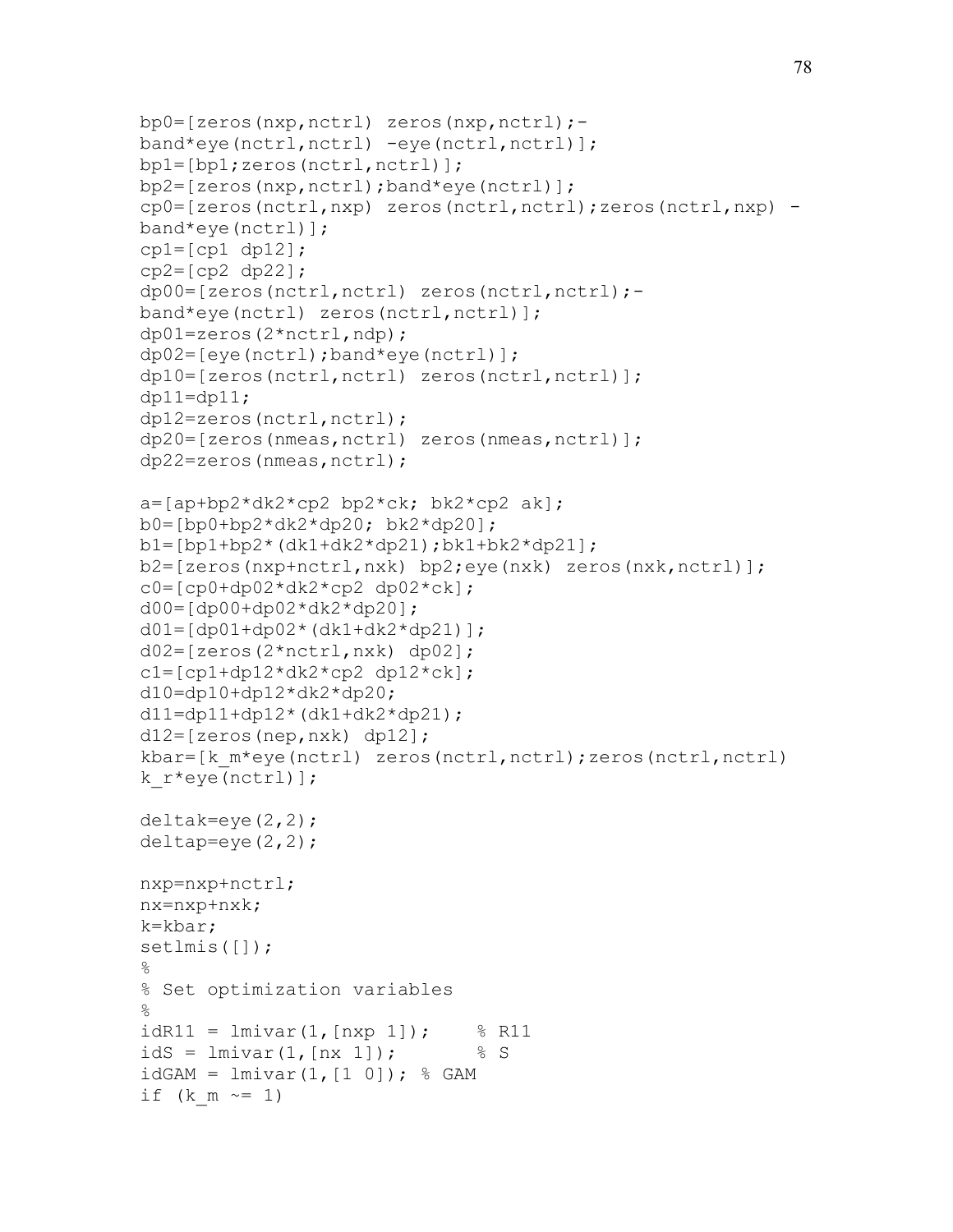```
idUm = lmin(1, [2 \ 0]); \frac{1}{8} U before was (1, 1), but 2
inputs.... 
    idUr = lmivar(1, [2 0]);end 
\frac{8}{\pi}% LMI of R 
\%lmiterm([1 1 1 idR11],ap,1,'s'); 
lmiterm([1 2 1 idR11],[zeros(nctrl,nxp-2) -eye(nctrl)],1); 
lmitem([1 2 2 idUm], scalar, 1);lmiterm([1 2 2  i dUr], -2*(1/(band^2*k r^2)), 1)
lmiterm([1 3 1 0],bp1'); 
lmiterm([1 3 2 0],0); 
lmiterm([1 3 3 idGAM],-eye(nep),1); 
lmiterm([1 4 1 idR11],cp1,1); 
lmiterm([1 4 2 0],zeros(nep,nxp)); 
lmiterm([1 4 3 0],dp11'); 
lmiterm([1 4 4 idGAM],-eye(nep),1); 
if (k m \sim = 1)
     lmiterm([1 1 1 idUm],scalem*bp2,bp2',1); 
     lmiterm([1 2 1 idUm],scalem,bp2'); 
    lmiterm([1 2 1 idUr], -1/(band^2*k_r),bp2');
% lmiterm([1 3 1 idU], scale*dp12, bp2');
% lmiterm([1 3 3 idU],scale/2*dp12,dp12','s'); 
end 
\frac{6}{5}% LMI of S 
% 
lmiterm([2 1 1 idS],1,a,'s'); 
lmiterm([2 2 1 idS],b1',1); 
lmiterm([2 2 2 idGAM],-eye(2),1); 
lmiterm([2 3 1 0],c1); 
lmiterm([2 3 2 0],d11); 
lmiterm([2 3 3 idGAM],-eye(2),1); 
\approx% Coupling condition 
\frac{6}{5}temp = [eye(nxp) zeros(nxp,nxk)]; 
lmiterm([-3 1 1 idR11],1,1); 
lmiterm([-3 2 1 0],temp'); 
lmiterm([-3 2 2 idS],1,1); 
\frac{8}{6}% Additional constraint 
\%if (k \, m \sim = 1) lmiterm([4 1 1 idUm],-1,1);
```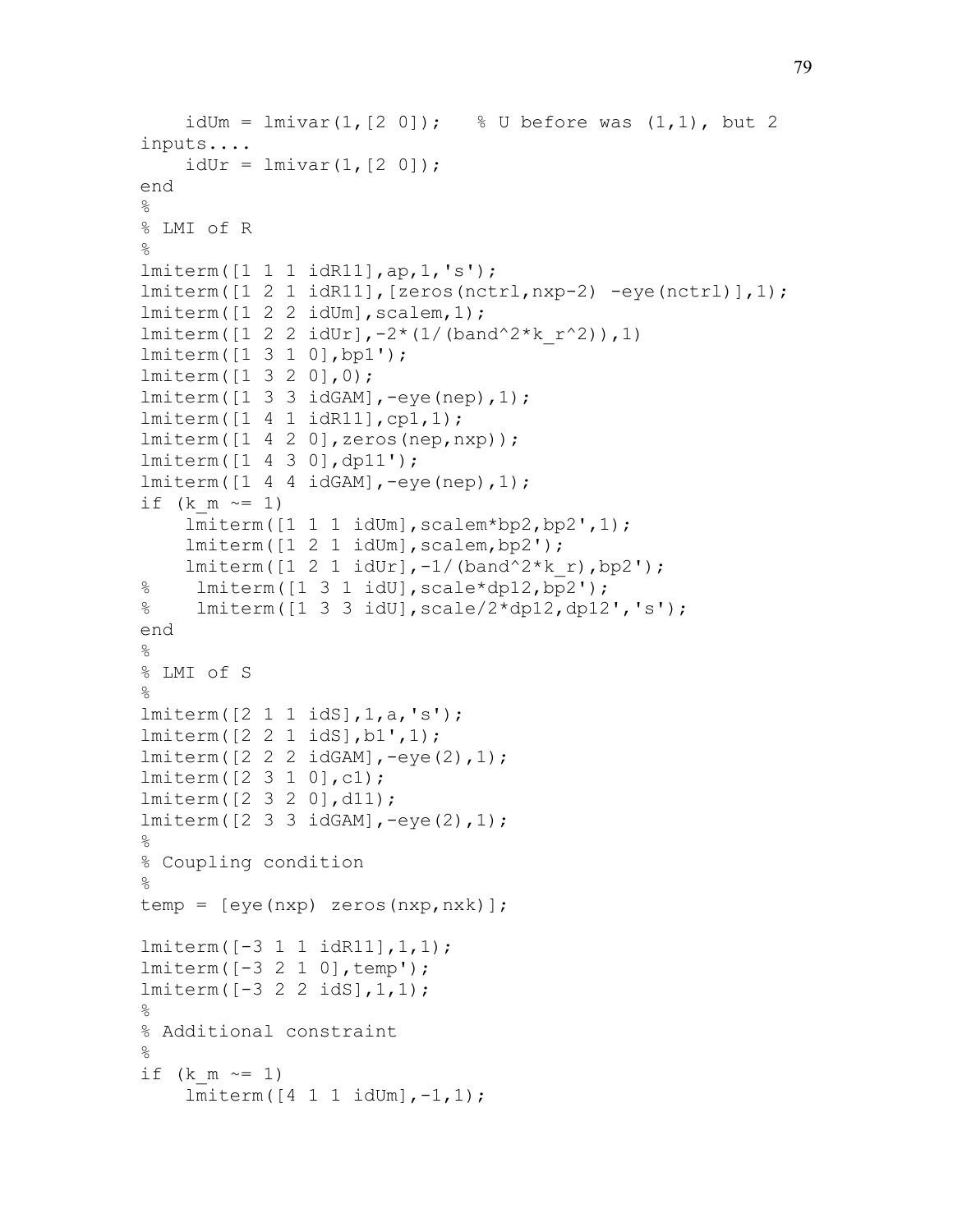```
 lmiterm([4 2 2 idUr],-1,1); 
     lmiterm([4 3 3 idUm],1,1); 
     lmiterm([4 4 4 idUr],1,1); 
     lmiterm([4 3 3 0],-1e4); 
     lmiterm([4 4 4 0],-1e4); 
end 
lmis = getlmis; 
nvar = lminbr(lmis);
disp([' Total variable numbers: ',num2str(nvar)])
nlmi =decnbr(lmis);
disp([' Total LMI numbers: ',num2str(nlmi)]) 
\approx% Construct CVEC 
\%nvar = <i>decnbr</i>(lmis);cvec = zeros(nvar,1);for i = 1:nvar[vRi, vSi, vGAMI] = defcx(lmis, i, idR11, idS, idGAM);cvec(i,1) = vGAMi+epsilon(trac(wRi)+trace(vSi));end 
\approx% Call LMI optimization subroutine 
\frac{6}{5}[{\rm copt}, {\rm xopt}] = mincx(lmis, cvec, [1e-3 300 -1 0 0]);
\frac{8}{6}% Convert the optimization variables to matrix form 
\frac{8}{6}r11 = dec2mat(1mis, xopt, idR11);s = dec2mat(lmis, xopt, idS);
gamma = dec2mat(1mis, xopt, idGAM);if (k \text{ m} \sim = 1)Um = dec2mat(lmis, xopt, idUm);Ur = dec2mat(lmis, xopt, idUr);Wm = inv(Um);Wr = inv(Ur);W=[Wm \text{ zeros}(2,2);zeros(2,2) Wr];
end 
minfo(W) 
\text{sinv} = \text{inv}(s);
r = [r11 \text{ sin}v(1:nxp, nxp+1:nx);sinv(nxp+1:nx,:)];
if (opt == 'e')temp = eye(nx)-r*s;[u,d,v] = svd(temp);
```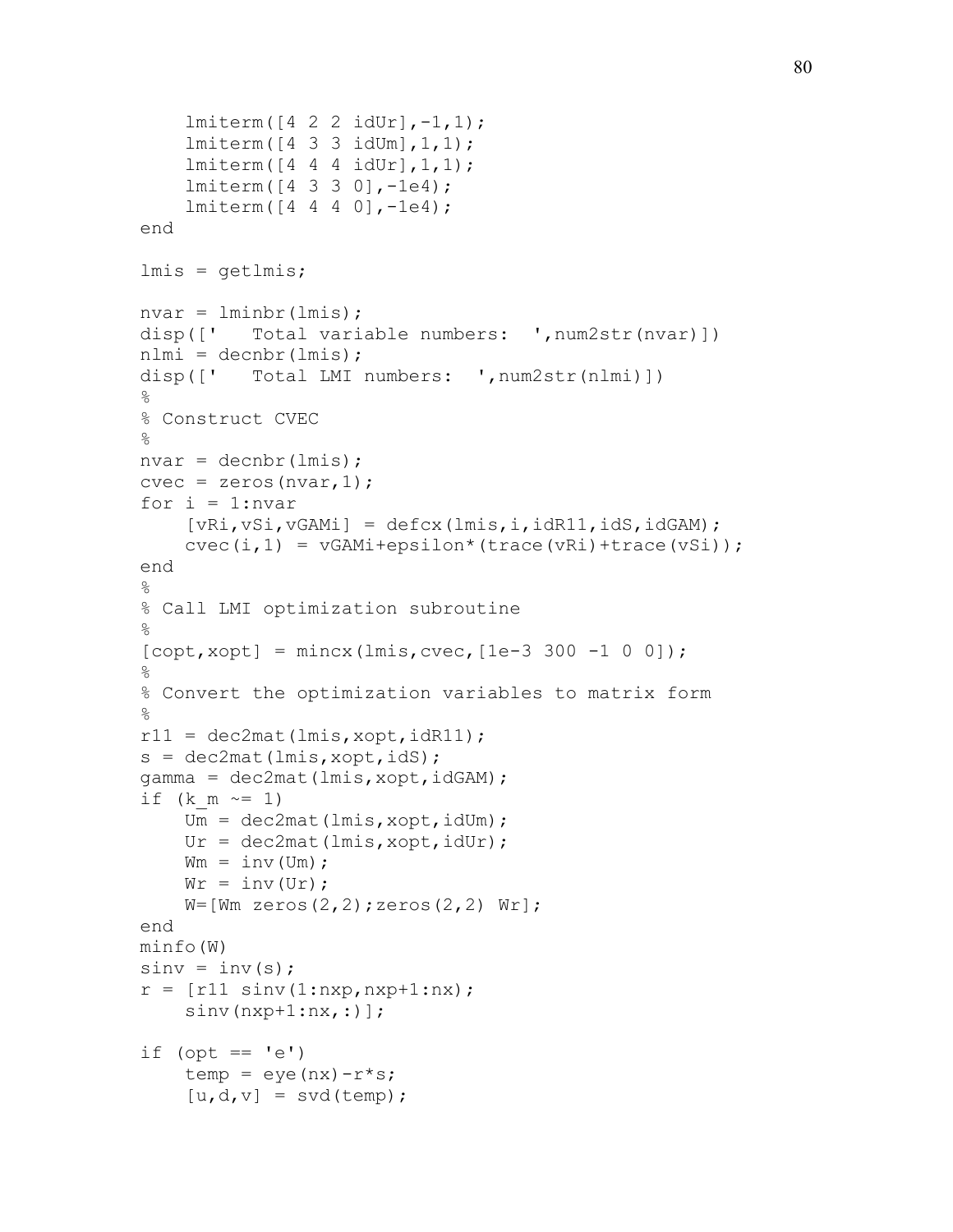```
 minfo(u) 
    tempd = sqrtm(d);M = u*tempd(:,1:nxp);N = v*tempd(:,1:nxp);else 
     temp = r*s*r-r;temp = (temp + temp')/2;[u,d,v] = svd(temp);N = u(:,1:nxp) * sqrtm(d(1:nxp,1:nxp));M = eye(nxp) + N'/r*N;Q = [r N; N' M];end 
if (opt == 'e')\frac{6}{5} % Explicit construction. Pick a feasible DAW 
    \approx setlmis([]); 
    idDAW = Imivar(2, [nctrl 2*nctrl]); DAW
     idTAU = Imivar(1, [1 0]); \ TAU
     lmiterm([1 1 1 idDAW],W*k*dp02,1,'s'); 
      lmiterm([1 1 1 0],W*k*d00+d00'*k*W); 
     lmitem([1 1 1 0], -2*W); lmiterm([1 2 1 0],d01'*k*W); 
      lmiterm([1 2 2 0],-gamma*eye(nctrl)); 
      lmiterm([1 3 1 idDAW],dp12,1); 
      lmiterm([1 3 1 0],d10); 
      lmiterm([1 3 2 0],d11); 
      lmiterm([1 3 3 0],-gamma*eye(nctrl)); 
      lmiterm([2 1 1 idTAU],-1,1); 
      lmiterm([2 2 1 idDAW],-1,1); 
      lmiterm([2 2 2 0],-1); 
     dmatrix = qetlmis;nvar = decnbr (dmatrix);
     cvec = zeros(nvar,1);for i = 1:nvar[vDAWi, vTAUi] = defcx(dmatrix, i, idDAW, idTAU);cvec(i,1) = vTAUi; end 
    [{\rm copt}, {\rm xopt}] = mincx(dmatrix, cvec, [1e-3 300 -1 0 0]);
```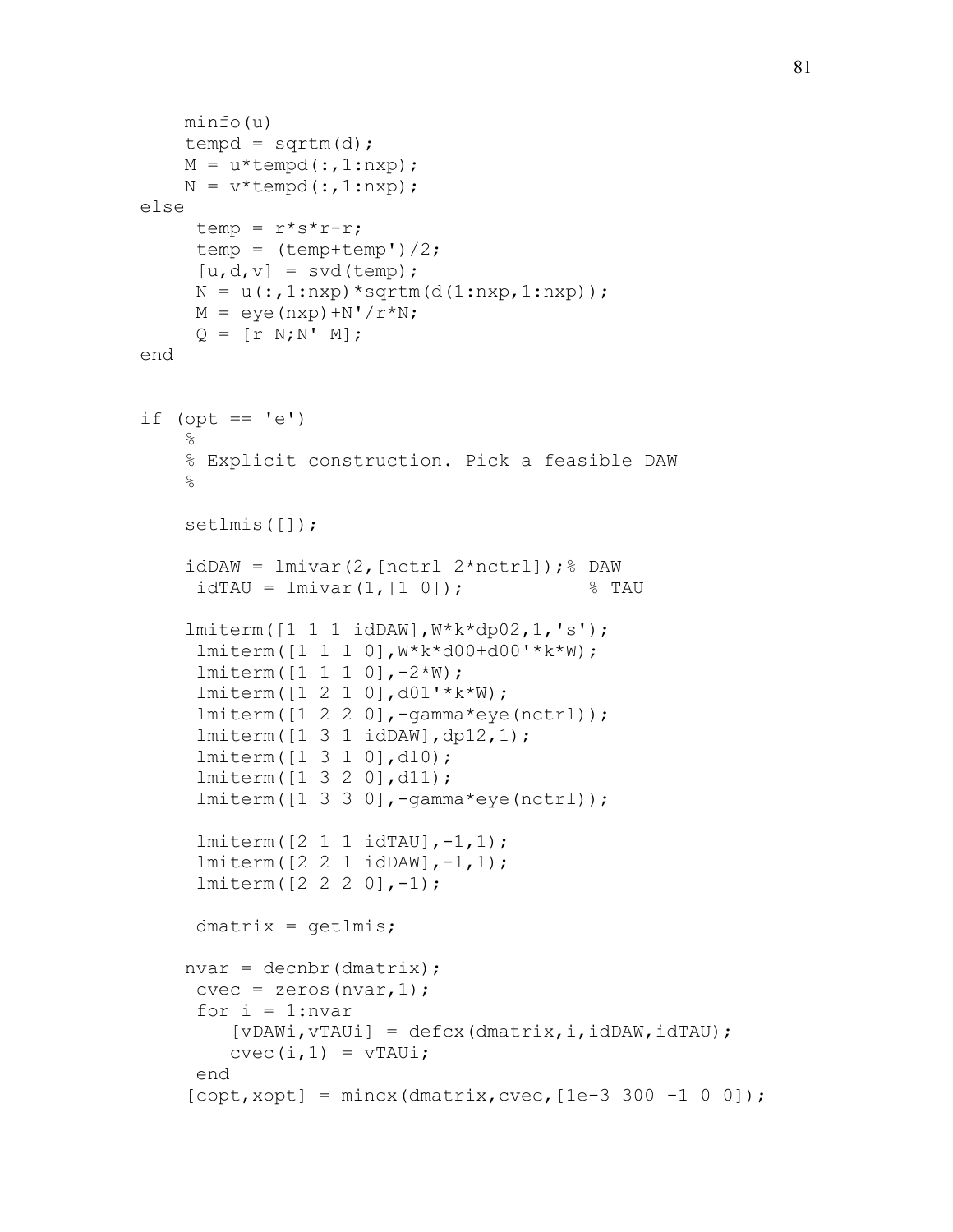```
dawk = dec2mat(dmatrix, xopt, idDAW);tau = dec2mat(dmatrix, xopt, idTAU);\frac{6}{6} % Compute BAW and CAW 
     \frac{6}{6}E = [eye(nxp);zeros(nxk,nxp)]; pi11 = W*k*d00+d00*k*W+W*k*dp02*dawk+dawk'*dp02'*k*W-
2*W;
    pi21 = d01' * k * W;pi22 = -gammaamma*eye(ndp);
     pi31=d10;+dp12*dawk; 
     pi32 = d11;pi33 = -\gamma \text{amma} \text{exp}(\text{nep});
      Pi = [pi11 pi21' pi31'; 
      pi21 pi22 pi32'; 
      pi31 pi32 pi33]; 
\% b0=sel(b0,1:24,1:2);
     L1 = [ (b0' + W * k * c0 * r) * E + dawk' * bp2'; b1' * E; c1 * r * E];L2 = [b0'*s+W* k*c0;b1'*s; c1];nctrl=2*nctrl; 
      tempb = [eye(nctrl) zeros(nctrl,ndp) 
zeros(nctrl,nep)]; 
      left = [zeros(nctrl) tempb;
            tempb' Pi]; 
     rightb = -[zeros(nctrl, nx); L2];thetab = left\rightarrow;
     bawk = (theta(1:nctr1,:))';
     tempc = [dp02' * k * w zeros(nctrl/2,ndp) [dp12]';
     left c = [zeros(nctrl/2) tempc; tempc' Pi]; 
     rightc = -[bp2'; L1];thetac = leftc\rightleftharpoonscawk = thetac(1:nctr1/2,:);\approx % Calculate aaw 
    \frac{6}{5}temp1 = [s * b0 + bawk + c0' * k * W s * b1 c1'];
    temp2 = [(b0' + W * k * c0 * r) * E + dawk' * [bp2]' + W * k * dp02 * cawk;b1' * E;c1*r*E+[dp12]*cawk];
     aawk = -a' * E + temp1/Pi*temp2;
```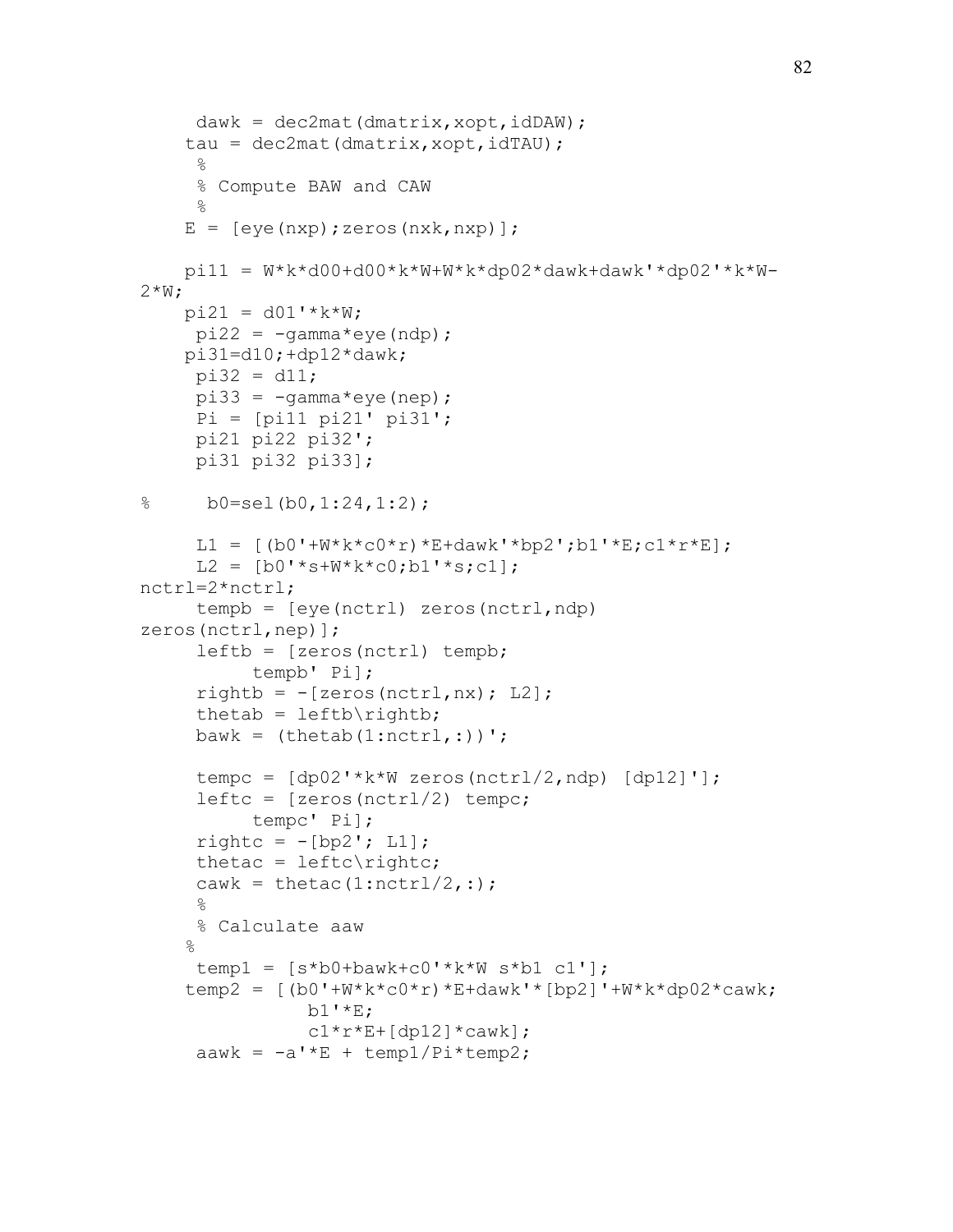```
temp1 = [aawk bawk; cawk dawk] - [s^*a^*r^*E]zeros(nx,nctrl);zeros(nctrl/2,nxp+nctrl)];
    temp2 = [N s * b2; zeros(nctrl-2, nx) eye(nctrl-2) \temp1;
    temp3 = temp2/[M' * E zeros(nxp, nctrl); zeros(nctrl, nxp)eye(nctrl)]; 
    aaw = temp3(1:nxp, 1:nxp);baw = temp3(1:nxp, nxp+1:nxp+nctrl);caw = temp3(nxp+1:nx+nctr1-2,1:nxp);daw = temp3(nxp+1:nx+nctrl-2, nxp+1:nxp+nctrl);else 
% Construct controller gain through feasibility solver. 
      nctrl=2*nctrl; 
     A0 = [a \text{ zeros}(nxp+nxk,nxp); zeros(nxp,nxp+nxk) zeros(nxp,nxp)]; 
     B0 = [b0; zeros(nxp, nctrl)];
     B1 = [b1; zeros(nxp, ndp)];CO = [c0 zeros(nctrl, nxp)];
     C1 = [c1 \text{ zeros}(nep, nxp)];
     H1 = [zeros(nxp+nxk,nxp) b2; eye(nxp) zeros(nxp,nxp)]'; 
     H2 = [zeros(nctrl, nxp) d02]';
     H3 = [zeros(nep, nxp) d12]';
     G1 = [zeros(nxp,nx) eye(nxp);zeros(nctrl,nx+nxp)];G2 = [zeros(nxp, nctrl); eye(nctrl)];U = [Um zeros(2, 2); zeros(2, 2) un];
      setlmis([]); 
    idLAM = lmivar(2, [nx+nctrl/2,nxp+nctrl]);idTAU = Imivar(1, [1,1]);
    if (k m == 1)idU = lmivar(1, [1 1]); end 
     lmiterm([1 1 1 0],Q*A0'+A0*Q); 
      lmiterm([1 1 1 idLAM],H1',G1*Q,'s'); 
     lmitem([1 2 1 0], k*CO*Q); lmiterm([1 2 1 idLAM],k*H2',G1*Q); 
      lmiterm([1 3 1 0],B1'); 
      lmiterm([1 3 2 0],d01'*k); 
      lmiterm([1 3 3 0],-gamma); 
     lmitem([1 4 1 0], C1*Q);lmitem([1 4 1 idLAM], H3', GL<sup>*</sup>Q); lmiterm([1 4 3 0],d11);
```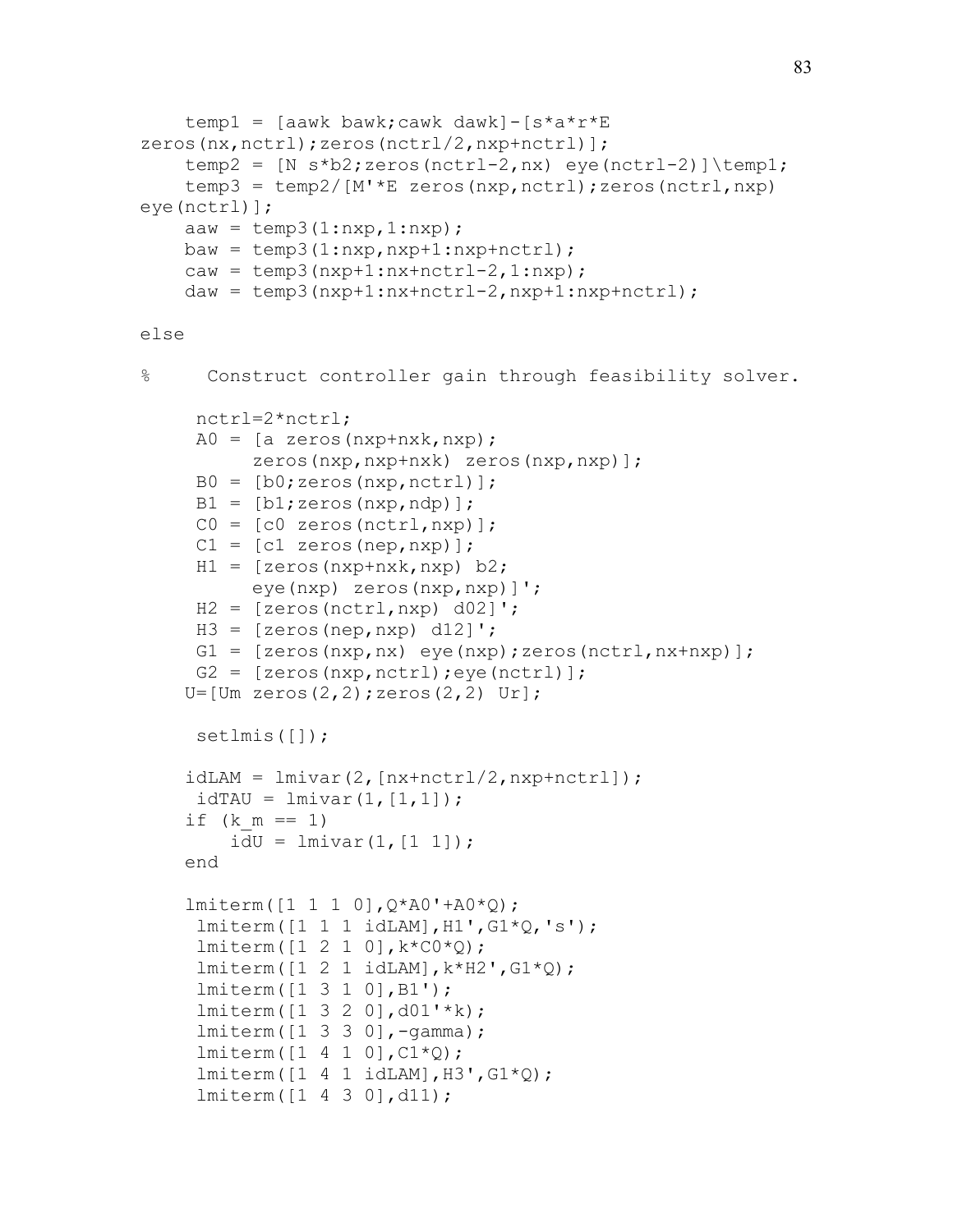```
 lmiterm([1 4 4 0],-gamma); 
if (k \, m \sim = 1) lmiterm([1 2 1 0],U*B0'); 
    lmitem([1 2 1 - idLAM], U*G2', H1); lmiterm([1 2 2 0],k*d00*U+k*U*d00'); 
       lmiterm([1 2 2 0],-2*U); 
       lmiterm([1 2 2 idLAM],k*H2',G2*U,'s'); 
       lmiterm([1 4 2 0],d10*U); 
       lmiterm([1 4 2 idLAM],H3',G2*U); 
  else 
     lmiterm([1 2 1 idU],1,B0'); 
     lmiterm([1 2 1 -idLAM],G2',H1); 
       lmiterm([1 2 2 idU],d00,1,'s'); 
       lmiterm([1 2 2 idU],-1,1,'s'); 
       lmiterm([1 2 2 idLAM],H2',G2,'s'); 
       lmiterm([1 4 2 idU],d10,1); 
       lmiterm([1 4 2 idLAM],H3',G2); 
 end 
temp1 = [zeros(nctrl, nxk) eye(nctrl)]; temp2 = [zeros(nxk+nctrl,nxp-2) eye(nxk+nctrl)]; 
 temp3 = [zeros(nctrl, nxp) eye(nctrl)]; lmiterm([2 1 1 idTAU],-1,1); 
  lmiterm([2 2 1 -idLAM],-temp3,temp2'*temp1'); 
  lmiterm([2 2 2 0],-1); 
constant = qetlmis;nvar = decnbr (construct);
 cvec = zeros(nvar,1);for i = 1:nvar[vTAUi] = defcx (construct, i, idTAU);
    cvec(i,1) = vTAUi; end 
 [qopt, xopt] = mincx (construct, cvec, [1e-3 300 -1 0 0]);
 lambda = dec2mat(construct, xopt, idLAM);aaw = lambda(1:nxp,1:nxp);
caw = lambda(nxp+1:nx+nctr1/2,1:nxp);
if (k \t m \t \sim = 1)baw = lambda(1:nxp,nxp+1:nxp+nctrl);daw = lambda(nxp+1:nx+nctrl/2,nxp+1:nxp+nctrl); else 
    U = dec2mat(construct, xopt, idU);baw = lambda(1:nxp, nxp+1:nxp+nctrl)/U;
    daw = lambda(nxp+1:nx+nctrl, nxp+1:nxp+nctrl)/U;
 end
```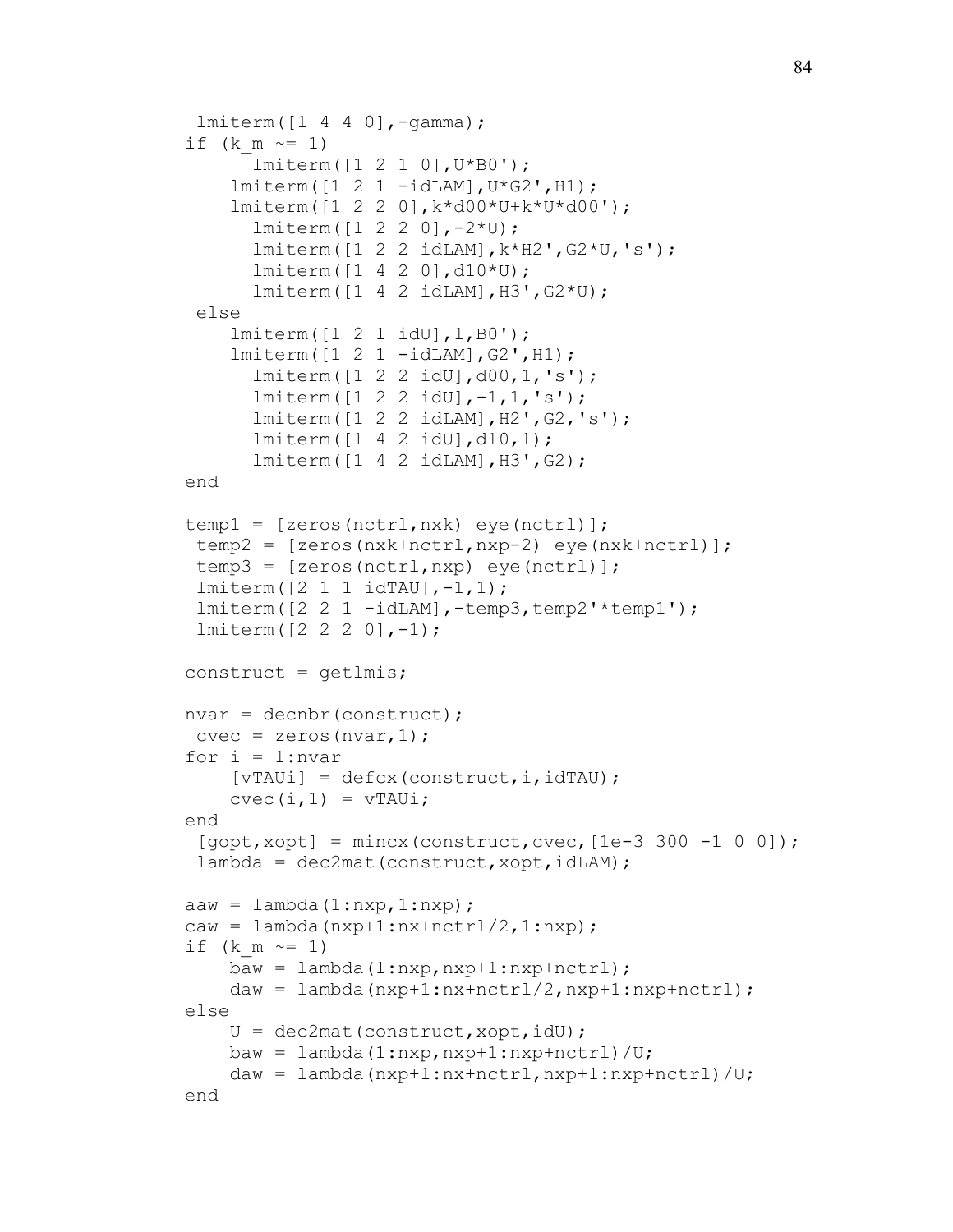```
end 
kaw = pck(aaw, baw, caw, daw);load dataw a_p b_p c_p d_p 
bk=sel(bk,1:10,3:4); 
dk=sel(dx, 1:2, 1:2);
bk = [bk \text{ eye}(10, 10) \text{ zeros}(10, 2)];
dk = [dk \text{ zeros}(2, 10) \text{ eye}(2, 2)];
b = [b0 b1 b2];c = [c0; c1; zeros(nctrl, nxp+nxk)];
d = [d00 d01 d02; d10 d11 d12; 
     eye(nctrl) zeros(nctrl,ndp) zeros(nctrl,nxk+nctrl/2)]; 
G = pck(a, b, c, d);T = starp(G, kaw);
maxre=max(real(spoles(T))); 
disp(['Optimal Gamma Value: ',num2str(gamma)])
disp(['Maximum Eigenvalue of Closed Loop System: 
',num2str(maxre)]) 
     A0 = [a \text{ zeros}(nxp+nxk,nxp); zeros(nxp,nxp+nxk) zeros(nxp,nxp)]; 
     B0 = [b0; zeros(nxp, nctrl)];
     B1 = [b1; zeros(nxp, ndp)];
     CO = [c0 zeros(nctrl, nxp)];C1 = [c1 \text{ zeros}(nep, nxp)];
     H1 = [zeros(nxp+nxk,nxp) b2;
            eye(nxp) zeros(nxp,nxp)]'; 
     H2 = [zeros(nctrl, nxp) d02]';
     H3 = [zeros(nep, nxp) d12]';
     G1 = [zeros(nxp,nx) eye(nxp);zeros(nctrl,nx+nxp)];G2 = [zeros(nxp, nctrl); eye(nctrl)];
    U=[Um zeros(2,2);zeros(2,2) Ur];Q=[s \ N;N' -N' *r * pinv(M') ];
Psi = [A0' * Q + Q * A0 Q * B0 + CO' * k * W Q * B1 C1'; B0'*Q+W*k*C0 W*k*d00+d00'*k*W-2*W W*k*d01 d10'; 
       B1' * Q d01' * k * W - \gammaamma*eye(ndp) d11';
        C1 d10 d11 -gamma*eye(nep)]; 
     H1 = [zeros(nxp+nxk,nxp) b2;
            eye(nxp) zeros(nxp,nxp)]'; 
     H2 = [zeros(nctrl, nxp) d02]';
```